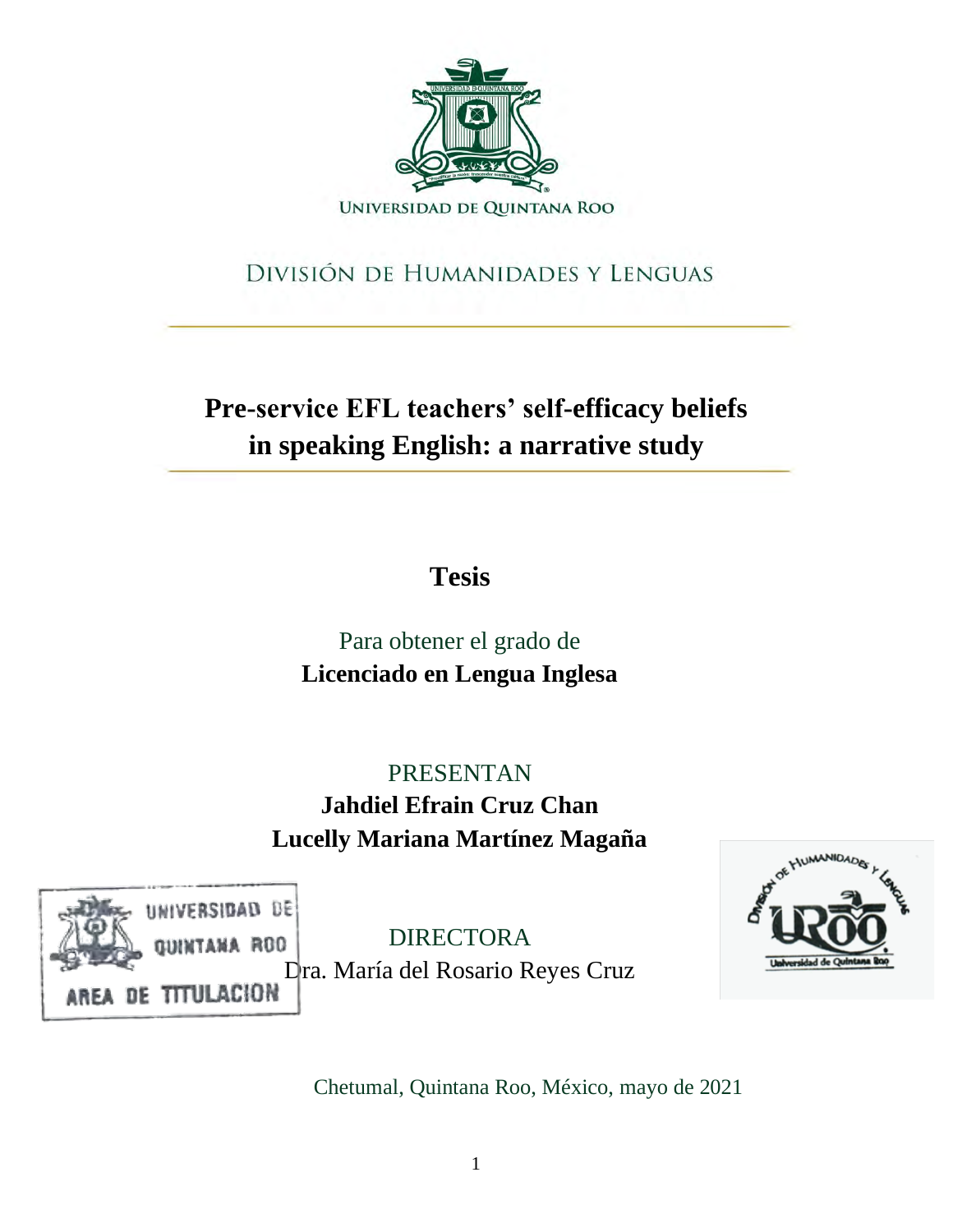

## DIVISIÓN DE HUMANIDADES Y LENGUAS

Pre-service EFL teachers' self-efficacy beliefs in speaking English: a narrative study Presentan: Jahdiel Efrain Cruz Chan Lucelly Mariana Martínez Magaña

Tesis para obtener el grado de licenciado en Lengua Inglesa

COMITÉ DE SUPERVISIÓN DE TESIS

Directora:

periforgese Dra. María del Rosario Reyes Cruz

Asesor:





Asesor:

Mtro. José Manuel Gutiérrez Arceo

Suplente:



Mtro. Ezequiel Vernández Mendoza



Suplente:

UNIVERSIDAD DE

Mtro. Mizael Garduño Buenfil



Chetumal, Quintana Roo, México, mayo de 2021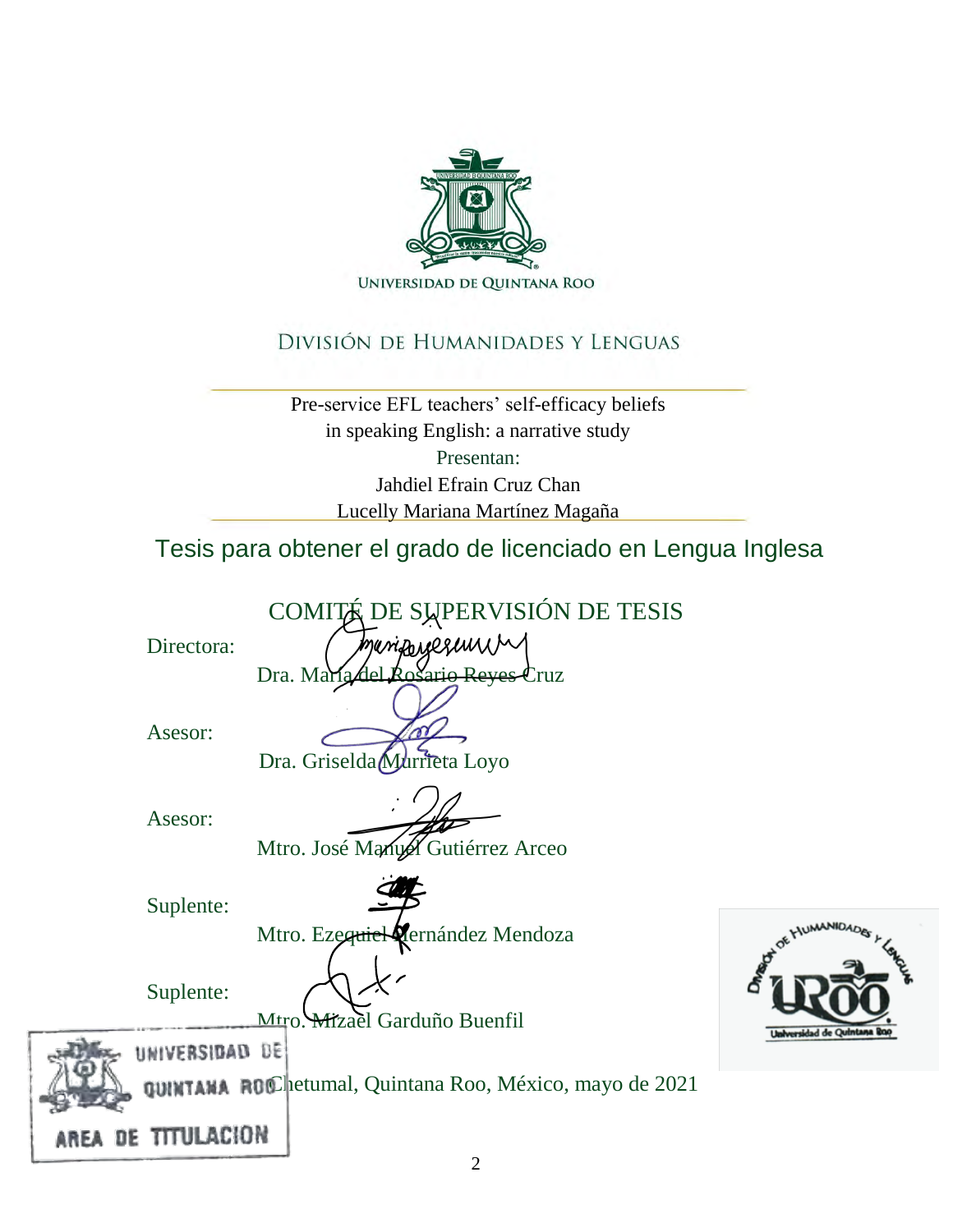## **Acknowledgements**

## *Efrain Cruz*

I would like to express my sincere gratitude to my advisor Prof. María del Rosario Reyes Cruz for her patience, motivation, knowledge and continuous support to complete this undergraduate thesis. Without her help, this would not have been possible. She motivated me to write this project and guided me through the whole process. Also, I would like to thank the rest of my thesis committee: Prof. Griselda Murrieta Royo and MA. José Manuel Gutiérrez Arceo for their insightful comments and feedback.

My sincere thanks also goes to my classmate Lucelly Mariana Martínez Magaña who was with me in this journey. Her continuous support, patience and motivation encouraged me to continue writing this paper and to not give up. Those sleepless nights working together have been worth it because we have accomplished one more goal.

Last but not least, I would like to thank my family. My parents Maricela Chan Novelo, Francisco Cruz Ramos and my brother Jediael Efren Cruz Chan for always believing in me and giving me all their support through all my studies. I truly appreciate their love and value the sacrifices they have made so that I could accomplish what I want in life.

### *Lucelly Martínez*

Foremost, I would like to express my sincere gratitude to my thesis advisor Professor María del Rosario Reyes Cruz for the continuous support and insightful feedback. Without her help, this work would not have come to fruition. Her infinite patience and guidance helped me to broaden my mind and I offer my appreciation for the learning opportunities provided by her. Also, I would like to acknowledge Prof. Griselda Murrieta Royo and MA. José Manuel Gutiérrez Arceo whose valuable feedback and proofreading helped to shape this work.

Moreover, I would like to offer my special thanks to my classmate Jahdiel Efrain Cruz Chan for his immensurable support and patience through the completion of this work. Working with him has been a delight. His help and support have helped me to see the end of this project.

Finally, from the bottom of my heart, I would like to express my gratitude to my loving parents Alina Lucelly del Carmen Magaña Lopez and Agustin Martínez Martinez for their wise advice and for offering a sympathetic ear when needed. Thank you for the opportunities and infinite support you have always provided me.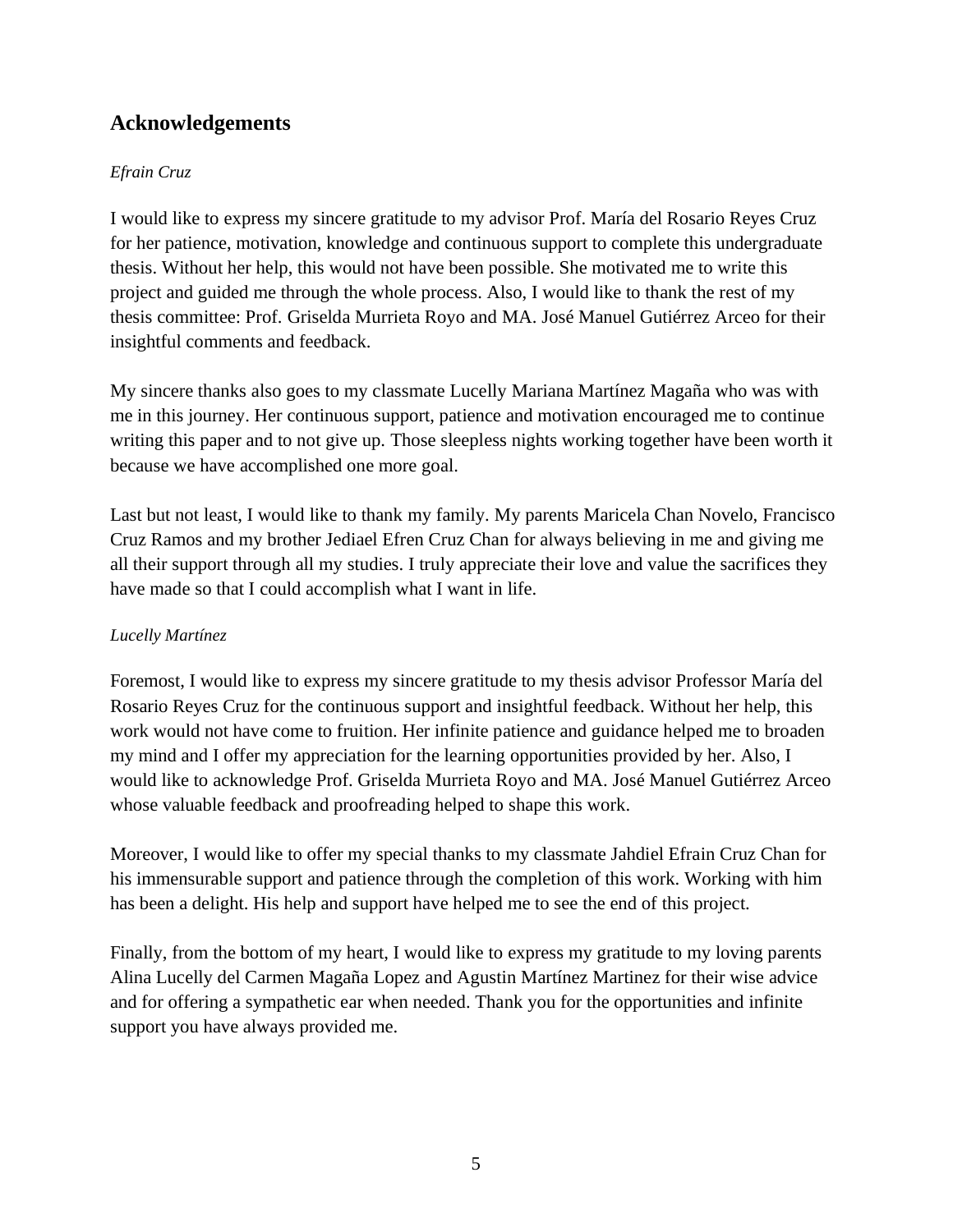# **INDEX**

| Problems students of English as a foreign language encounter during their learning process14 |  |
|----------------------------------------------------------------------------------------------|--|
| Self-efficacy beliefs and learning English as a foreign language in different countries  17  |  |
| Self-efficacy beliefs and learning English as a foreign language in Mexico 20                |  |
|                                                                                              |  |
|                                                                                              |  |
|                                                                                              |  |
|                                                                                              |  |
|                                                                                              |  |
|                                                                                              |  |
|                                                                                              |  |
|                                                                                              |  |
|                                                                                              |  |
|                                                                                              |  |
|                                                                                              |  |
|                                                                                              |  |
|                                                                                              |  |
|                                                                                              |  |
|                                                                                              |  |
|                                                                                              |  |
|                                                                                              |  |
| What are the main personal and contextual characteristics of the students of the English     |  |
|                                                                                              |  |
|                                                                                              |  |
|                                                                                              |  |
|                                                                                              |  |
|                                                                                              |  |
| Which factors and sources of self-efficacy encourage or hinder the development of their      |  |
|                                                                                              |  |
|                                                                                              |  |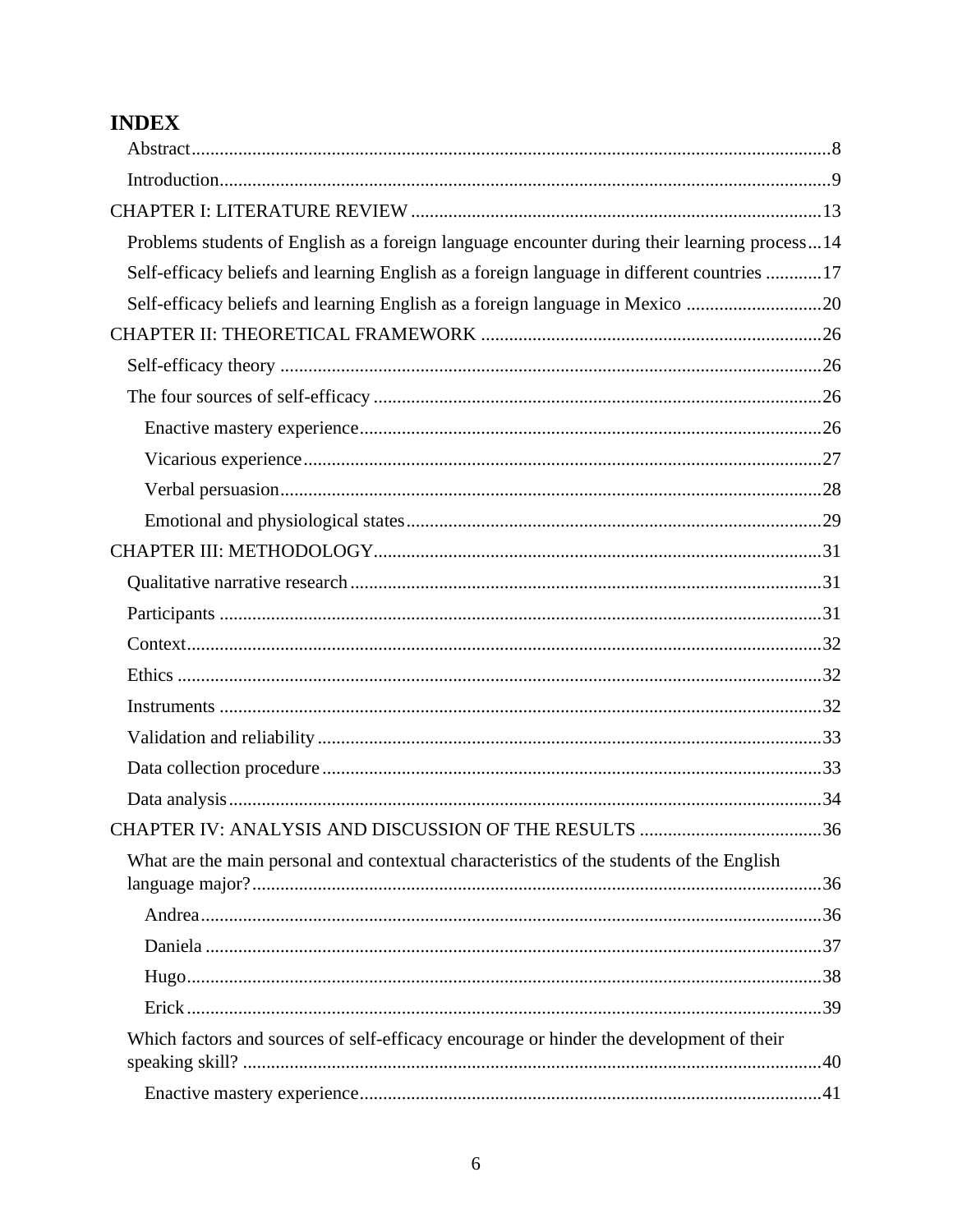| How students' English speaking self-efficacy beliefs changed through their English language |  |
|---------------------------------------------------------------------------------------------|--|
|                                                                                             |  |
|                                                                                             |  |
|                                                                                             |  |
|                                                                                             |  |
|                                                                                             |  |
|                                                                                             |  |
|                                                                                             |  |
|                                                                                             |  |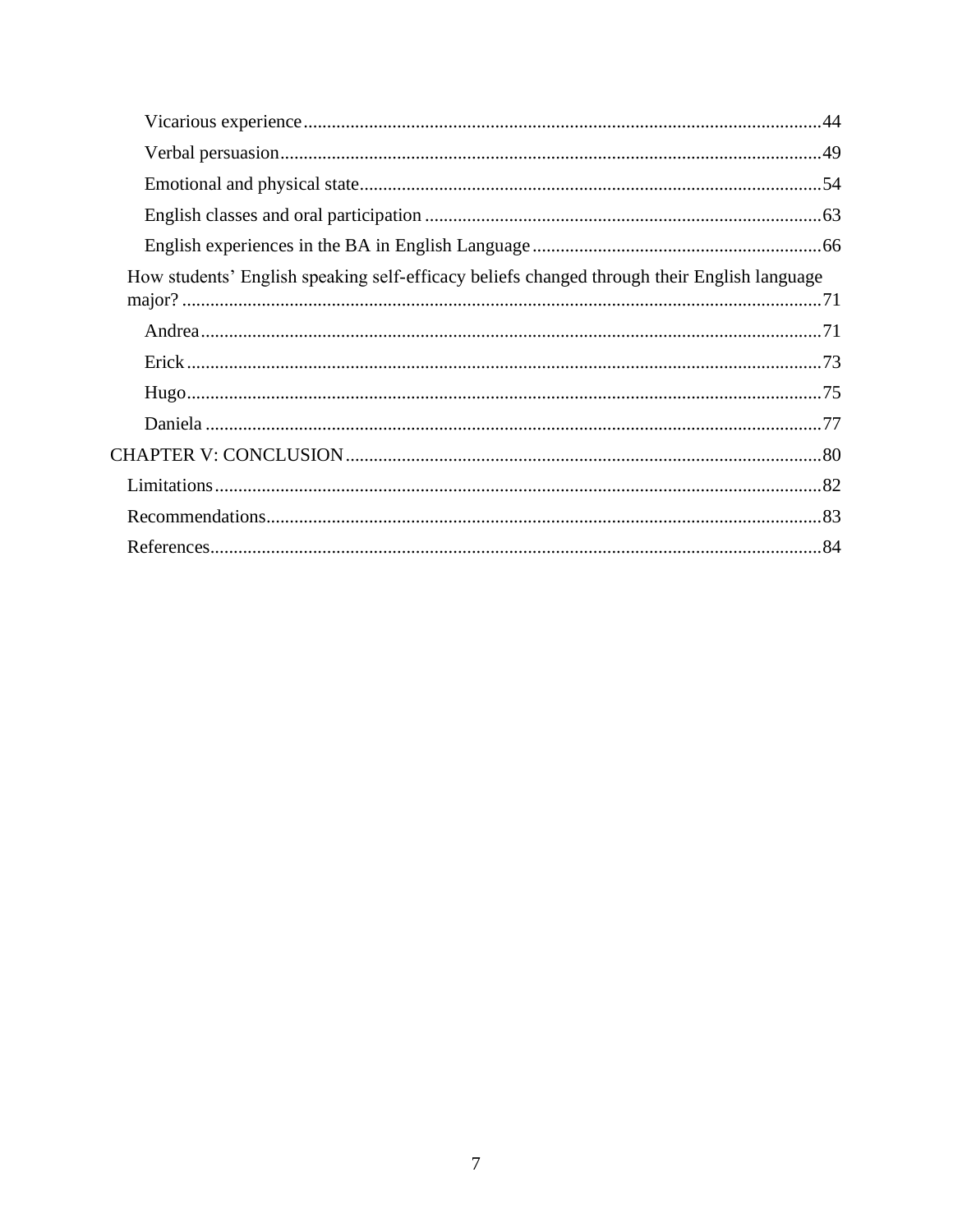#### **Abstract**

The following bachelor's thesis *Pre-service EFL teachers' self-efficacy beliefs in speaking English: a narrative study* was written in order to fill the gap in the literature within a Mexican context that addresses the speaking skill in isolation from the other linguistic skills. This thesis has three major purposes: to determine pre-service English teachers' main contextual and personal characteristics, to investigate the factors and sources of self-efficacy that hinder or encourage pre-service teachers' self-efficacy beliefs in speaking English, and to analyze the development of participants' selfefficacy beliefs in speaking during their major. The participants were two men and two women from the English Language major. The method used to collect the data was a semi-structured interview and timelines. The results revealed that personal and contextual characteristics have an impact on participants' self-efficacy development. In addition to this, diverse factors such as participation, English experiences and English classes can hinder or encourage pre-service teachers' self-efficacy beliefs. Furthermore, the findings support Bandura's self-efficacy theory, which proposes four sources of self-efficacy, namely enactive mastery experience, vicarious experience, verbal persuasion and emotional and physical states. As a final recommendation, the authors of this study encourage other researchers to study further this topic in a Mexican context as there is not much literature about it.

Key words: belief, self-efficacy, speaking, pre-service teacher, Mexico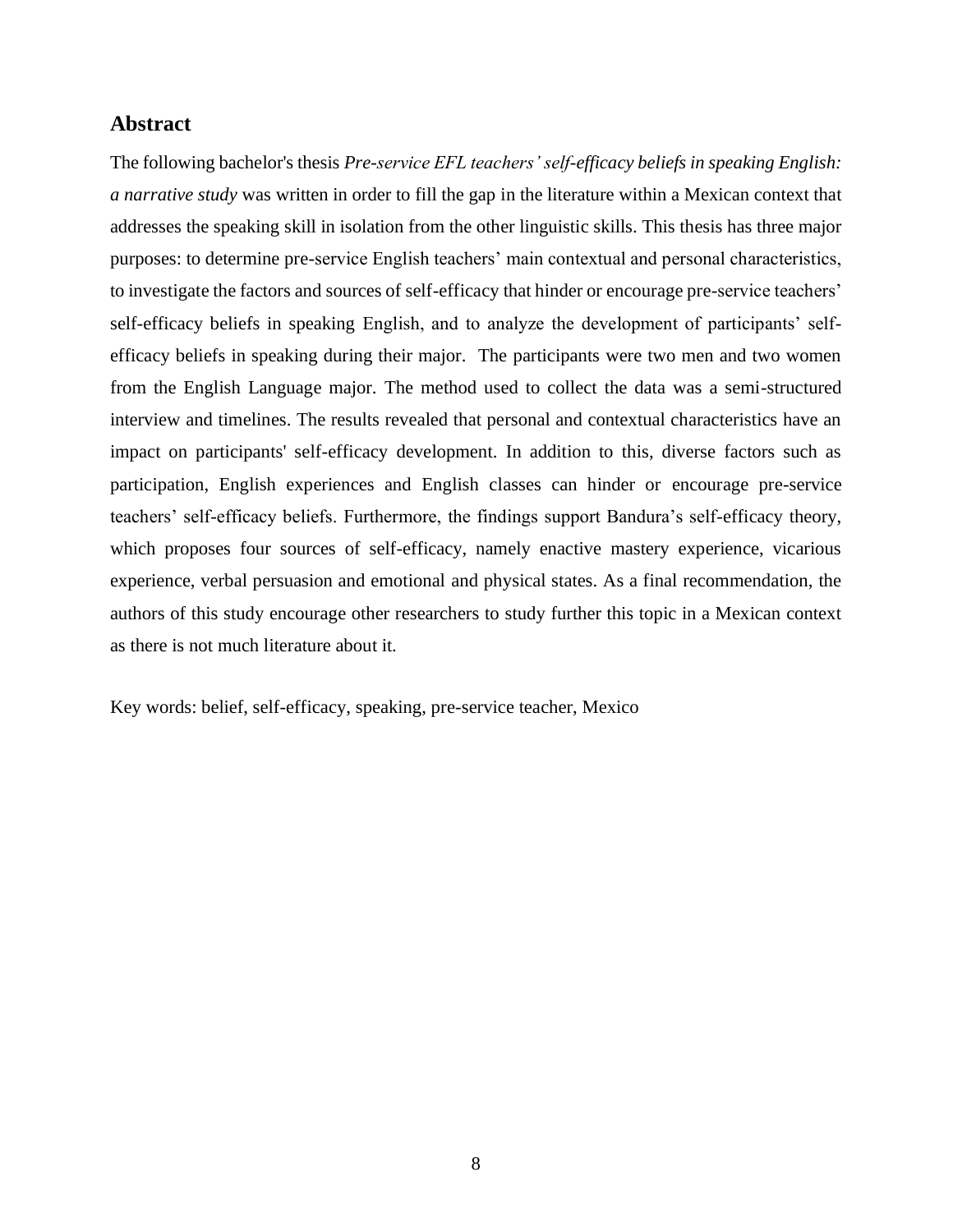#### **Introduction**

Learning English as a foreign language has been widely promoted because it is one primarily way to communicate with a large population of people from different backgrounds, cultures and languages. English has been regarded as a universal language spoken in different parts of the world for different purposes.

You hear it on television, spoken by politicians from all over the world. Wherever you travel, you see English signs and advertisements. Whenever you enter a hotel or restaurant in a foreign city, they will understand English, and there will be an English menu. (David, 2003, p.2)

For some teachers and learners, the aim of learning a second language involves mainly communication and one main way to achieve it is through the development of oral skills. As Gordillo (2011) proposes, oral skill can be defined as the act and capacity of communicating verbally, which is divided into two complementary skills: listening as a receptive skill and speaking as a productive skill (as cited in Herrera & Gonzalez, 2017). For the purpose of this study, only the productive skill (speaking) will be considered.

It has been said that the speaking skill is one of the most difficult aspects of learning a language. Factors such as background, personal experiences, self-efficacy, motivation and teachers might influence individuals' beliefs towards speaking a language. For instance, research conducted by Al-Nakhalah (2016) found that English language students had difficulties speaking English due to fear of making mistakes, shyness, anxiety, and lack of confidence among others. A study by Tuguis (2017) at Khairun University in Indonesia determined that students were not well-prepared to communicate in English because of their academic background and their lack of motivation; thus, when they enrolled in their major they were only able to use English to debate, guide tourists, or have a lecture but not enough to communicate well with friends and lecturers. Furthermore, a low sense of self-efficacy may affect students' ability to participate actively in class, produce the language, or have an increased achievement such as described in a study by Alawiyah (2018) in which he indicated the correlation of self-efficacy with the positive development of speaking skill.

In order to understand what affects each individual when it comes to speaking a second language, we need to know what their self-efficacy beliefs towards the language are. In language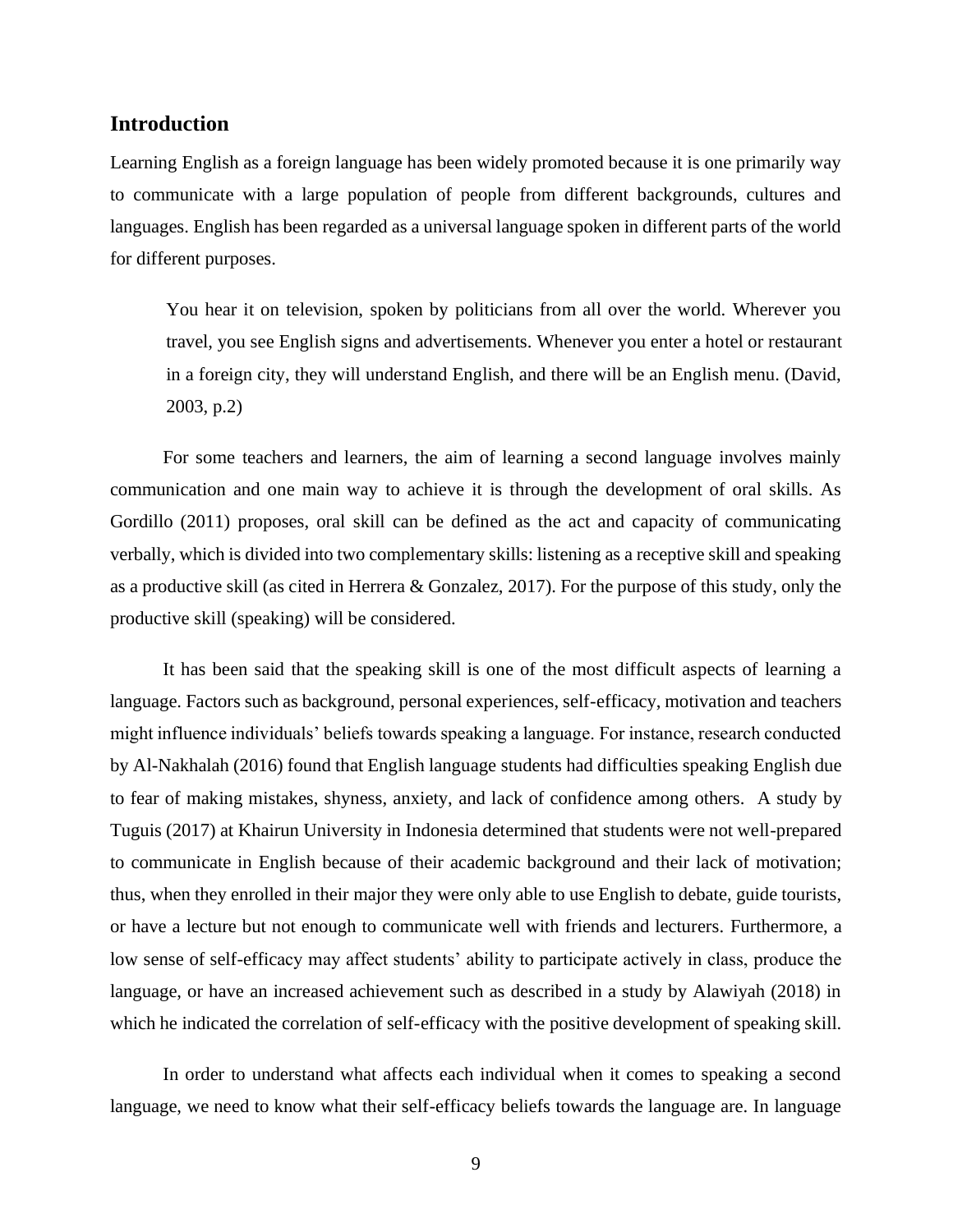learning, according to Horwitz (1987) beliefs are ideas and notions that a person holds regarding the nature of language and the process of how it is learned (As cited in Rojas, 2008, p. 8). Since these beliefs drive the course of action that an individual takes towards a language, self-efficacy plays an essential role. As stated by Bandura (1994), self-efficacy can be understood as beliefs that an individual holds regarding his capabilities to achieve a desired performance on events that affect him or her personally.

Self-efficacy and beliefs have a strong relationship because people's actions and performance are based on the beliefs they hold about their personal efficacy. In this regard, Bandura (1999) mentions:

Unless people believe that they can produce desired effects by their actions they have little incentive to act or to persevere in the face of difficulties. Whatever other factors serve as motivators; they are rooted in the core belief that one has the power to produce changes by one's actions (p. 28).

Alawiyah (2018) revealed the importance of studying these beliefs. The participants in his study were students enrolled in an English Study program in Indonesia where they learned English as a foreign language. There it was determined that teachers and students had trouble speaking. The study reported that some students did not want to speak because they did not feel confident with their ability. Also, those who had a low self-efficacy to speak obtained negative results in their speaking skill performance.

Similarly, even though Mexico is not an English-speaking country, the national educational policies have promoted the study of English in public schools in the past and recent years. All over the country, there are universities that offer programs and majors related to the learning of English. The state of Quintana Roo has followed this same trend. For example, the University of Quintana Roo offers a major in English language that aims to train English teachers, the Instituto de Capacitación para el Trabajo (ICAT) which teaches English from basic to advanced levels and Secretaría de Educación Pública (SEP) that has established an English program in elementary schools called Programa Nacional de Inglés (PRONI) so that students can learn the language from a young age. However, most of the teachers working for these institutions are not trained to teach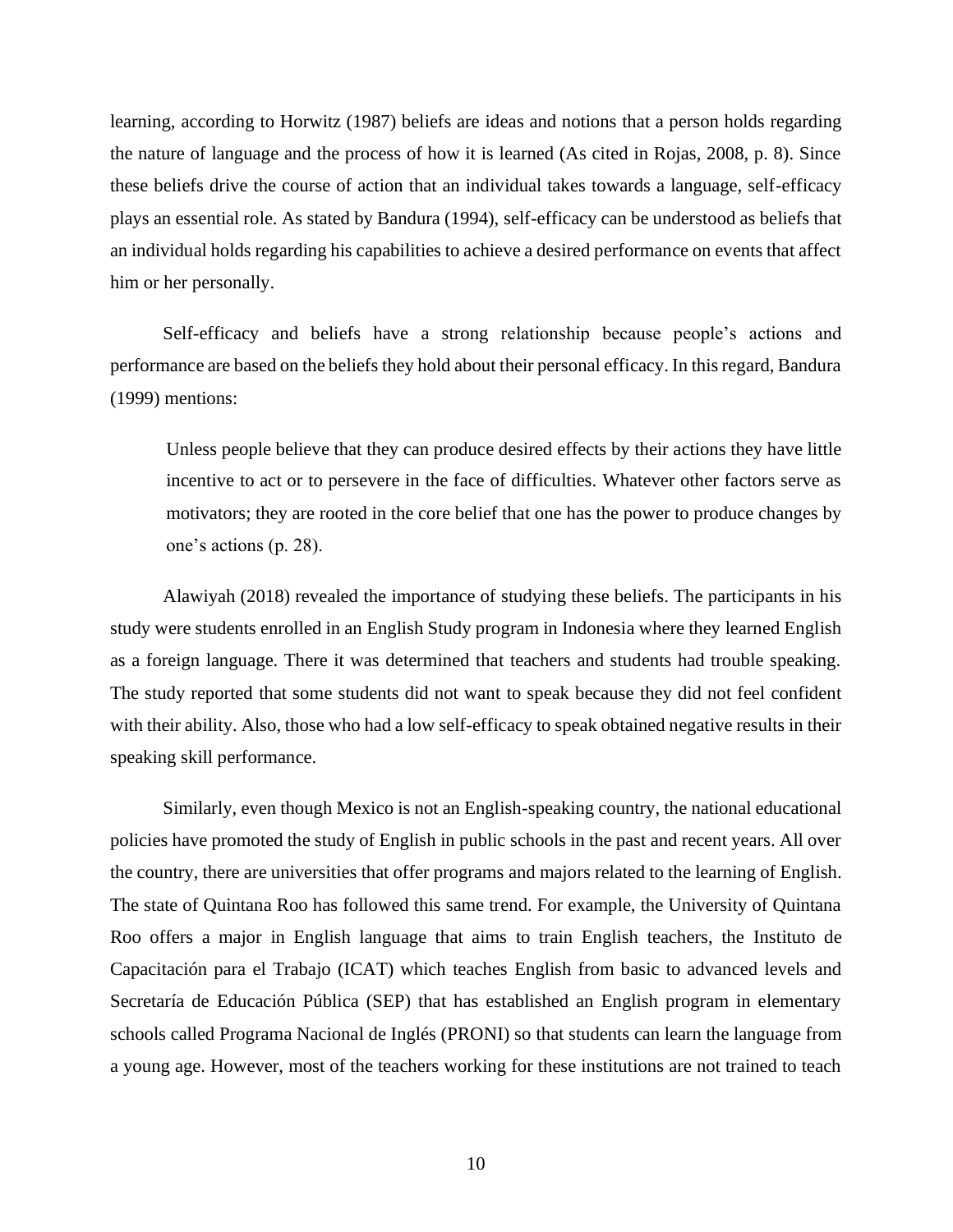complex communicative topics and speak the language well. As a result, a need for trained English teachers has been observed in Mexico. Borjian (2008) mentions in this regard:

English instruction typically begins at the early stages of children's education in Mexico, yet it focuses primarily on vocabulary and simple phrases. The narrowness of the English curriculum is due in part to the shortage of teachers who have sufficient proficiency in English to teach more complex communicative aspects of English. (Borjian, 2017, p.164)

For the reason suggested by Borjian (2017), Mexico has presented the same phenomenon that Genç, Kuluşaklı and Aydın (2018) found among students in Indonesia, in which learners of an English study program were still unable to have a fluent oral communication with others. As students enrolled in the English language program offered by the University of Quintana Roo, we have observed that students still encounter difficulties to develop their speaking skill, which may be due to their background and own self-efficacy beliefs towards the language. These factors could influence their performance as future English teachers.

When it comes to practicing the speaking ability, some students decide whether to do it or not depending on the self-efficacy beliefs they hold towards this ability. In turn, this has consequences on their performance. Speaking is especially important because English major students at the university of Quintana Roo need to achieve a C1 level according to the European framework and must take a mock Certification in Advanced English (CAE) to prove their proficiency in the four skills: speaking, writing, reading, and listening.

Although there are some studies that focus on students' self-efficacy beliefs towards the English speaking skill, there are few studies found in the Mexican context that address pre-service teachers' self-efficacy beliefs in speaking and factors that they believe influence their oral production and participation in classes. Some studies regarding this topic conducted in a Mexican context are Reyes-Cruz and Murrieta-Loyo (2017), and Castillo and Sansores (2015), which focused on investigating the sense of self-efficacy of pre-service English teachers. In these studies, it was found that past experiences, beliefs, as well as the sources of self-efficacy have a relationship that may hinder or encourage pre-service teachers' sense of self-efficacy to teach English as a foreign language. In addition, quantitative studies such as Villanueva (2015) focused on English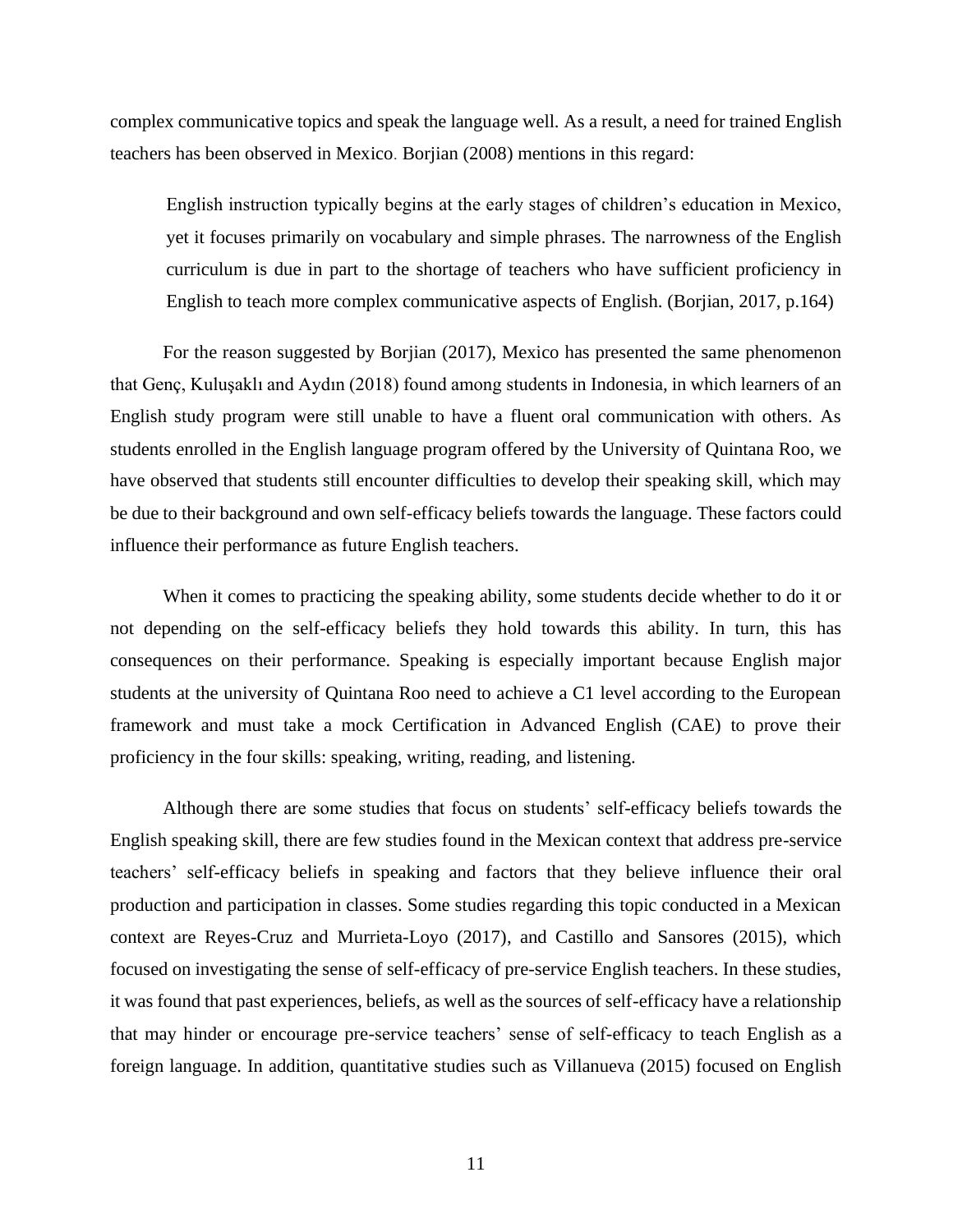students and their sense of self-efficacy regarding the learning of English and the four linguistic abilities.

Besides, there are more studies in other contexts that show the relevance of the topic, such as Genç, Kuluşaklı and Aydın (2016) who conducted a research in Turkey to explore perceived self-efficacy and beliefs on English Language Learning of prospective EFL teachers. It was discovered that students' English self-efficacy beliefs have a great impact on students' beliefs about learning a foreign language. Additionally, Asakereh and Dehghannezhad (2015) conducted a study in Iran to investigate the relation between students' satisfaction with speaking classes, speaking self-efficacy and skills achievement. It was found that there is a strong positive correlation between these two last concepts: self-efficacy and skills achievement. Students with high speaking selfefficacy achieved higher scores in speaking skills because they had more confidence and took difficult speaking tasks.

To fill that gap in the literature, the purpose of this study is to describe the self-efficacy beliefs towards the English speaking skill of Mexican pre-service teachers enrolled in the English language major at the University of Quintana Roo and to describe the sources of self-efficacy that may hinder or encourage it. Therefore, the research questions are:

- 1. What are the main personal and contextual characteristics of the students of the English language major?
- 2. Which factors and sources of self-efficacy encourage or hinder the development of their speaking skill?
- 3. How students' English speaking self-efficacy beliefs changed through their English language major?

The present study employs a qualitative approach following a narrative case study design since it focuses on the individuals, their own opinions and ideas so that we can get a wider comprehension of their experiences and what has affected these experiences. Furthermore, the findings of this research may be useful for teachers to guide or implement strategies on the teaching and development of their speaking skill. Additionally, it can be of use to schools to implement or reinforce criteria and programs related to the teaching of this specific skill. In addition, the study could help students to be conscious and reflect on their speaking learning process.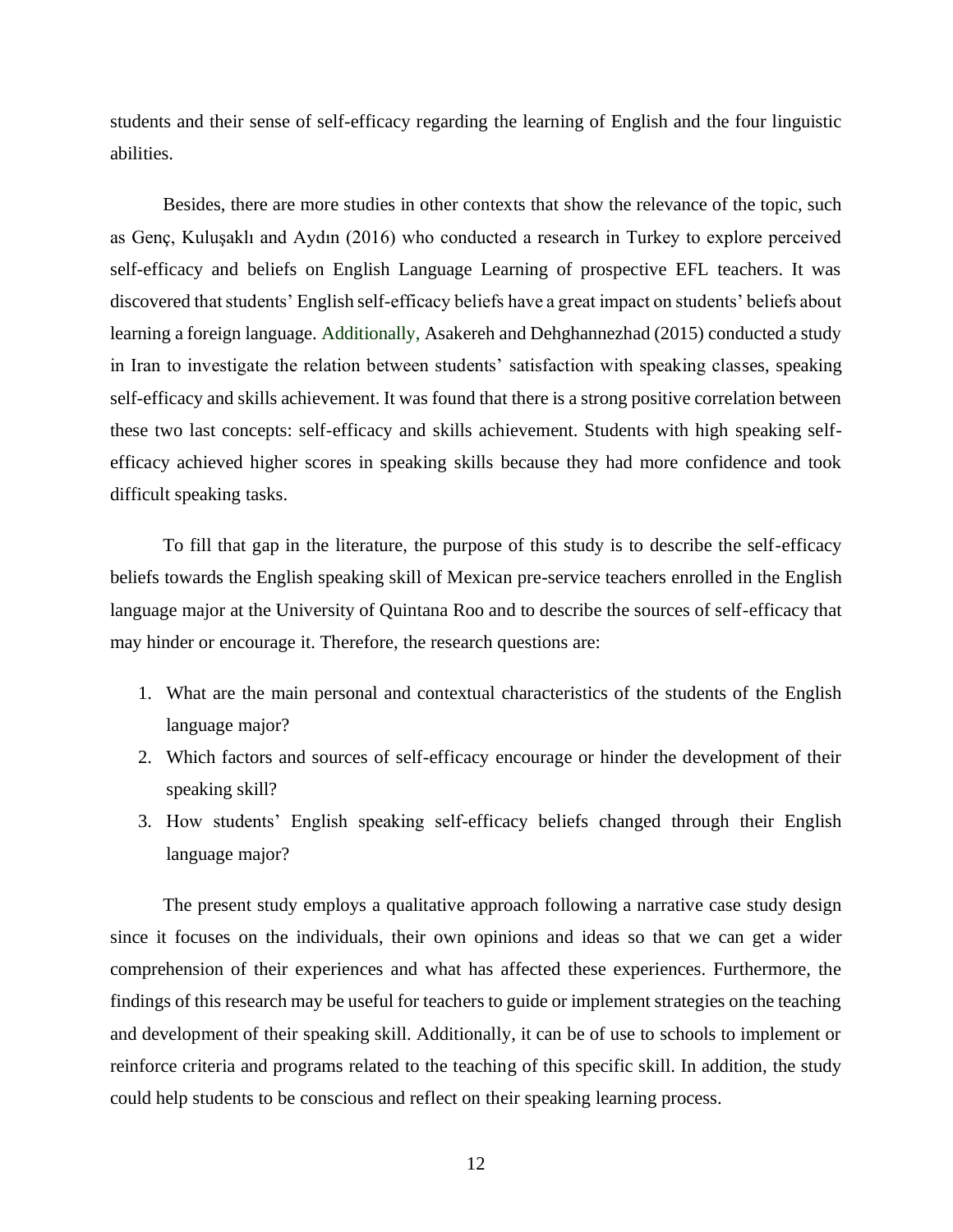Nevertheless, the study had some limitations which were time, previous data, participants and the current pandemic known as COVID-19. The study was conducted with 4 alumni of the tenth semester of the English Language major at the University of Quintana Roo. Due to the short number of participants we could not make generalizations of the findings. Furthermore, the study was done in a short period of time, approximately 8 months, following a qualitative approach while most studies in this topic were quantitative. Moreover, given the current COVID-19 pandemic, few students were selected to be the participants of this study and a more extensive study was required to detail and examine all the factors that influence their sense of self-efficacy towards their speaking skill. In addition, since few studies were found about the topic of this research in Mexico, studies from other countries had to be included in the literature review chapter.

### **CHAPTER I: LITERATURE REVIEW**

Self-efficacy beliefs in education have a strong impact and relationship on students speaking skill and the course of action that they take (Puspina, Kusumaningputri & Supriono, 2014; Asakereh & Dehghannezhad, 2015; Genç, Kuluşaklı, & Aydın, 2016; Desmaliza, 2017; Alawiyah, 2018). Beliefs influence behaviors, actions and methods that one takes towards learning a language (Genç, Kuluşaklı & Aydın, 2016). The motivation of a student can increase, even in the face of challenges, if he believes that he has the ability to achieve a desired goal (Bandura, 1999). On the contrary, if he does not believe in his ability, his motivation to continue pursuing his goal will decrease. Furthermore, students' beliefs can influence language achievement either positively or negatively, as a result, students can have a satisfactory or unsatisfactory experience (Rojas 2008, Genç, Kuluşaklı & Aydın, 2016; Asakereh & Dehghannezhad, 2015; Alawiyah, 2018). Thus, students' self-efficacy beliefs are worth analyzing.

In order to identify what kind of challenges and obstacles students of English as a foreign language face, the first section of this literature review analyzes some studies that report on factors students may have when learning English, more specifically in speaking, to emphasize the importance of studying this skill. Then, to acquire a better understanding of how self-efficacy beliefs affect and influence language achievement in different contexts, the second section of this literature review examines studies that explain the relationship between self-efficacy and language achievement. These studies are discussed in this section as the findings can be used to support our results as well as to analyze the information we collect.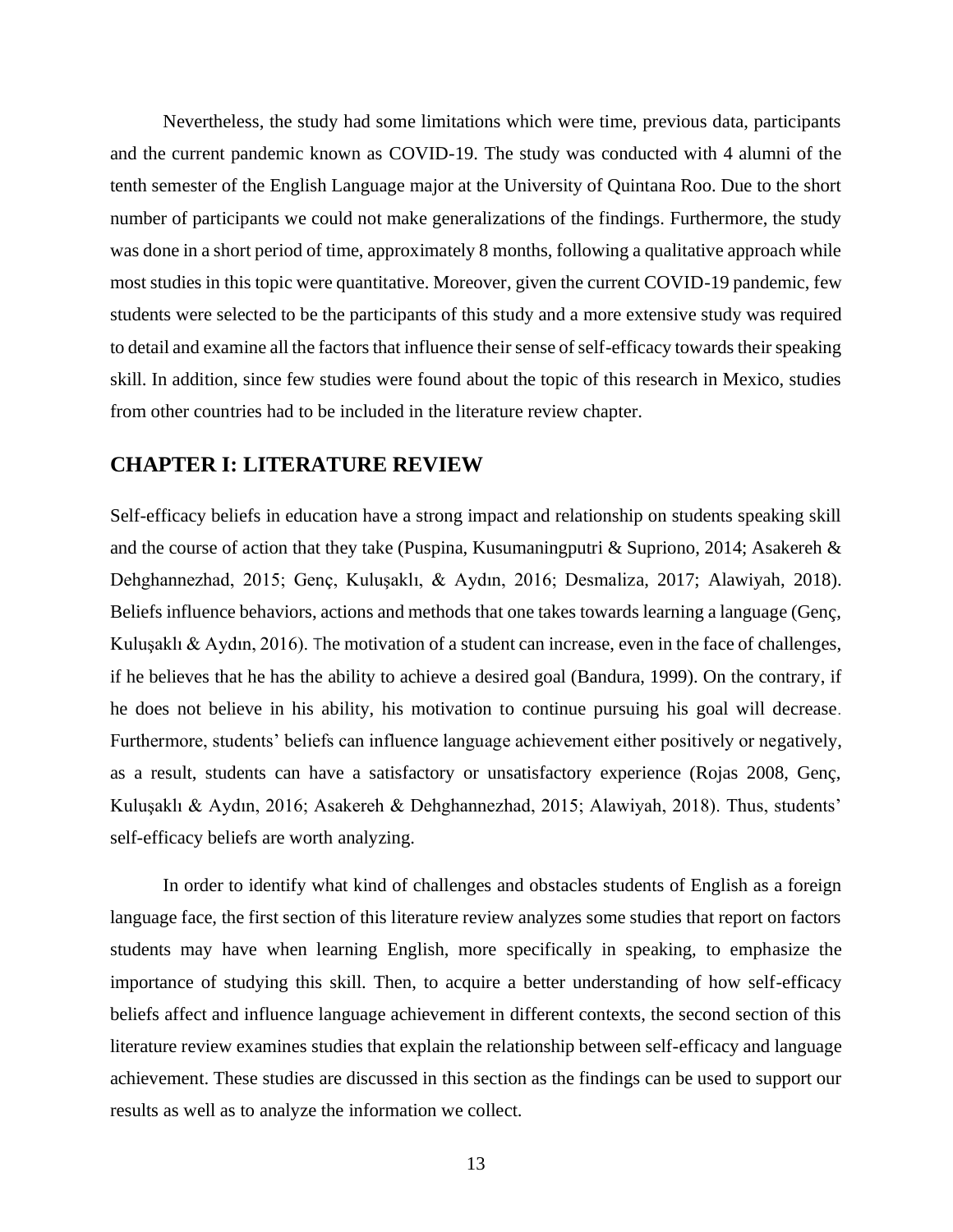Finally, the third section addresses research that investigated self-efficacy beliefs in a Mexican context. Even though this section will focus on English as a foreign language, a study that focuses on French as a foreign language will be addressed as well due to the lack of Mexican literature on this topic. The findings of the research answer important questions that may help this investigation. It is noteworthy to mention that most studies conducted in Mexico regarding selfefficacy focus on the four skills rather than speaking only. It is therefore necessary to address what has been found so far and complement it with the future findings of this research.

# **Problems students of English as a foreign language encounter during their learning process**

At Khairun University located in Indonesia, Tuguis (2017) conducted a study to analyze students' problems at an English Study Program. Students at this university learn English as a foreign language. Based on observations and discussions with teachers, it was detected that students had more difficulty in speaking probably because of their background from elementary to senior high school. The programs focused more on academic English, grammar rules and writing. At university, they were not trained to communicate well in English. Additionally, their first language was an obstacle because they spoke Indonesian most of the time even with their friends in the same program. This is one of the few studies in this literature review that follows a descriptive qualitative approach using face to face interviews. Twelve students from third to seventh grade enrolled in the English study program participated in this study. The findings revealed that there are approximately 11 factors that affected them: affective and sociocultural factors, age, aural medium, professional vs academic teacher, environment, learning community, discipline, punishment and the school system. These factors negatively influenced students' speaking performance. Among affective factors that influenced students' success or failure are self-esteem, motivation, attitude, fear of speaking and anxiety. Sociocultural factors influenced them either positively or negatively. For instance, students tended to mix their first language with English as that is the way it is spoken inside and outside the classroom. Interestingly, it was highlighted in the study that teachers were a role model for students since they wanted to become like them. Therefore, if teachers lack speaking skills and barely speak English in the classroom, students may be affected by it.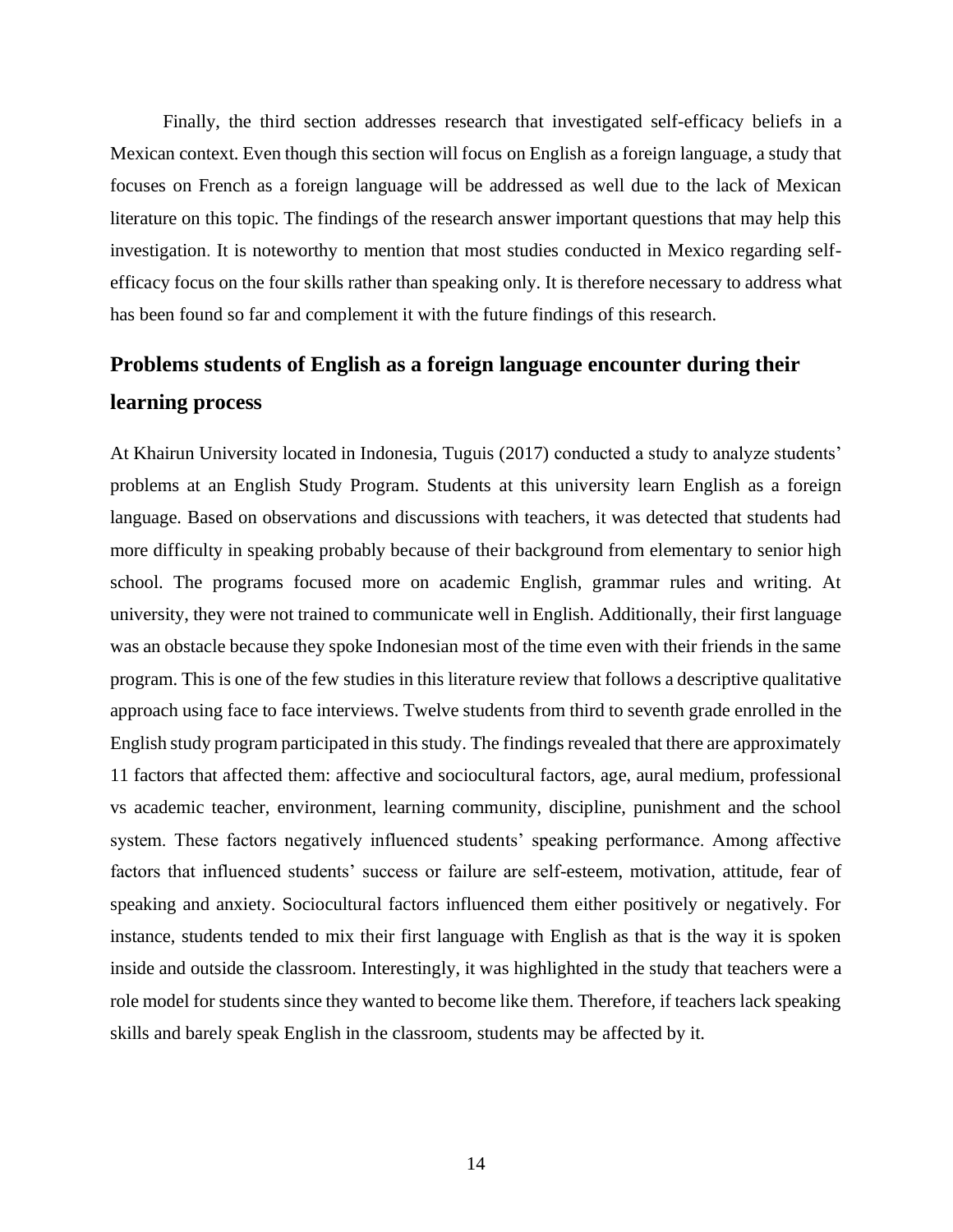In the same context, Indonesia, Al-Nakhalha (2016) conducted an analytical descriptive study to explore the issues that English language students encounter when learning English and to find the causes of these problems. The participants were 14 English language students. Among the reasons why students could not express themselves in English were shyness, lack of confidence, lack of motivation, anxiety, and the fear of being highly criticized by the teachers or classmates. Moreover, the study analyzed how the lack of vocabulary stressed students because they felt incapable of remembering different terms and their respective pronunciation. This led them to feel anxious and unmotivated.

Similarly, Alyan (2013) investigated the problems that Palestinian English major students had in oral communication through a qualitative method. Twenty students and six senior teachers were interviewed to collect the data. The findings reported that students did not participate in classes because they lacked self-confidence and they did not consider their English good in terms of pronunciation. Another issue was that they did not have adequate exposure to the language as they were not given enough time to practice and some students did not take it seriously. Moreover, not having enough vocabulary was another factor that hindered students' oral communication as well as the interference of L1.

In Mexico, students also encounter these problems when they learn English. Borjian (2017) conducted a study to identify what obstacles English teachers see their students face when learning English in this particular context. In the findings, 35 teachers reported that students' motivations and attitudes affected their language learning process; they saw the language as too difficult or useless. Therefore, their lack of interest and views towards the language, as a difficult language, hindered their process. Nine respondents reported that one of the biggest obstacles was that students did not have opportunities to practice the language outside the classroom and as a result, they lacked self-confidence. Seven teachers also mentioned that differences in grammar, pronunciation and slang in Spanish and English confused students.

A qualitative micro-ethnography study directed by Arias-Sais (2014) aimed to understand the attitudes, feelings, and cultural identity that influenced Mexican students' perception towards learning English as a foreign language. The participants were nine students with different levels of English enrolled in the PCI program. The instruments used to collect the data were interviews, observations and purposeful conversations. Regarding the findings, the feelings and attitudes of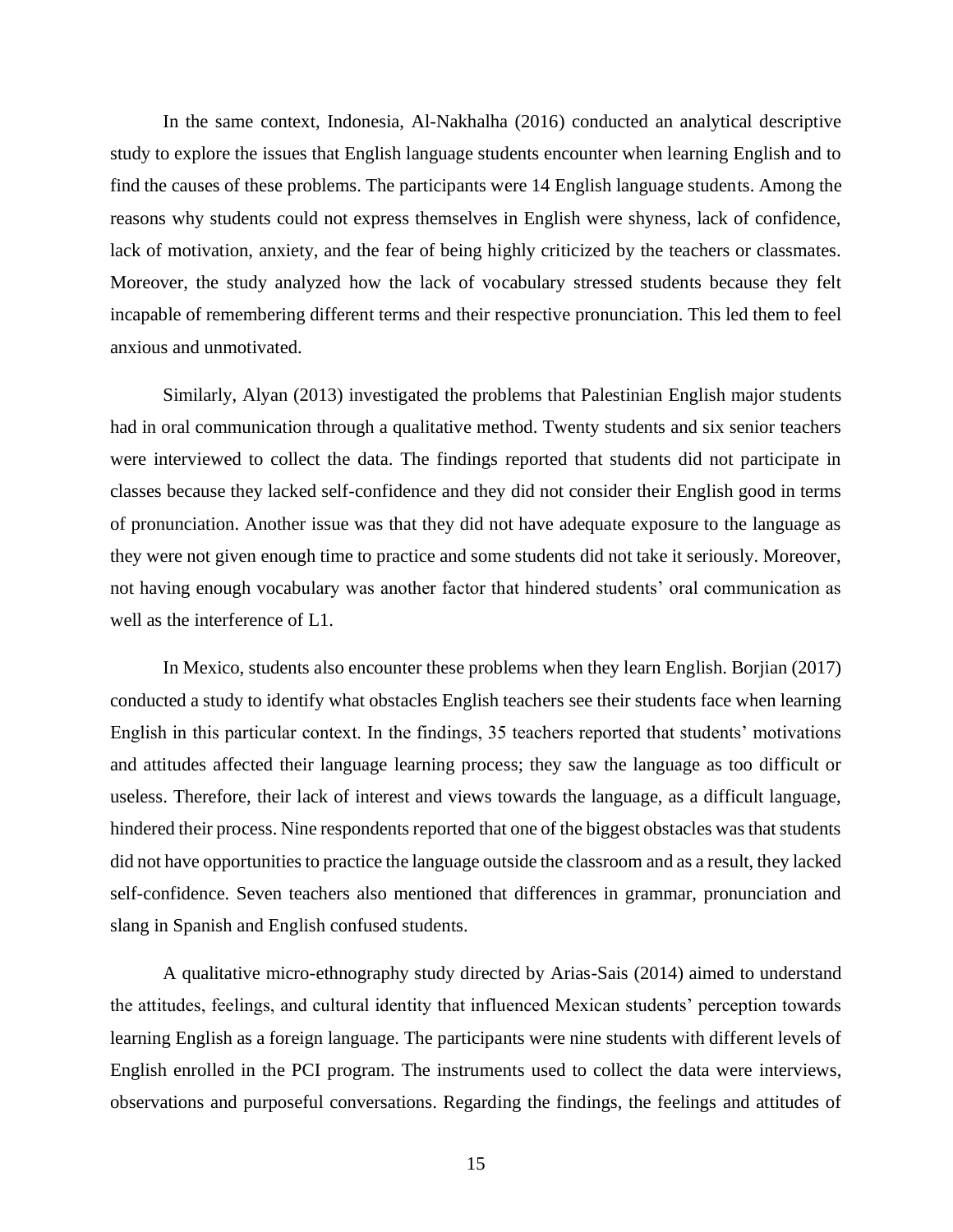the participants towards EFL were related to dependence, dominance and capitalism ideologies. Findings also demonstrated that students hold negative socio-cultural attitudes, mostly influenced by the historical background of Mexico and its relationship with the U.S. These attitudes affected their learning process and thus influenced their proficiency.

Bautista (2015) carried out a quantitative study to explore the factors that motivated or demotivated students of the EFL program at the University of Quintana Roo in Mexico to participate in speaking activities. Even though this study was focused on motivations, the rationale concluded that students had problems when speaking English because they did not participate in speaking activities as much as they were expected to do by their teachers. The findings revealed that Mexican English language major students also experienced problems when it came to speaking English.

These studies outlined some of the problems that students have when learning English as a foreign language, most of them were referred to the speaking skill (Alyan, 2013; Bautista, 2015; Al-Nakhalha, 2016; Borjian 2017 & Tuguis, 2017). Speaking has been considered one of the primary skills that students should develop in order to be able to communicate clearly and also one of the skills that gives more problems to students. Thus, these studies provide clear evidence that it is worthy to research on factors that cause these problems on students' speaking skill.

These studies shed light on the issues that university pre-service teachers enrolled in an English language program encounter due to the fact that they learned the target language in a nonspeaking English country (Alyan, 2013; Al-Nakhalha, 2016 & Tuguis, 2017). The context, and their educational and personal backgrounds made the learning process even more difficult as they did not have many opportunities to practice (Tuguis, 2017 & Arias-Sais, 2014).

These topics have been investigated in other parts of the world. For instance, two studies in this section were conducted in Indonesia (Al-Nakhalha, 2016 & Tuguis, 2017), one study was conducted in Palestine (Alyan, 2013), but few studies have been done in Mexico with regards to the speaking skill (Bautista, 2015). These studies provide a basis that helps to identify the factors that may affect university students' speaking skills in this particular context. Mainly, among university students who are enrolled in an English teaching program and want to become teachers.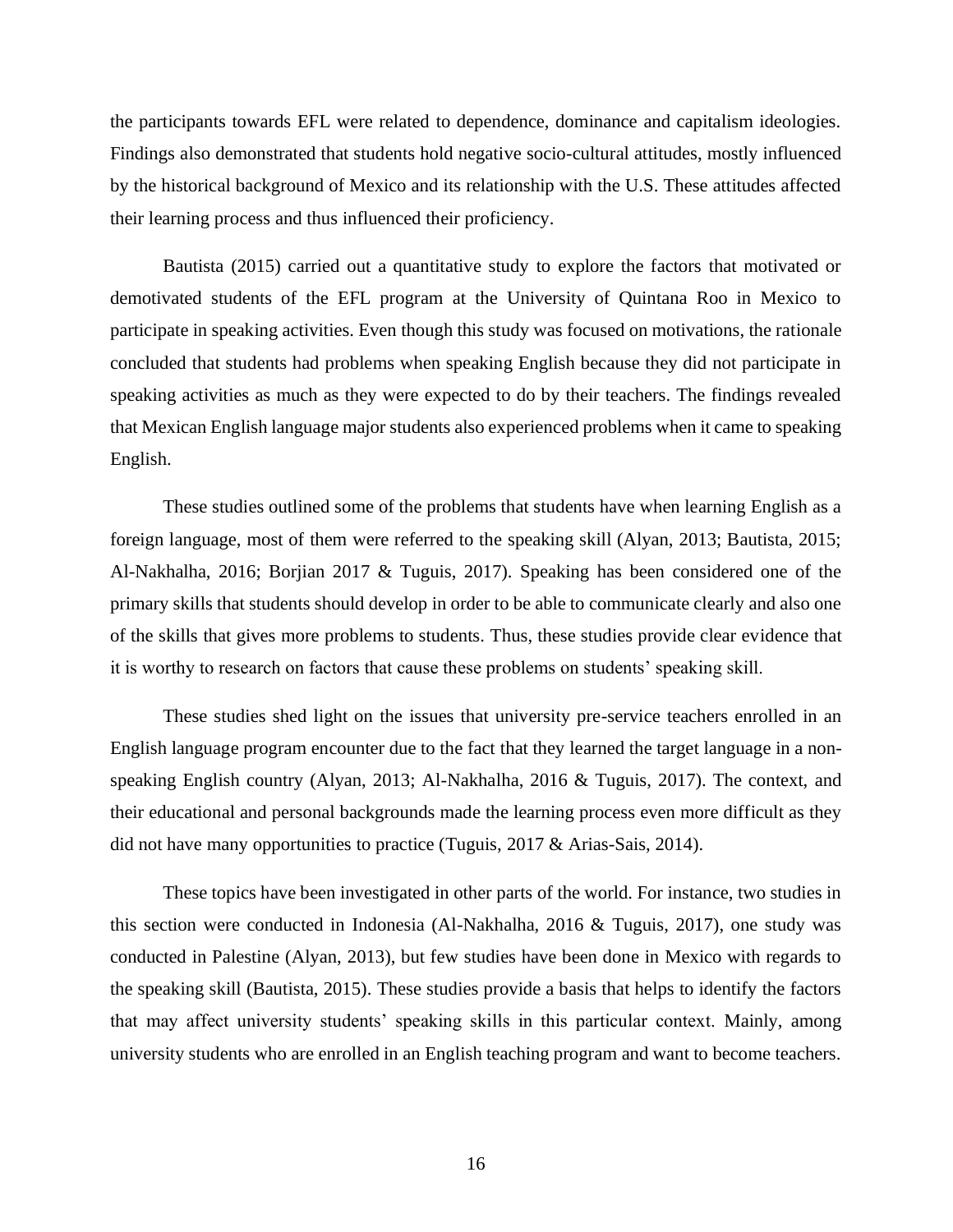# **Self-efficacy beliefs and learning English as a foreign language in different countries**

Asakereh and Dehghannezhad (2015) conducted a quantitative study in Iran among 100 Iranian students of the English language major to find the relation that exists between students' satisfaction of English classes, self-efficacy and speaking skill achievement. The study reported a positive relation between speaking skill achievement and satisfaction with classes and self-efficacy beliefs, the latter having a stronger influence on Iranian EFL students' speaking skills achievement. Additionally, the study discussed the influence that other factors had on students' self-efficacy. For instance, positive feedback from teachers encouraged students to achieve a desired goal whereas negative feedback had a negative impact on students' self-beliefs. Other factors that affected selfefficacy were anxiety, stress and shyness.

Moreover, Genç, Kuluşaklı, and Aydın (2016) conducted a quantitative study in Turkey on self-efficacy and the significant relation that it had with EFL students' beliefs about language learning. A hundred and ninety-four participants held similar beliefs since their educational background and experiences were also similar. The results of this research underlined that students believed motivation had a major role in the learning process while beliefs regarding the difficulty of the language were not of concern to them. They felt more efficacious in speaking and reading. Students with high self-efficacy felt that English was an easy language, that it was important learning grammar, being corrected and they enjoyed practicing with native speakers. It was concluded that students' beliefs about language learning also had an impact on student's selfefficacy, which could be used for future research.

Desmaliza (2017) conducted a correlational quantitative study in a middle school from Indonesia to explore the relation that self-efficacy beliefs among students of seventh grade have on their speaking skill. Students have taken English in primary school and their beliefs influenced student's achievement in this particular skill. As reported by some English teachers, students in this level were lazy, lacked speaking practice because they thought speaking was the most difficult skill and that they needed to have good vocabulary and grammar to speak fluently. A number of 78 students participated in this study by taking an oral test and answering a self-efficacy questionnaire to measure their self-efficacy. This process helped to discover that there was a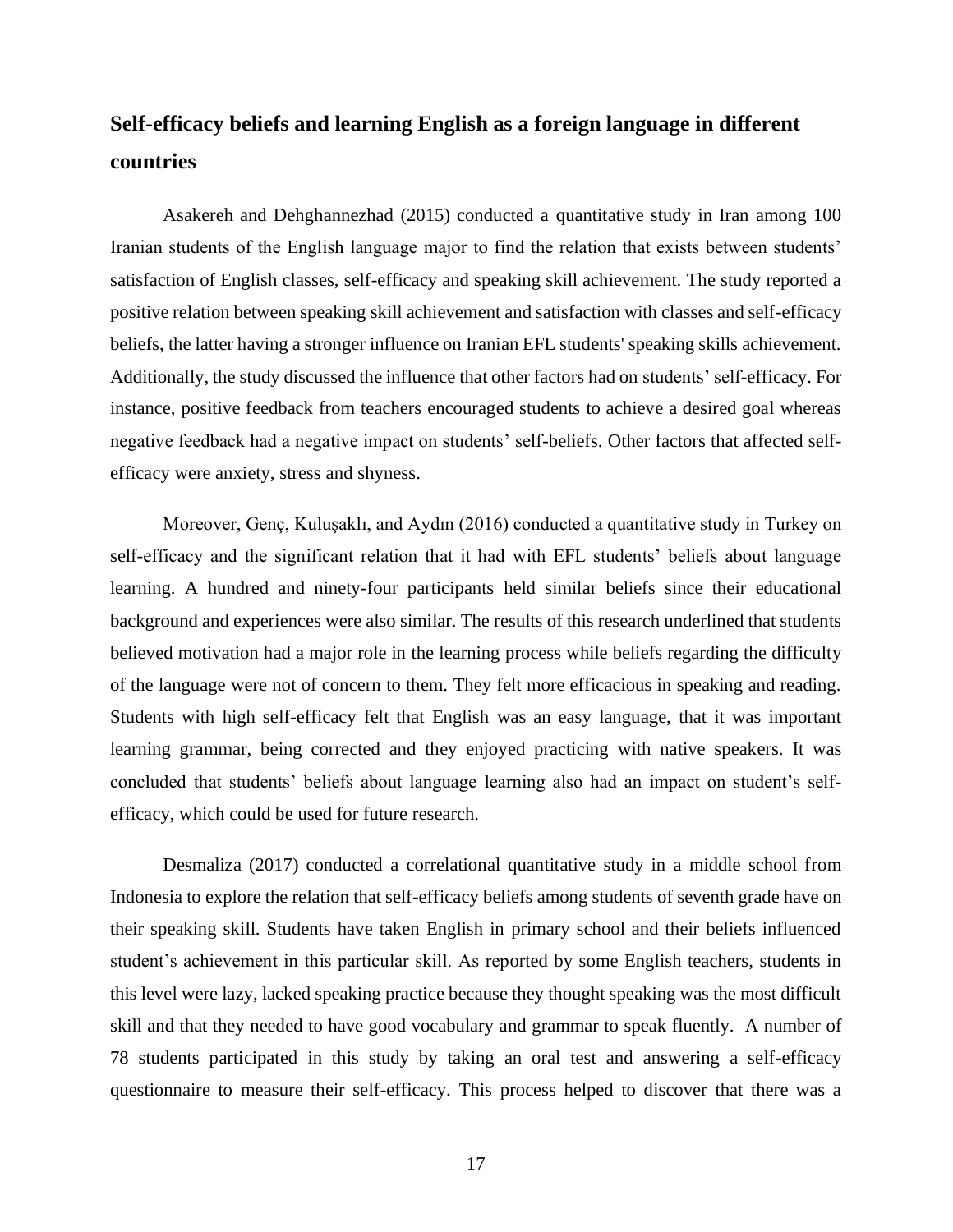significant relation between students' self-efficacy beliefs and their speaking skill because high self-efficacy beliefs helped them to perform well. Students with high levels of self-efficacy had a higher score and students with low self-efficacy had lower scores.

Similarly, Alawiyah (2018) conducted a study to find out the relation that speaking selfefficacy has on speaking achievement. In order to do so, a correlational research was designed having 96 participants for the study who were Indonesian students of an English Education Study Program. A self-efficacy questionnaire was used along with a speaking test to collect the data and be analyzed. Moreover, Pearson Product Moment Correlation Coefficient was implemented to find the correlation between students' speaking self-efficacy and speaking achievement which gave as results that there existed a significant and positive correlation, which means that students' selfefficacy had an important relation with their speaking performance. Students with high speaking self-efficacy were more likely to receive higher scores in speaking skill. This positive correlation may be due to the fact that students were involved in English speaking practices and assignments since the beginning of their major. Also, they were aware of their self-efficacy performance and did not compare themselves with the ability of others. These results were in line with Asakereh and Dehghannezhad (2015) who found this positive correlation as well.

In Indonesia, Puspina, Kusumaningputri and Supriono (2014) were also interested in investigating the relationship between students' self-efficacy beliefs of speaking and their performance on this skill; however, the study was a mixed-method research using two questionnaires (self-efficacy questionnaire and sources of efficacy questionnaire), interviews, observation, and three aspects of speaking were considered: grammar, vocabulary and phonology. It had, as participants, 92 English Department students who were reluctant to speak English because their English was not good enough. Through the study, it was found that 11 students had high selfefficacy beliefs of speaking, 65 medium self-efficacy and 16 low self-efficacy. Regarding the aspects of speaking, it was reported that self-efficacy beliefs of phonology had more influence and made them have a high level of self-efficacy. On the contrary, grammar and vocabulary influenced in constructing their low self-efficacy. The difficulty in grammar made these students have difficulty also in remembering vocabulary and applying it into speaking. As a result, students with low self-efficacy had a bad experience and performed poorly leading to bad results for them.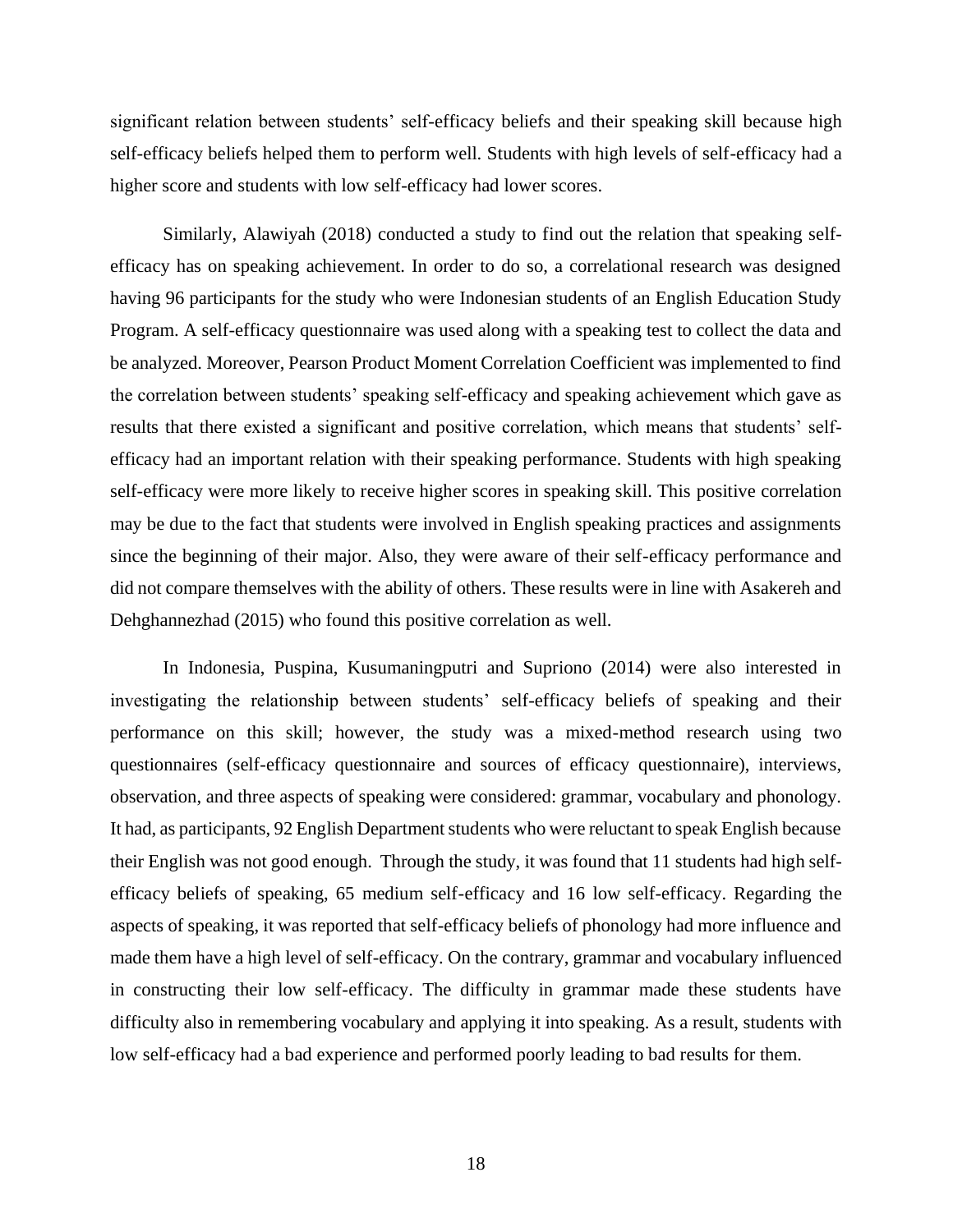However, the findings differed with Bandura's belief of the four main sources of selfefficacy in some aspects. For example, in performance accomplishment, failure was seen not as a negative aspect but as a positive one that motivated students to do better. Due to their optimism they also reacted positively to their friends' performance accomplishment whether their friends succeeded or failed. Another source of self-efficacy was verbal persuasion and even negative verbal persuasion did not always produce low self-efficacy. The same occurred with the last source, emotional state. Even though students with high self-efficacy dealt with anxiety, stress and fears, these did not discourage them but motivated them to improve. Contrary to most studies (Asakereh & Dehghannezhad, 2015; Genç, Kuluşaklı, & Aydın, 2016; Desmaliza, 2017; Alawiyah, 2018), this study concluded that there was a weak positive relation between speaking self-efficacy beliefs and speaking performance.

Self-efficacy is an area of study that has had some advancement in recent years since more studies have been done in this area in other parts of the word, such as Iran (Asakereh & Dehghannezhad, 2015), Indonesia (Puspina, Kusumaningputri & Supriono, 2014; Desmaliza, 2017; Alawiyah, 2018) and Turkey (Genç, Kuluşaklı, & Aydın, 2016). Such studies show the importance of analyzing self-efficacy beliefs that can affect students and teachers so significantly since it makes them have a better performance in speaking and other areas (Asakereh & Dehghannezhad, 2015; Genç, Kuluşaklı, & Aydın, 2016; Alawiyah, 2018). In addition, it was suggested that beliefs not only affect students' speaking performance but also their views towards the language (Genç, Kuluşaklı, & Aydın 2016). Nevertheless, it is also likely to find a weak positive relation between self-efficacy and speaking performance since not all sources of self-efficacy are the same for individuals (Puspina, Kusumaningputri & Supriono, 2014).

It is essential to mention that the studies presented in this section were mostly conducted in non-speaking English countries. Since there are fewer opportunities to practice in these countries, most English language major students had a need to develop and have positive self-efficacy beliefs in order to motivate themselves to persevere and overcome the challenges of learning and speaking a language (Bandura, 1999). Hence, there is relevance in studying self-efficacy beliefs among university pre-service teachers in other contexts where studies regarding self-efficacy beliefs and its relationship with speaking are scarce.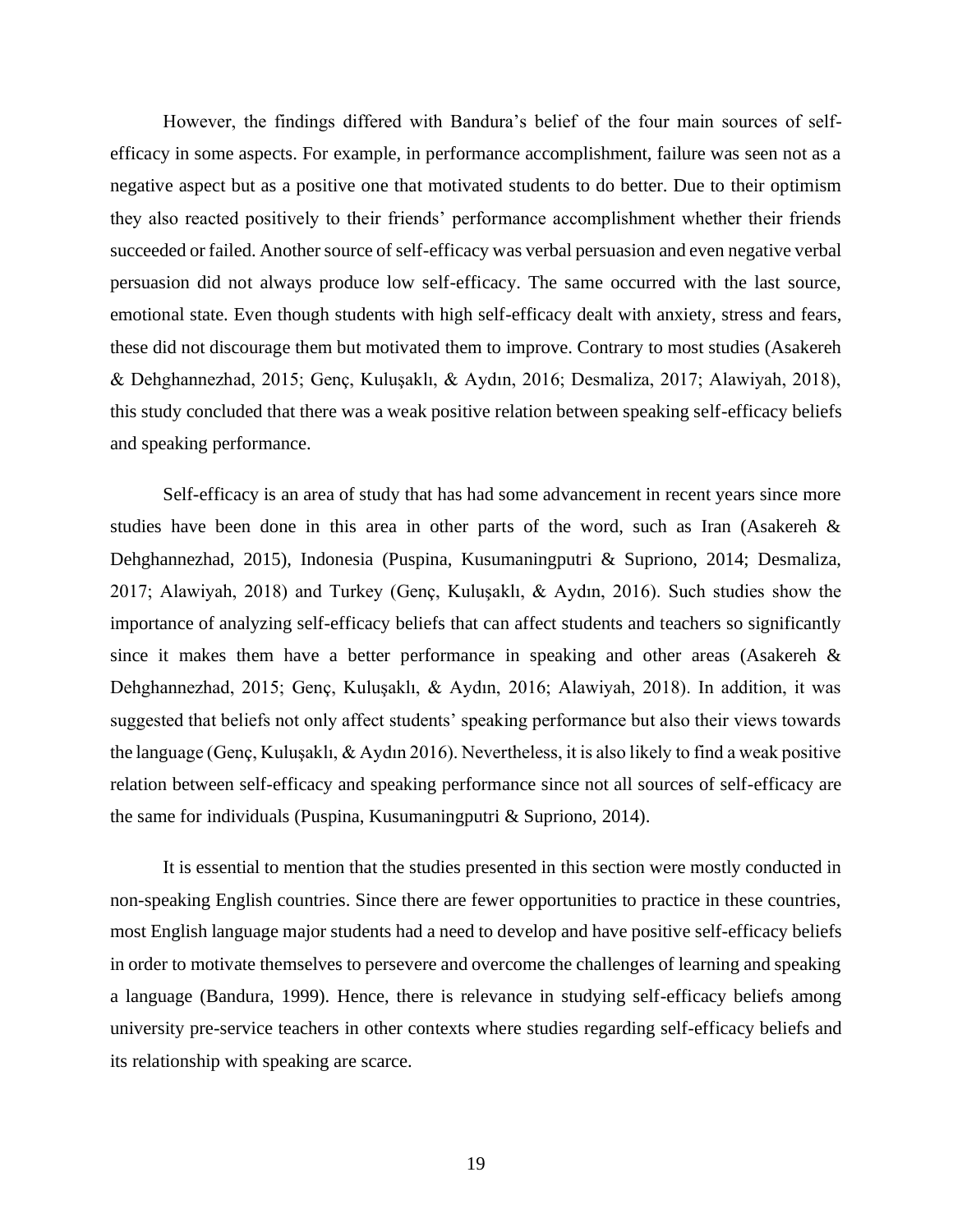## **Self-efficacy beliefs and learning English as a foreign language in Mexico**

Even though this section focuses on English as a foreign language, it is pertinent to mention a quantitative study focused on French as a foreign language that García (2016) conducted in the University of Quintana Roo whose principal aims were to know what the self-efficacy beliefs of students of French were with respect to the four linguistic skills and the relationship these abilities had with the sources of self-efficacy. The participants of the study were 95 students of French between the ages of 18 to 36 years old. The instrument used in this study was a cross-sectional survey. The findings demonstrated that most students considered themselves able to perform well in speaking, listening and reading abilities. They considered themselves able to write simple notes and do simple tasks in writing. Regarding students' experiences with the sources of self-efficacy, the results revealed that students have had inspiring role models, mainly teachers, to keep studying French. Furthermore, they felt that receiving good feedback helped them to make progress in their learning of French. Half of the students stated that sometimes they felt stressed and nervous when doing listening activities. This may have been due to the great difference in pronunciation French and Spanish have. Finally, the results showed a moderate correlation between self-efficacy beliefs and the four linguistic skills.

Rodriguez (2018) directed an exploratory quantitative research in Chetumal which main purpose was to investigate the sense of self-efficacy young English learners had towards the learning of the four abilities and to determine their experiences regarding those skills, in order to establish the relation self-efficacy sources had with the linguistics skills. The subjects were 100 students from a public middle school between the ages of 12 and 16. In addition, the instrument used to collect the data was a survey. The results evidenced that most students did not feel capable of producing the listening, speaking, reading and writing ability. This lack of self-efficacy may be related to the lack of real performance experiences and educational policies in Mexico. Moreover, the results evidenced that some students have had more vicarious experiences than enactive mastery experiences that helped to visualize themselves as capable to achieve a good performance in the language. Finally, regarding oral persuasion, the results revealed that some students received sometimes good comments from teachers and peers, but most of them have never received one.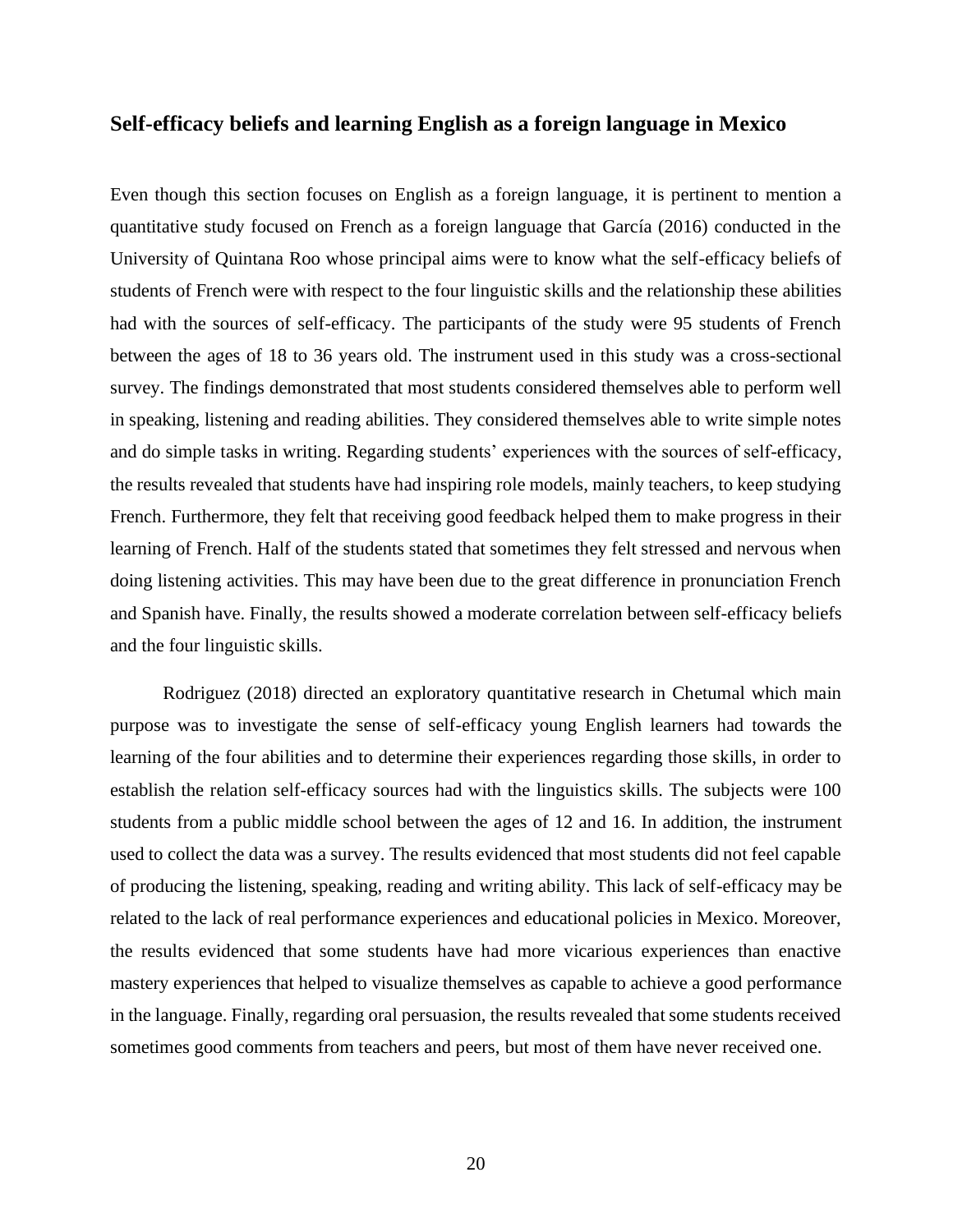Similarly, Sansores (2018) conducted a quantitative research in which the main objective was to analyze the sense of self-efficacy and the relationship that the four linguistic abilities had with the sources of self-efficacy of EFL learners. The instruments used in this study were surveys with a Likert design. The participants were 233 students coursing the first year of middle school. The results of this study reported that students felt they had a standard capacity to understand listening in English. Regarding the oral production, the findings revealed that most students were able to convey clear messages through changes in their voice tone; however, this ability represented a challenge to all students and most of them felt less capable to communicate in English. In the reading ability, students felt capable to understand basic written instructions, but did not feel capable to understand meanings of words with just the context. Moreover, in the written ability, students felt they had a standard efficacy to write texts with simple vocabulary, however, this ability was the one in which students felt less capable to perform.

In addition, regarding the sources of self-efficacy, the results suggested that students have not been able to experience direct contact with the language in the past. Furthermore, half of the students reported to have had vicarious experiences. Most of them indicated their teacher as their role model. This was a factor that improved their self-efficacy and thus their achievement in the production of English. In verbal persuasion, students indicated that they have not received oral motivation through teachers. The findings evidenced that the relationship of the linguistic abilities and the sources of self-efficacy had a positive correlation.

Villanueva (2015) conducted a quantitative study with the aim to identify the sense of selfefficacy students had and the relationship with the four linguistic abilities. Furthermore, to know the relationship these factors had with the sources of self-efficacy. The subjects of this study were 110 students enrolled in the classes given by the Self-Access Center (SAC) in the University of Quintana Roo. The instrument used to recollect the data was the Questionnaire of English Self-Efficacy (QESE). Regarding the results of the study, it was found that students considered themselves as capable and self-sufficient, to some degree, in the reading, listening, writing, and speaking skill. However, they doubted their abilities to perform difficult tasks and it was found that students had a higher sense of self-efficacy in the reading skill and a lower sense of self-efficacy in the speaking one.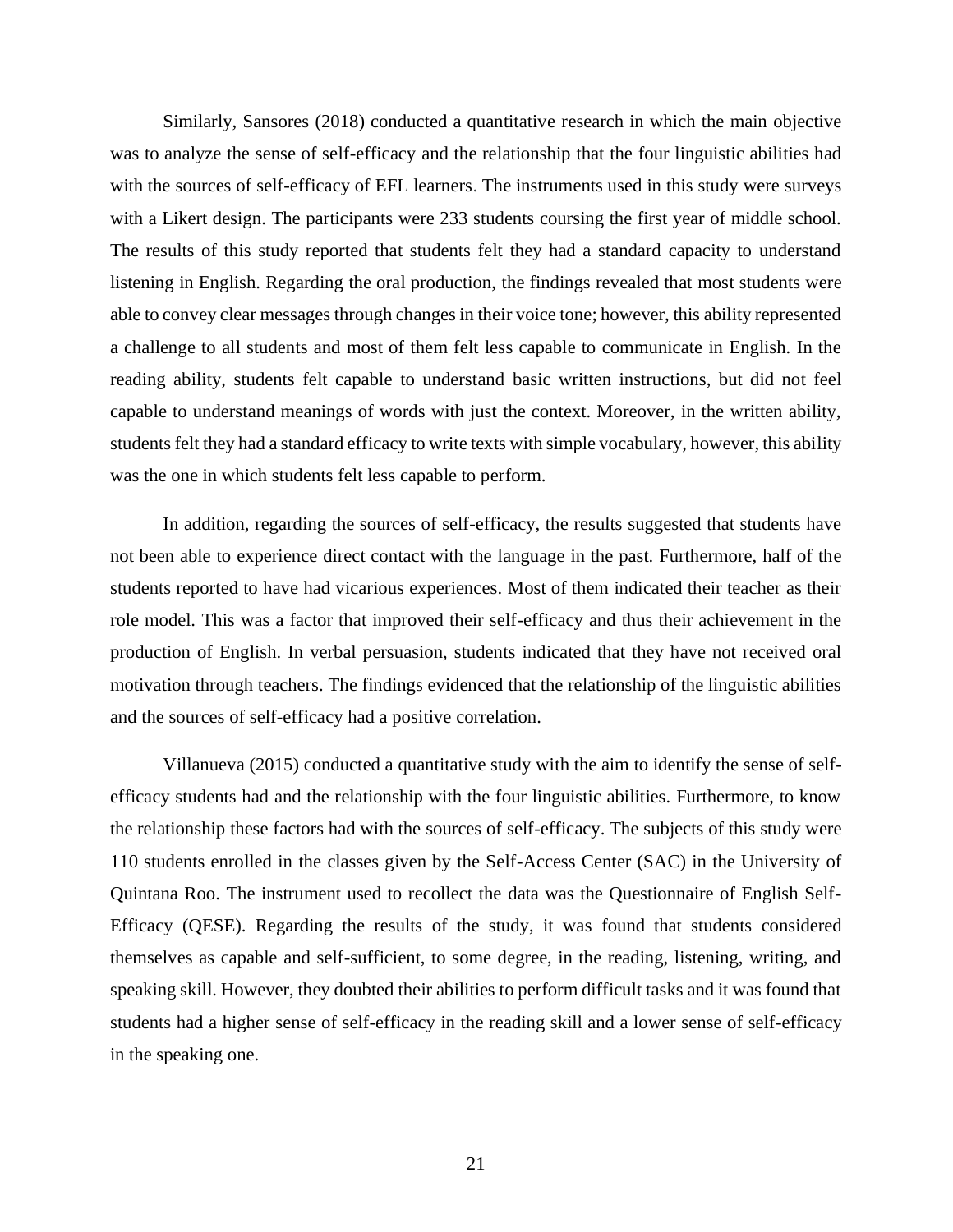Regarding the sources of self-efficacy, it was reported that students' enactive mastery experience was moderate; moreover, in the vicarious experience they stated they had role models and sought inspiration among peers, teachers, and relatives. With verbal persuasion, students mostly answered that they received good feedback from teachers and peers. Regarding physiological and emotional states, there was no great influence found in the students' self-efficacy sense. Finally, it was found that students in this context had a high sense of self-efficacy, thus they felt capable to speak English. A positive correlation was also encountered between the sources of self-efficacy and the students' sense of self-efficacy.

Pool (2015) conducted a qualitative study at the University of Quintana Roo with the aim to determine the sense of self-efficacy of five pre-service teachers of the English language major taking into consideration the sources of self-efficacy proposed by Bandura. Regarding their previous experiences, participants had different kinds of mastery experiences and only one mentioned that it was difficult, and the rest reported that it had been a positive experience, but either way it helped them to improve their performance. Also, in the verbal persuasion source, students received positive and negative comments from diverse people such as classmates, teachers and family. This factor was found to be significant because it contributed to the development of the teachers' self-efficacy. In addition, pre-service teachers believed that the environment of the classroom affected positively or negatively their performance as well as the lack of material and facilities. Finally, they reported to have started their practices with a low sense of self-efficacy that increased as they gained experience and varied depending on the level they teach.

Cruz (2015) conducted a qualitative research which main purpose was to investigate the self-efficacy beliefs that pre-service teachers of the University of Quintana Roo had and to know how the sources of self-efficacy influenced them. The participants in this study were five preservice teachers of English, three women and two men between the ages of 22 and 26 years old that took the subject Teaching Practice II. The instrument used to collect the data was a semistructured interview. Regarding the results, the participants stated they had good enactive mastery experience when doing their social services teaching English, but at the time they thought they did not feel prepared to teach. They also mentioned they had positive vicarious experiences. Furthermore, they stated that they had had bad teachers that made them wish not to be as them. Regarding verbal persuasion, participants reported that they had had positive comments from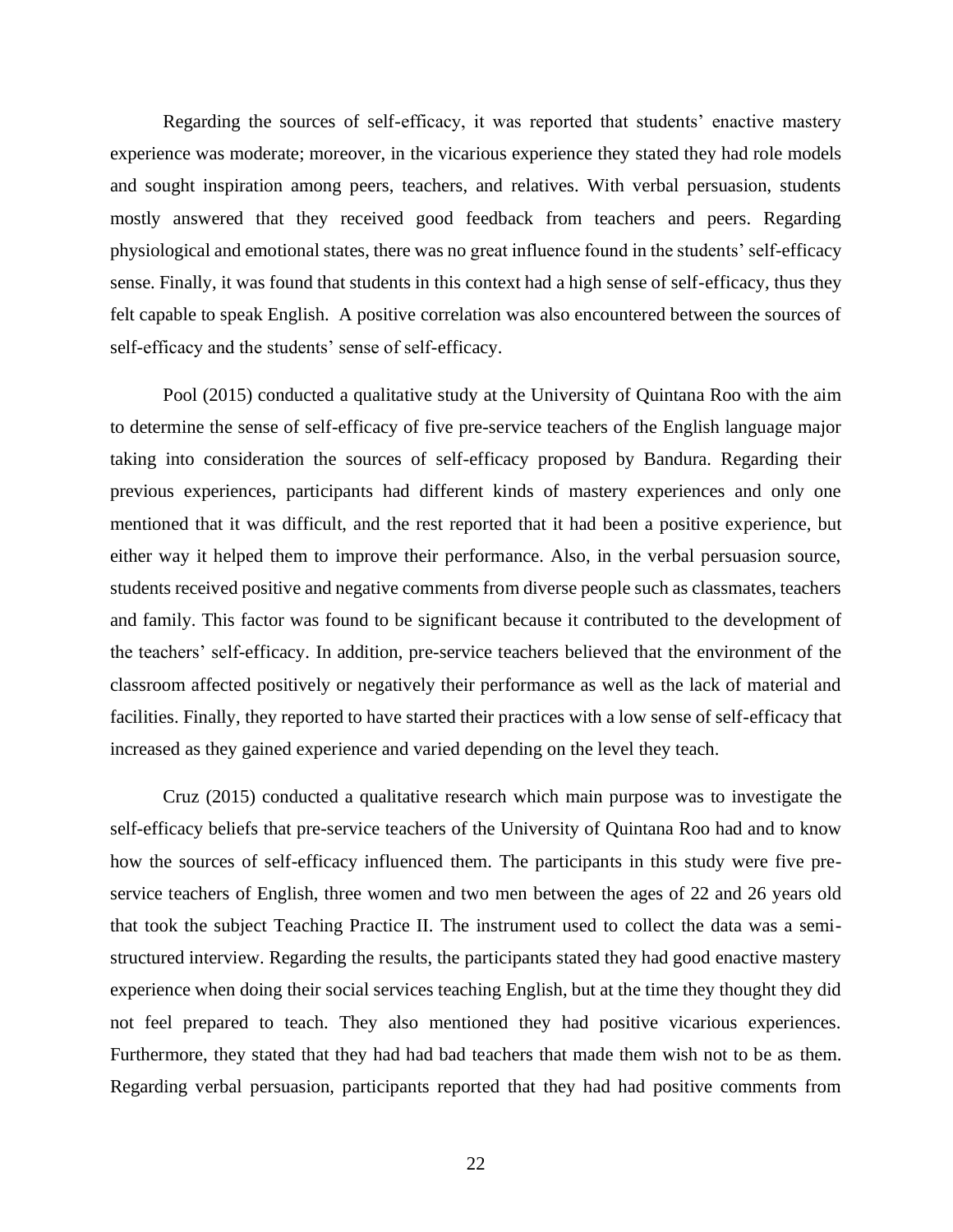teachers, students and classmates. Some stated they did not receive feedback from teachers and peers, some others reported they did receive valuable feedback that motivated them to do better. Moreover, participants said that at the beginning of their teaching practices they experienced negative emotions and physiological states, but as time passed their emotions and states changed to positive ones. Some of the negative emotions that participants felt were due to the misbehavior of students. The results demonstrated that most participants at the end of their teaching practices had a high sense of self-efficacy because they had now a previous experience that helped them to feel confident in the way they teach and their level of English was an additional factor that affected their sense of self-efficacy.

Castillo and Sansores (2015) designed a qualitative research. The objective of the study was to examine novice English teachers' beliefs about the teaching-learning process of English as a Foreign Language in public elementary schools in Chetumal. The participants of this study were four novice English language teachers, one woman and three men between the ages of 23 and 27, who were working in the National English Program in Elementary Schools. Moreover, the instrument used to collect the data was a semi-structured interview. The results of this study reported that teachers' beliefs were complex, diverse and could influence their teaching performance. The participants believed that English was a difficult topic to teach and that their beliefs came from their own background and were formed through their academic life and influenced by their family, multilingual context, teacher training and teaching experiences. Furthermore, the different beliefs they held were represented in the way they taught an English class. For example, one participant's principal belief was that a teacher must be kind and interested in the students' learning. Thus, he showed full commitment in his teaching and motivated students constantly. In addition, the participants believed that a good English teacher should be patient, strict, tolerant and energetic, creative and passionate.

Reyes-Cruz and Murrieta-Loyo (2017) conducted a qualitative study. The principal aim of this research was to identify the self-efficacy beliefs of future English teachers and how previous experiences influenced them. The participants were 10 students enrolled in an English language major in a public university in the state of Quintana Roo. Furthermore, the students, at the time of the study, were taking Teaching Practice II. The instruments used to collect the data were interviews. The results highlighted that 9 of 10 students counted with previous teaching experiences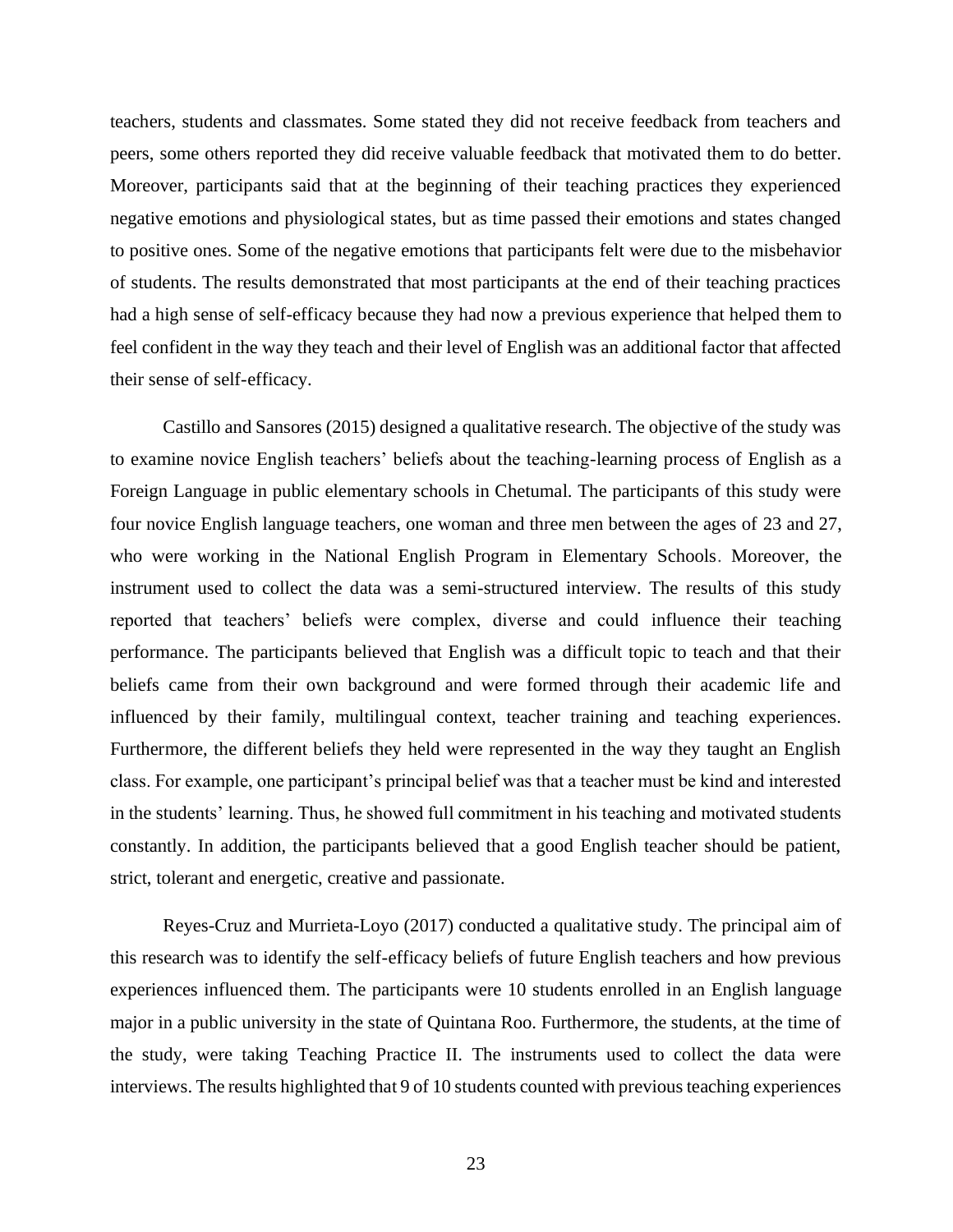before taking the Teaching Practice subject. All participants taught 12 hours of classes in Centro de Desarrollo Infantil 1 (CENDI) as part of the activities planned in their first teaching subject, Teaching Practice I. At first, students stated their experience was hard because they did not know how to teach children. Furthermore, in their second class, they stated they had improved, and felt more at ease when teaching.

Moreover, regarding their beliefs of self-efficacy, the participants mentioned they had improved, and that self-efficacy was an attribute you gradually achieve and in which different factors such as the English level and previous experiences might influence. An important aspect to underline in this research was that 1 out of 10 participants had had a formal training before taking the classes of Teaching Practice I  $&$  II, thus he was well aware of what teaching a class required. A guided training can be a significant factor to take into account to improve the sense of selfefficacy in pre-service teachers.

These studies outlined the relationship self-efficacy has with the learning of English as a foreign language in a Mexican context (Rodriguez, 2018; Castillo & Sansores, 2015; Pool, 2015; Cruz, 2015), the contribution of self-efficacy to a better achievement in learning English and the abilities that represent a major challenge to learners. Most of these studies also related the sources of self-efficacy such as past experiences, vicarious experiences, physical and emotional states, oral persuasion and their relationship with the four linguistic abilities in order to comprehend the students' self-efficacy beliefs. Furthermore, it is noteworthy to mention that there were not found studies regarding the study of the speaking skill in isolation from the other three skills. All the studies mentioned above investigated the four linguistic abilities and their relationship with the sources of self-efficacy thus investigating the self-efficacy beliefs of pre-service teachers focused on speaking is important in order to fill the gap that exists in the literature. Furthermore, a study in a Mexican context with relation to the learning of French (García, 2016) shed light on the different problems students studying foreign languages encounter. They had a low sense of self-efficacy to perform difficult tasks in certain abilities, such as speaking, thus they preferred to perform basic tasks with less complex grammar and vocabulary. Similarly, this phenomenon happened in learners of English as a Foreign Language (Sansores, 2018). Some research focused on basic education (Castillo & Sansores, 2015; Sansores, 2018; Rodríguez, 2018); and they shed light on how students of these levels perceived their sense of self-efficacy in English as a foreign language. These studies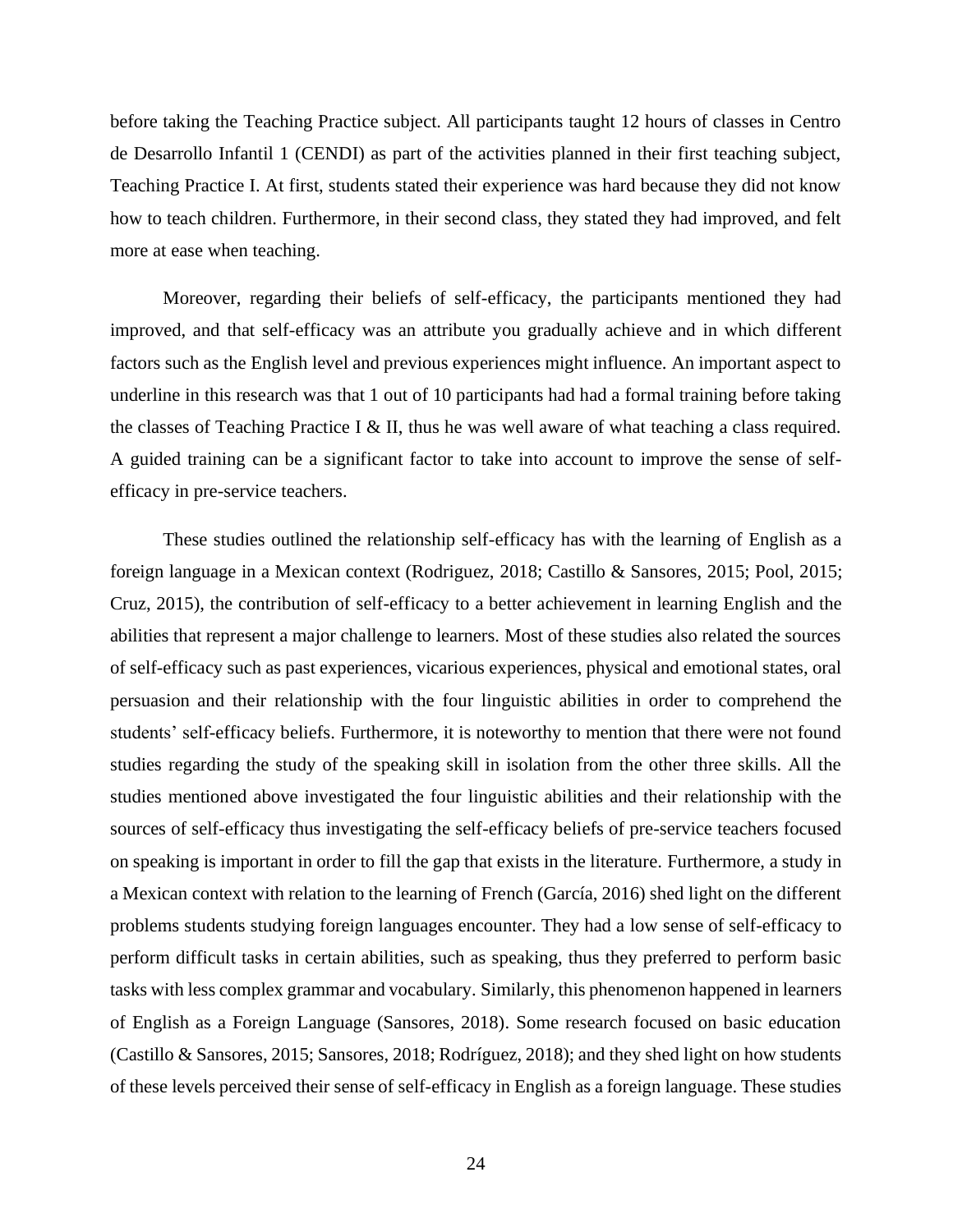help us to understand and analyze the level of self-efficacy that students from this educational level have. In addition, some studies (Cruz, 2015; Reyes-Cruz & Murrieta-Loyo, 2017) discussed important aspects such as how capable pre-service teachers felt when giving classes and how past experiences have influenced their beliefs.

This literature review revealed that no studies have been done in Mexico to study selfefficacy beliefs towards the development of speaking skill among pre-service teachers. It is a topic of research worth analyzing since findings can benefit teachers, schools and students greatly. As noted in studies from other countries, self-efficacy influences students' speaking achievement (Puspina, Kusumaningputri & Supriono, 2014; Asakereh & Dehghannezhad, 2015; Genç, Kuluşaklı, & Aydın, 2016; Desmaliza, 2017; Alawiyah, 2018). It is also important to study preservice teachers because teachers' self-efficacy beliefs play a major role in their teaching performance. Students with positive vicarious experiences, oral persuasion, past experiences, mental and physiological states may be motivated to improve and have a positive learning experience (Tuguis, 2017, Villanueva, 2015).

Most of the research conducted in Mexico have studied the four skills (Castillo & Sansores, 2015, Cruz, 2015, Reyes-Cruz & Murrieta-Loyo, 2017) even though speaking has been regarded as one of the most difficult skills to be developed among students of different educational backgrounds in non-speaking English countries, Mexico being one of them (Bautista, 2015; Borjian, 2017). Thus, a study in this particular context can shed light and fill the literature gap that exists in the area of self-efficacy by studying deeply the speaking skill. Most studies have followed a quantitative approach (Rodríguez, 2018; Sansores, 2018; Alawiyah, 2018; Desmaliza 2017; García, 2016; Villanueva, 2015; Asakereh & Dehghannezhad, 2015) rather than a qualitative one (Reyes-Cruz & Murrieta-Loyo, 2017; Castillo & Sansores, 2015; Cruz, 2015; Pool, 2015). Hence, there is a need for more qualitative studies since this approach allows researchers to deeply understand individuals' self-efficacy.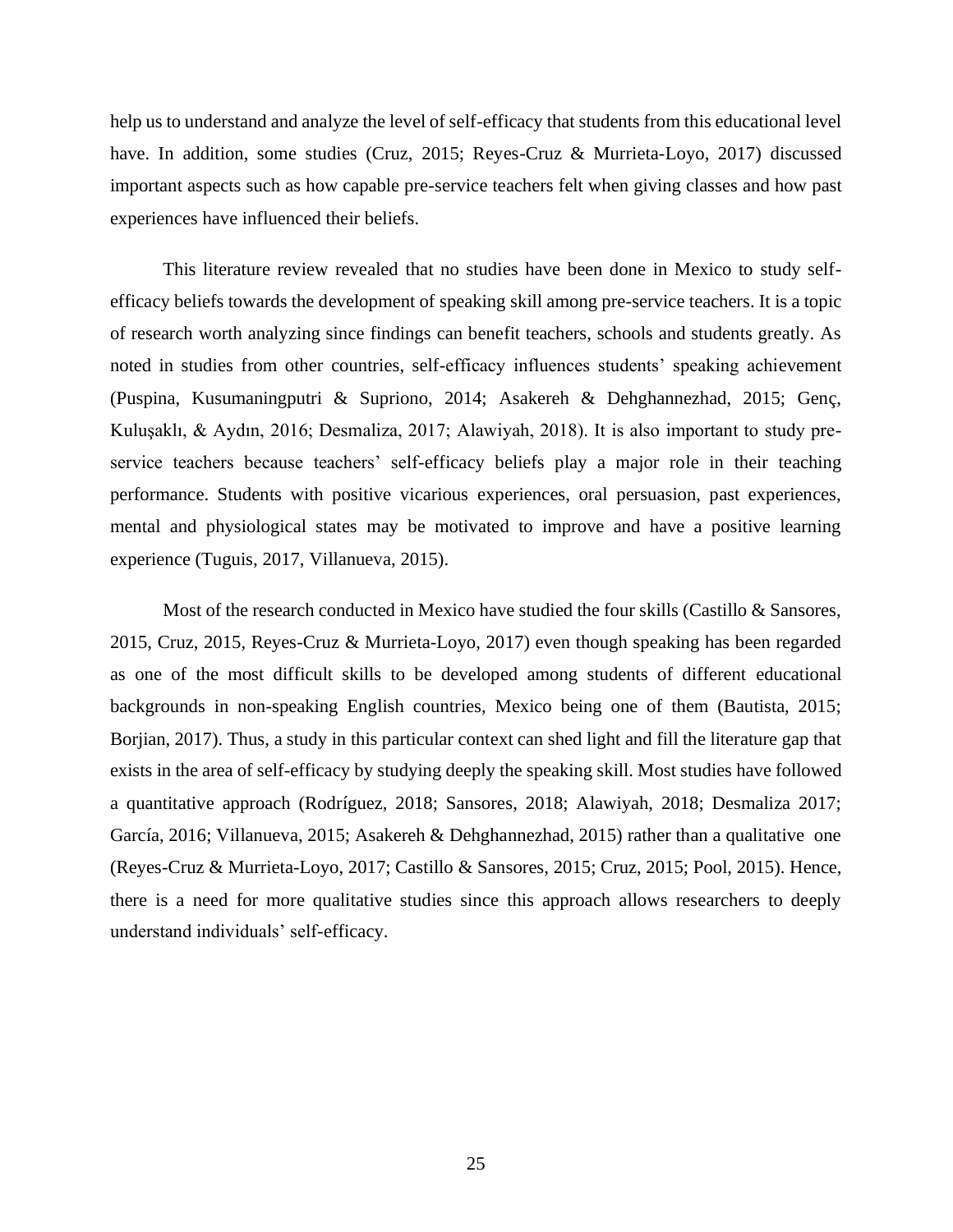## **CHAPTER II: THEORETICAL FRAMEWORK**

## **Self-efficacy theory**

It is well-known that people have beliefs about different aspects of learning based on their own experiences and capabilities. One of these are self-efficacy beliefs. According to Bandura (1994), Self-efficacy beliefs are "people's beliefs about their capabilities to produce designated levels of performance that exercise influence over events that affect their lives" (p. 2). This theory in itself has relevance in education because self-efficacy has effects on people's confidence and feelings, on their decisions, on how they think, how they motivate themselves and behave. These factors can affect how students perform at school as well.

Studying self-efficacy beliefs of pre-service teachers can allow us to understand how the four sources of self-efficacy proposed by Bandura have affected them and their speaking performance including how they have felt, the experiences they have had and how confident they are now. As Bandura (1994) stated "people act on their beliefs about what they can do" (p. 5). Thus, the following section will address the four sources of self-efficacy in order to know what they are and what they involve.

### **The four sources of self-efficacy**

#### *Enactive mastery experience*

According to Bandura (1997), enactive mastery experience has a greater influence than the other sources of self-efficacy. This source is also known as performance accomplishments and it provides evidence of a person's ability to succeed in a given situation or task. On the one hand, success is perceived as the strongest variable that stimulates a high sense of self-efficacy; on the other hand, failure hinders self-efficacy. Experiencing undemanding tasks leads to accumulating a record of easy success which, in addition, leads to being easily discouraged by demanding ones. Moreover, through enactive mastery experiences people acquire the skills, knowledge, experience, and selfregulatory tools to face life-challenging situations which may hinder or encourage people's selfefficacy.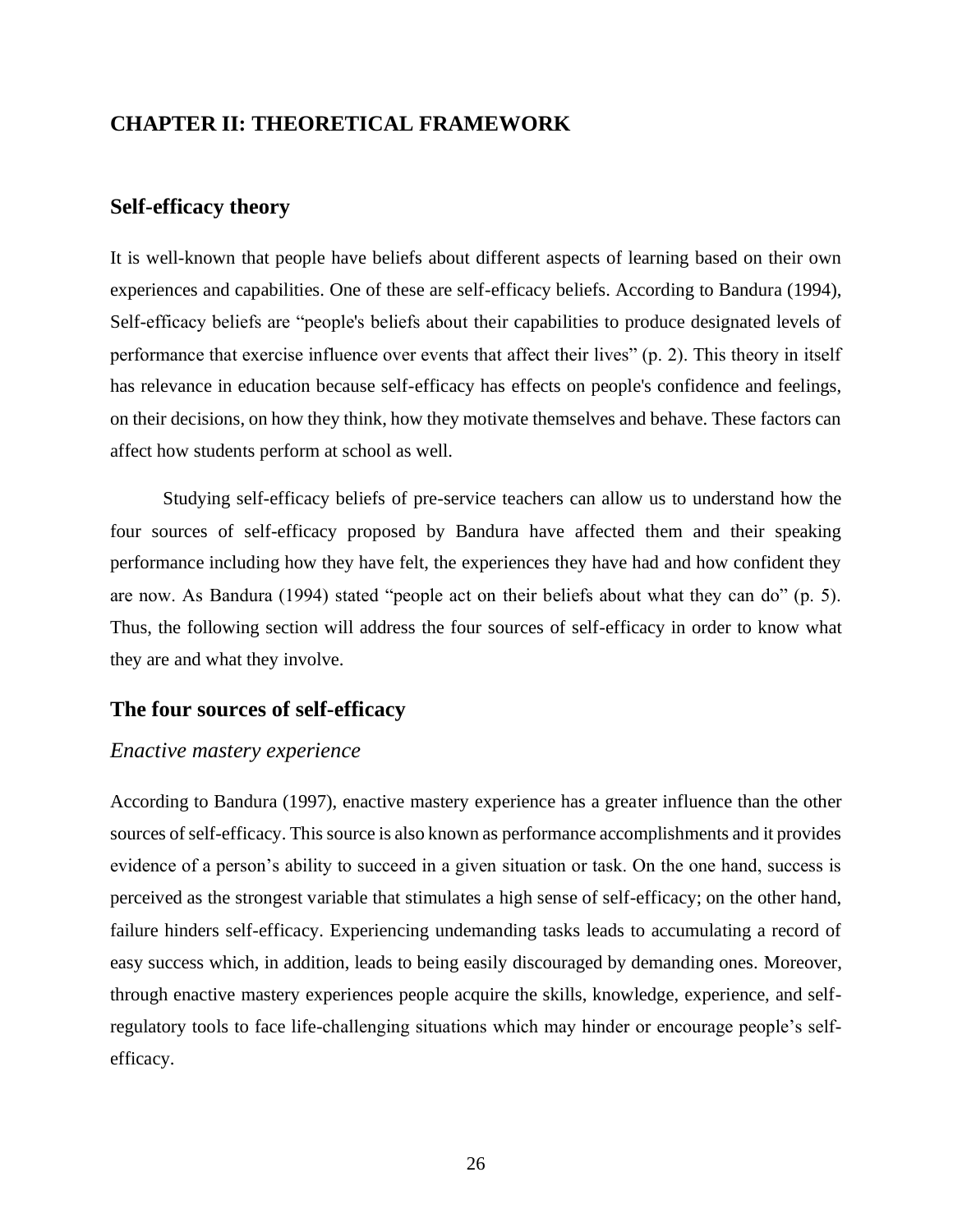Bandura (1997) states that the development of these factors is better achieved through organized mastery experiences. To accomplish these skills, people have to have self-assurance to obtain an effective performance. By breaking down hierarchically the sub skills and strategies that are needed to succeed in a certain situation, people obtain the necessary tools to succeed in everyday life situations; nevertheless, practice, consistency, and effort play a major role in obtaining effective experiences that boost one's self-efficacy beliefs.

Furthermore, according to Bandura (1997), facing difficult situations allows people to gain opportunities to learn from failure which helps to forge a great sense of resilience thus resulting in strengthened self-efficacy beliefs towards the achievement of success. Our pre-service English students may have had different experiences regarding the use of English; for example, participating in an exchange program or traveling to an English-speaking country, meeting or talking face-to-face to English native speakers or foreigners in English. These kinds of experiences could have encouraged or enhanced pre-service teachers' self-efficacy towards speaking English. Studying pre-service teachers' enactive mastery experiences allows us to understand the extent to which they have felt capable to speak English through their schooling up until now.

#### *Vicarious experience*

According to Bandura (1997), vicarious experience refers to having models to compare experiences and one's ability to succeed in a given task or in everyday situations. People often use social comparison as a way to self-appraise their own capabilities because they are unable to know how well they have performed without having someone else's success as reference. Self-efficacy is then measured through a standard norm to know in which level people are placed comparing their abilities from others who perform or are engaged in the same situation or task.

In addition, Bandura (1997) states that modeling plays a major role in measuring people's self-efficacy. By visualizing a person with similar capabilities performing a certain task, people are able to increase or decrease their confidence to successfully master that specific situation. This kind of modeling can hinder or encourage a person's sense of capability; for example, if a model is able to face challenges and be motivated, he or she inspires others to also be persistent to confront real-life situations, on the contrary, if a model is negative and discouraged easily, he or she cannot be able to inspire or motivate other people. Furthermore, people seek models who have the abilities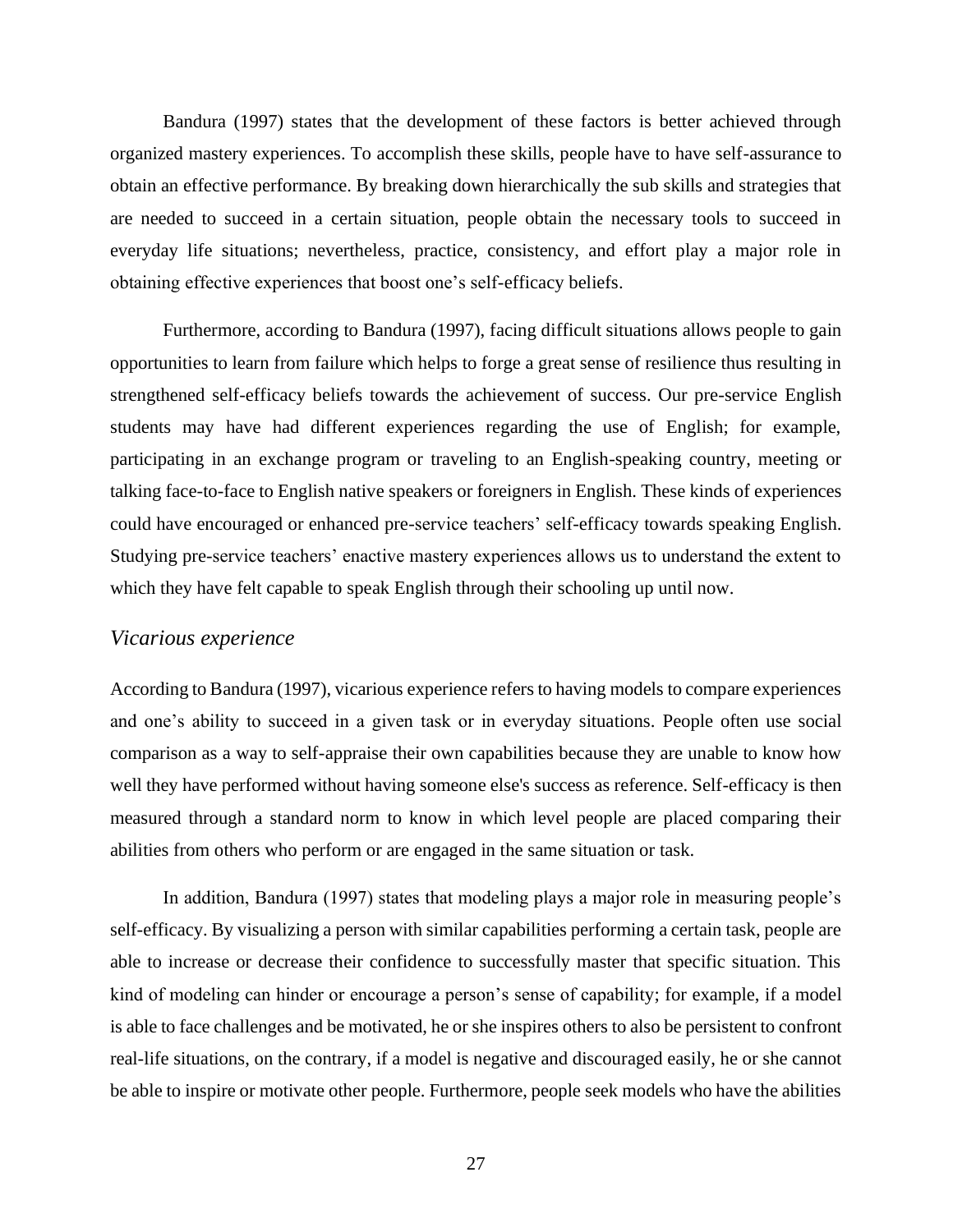and skills they aspire to have and by analyzing them, the observers obtain awareness of knowledge, techniques, and strategies to learn how to manage real-life situations and challenges.

Although vicarious experience is weaker compared to enactive mastery experience, it is an important factor to take into consideration in the development of pre-service teachers speaking ability. The comparison and modeling among peers and teachers through their schooling may motivate or hinder their self-efficacy beliefs towards their speaking ability. Thus, it is of great importance to analyze if they have had vicarious experiences, such as English teachers, friends who have a good level of English, or people outside of their inner circle like artists.

#### *Verbal persuasion*

Verbal persuasion is another source of self-efficacy that can boost or diminish it. It can boost selfefficacy when people are told or persuaded to believe that they have the capabilities to successfully complete a given task. "It is easier to sustain a sense of efficacy, especially when struggling with difficulties, if significant others express faith in one's capabilities than if they convey doubts" (Bandura,1997, p. 101).

People who are persuaded to believe that they have the capabilities try harder to achieve what is desired and get rid of self-doubts that may be holding them back. As a result, positive improvements and performance may be attained. Therefore, in education, students can have more achievements and improve their skills if they put greater efforts on determined tasks or situations by means of persuasion received from significant people such as teachers, relatives, classmates and others.

Nevertheless, this source can also diminish self-efficacy. Verbal persuasion can be weaker than the other sources of self-efficacy because it depends on previous experiences. If an individual has had a negative experience, he may hold these negative beliefs and be discouraged to put more effort into tasks to the point of even avoiding them. In this regard, Bandura (1977) mentions "in the face of distressing threats and a long history of failure in coping with them, whatever mastery expectations are induced by suggestion can be readily extinguished by disconfirming experiences" (p. 198).

Additionally, it is not effective if praises are based on efforts rather than abilities since an individual can come to believe that he does not possess the abilities to do a certain task. He may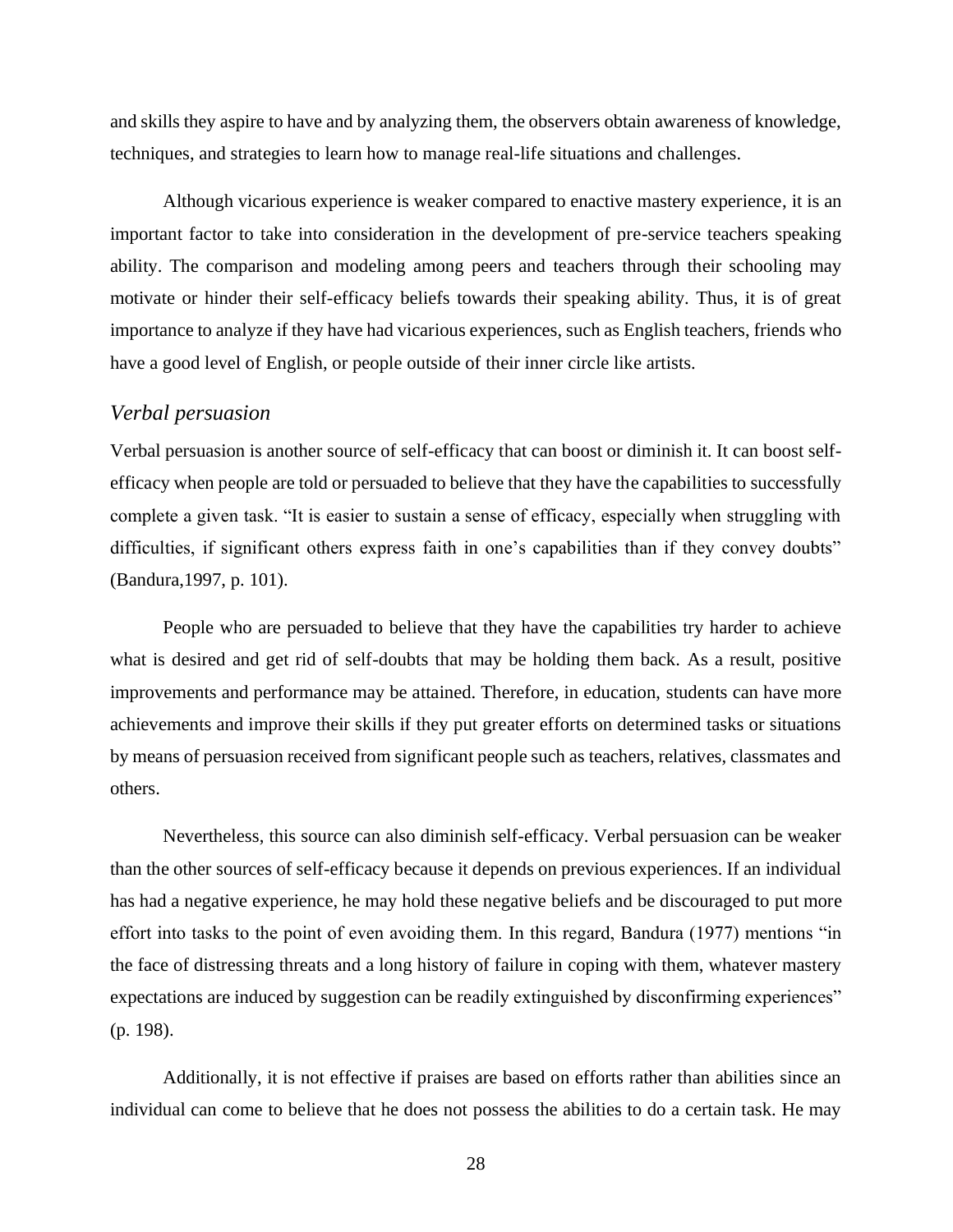believe that he needs to constantly try in order to complete a task but in the process the struggle may become higher. "To be told repeatedly that one's progress is a product of high efforts eventually conveys the message that one's talents must be quite limited to require such unending arduous work" (Schunk & Rice, 1986 cited in Bandura, 1997, p. 102).

It is well-known that each individual reacts differently to verbal comments from other people; hence, studying and getting a wider view of how verbal persuasion has had an impact on pre-service teachers will help them to understand themselves better. Studying verbal persuasion can shed light on how teachers have given comments such as praises and feedback, and how preservice teachers can give comments taking into consideration the effects of them on students. Comments are an important aspect teachers need to be careful when teaching because they cannot expect students to react in the same way and it can leave a mark on them. According to Bandura's theory, verbal persuasion depending on previous experiences or based on efforts may increase or diminish students' self-efficacy and as a result they could perform poorly or successfully.

### *Emotional and physiological states*

Emotional and physiological states also play an important role in determining students' selfefficacy because based on them, students decide and judge their own capabilities. "They interpret their stress reactions and tension as signs of vulnerability to poor performance. In activities involving strength and stamina, people judge their fatigue, aches and pains as signs of physical debility" (Bandura, 1994, p. 3). As a result, high emotional arousal can cause one to perform poorly and not achieve personal goals.

Therefore, as individuals, in class students experience different emotions and physical states throughout their education. Those emotions and states may be the consequences of different experiences, tasks, relationships, and more important, perspectives. According to Bandura (1994):

It is not the sheer intensity of emotional and physical reactions that is important but rather how they are perceived and interpreted. People who have a high sense of efficacy are likely to view their state of affective arousal as an energizing facilitator of performance, whereas those who are beset by self- doubts regard their arousal as a debilitator (p. 3).

Mood is another factor that affects people's judgment regarding their capabilities and performance as well. If they have a positive mood, their self-efficacy increases but if it is negative,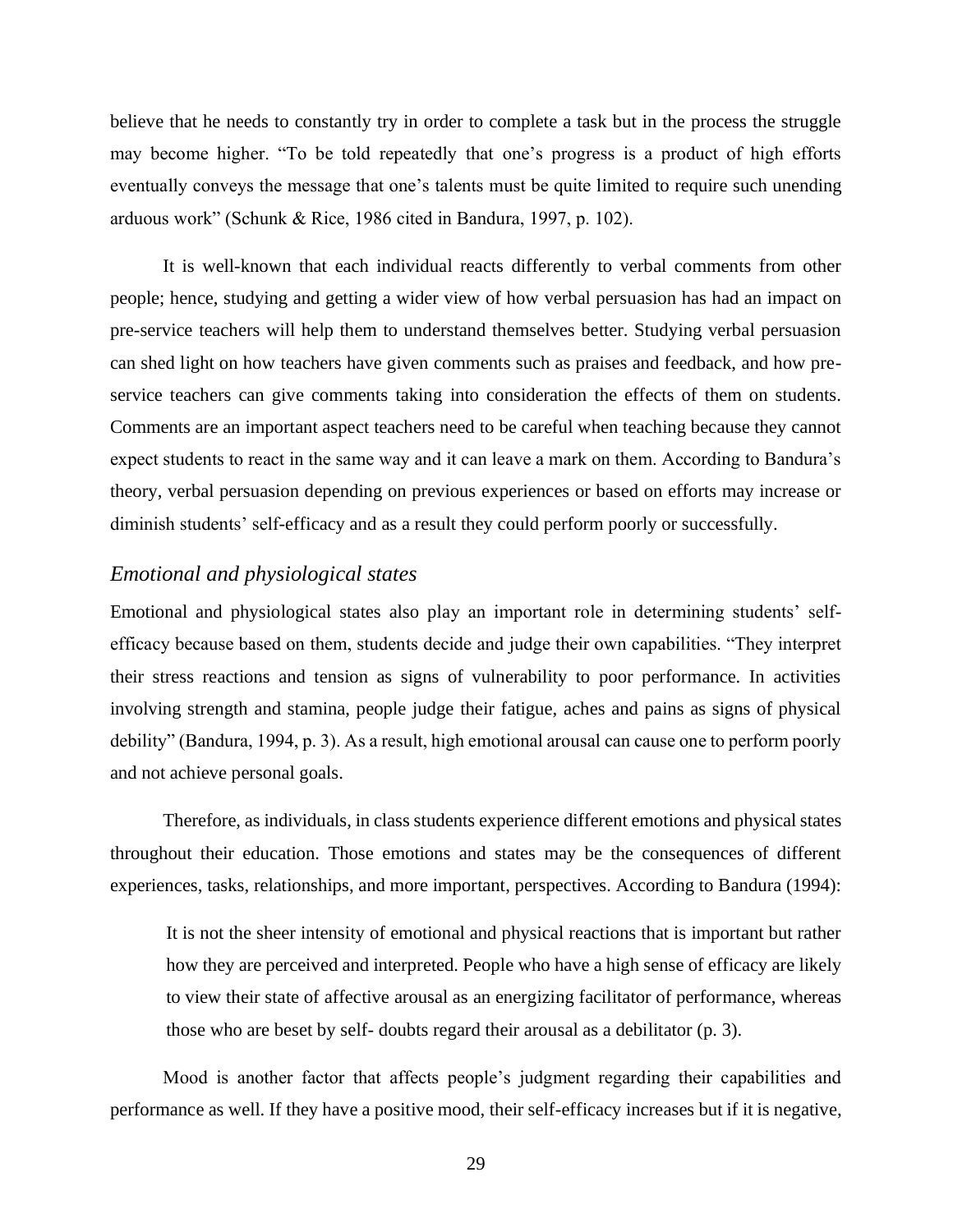it diminishes it. Students can come to a class with different moods as a result of different circumstances, and view activities, tasks or information with different perspectives. As stated by Bandura (1997), "mood states can bias attention and affect how events are interpreted, cognitively organized, and retrieved from memory" (p. 111).

Mood not only affects how things are perceived or interpreted; it also brings to memory past experiences. "A negative mood activates thought of past failing, whereas a positive mood activates thoughts of past achievements" (Bandura, 1997, p. 111). Pre-service teachers have had positive or negative moods in classes due to personal reasons or different challenges that they have encountered during their learning process, such as failing or passing exams, teaching practices and family issues.

Thus, these emotional and physiological states may make pre-service teachers perform poorly and lack certain aspects of their major, such as acquiring proficiency in speaking, or on the contrary, they may have successfully attained an adequate level of the language. In addition, examining these emotional and physiological states can help find ways to reduce stress, anxiety and negative moods in classrooms, creating a better environment where students feel efficacious most of the time.

The theory of self-efficacy and its four sources play a major role in analyzing pre-service teachers' self-efficacy beliefs towards the development of their speaking ability. The description of the theory mentioned above will help to analyze the future findings in this research whose main aim is to describe self-efficacy beliefs of Mexican pre-service teachers towards the development of their oral skill and its progress throughout their schooling up to this moment, as well as to describe the factors that hinder or encourage it.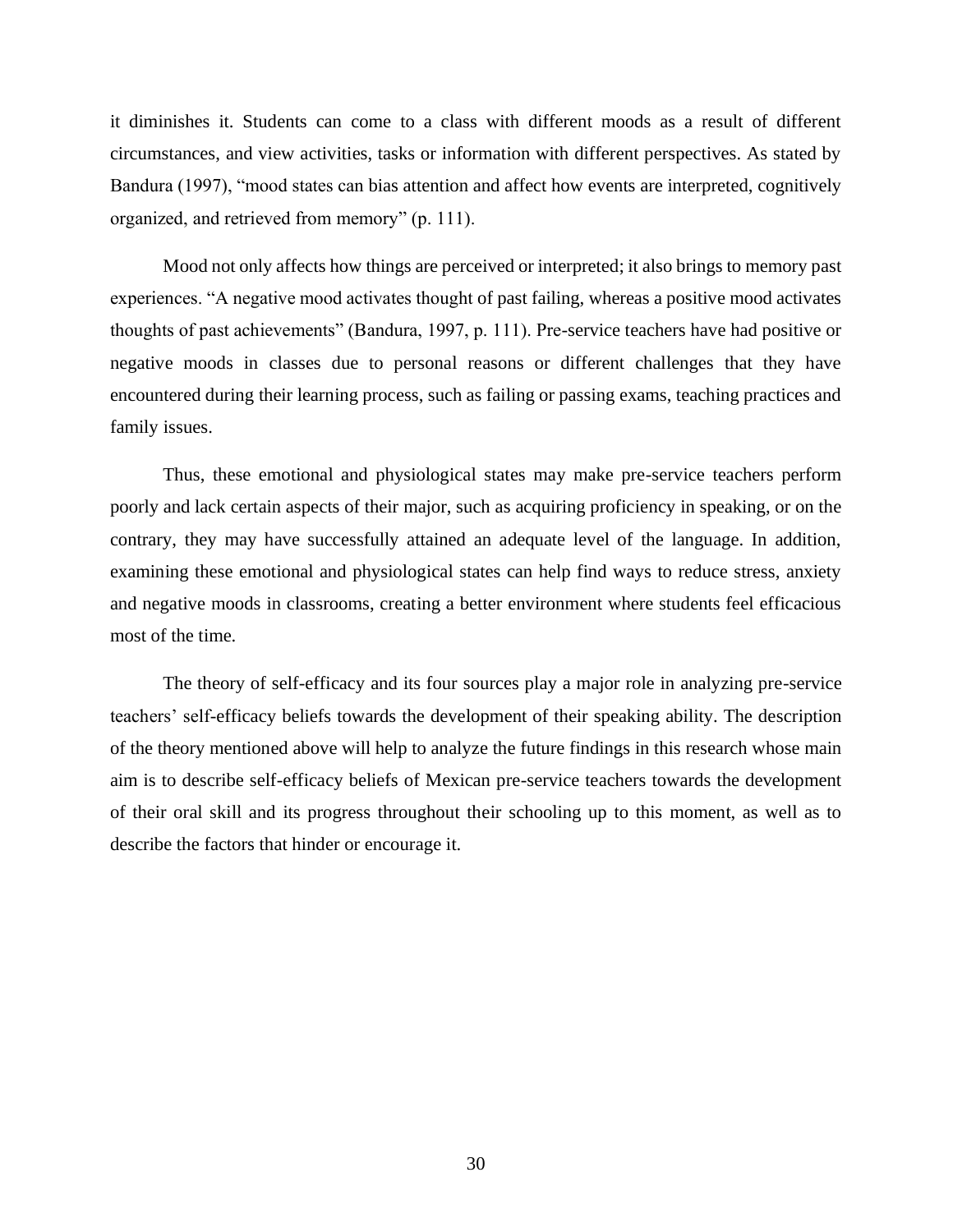## **CHAPTER III: METHODOLOGY**

This chapter outlines the methodology used in this study. It explains the approach chosen and the reasons for it as well as the design that fits better the purpose of the research. Moreover, the participants will be presented, the procedure of how the study will be conducted and the analysis of data in order to have an overview of the general study.

## **Qualitative narrative research**

In order to describe self-efficacy beliefs of Mexican pre-service teachers towards their speaking skill, a qualitative study was chosen. According to Richards (2015), a qualitative study is concerned with analyzing the lives and experiences of people in a particular context. If we want to know the self-efficacy beliefs of pre-service English teachers, we need to understand and search deeply into their experiences and lives so that we can have a better insight of what has affected them and how they came to have those beliefs. As Creswell (2007) states, "we conduct qualitative research when we want to empower individuals to share their stories, hear their voices" (p. 40). As the term suggests, qualitative research focuses more on quality than quantity. Hence, it is participantoriented, meaning that the key element is the person because we want to know their particular beliefs, which vary across people. There are no generalizations because as Creswell (2007) suggests, everyone is unique. Additionally, some tools of the narrative approach were used to know the main personal and family characteristics of the participants in order to better contextualize their beliefs of self-efficacy to speak in English.

## **Participants**

The participants of this research were selected by a purposeful sampling (Maxwell, 2012). Two males and two females, between 22 to 26 years old from the University of Quintana Roo enrolled in the tenth semester of the English language major. Participants did their teaching practices as part of the subject *Practica Docente II.* They had prior experiences from *Practica Docente I* and were supposed to have reached a C1 level of proficiency in English. By this time, they should have studied eight levels of English that prepare them to take a mock CAE exam. Accordingly, their English-speaking skills should be developed to some extent.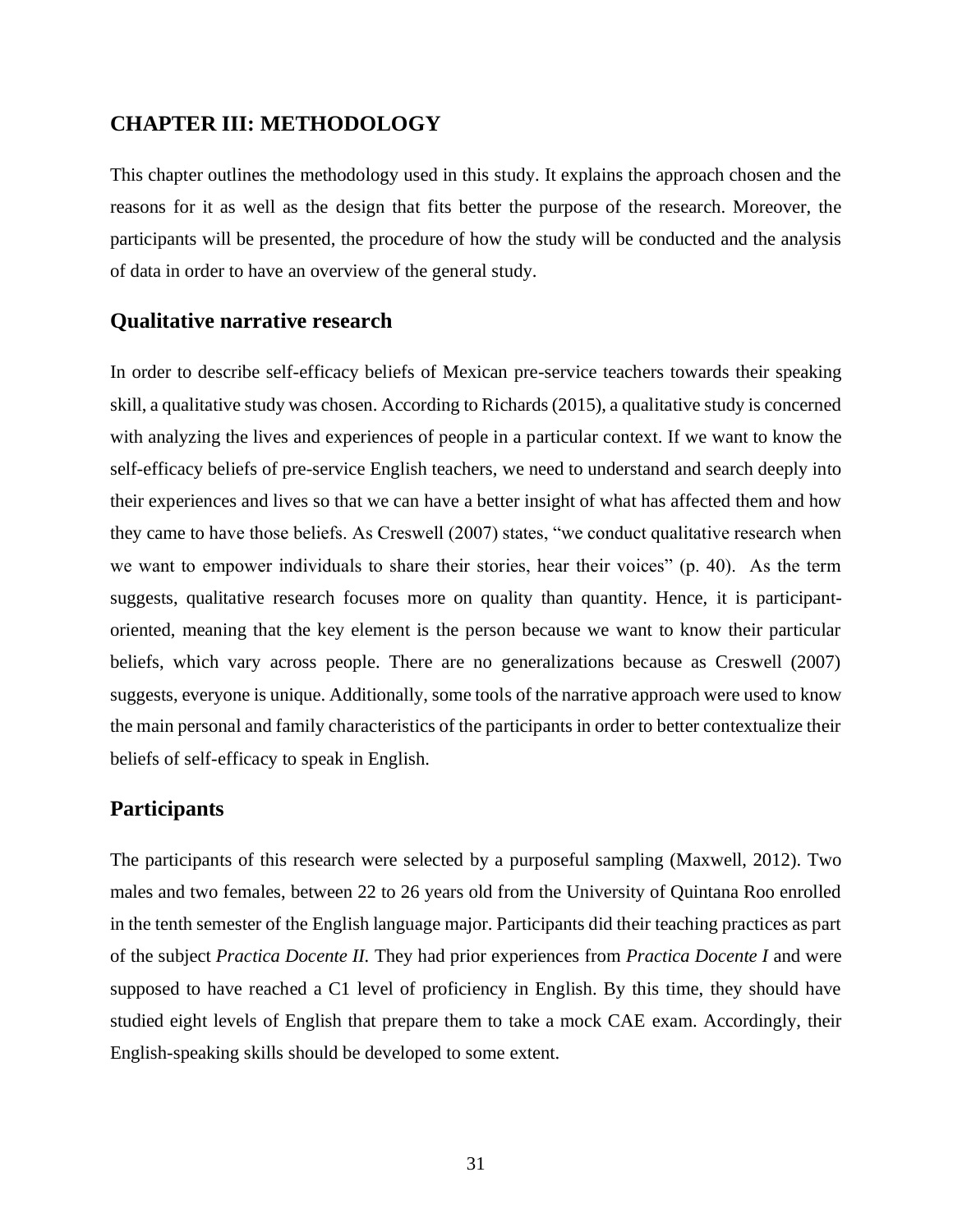#### **Context**

The study took place at the University of Quintana Roo in the Chetumal campus. There are 4 campuses: Cozumel campus, Chetumal campus, Cancun campus and Playa del Carmen campus. The University of Quintana Roo counts with 17 bachelor's degrees, including the English Language major which used to have a duration of 5 years when it followed the 1995 curriculum. In 2017, a new curriculum was implemented, that is a 4-year program. The university also has eight master's degrees and three doctorate degrees.

The profile of the English language graduate is that of a professional who will have the competences established in the educational and curricular model of the university of Quintana Roo. The English language graduate will develop English teaching and learning processes with professional and ethical commitment based on the contextual needs. Additionally, the professional will be able to communicate in English orally and in writing in a variety of contexts, according to the C1 level of the Common European Framework of Reference for Languages and level 15 for the Certificación Nacional de Nivel de Idioma (University of Quintana Roo, 2019).

### **Ethics**

Participants signed a letter of consent, which stated the purpose of the study and its importance in the educational field. The letter further explained that their data and personal information obtained was used only for academic purposes. Through this letter of consent, they were also informed that their names would not be used so that they are anonymous in order to protect their identity. Additionally, they had the right to check the transcription of recordings to approve it.

#### **Instruments**

This study aimed to analyze and comprehend the self-efficacy beliefs of pre-service teachers towards their speaking skill. It had a narrative design, therefore, the instrument chosen for this research was a semi-structured interview. According to Kvale and Steinar (1996), interviews facilitate getting in-depth information of the world the participants experiment and the meaning they give to it. A semi-structured interview is open to change the sequence of the format, the guide, and the questions to follow up on the information given by the participant or certain topics and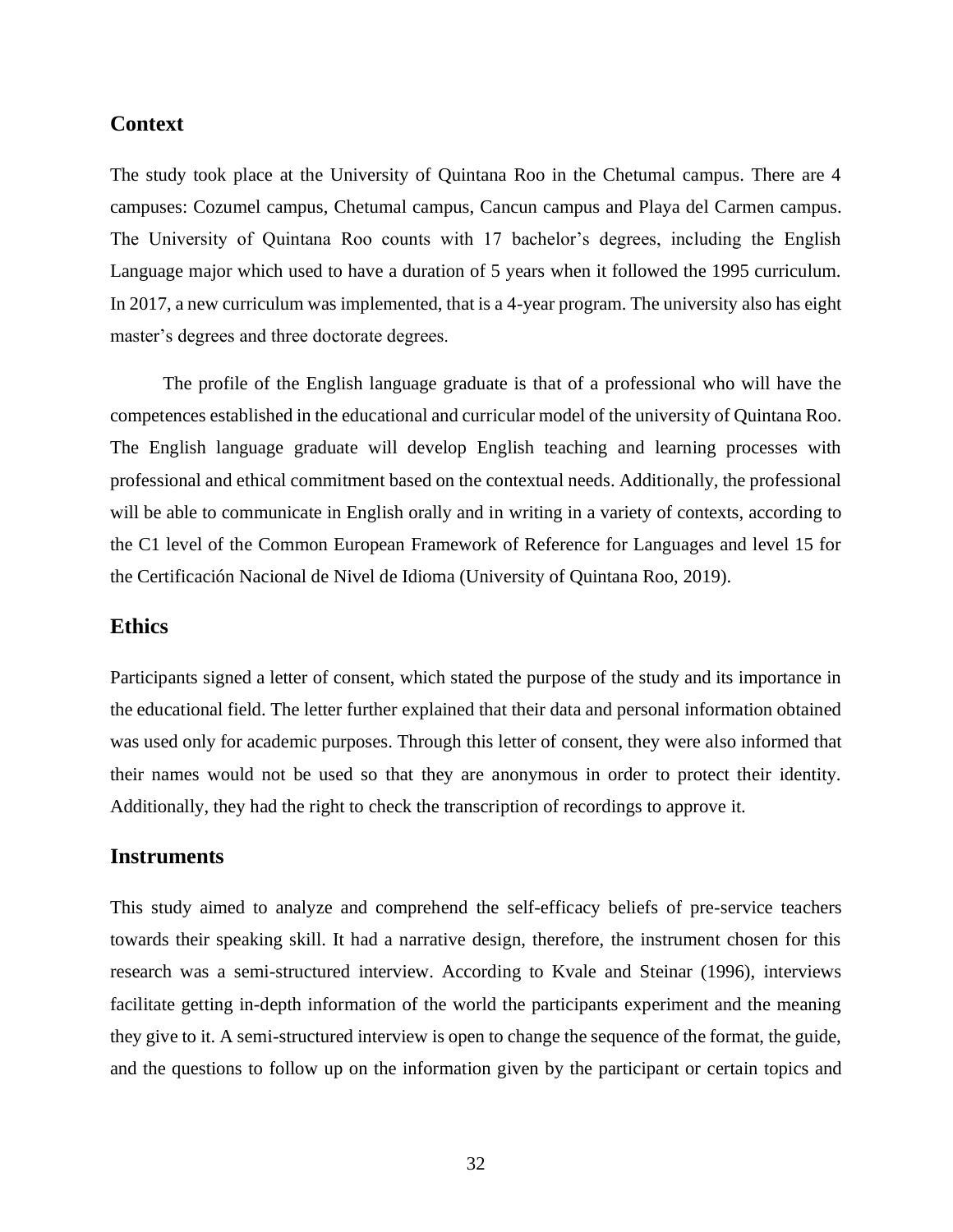issues that may arise. Moreover, audio recording devices were employed in order to facilitate the transcriptions of the interviews and their reliability.

The use of timeline interviews was employed in order to triangulate the information. This tool was presented and explained to the participants so that they could fill it in. The timelines allowed the participants to engage themselves on how their life unfolds. There are different kinds of timelines; for instance, Kolar, Ahmad, Chan and Erickson (2015) in a study presented two frequent timelines, which were list-like timeline and the continuous-line timeline. Both served as graphic tools to move forward and come back to events that were relevant in the life of the participants. Another important aspect to take into consideration when using this tool is when the timeline begins and ends. Hence, for the purpose of the research, a continuous-line timeline was used. It begins when the participants started their higher education and ends at the moment of the interview.

#### **Validation and reliability**

Regarding the validation of the instrument, Creswell (2007) states it is "an attempt to assess the accuracy of the findings, as best described by the researcher and the participants" (p. 207). The validation of the instrument was accomplished by peer review. Creswell (2007) describes peer review as an "external check of the research process" (p. 208). It helps to ensure the accuracy, consistency, and coherence of the aim that the semi-structured interview wants to accomplish.

The reliability of the instrument was accomplished by piloting the instrument with a participant of the same characteristics such as semester, and gender; however, before the piloting of the instrument, an expert examined and provided feedback to continue with the necessary corrections or changes of the instrument.

#### **Data collection procedure**

The first step to obtain the collection of the data was to approach the participants. Then, they were asked for their permission and consent and, finally, a date was set to proceed with the interview. When they accepted to participate, they were handed a timeline. They were given a week to fill in the timeline at home as it was used to prepare the interview. Furthermore, a letter of consent was handed in and asked to be signed in which they were informed of the purpose of the study. In the first round of interviews, just two participants were met in a quiet space at the University of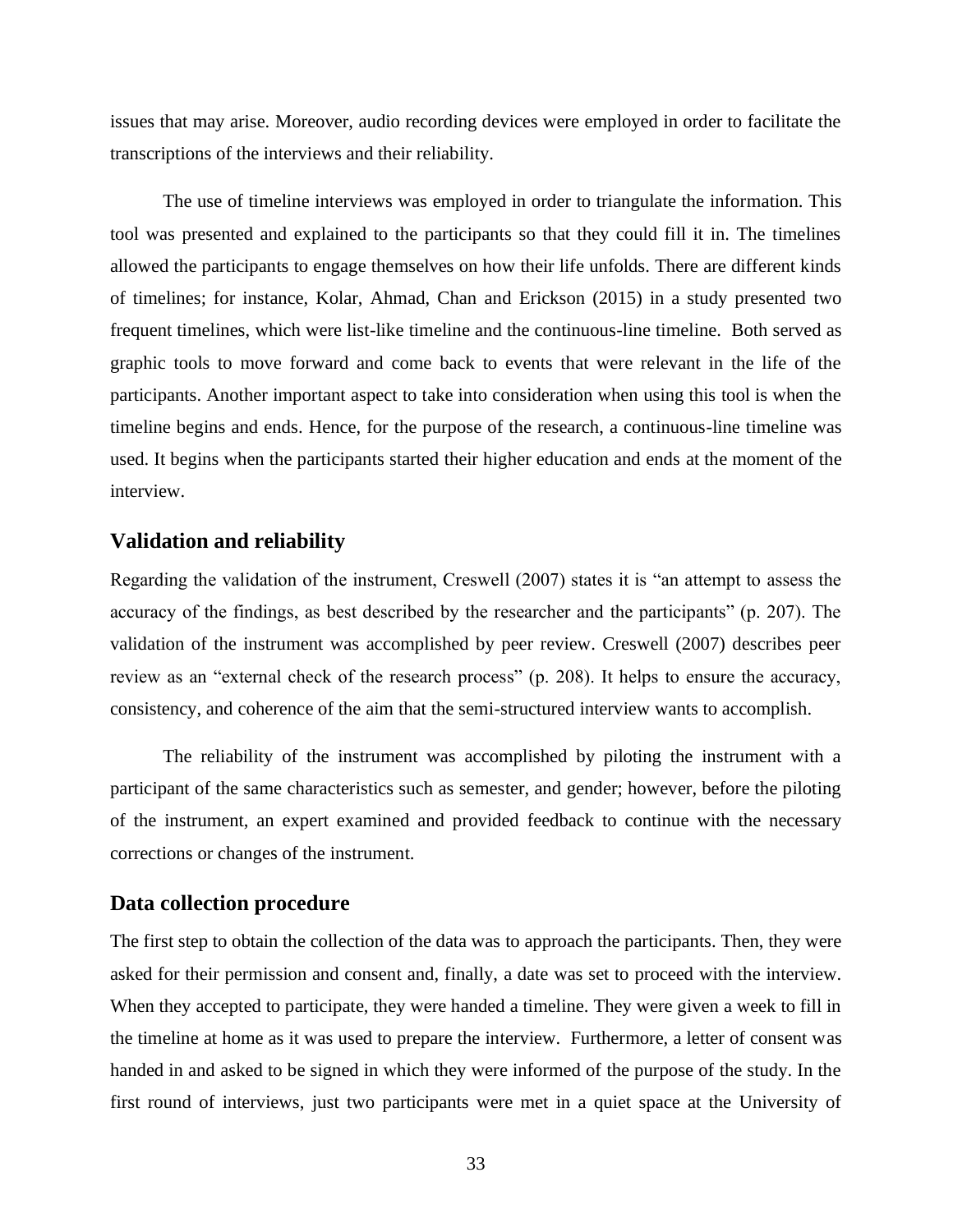Quintana Roo so that external sounds did not affect or disturb the interview. Due to the current COVID-19 pandemic, the rest of the interviews were conducted through Skype. The participants were asked for permission to record the interview and it was mentioned how the information would be used, such as their names and personal information, given during the interview.

As Creswell (2007) suggests the names of the participants were replaced by aliases to protect their personal information and give them anonymity and a sense of security. This way participants could feel more comfortable sharing information, knowing that their personal information would be protected and used only for academic purposes. Furthermore, the interviews were conducted in Spanish so that the participants could feel more confident and express their ideas more clearly. Finally, the interviews were transcribed and then analyzed.

#### **Data analysis**

In order to analyze the data, the interviews were recorded and transcribed using a word processor as this allows researchers to manage the information easily. Also, according to Creswell (2007), the analysis of data in qualitative research can consist of dividing the data into categories and themes. A set of "families", as it is denominated by Creswell, was established which were the four sources of self-efficacy proposed by Bandura (enactive mastery experience, physiological and affective states, vicarious experience and verbal persuasion). Among each family, there was a set of codes that were used to refer to extracts from the interviews that supported the sources of selfefficacy (families) and their relationship with the research questions. Moreover, to better organize the data provided by the different participants, their extracts were represented in charts and discussed.

Regarding the data analysis of narrative designs, Creswell (2007) suggests two approaches. The first approach is to analyze the data using the five elements of plot structure, such as character, setting, problem, action and resolution. The second approach addresses the analysis of the data using the three-dimensional space approach which includes: interaction, personal and social ones; continuity, which includes past, present, and future; finally, situational, which includes physical places. For the purpose of this study, the data analysis was based on the latter approach since it allows researchers to retell the stories in chronological order incorporating the interaction and setting where the experience took place.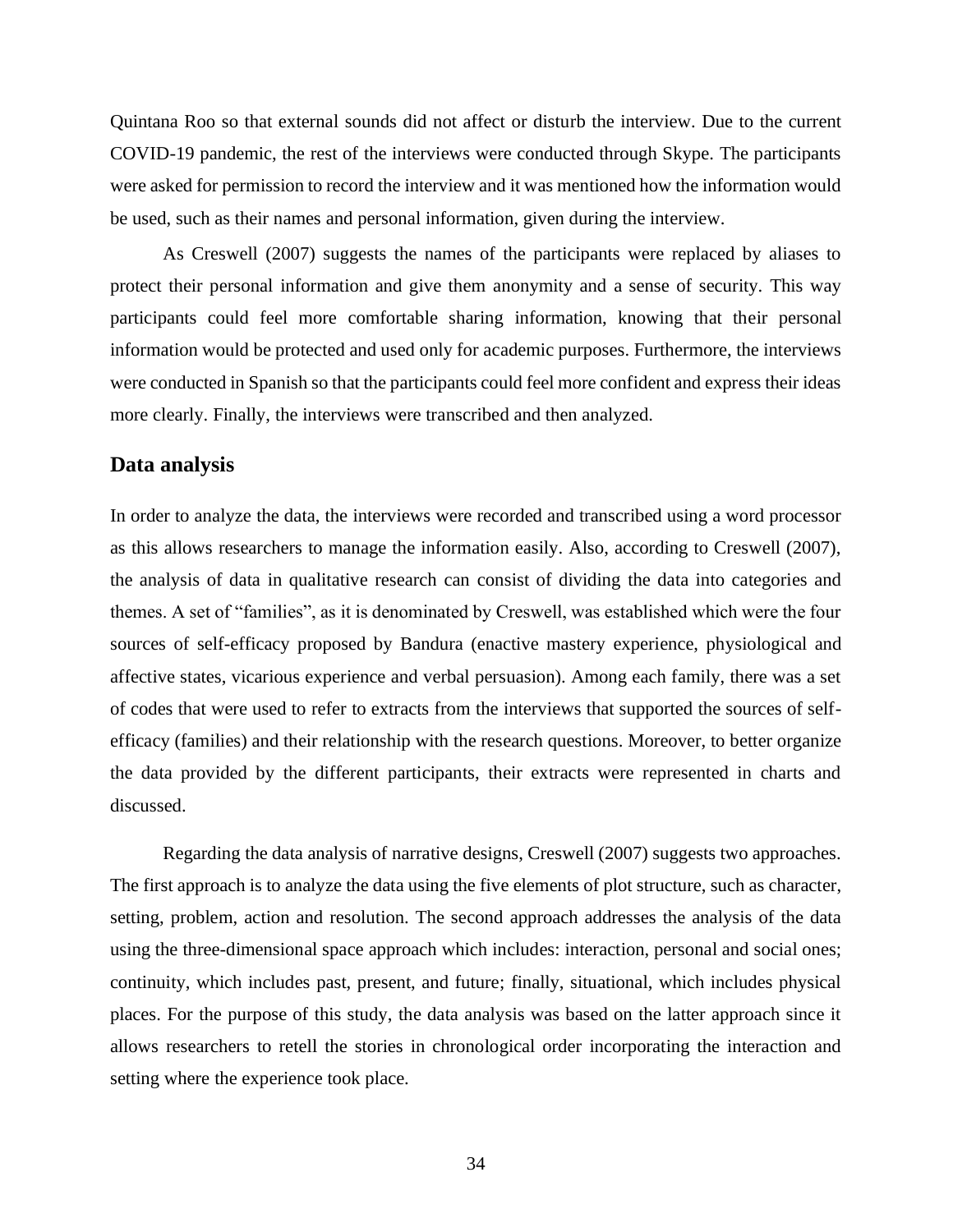Therefore, the use of timelines was helpful as they aimed at triangulating the interviews and personal backgrounds of participants. When they said something during the interviews, the information was compared with the timelines. Additionally, the research was monitored by a professional, the supervisor of the research, so that she could validate the information, processes and instruments to make sure that there was no influence from personal bias since qualitative research is open to subjectivity.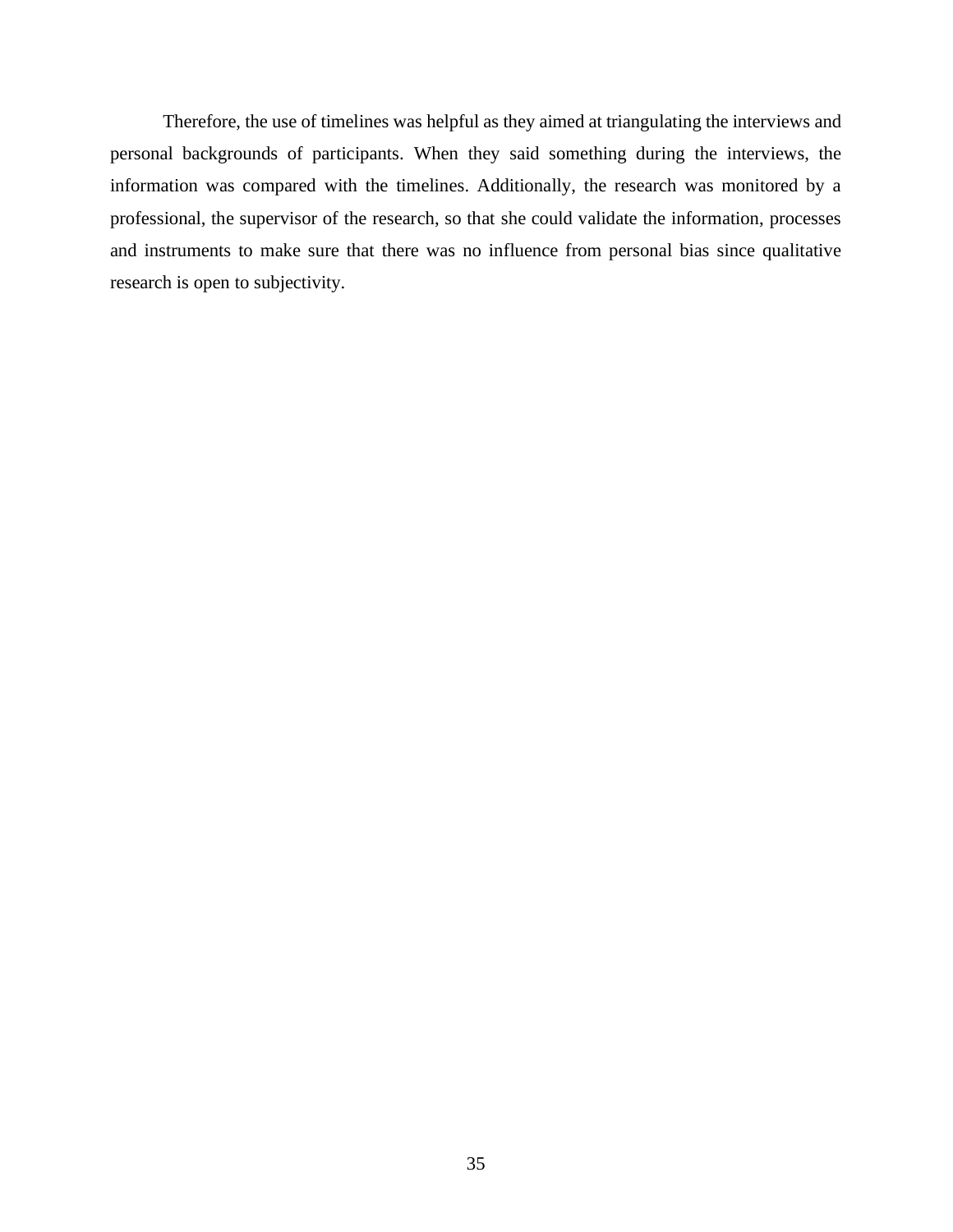### **CHAPTER IV: ANALYSIS AND DISCUSSION OF THE RESULTS**

In this section, the answers to the three research questions will be discussed. These research questions will be answered per participant, including verbatim quotes from their interviews as well as quotes from the literature review in order to support the results of this research. As stated before in the Ethic section, the names of the participants as well as the people mentioned in the interviews, have been changed to aliases to protect their identities.

## **What are the main personal and contextual characteristics of the students of the English language major?**

#### *Andrea*

The first participant was Andrea. She is 23 years old and comes from Chancah, a small town located in Quintana Roo. She studied primary school in a multigrade school in Chancah where she had a teacher who taught three grades in one room. She had little contact with English as English classes were once a week; she was usually assigned easy activities like cutting images and matching them with the corresponding words in English. Even though her family placed little importance on education and she received little support from them, she did not get discouraged. On the contrary, she became autonomous and her motivation to get a diploma encouraged her to finish her primary education.

In order to continue her education, she received support from an aunt from middle school up to her university. She studied her middle school in a *telesecundaria* (a type of school where teaching is conducted mainly through television programs) in another town nearby, thanks to the financial support of her aunt. In this *telesecundaria*, she had English classes at a school where one teacher taught all the subjects. English classes were based on mostly translation activities, reading a text and answering questions, and reading conversations occasionally. She hated English in middle school since translation was a frequent activity and it was stressful for her, besides, failing English could affect her grades. Moreover, she continued to be criticized by the rest of her family since they believed she should not study and if she did go to study in another town or city, she would end up pregnant. As a consequence, she became resilient in order to prove to them that they were wrong and that she was good enough to pursue her goals.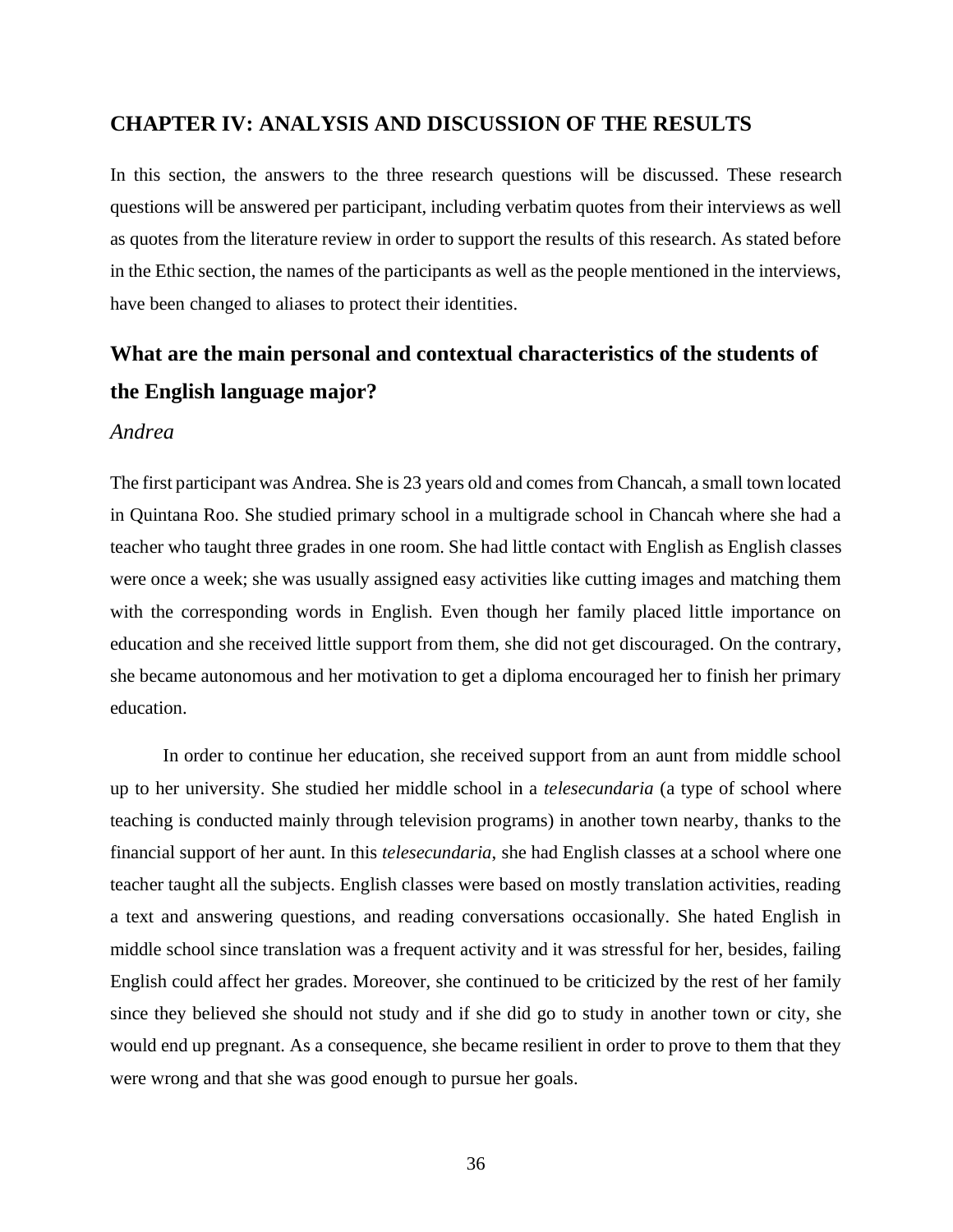After finishing middle school, she moved to Carrillo Puerto (a small city near to her hometown) to study high school. The teachers in charge of English classes were supposed to be trained in teaching this language, unfortunately, they had deficient teaching strategies. Due to being new in this school and her lack of English background, she did not participate often, she did it only when the teacher asked for it. In first and second year, she preferred not to participate because classes were not dynamic and she noticed that other classmates had more English knowledge. She felt she was just beginning to learn English and it was difficult for her. During the third year in high school, another teacher who was well-prepared, assigned more difficult activities for students, such as oral presentations. Due to her external motivation to have good grades, she developed some strategies to overcome these challenges; however, not all of them were advisable, like performing broad phonological transcriptions with Spanish spelling of English words. This strategy induced her to have pronunciation errors.

It is important to mention that she did not have mastery experiences in English during her basic education nor did she travel abroad. Her contact with English was limited to a school setting. Nevertheless, she decided to study English major because she heard about it from her third-year English teacher, and she wanted to be a teacher, but she did not want to be a teacher in only one educational level and teach kids. She felt English could give her more and broader opportunities for a better job.

#### *Daniela*

Daniela was the second participant. She is 22 years old and was born in Chetumal. She studied primary education in a private school named Primitivo Alonso where she had English lessons. There were two or three English teachers in her school whom she considered to be trained teachers in teaching English. She started studying English in fourth grade and classes were mostly based on a book. She had English sessions three hours a week and she participated more than her other classmates.

Then, during middle school, she continued to have English classes which were taught by a teacher who was not trained to teach English. He used to assign homework and sit on his chair to play with his phone. There were no presentations nor speaking activities. Interestingly, at this level she was obligated by her parents to attend an English course in another school. She hated this extracurricular activity because she felt she was wasting time that could be spent with her friends.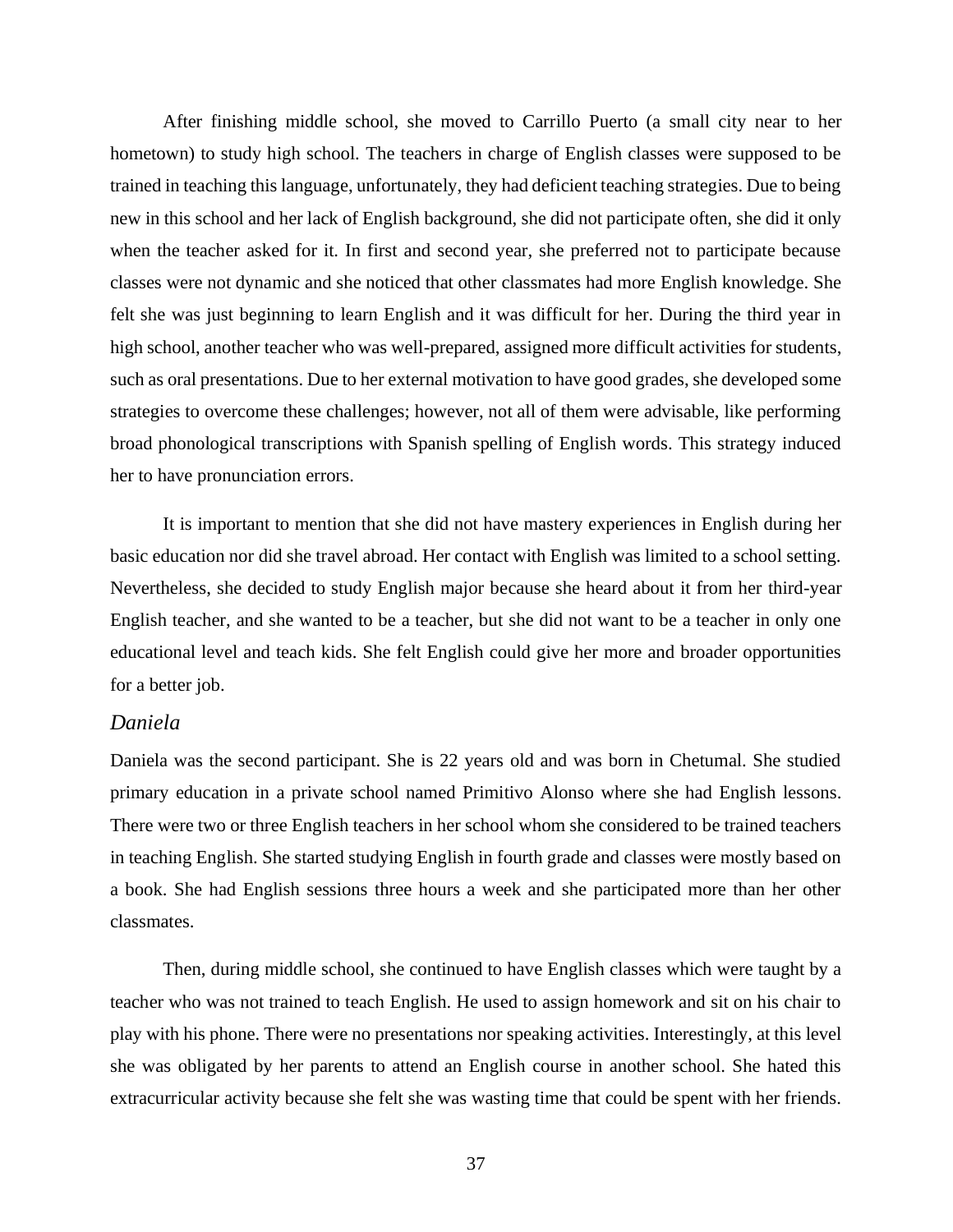She felt it was useless and boring. Nevertheless, thanks to her extracurricular activity, she built a high sense of self-efficacy at middle school and she felt intelligent. She was able to finish her homework first and provide help to her classmates. In her extracurricular activity, she even participated twice in a science fair where she had to give a presentation in English in front of a lot of people. Then, she stopped attending this course because she wanted to take the Test of English as a Foreign Language (TOEFL) certification, but she was not able to take it since the date had passed. Then, she met a native teacher who gave courses to take Cambridge exams and she continued her preparation with this teacher. She took a Preliminary English Test (PET) certification and then a First Certificate in English (FCE).

Due to the fact that she had her certification, she only took English the first semester in high school. Therefore, her classmates used to ask for her help and she received good comments from them and her family. Moreover, she used to travel to Cancun and engage in short conversations with tourists there, but she never traveled to any English speaking country. She studied English major because she felt she already knew English and she was not sure what she wanted to study. She felt she was good at English and thus she made the decision to enroll in the English Language major.

#### *Hugo*

The third participant was Hugo. He is originally from Carrillo Puerto, but studied his major in Chetumal at the University of Quintana Roo. Hugo is 22 years old and he studied all basic education in public schools in Carrillo Puerto. In primary school, he did not have English classes until last year, in sixth grade. The classes lasted around two months and were two hours a week. Moreover, their teacher was a pre-service one who concentrated more on vocabulary. From a young age, he was interested in learning English. He had contact with the language through movies and music thus he considered himself to have more knowledge than his classmates. This was one of the reasons why he was not afraid to participate.

Hugo received proper English classes in middle school. The middle school was bigger than the primary one; there were around 40 students in each classroom. Moreover, in the school there were three English teachers which he thought were trained teachers. In this level, English classes were 50 minutes each three times a week. He took classes for two years with the same teacher, in the last year he had a different one. The classes of the teacher in the last year were dynamic and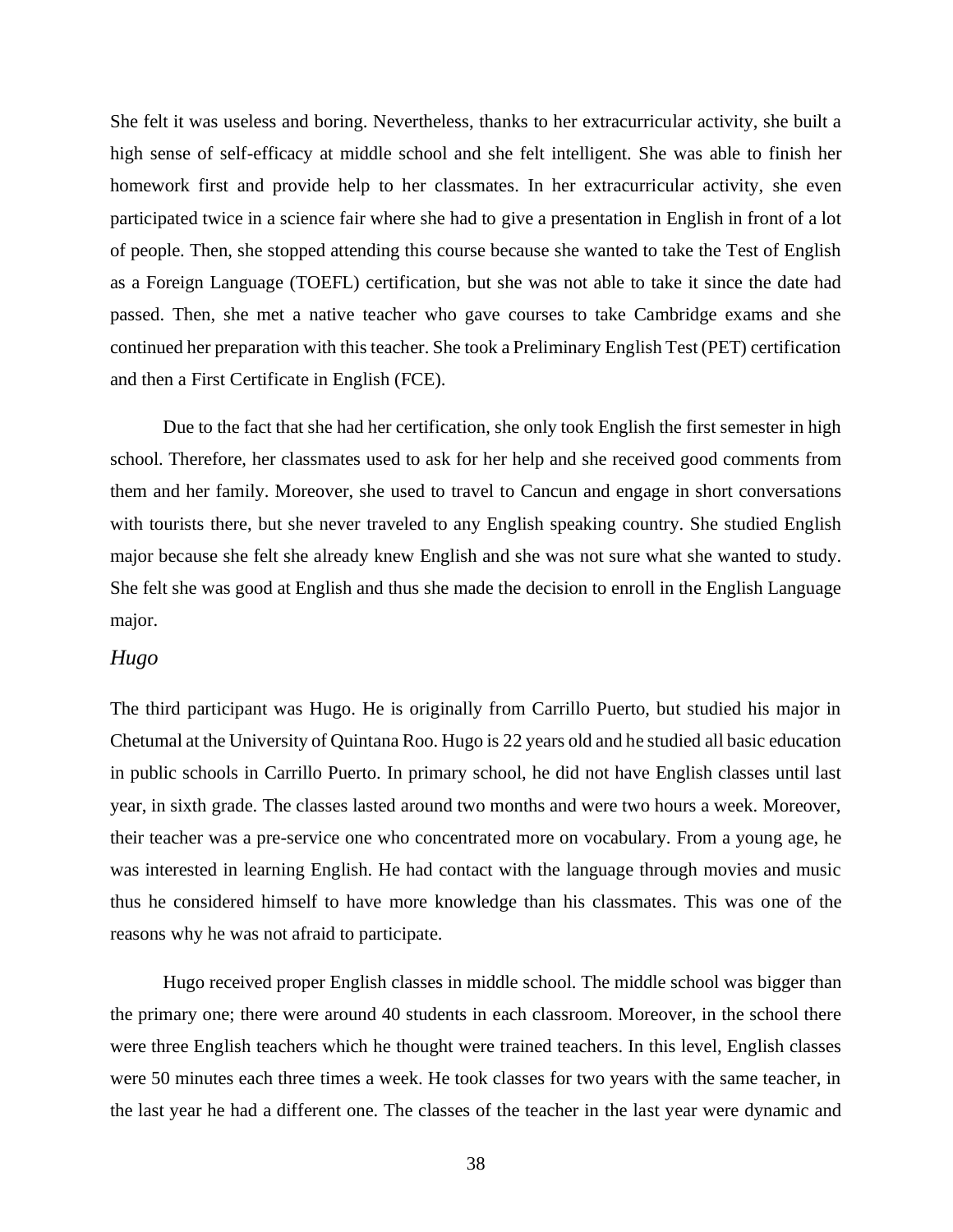focused on speaking. However, in this period Hugo did not care for this subject. He participated more than his classmates, even though he felt lazy about learning English. The reason behind this behavior was Hugo had previous knowledge from his primary school, whereas, his classmates had not studied English before. As a result, Hugo felt as if his English level was a little bit more advanced than his classmates.

In high school there were around 30 students per class. Moreover, there were three English teachers and each was assigned to specific grades. He mentioned that he had good teachers and that in this level he gained more knowledge. He remembers especially an English teacher who became one of his role models because he liked his teaching methods. The classes were two hours twice a week. During high school, he often travelled with his family to Bacalar and there he engaged in short conversations with English natives.

In this period, he regained his interest in learning English because he admired his brother who spoke the language. After a while, he decided to study English major because he believed he had reached a good English level. Moreover, it was his only option left since his first option was to study music, but his family could not support him to study in Merida at the conservatorium. However, he did receive support from his parents to study English major in Chetumal. Finally, Hugo did not have the opportunities to travel abroad during his basic education.

### *Erick*

Erick is a 25-year-old male. He studied basic education in public schools in Chetumal. He started studying his primary school in Ocho de Octubre school and then he switched to Comodoro Manuel Azueta school. However, in both schools he did not have English classes. In this period, he took tutoring sessions with an aunt that lasted around two weeks. His aunt was not an English teacher; however, she taught him the basics of English such as pronouns and vocabulary.

It was until middle school when he took proper English classes. English classes were two hours a week. Switching from not having English classes to being taught in English was not difficult. He mentions that his first English teacher was trained to teach this language, but he was lazy and gave the impression he did not know English. This teacher did not care if he taught correctly; thus, he used inappropriate teaching methods and he only focused on teaching easy vocabulary. Even though Erick did not know much English, he felt that these classes were easy. In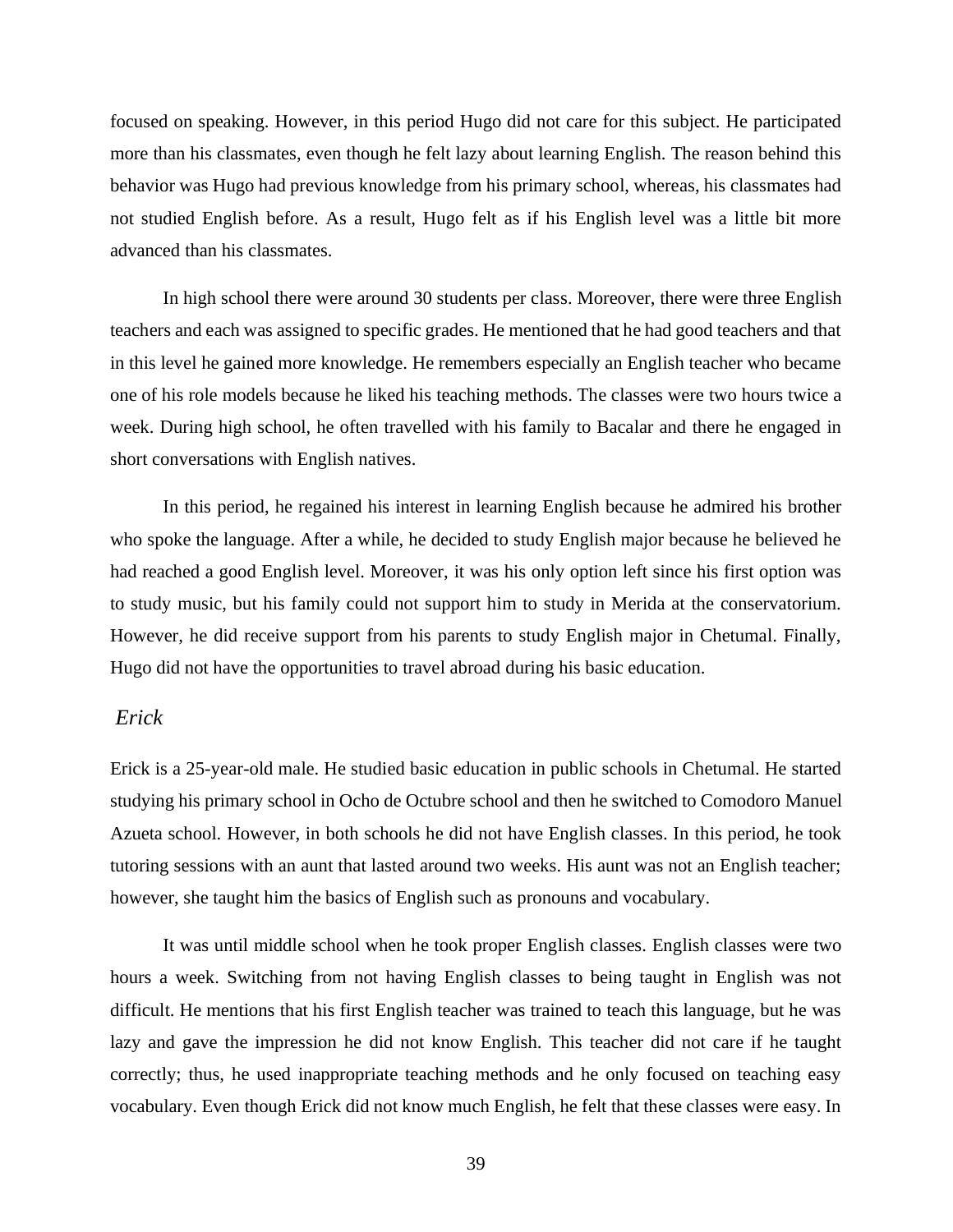his second year of middle school, he had a different teacher. This teacher was a trained English teacher who cared about teaching her students correctly. She used appropriate teaching strategies and contrary to the first teacher, she assigned homework. During this period, he took an extracurricular activity at Centro de Estudios Técnicos en Computación (CETEC) which lasted around one to two semesters. He mentioned that the classes were ok, but some of the teachers' strategies were inefficient. Mostly because he thinks they were pre-service teachers.

High school English classes were four hours a week. Erick mentions that the teachers in this period seem to have been trained in teaching English; however, they did not put into practice this knowledge appropriately to teach the language. In his school they had a language lab where they had computer programs to work and practice. Even though his English level was low, he was one of the people who participated the most.

It is important to mention that this participant first studied the major of architecture at the Instituto Tecnológico de Chetumal (ITCH); however, he did not like it and took a sabbatical year in which he took a private English class with a specialist teacher. He liked her classes and her teaching methods. He mentioned that this teacher became a role model for him and that in the future he also wants to give private lessons. He decided to enter the English language major thanks to this teacher's recommendations and support. Finally, it is important to mention that he did not have the opportunity to travel abroad to any English speaking countries or had any kind of enactive mastery experience during his basic education.

# **Which factors and sources of self-efficacy encourage or hinder the development of their speaking skill?**

With regards to this question, it was found that diverse factors such as oral participation, English experiences, English classes, confidence, motivation and resilience influenced the participants' self-efficacy beliefs in either a positive or negative way. In addition, as stated by Bandura (1997) there are four sources that affect self-efficacy beliefs which are enactive mastery experience, vicarious experience, verbal persuasion and emotional and physical state. These sources and factors will be disclosed below.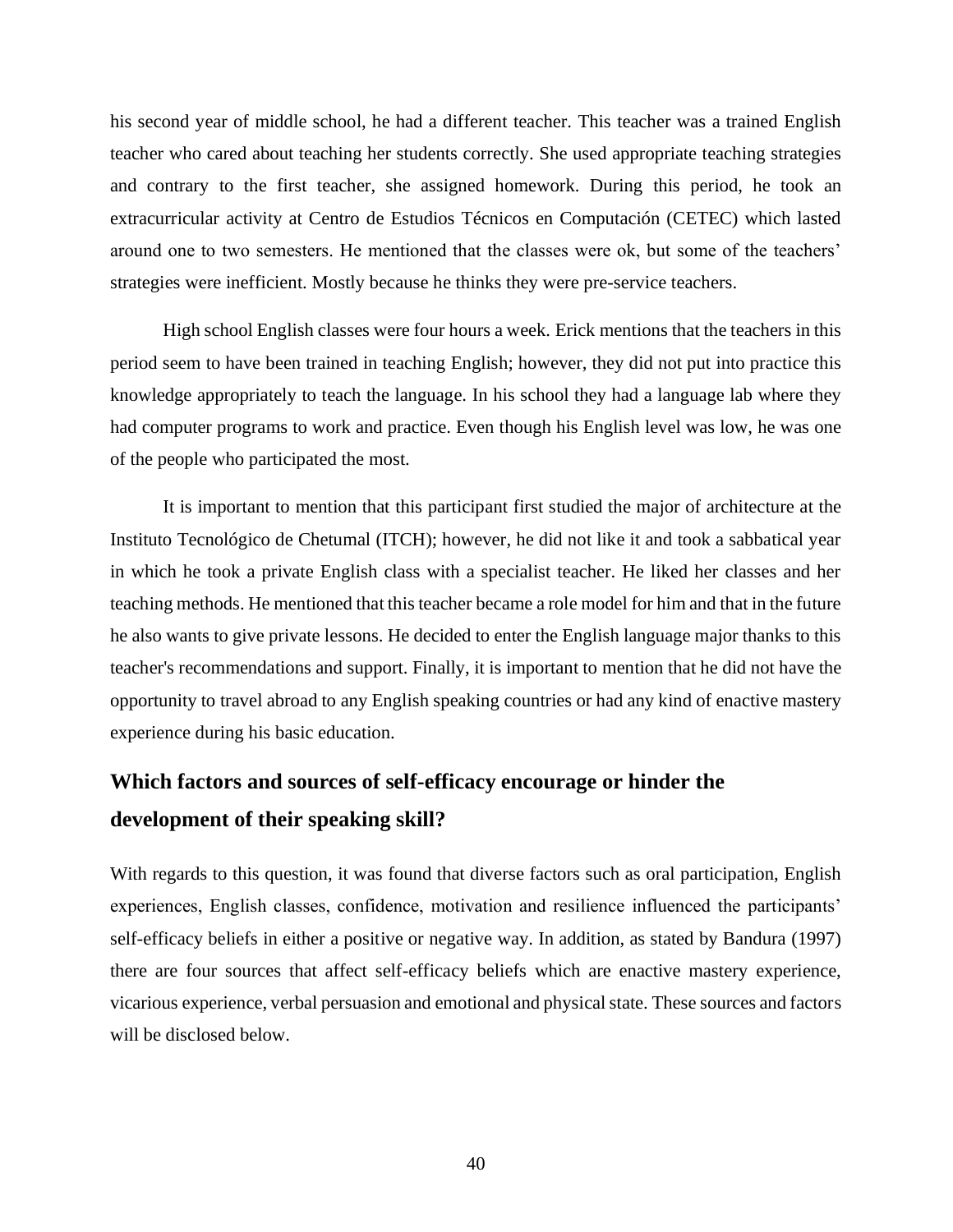#### *Enactive mastery experience*

In relation to the enactive mastery experience, the first participant, Andrea, reported to have held few basic conversations in a formal context. During her university studies, she worked in an icecream shop and in a tourist shop where she engaged in basic English conversations with natives. Such experiences boosted her sense of self-efficacy.

Well, I believe that I did it well. He understood me and I was able to establish that *conversation in which you understood him, he understands you, he asks you for something, you give him this [an item] or offer him more and so on. I think that I did it well. - Andrea*

It is noteworthy to mention that she did not have previous past experiences with non-native English speakers; hence, when she had her first experience, she regarded it as difficult. She had difficulty understanding non-native English speakers due to their pronunciation. As a result, she had to rely on other ways to communicate since they were not able to understand each other.

[...] It has been a little difficult because they do not speak well and because we are taught *British English, so sometimes they speak in a fast way, they do not pronounce well, I don't understand them well and it has been difficult to understand them. And sometimes it has happened to me that I do not understand them at all. - Andrea*

According to Bandura (1997),"task difficulty must be inferred not only from the features of the tasks but also from the perceived similarity to other activities for which the difficulty and requisite skills are better known" (p. 83). Since she did not have previous experiences with nonnative English speakers, she believed that speaking with them was a challenge. She did not know what to expect and how to handle the conversation. On some occasions, she and the customers were not able to understand each other at all; as a result, the customers just left.

Similar to Andrea, Erick had few mastery experiences. He owns a grocery shop near the centre of Chetumal. Due to its location, he sometimes had encounters with tourists. They generally asked for directions or basic questions about the city. These instances helped Erick to maintain an adequate sense of self-efficacy.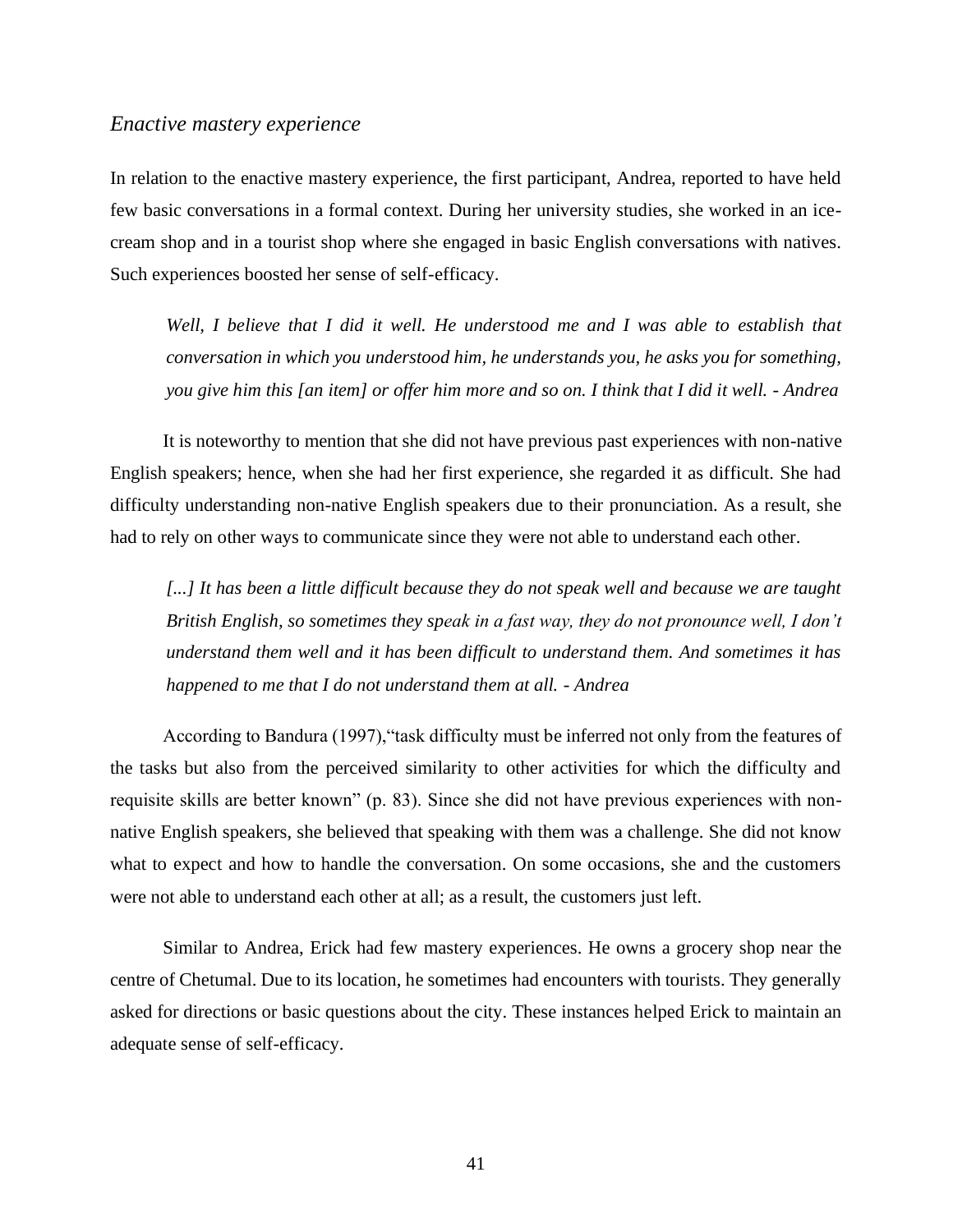*Good enough. Not bad but not perfect either, but good enough. I have been able to practice it [speaking English]. Since I work in a grocery store that is close to the center, there has been more than one occasion in which I have had to speak to foreigners. Mostly foreigners who speak English and the majority of them have recognized that I have a pretty good... good pronunciation and English mastery. Not always, obviously, but most of the time. - Erick*

These experiences have acted as evidence for Andrea and Erick that they can succeed in establishing basic English conversations. As a result, their self-efficacy beliefs increased or were maintained. Nevertheless, they still felt that they did not have the propitiatory environment to practice their English and to have enough enactive mastery experiences.

[...] perhaps they [their classmates] have someone with whom they can speak in English or *practice more than me. I mean, I believe it has to do more with practice. I don't really have someone with whom I can speak English.- Erick*

*[...] you need the environment, you need someone. And it is not enough to spend only two hours with the teacher. In reality, classes do not focus only on speaking English, so I feel we lack a lot in this aspect of oral preparation because we lack situations in which we can develop it. - Andrea*

In contrast, Daniela has had more exposure to the language since she has had different mastery experiences during her basic and higher education in formal and casual contexts. Those conversations were from basic to advanced. For instance, she spent a lot of time with her German friend, talked with foreigners during her social service, had frequent communication with a native teacher outside school and was approached by native speakers during her vacations to ask her basic questions about the city. All these experiences helped her to maintain a high sense of self-efficacy.

*It feels great [communicating in English], I mean, it's like "wow!" I mean, we could communicate because she spoke a little bit of Spanish, here is when she learned a lot. We could communicate[...] -Daniela*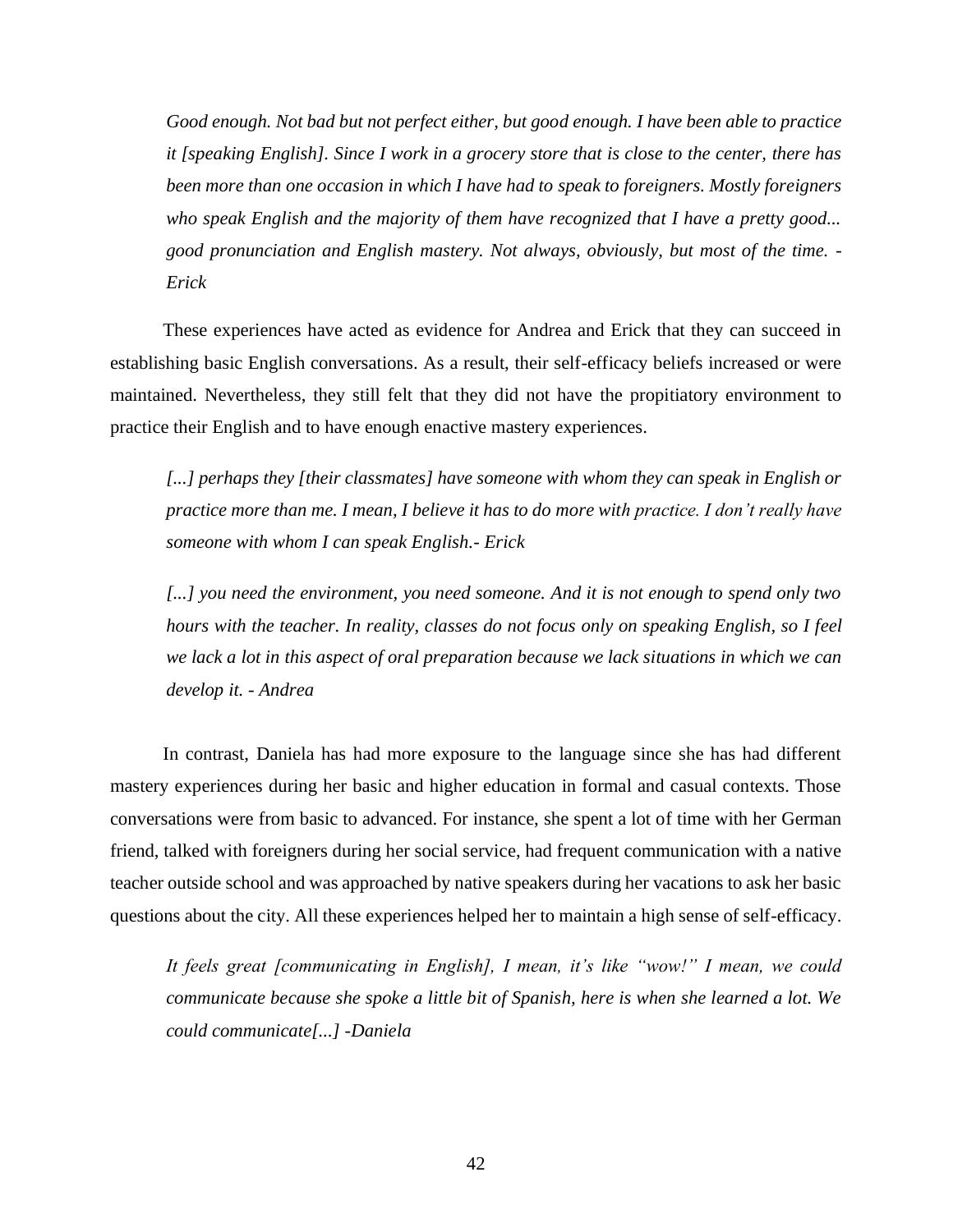She had enactive mastery experiences with non-natives such as a German friend, and contrary to Andrea, she did not find any difficulty understanding them.

*I spoke with her in English. That same day she arrived, we went to have dinner and everything was in English and as time passed, she told me "Don't talk to me in English, I need to practice my Spanish," but yes, I communicated with her and, in fact, all my family was like "How do I tell her this?" or "What's this?", and then she used to tell me too: "Hey, that's a good example, that's true." I spoke a lot of English with her. -Daniela*

Additionally, the third participant, Hugo, had a variety of mastery experiences due to his job. During his university years, he traveled to Playa del Carmen and worked in Xcaret, a thematic park where he had encounters with native and non-native speakers. These experiences helped him to keep a high sense of self-efficacy. For instance, when having an English conversation with some Asian customers in Xcaret, he related:

*I was really happy. I was really excited. I felt like I was the best in the world. I said, "really?", they did like my English. It was very difficult, everything they asked me for was very difficult. - Hugo*

The findings described in this source go in line with Bandura who states that enactive mastery experience is the most influential source to provide information on people's self-efficacy beliefs. Having success in a mastery experience has a great influence in a person's self-efficacy (Bandura, 1997). Therefore, Andrea and Erick, who had only a few and basic mastery experiences, claimed to have had an adequate sense of self-efficacy. As Castillo (2015) states, "every person faces diverse experiences and contexts [...] that usually mark them and shape their character, their ideas, personality traits and even beliefs" (p. 64).

The fact that some participants had few enactive mastery experiences may have been due to the lack of English contact in Chetumal, Mexico, where English is spoken as a foreign language (Rodriguez, 2018). The environment and personal background play a major role in providing effective enactive mastery experiences; hence, one needs to create their own opportunities or look for them in order to have more contact with the language in Mexico. This is known as a created environment in which one builds relationships and takes courses of action so that they create an environment that affects them positively (Pool, 2015).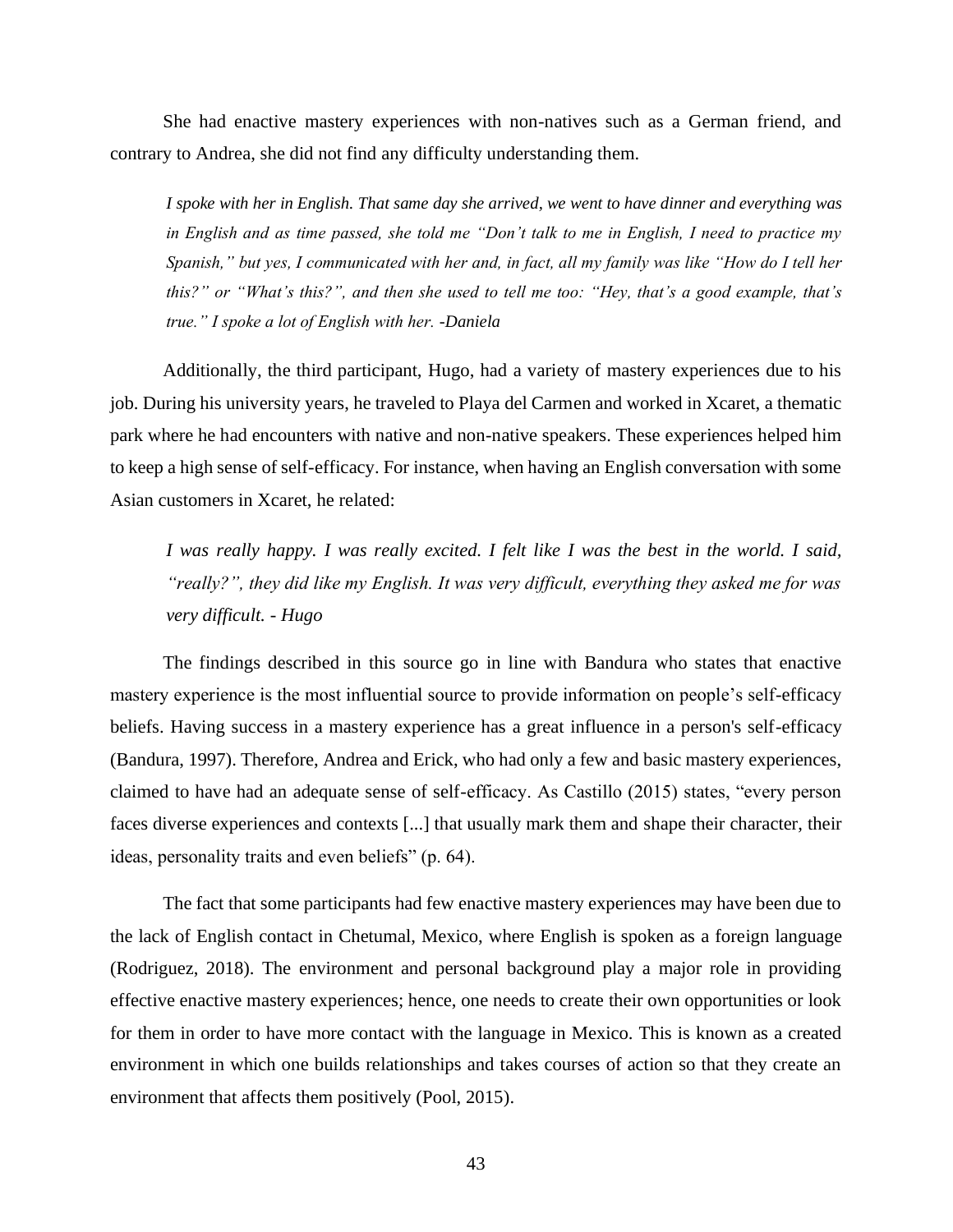#### *Vicarious experience*

Vicarious experience is another source that helps people develop a sense of personal efficacy through modeled attainments (Bandura, 1997). Regarding this source, Erick reported a few vicarious experiences. He compared himself to a friend whom he believed had developed a better English level. Her friend did not have much knowledge when she started the university, but he recognized that she finished the major with an English level equal to his.

*[...] I have seen it reflected on my friend who enrolled without knowing any English and now I could say that she's better than me, or a little better than me, or we are almost on the same level. And that's very bad from my point of view because I enrolled knowing English, she didn't know and now we are almost on the same level, and it's like I should have been better than her just because I already knew [English]. - Erick*

Similar to Erick, Hugo and Andrea also compared themselves to their classmates and friends. For instance, Hugo mentioned that he helped a friend to study and that he spoke with him in English. Interestingly, he believed that his friend had a better English level than his.

*Yes, it was like a period of two semesters because after two semesters he learned English very well, I believe even better than me. He learned it faster. And he kept on developing it. - Hugo*

Andrea compared herself negatively to her classmates. Due to her lack of English knowledge when she started the major, she felt that her classmates had a higher level.

*Yes, back then I needed to get used to a lot of things like you said, adapting myself here in Chetumal, meeting new people, it was a new semester, classes, the teacher, my classmates that did have good level back then and the ones who didn't, so all of that was very complicated at that time and I thought that maybe with more preparation I could improve. - Andrea* 

Nevertheless, in her workplace she used to compare her co-workers' English level with her own resulting in positive comparisons as she had higher knowledge due to her university studies. Moreover, she had the opportunity to attend an extracurricular class where she felt she had an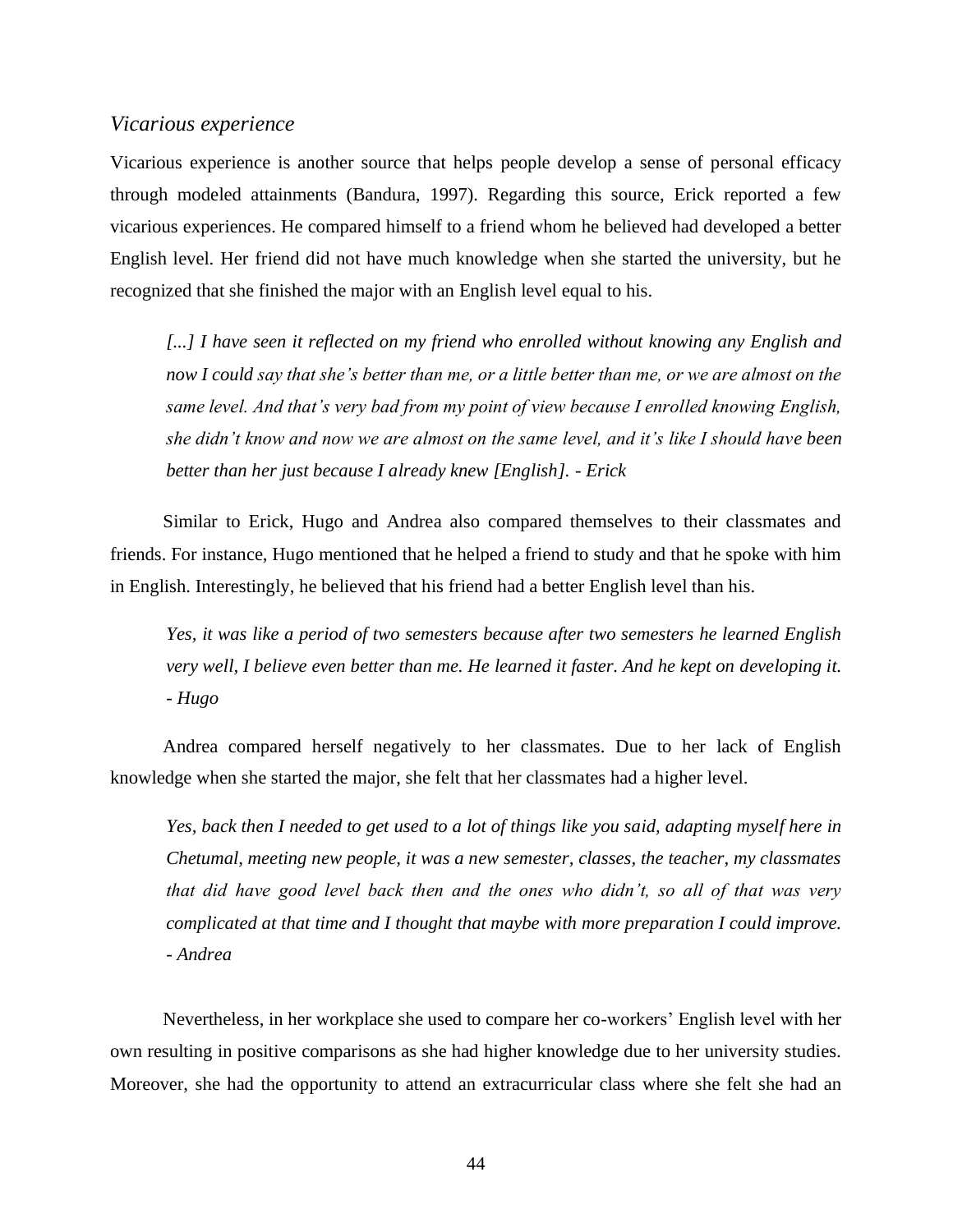adequate English level because her classmates had a lower English level than hers. As a result, she liked participating and she enjoyed the classes.

*[...] I was placed in a level that I felt I already mastered, so they put us into groups, the groups were small, so I realized that a lot of them were worse than me. Therefore, I felt confidence to participate there, to give my answer, to read because I knew a little bit more than the others. Sometimes, they didn't get to class, they didn't attend because of their jobs, so I was more constant. Sometimes, only three showed up to class and the teacher gave the class. I liked to participate, I liked how the teachers gave their classes. -Andrea*

In a similar manner, Daniela compared herself to her classmates and felt she had a higher English level because she believed she had better pronunciation.

*I don't like being this way [thinking that she was better], but I believe that in comparison to them, maybe it is evident, mostly in pronunciation. At the beginning, I felt like my classmates were like… the difference was noticeable, they didn't speak well. And for example, in this semester, the only thing that I believe they lack is a bit more confidence because they have good pronunciation, but I do feel like I am one step ahead, or something like that. In fact, I think that's why I liked to participate. - Daniela*

As Bandura (1997) mentions "more often in everyday life, people compare themselves to particular associates, competitors, or people in other settings engaged in similar endeavours. Surpassing associates or competitors raises efficacy beliefs, whereas being outperformed lowers them (Weinberg et al., 1979). Self-efficacy appraisal will vary substantially depending upon the talents of those chosen for social comparison (Bandura & Jourden, 1991; Wood, 1989)" (p. 87).

Therefore, all participants compared themselves with their classmates or friends because they are in the same environment and engage in similar activities in their major. Furthermore, vicarious experiences through comparisons help people to judge their own abilities and skills based on the attainments of others. For instance, Erick, Andrea and Hugo compared themselves to their classmates. These participants felt that their classmates had developed an English level better than theirs. Whereas, Daniela was the only participant that felt she was better because she had better pronunciation than her classmates. If her background is taken into consideration, it can be said that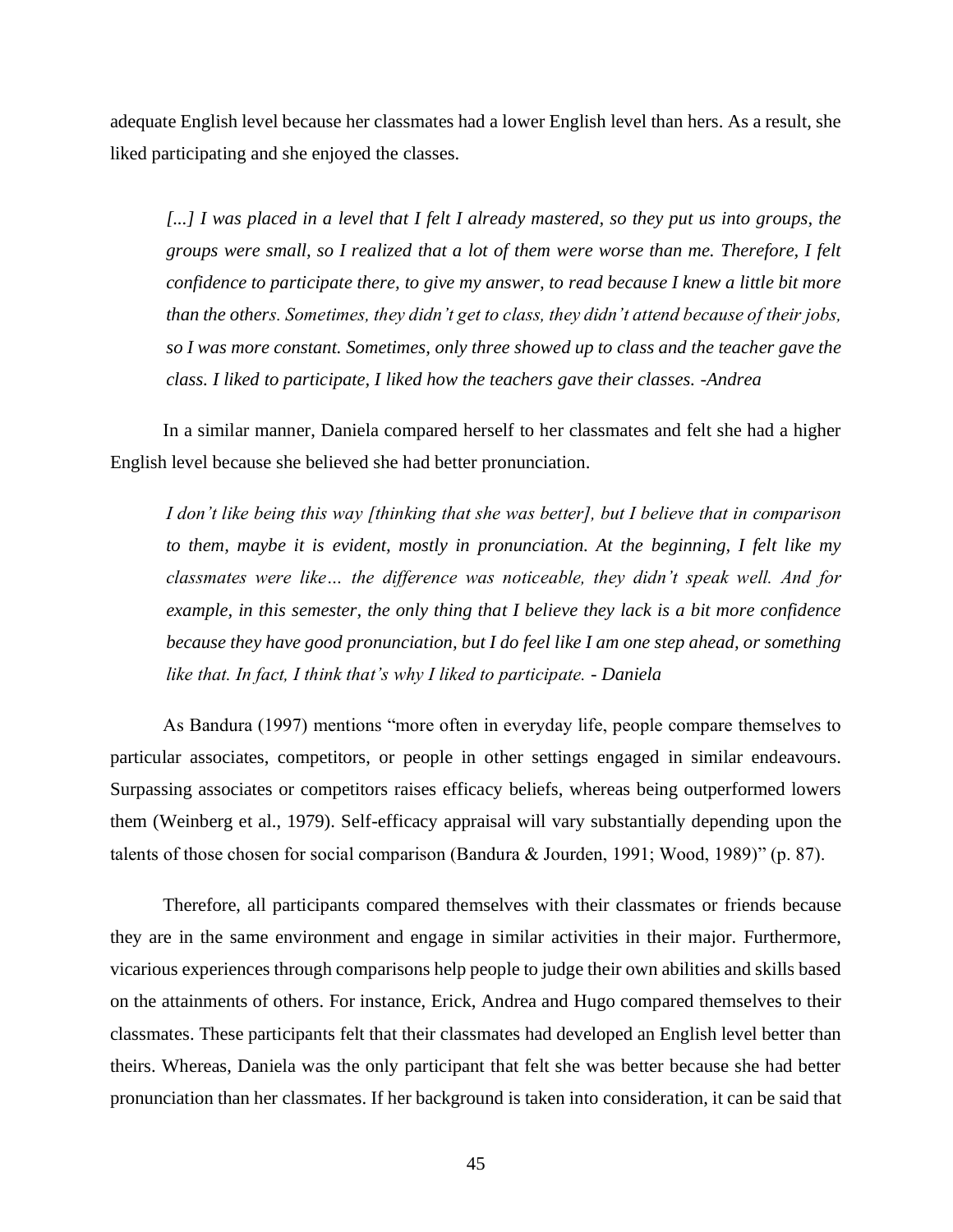Daniela probably felt this way because she had had more contact with the English language since elementary school.

Additionally, another source of vicarious influence is having models because people observe their attitudes, skills, attainments and life in general so that they can visualize themselves and follow a similar course of action (Bandura, 1997). Thus, all participants reported to have diverse models.

The first participant, Andrea, had high performance models and resilient models. Highperforming models were her major teachers because she believed they were professionally prepared as well as knowledgeable in English. She also commented on her teachers' good pronunciation.

*[...] teacher Sara, I liked how she speaks it, she speaks beautifully. I said, well someday we are going to reach that fluency, aren't we? So, a lot of teachers that have given us classes speak beautifully. But some that are from Centro de Enseñanza de Idiomas… I don't like so much how they speak because they have a strong accent, but everyone has their own accent. - Andrea*

Like Andrea, Erick and Daniela also reported to have teachers as high performance models because they thought they had good rapport with their students, good pronunciation and adequate teaching strategies as well as passion to teach.

*Mostly because they are knowledgeable people that love to teach English. Not English, but teaching itself. They are people prepared even though they may get tired at times. Overall, teacher Brenda who had two jobs. I believe it was middle school and elementary and even though it was a lot of trouble, not trouble but tiresome to work with kids. What's more, she knows how to deal with kids [...] The same happens with this private teacher, she also knew how to deal with kids. - Erick*

*I took it [the class] with Ramón and we were like 10 students and I did participate a lot there because it is teacher Ramon and because I felt very good, in confidence to participate. - Daniela*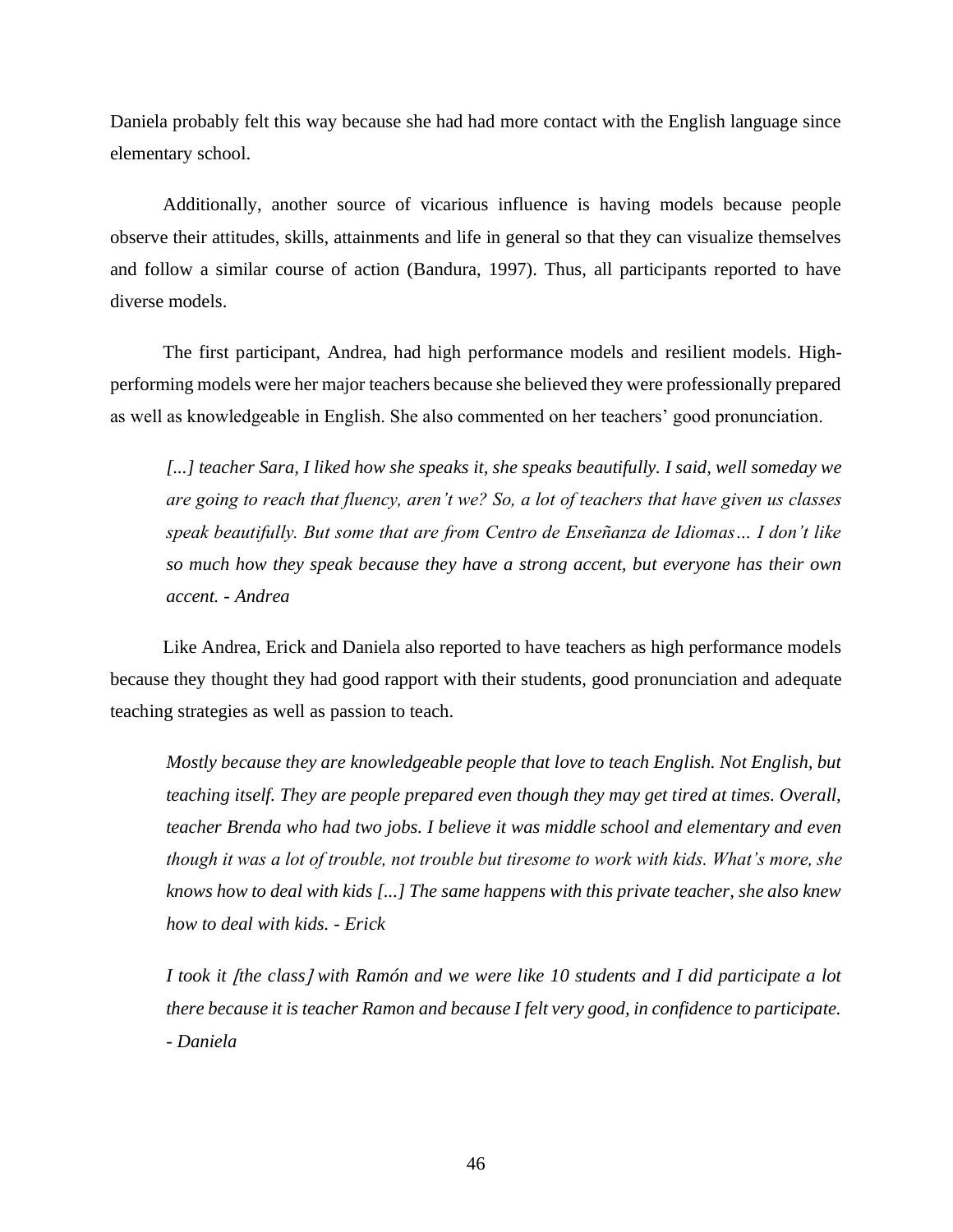It is important to mention that Erick did not have more models besides his English teachers. Whereas, the other participants also viewed their classmates, friends, and family members as models. Andrea and Daniela commented that they had classmates and friends whom they admired because of their pronunciation, confidence and English level.

*Caro, Gema too spoke very beautifully, and I said: "Oh, that's beautiful" she speaks very softly but very beautifully. - Daniela*

*[...] a classmate that I sometimes feel gives me good advice and that has motivated me, and even more because she is a person who is very good at what she does and I admire what she does. So, if a person like her gives you her point of view, how she sees you from her point of view, it really motivates me more. - Andrea*

Nevertheless, Hugo did not see his teachers or classmates as high performance models. Instead, the person whom he admired the most was his brother because he had a good English level and he had learned it mainly through music or movies without taking English classes.

*My brother, in fact. He was the one who inspired me because he spoke it very well and he was a person who grew up without having lessons nor having conversations or communicating. He just stayed home like me and played movies, music and he learned from them little by little. So up to now, the person who inspires me, my role model is my brother. I don't know anyone better who speaks English as he does because of how he expresses himself and all of that. - Hugo*

In addition to high performance models, people can also have resilient models who speak English despite any struggles or challenges. This is the case of Andrea who viewed her English teachers from the Centro de Enseñanza de Idiomas (CEI) as resilient models because they did not have a good accent. She thought her teachers had a strong accent, thus, she did not like the way they pronounced things. From this, it can be assumed that she believed they had a strong accent because it was as if they had difficulty with the pronunciation and fluency.

Whereas, Daniela and Hugo saw their classmates as resilient models. Daniela believed they did not have good pronunciation, yet they spoke English confidently and Hugo admired their resilience because even though they failed, they still did not give up and improved.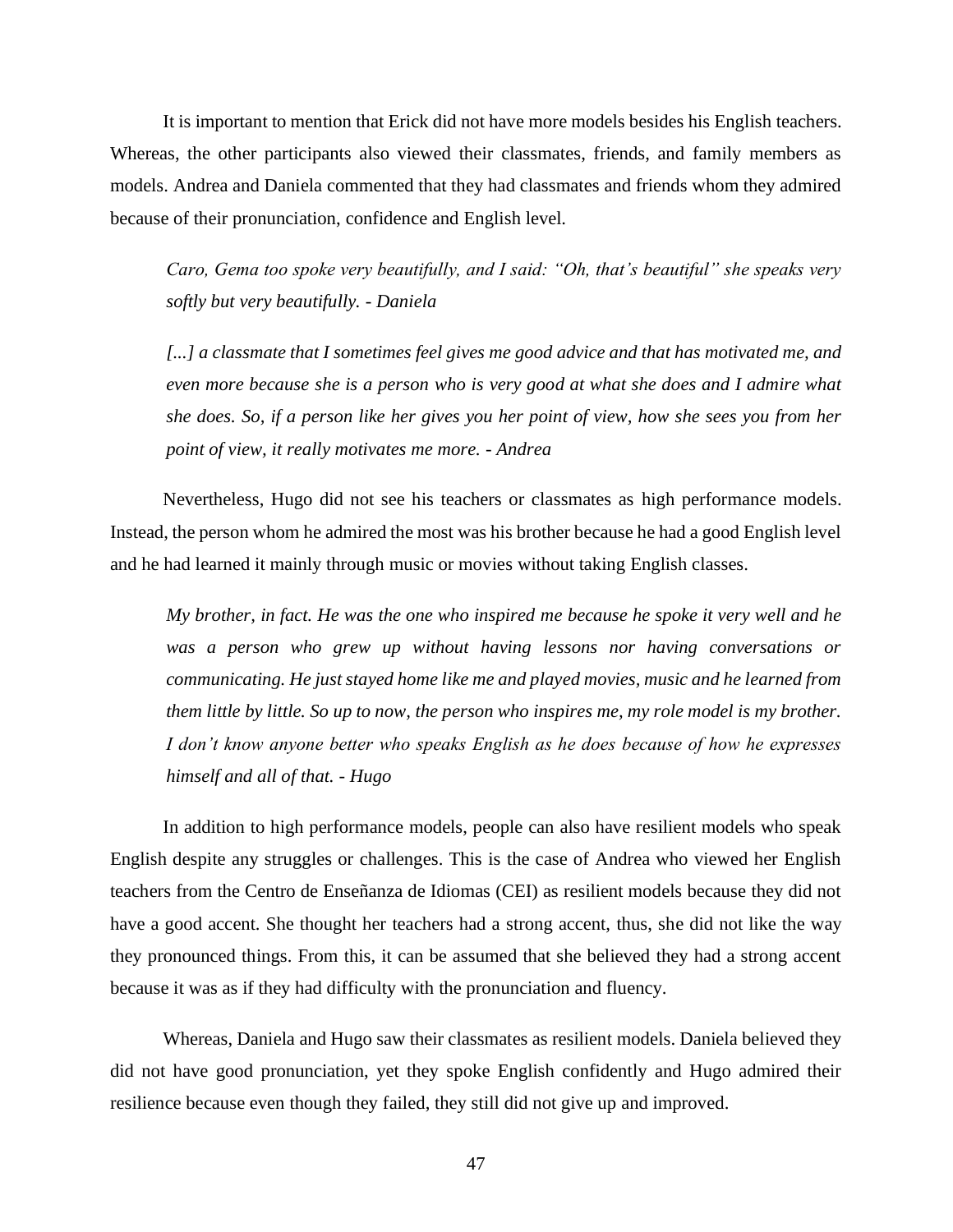It is remarkable to mention that Andrea is the only participant to have a model with whom she thought she shared some attribute similarities. She shared a similar past with her friend Carlos because they both were hard-working, came from a town and had difficulties developing their English. However, Carlos was able to improve and finished the major successfully.

*I thought like he did, because he was very studious, he worked hard and so forth. So I said, if he didn't do well at the beginning but then got better, then I also can do it. I can improve, I can do it. So, in a way, it did. I have always believed so. - Andrea* 

Andrea was the only participant who compared the environment and teachers of the morning and evening shift. At the beginning of university, she took classes in the morning shift; however, she switched to the evening shift. She believed that teachers in the morning shift were more prepared and dedicated, which is probably the reason why she felt she would have failed if she had stayed in the morning shift.

*Yes, but I think if I had been in the morning shift, it would have happened to me what happened with a lot of them [failing]. So, I should, but now that I am in the evening shift, sometimes teachers are a bit, I don't know, like they don't give their best. [...] And I see that you had good teachers. - Andrea*

It can be said that three participants generally viewed their teachers as models as they were the closest associates who engage in similar activities. Bandura (1997) establishes that people judge models as good or not depending on their performance and preconceptions that they had. Thus, participants either saw their teachers as high performance or resilient models depending on how well they speak and how much English knowledge they have. For example, Andrea regarded her CEI teachers as resilient because of their accents and favored teacher Gabriela because she was knowledgeable about English.

In addition to teachers, two participants viewed their classmates as resilient models because of their perseverance and their confidence to speak even though they may not have the best pronunciation, as Daniela stated. Teachers held the most influence over the participants because people turn to proficient models because of their knowledge and skills (Bandura, 1997).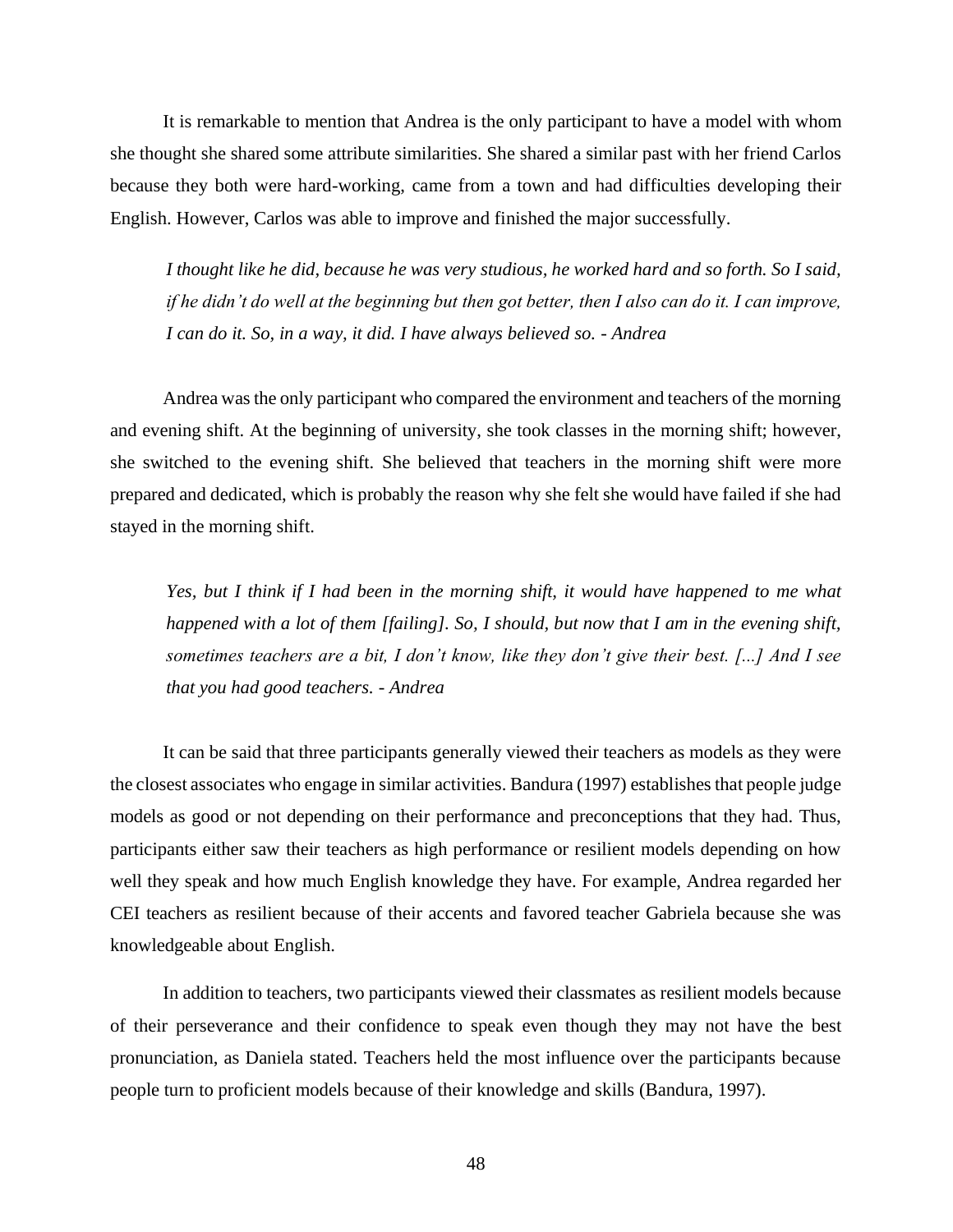Moreover, it is important to point out that this source had a positive or negative impact on participants' sense of self-efficacy depending on whether they compared themselves with others or saw them as models. Having high performance and resilient models helped them to evaluate themselves and take the good from their models in order to improve, while comparing themselves with their classmates resulted in a negative sense of self-efficacy. These results go in line with Gutiérrez (2014) who found that two students tended to compare themselves with their classmates and judge their performance based on how others also performed. They also felt the need to put more effort to equal their classmates resulting in a low sense of self-efficacy.

In regard to having models, the findings presented here are supported by a study made by Cruz (2015) who investigated pre-service teachers' self-efficacy beliefs about teaching English. Cruz (2015) found that pre-service teachers viewed their teachers as their models because of their teaching proficiency. Participants were affected positively by them whether they performed well or not. For instance, participants' self-efficacy was not lowered even though some of them did not have proficient teachers. Participants saw unproficient teachers as people whom they did not want to imitate and motivated them to be better. Thus, modeling helped to gain the necessary skills to face future situations.

#### *Verbal persuasion*

Throughout the participants' university studies, they also had some influence from verbal persuasion. This source of self-efficacy serves to strengthen one's sense of self-efficacy through social persuasion (Bandura, 1997).

Erick was the participant that received more verbal persuasion during his university studies. He received constructive feedback from his classmates and teachers, but they did not give him ways in which he could improve. Usually, feedback was about improving his pronunciation, practicing more with his classmates and native speakers to be more fluent. Moreover, he received positive feedback about his ability with grammar. He was told by his classmates that he had good grammar and his use of English was good. Nevertheless, his classmates also thought he still needed to improve his pronunciation.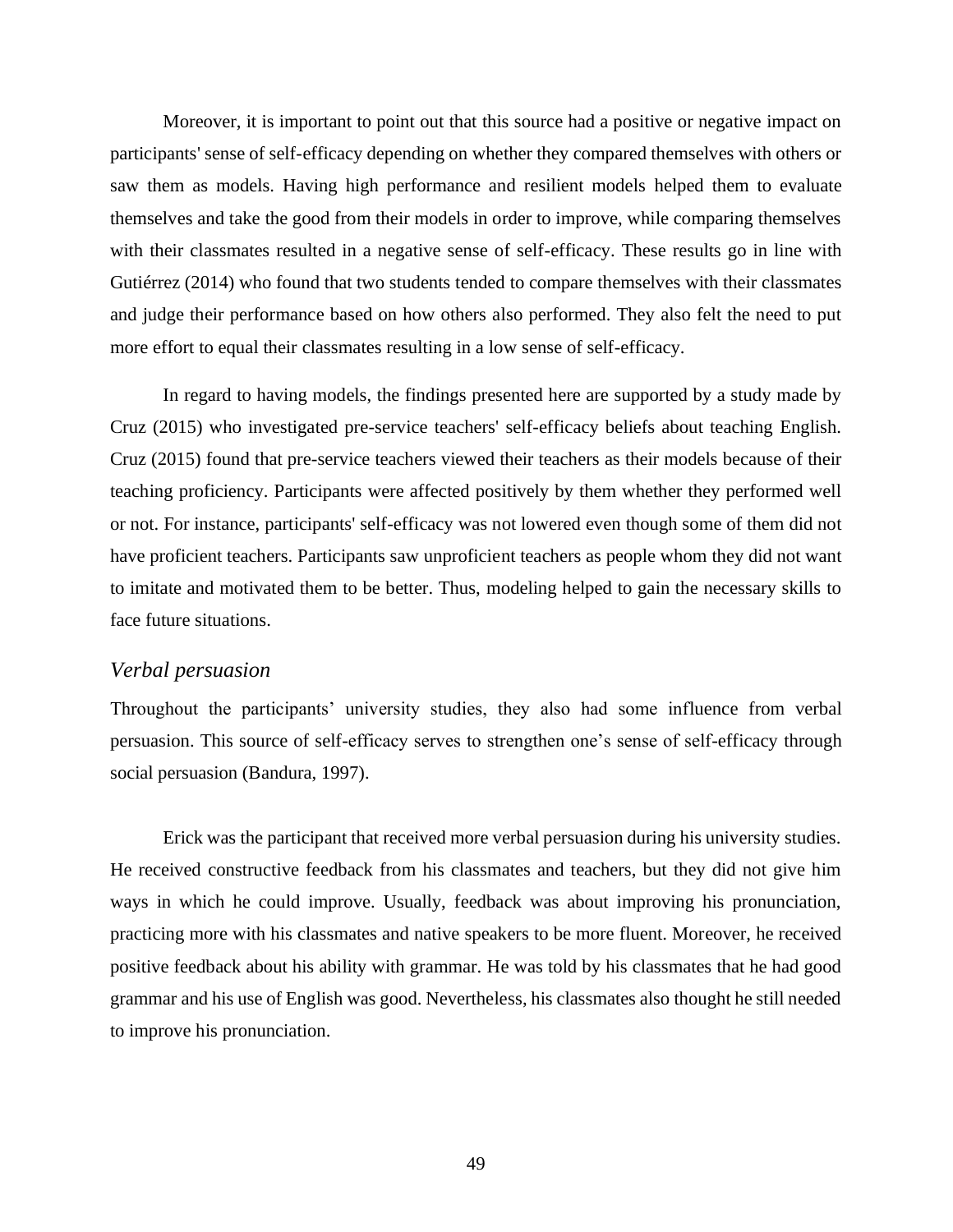*Positive comments about the use of English and grammar. They told me that I have pretty good grammar and that it is my particular strength. I can say that I am proud of that and they also say that it is good because I have good grammar. - Erick*

Interestingly, he claimed to have received positive feedback in regards to his pronunciation and fluency by foreigners. Therefore, he believed to have an adequate sense of self-efficacy because feedback came from foreign people who speak English,, so their comments gained credibility.

*There has been more than one occasion in which I have had to speak to foreigners. Mostly foreigners who speak English and the majority of them have recognized that I have a pretty good... good pronunciation and English mastery. Not always obviously but most of the time.- Erick*

The next participant to have received more verbal persuasion was Andrea who received constructive and ability feedback from her teachers. The comments were focused on improving her pronunciation, fluency, and participating more in class. Even though these comments affected her emotional state, they also helped her to improve and have more confidence because these comments were made by professionals whom she thought were well-prepared and had vast English knowledge.

*There have been situations with bad comments that made me feel sad, and good comments that did help me to have more confidence.- Andrea*

In addition, she also received ability feedback from her coworkers. This verbal persuasion was mostly positive because her coworkers did not speak English well. Hence, they believed she had good pronunciation and that she spoke well. As a result, her self-efficacy beliefs boosted.

*[...] because I wanted to give a good service to the client, I didn't realize that I was answering well, so the cashier told me "Hey, you, you speak English well" and then when I realized that I did speak English, I answered him. The cashiers there sometimes said "Ah, you speak English well" because they are just prepared for the environment but we have a*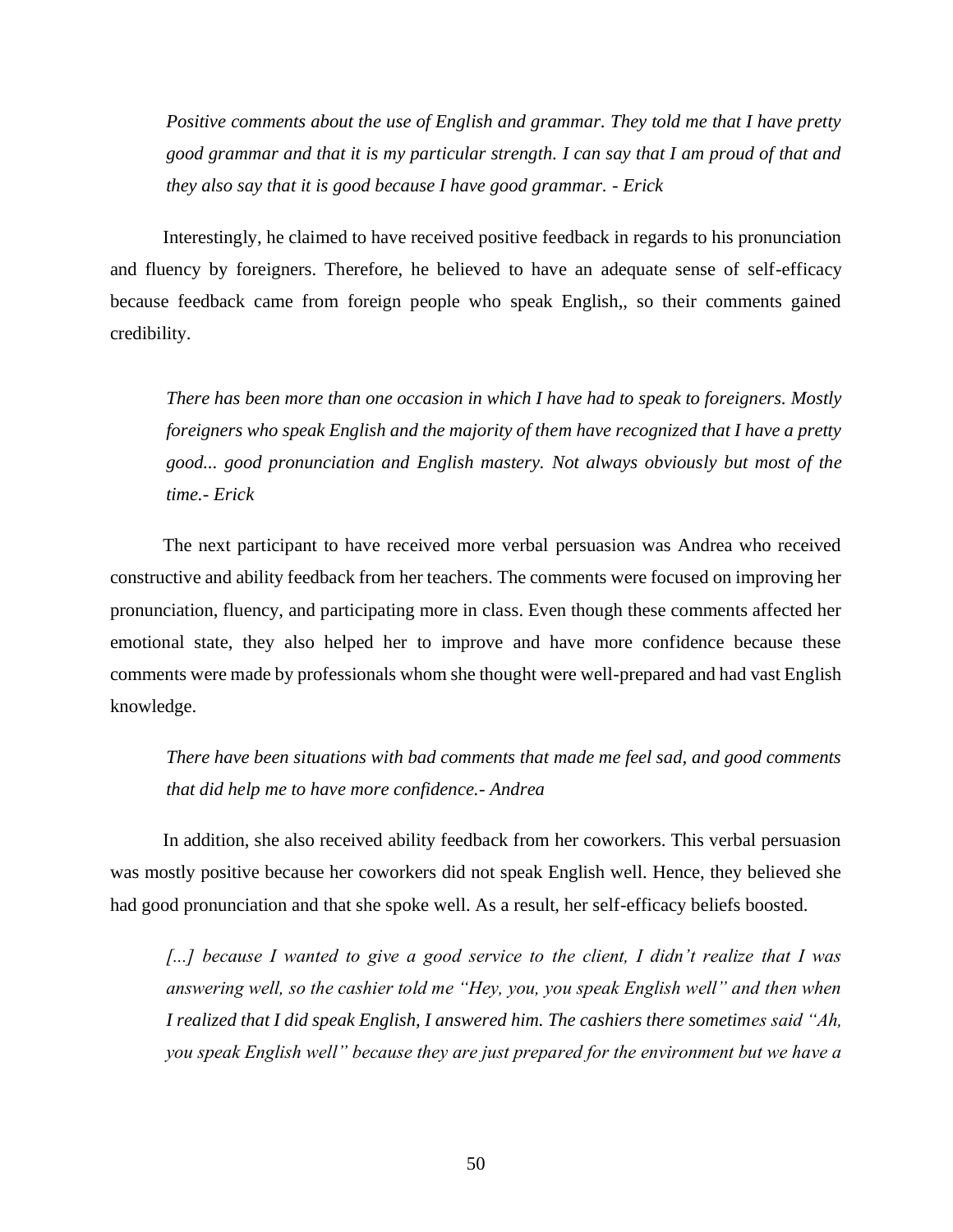*bit more outside that environment, so people sometimes asked "where is this?" and we gave directions and things like that [...]. - Andrea*

She also received verbal persuasion from her classmates who commented on her good grades and supported her in her oral presentations. It can be said that Andrea is a person who liked seeking feedback as she asked her classmates for persuasive feedback at the end of her oral presentations.

*Sometimes, after presentations, I asked him [her classmate] how I had done it and he said: "Ah, you did it very well, you did it very well, very clear." I tend to ask, mostly in presentations, how I did it. -Andrea*

Interestingly, she was the only participant who received devaluative feedback. One of her friends suggested both, she and himself, changed major because they did not have a good English level or good pronunciation. This comment had a significant impact on her sense of self-efficacy. She had an episode of depression and wondered whether she should continue studying English or not. However, she overcame this situation due to her self-motivation and the resilience that she had developed since elementary school.

*Then, he told me "You are good at other subjects, aren't you? But in English you know that we can't," he said."Then, why don't you change to another major that you like? You are in time, we aren't that further down, we lack English. Honestly, I will change [major] because this is not my thing" he told me. And then, in that time I was going through other situations and I needed support. I got depressed and I felt that I needed support, in that time I felt that I had given up. No, this is the end. I thought about getting back to my house, to have the life that people in little towns say you should have, but still I told myself "no, I cannot do it" [...] It was at that point that I had to motivate myself a lot to continue with the major despite everything I was going through at that moment. -Andrea*

Hugo and Daniela had fewer verbal persuasion in comparison to the other participants. Yet, they received positive comments from different significant people that helped them maintain a good sense of self-efficacy. On the one hand, Hugo received little constructive feedback from classmates and teachers. Comments were only about not being nervous and to correct his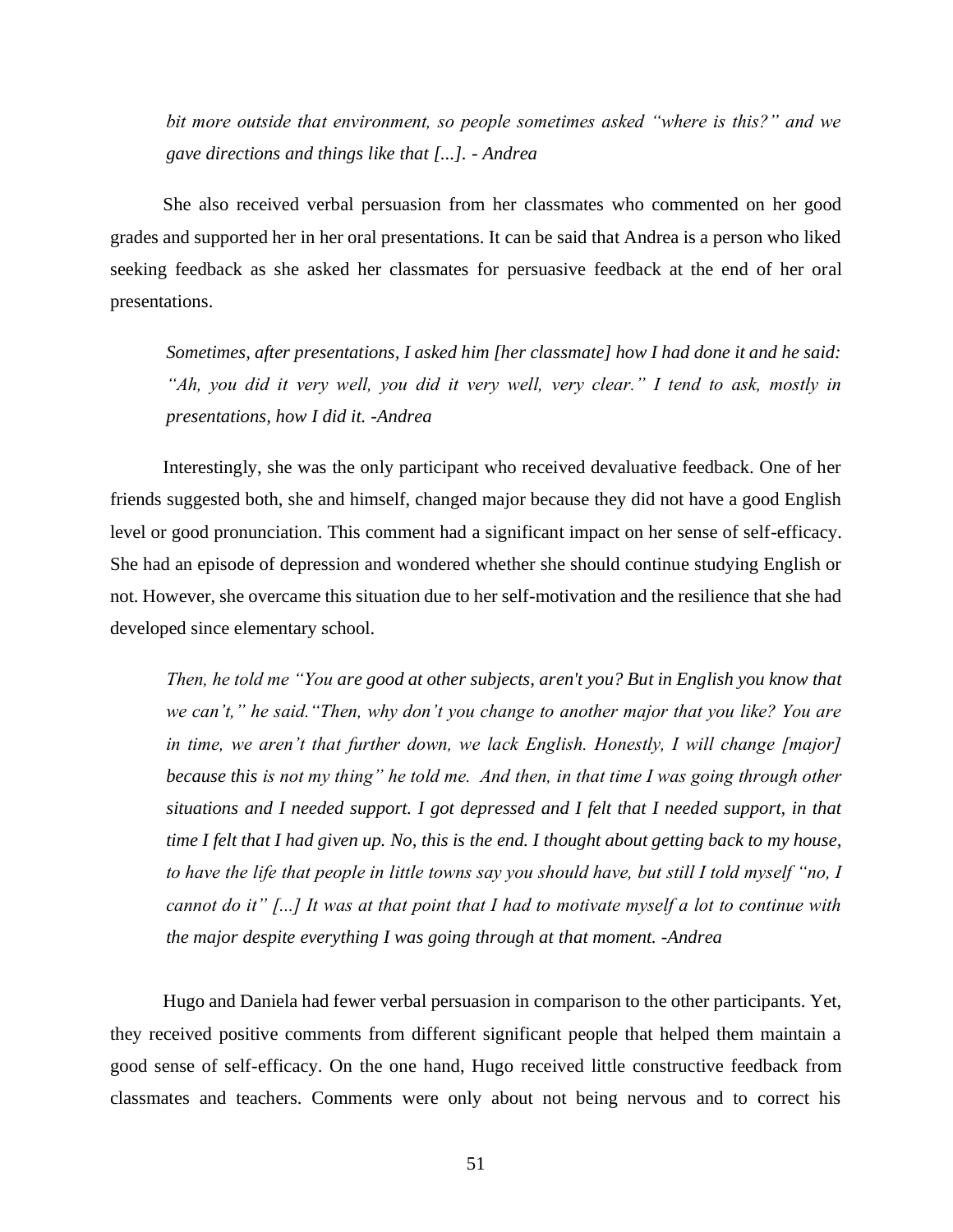pronunciation. Nevertheless, he received positive feedback from his classmates who told him he had good pronunciation. In addition, his friends and classmates commented that he had a vast vocabulary repertoire and that his writing and speaking skills were good. He also received persuasive comments at his workplace in Xcaret, clients commented on his good pronunciation and English fluency. Hence, the positive verbal persuasion he received helped him to maintain his high sense of self-efficacy.

[...] These people [foreigners at his workplace] gave me comments in English, they asked *me where I was born. I said "in Mexico, I'm Mexican", and they were really surprised. Like "no, that's not true. You're lying". And I told him, "No, no. It's true". "It's because you have a good accent, you speak English very well, very fluently, you speak better than we do and we have studied it a lot. - Hugo*

On the other hand, Daniela also received little constructive feedback from her teachers and friends. Comments were focused on correcting the pronunciation of certain words and her teachers suggested that she needed to stop being ashamed of speaking. Moreover, her family support was strong and they admired her for knowing English. She received positive ability feedback from family members, teachers, classmates and friends. They persuaded her by saying that she had good speaking skills and pronunciation. As a result, she kept a high sense of self-efficacy.

*Well, English VI, what was the name of the teacher? I don't remember, but her. She always told me that my English is "wow", or something like that. She told me that I speak English very well. And sometimes, teacher Ramon too. He had the confidence to say. "well, you're not bad at English, you're very good". Ah, Fabiola has told me, Fabiola is my tutor, and she has told me, and she's always like, "you and Caro". For example, in classes, in the afternoon class, "you and Caro are the ones that have the best pronunciation, best English use or writing", so yes, she too. Maybe some more but I don't remember. But yes, I have been told so. - Daniela*

Regarding this source, it can be observed that all participants received constructive feedback from their teachers which aimed to help students improve. Nevertheless, Erick, Daniela and Hugo were not very influenced by their teachers' constructive feedback. The comments may have helped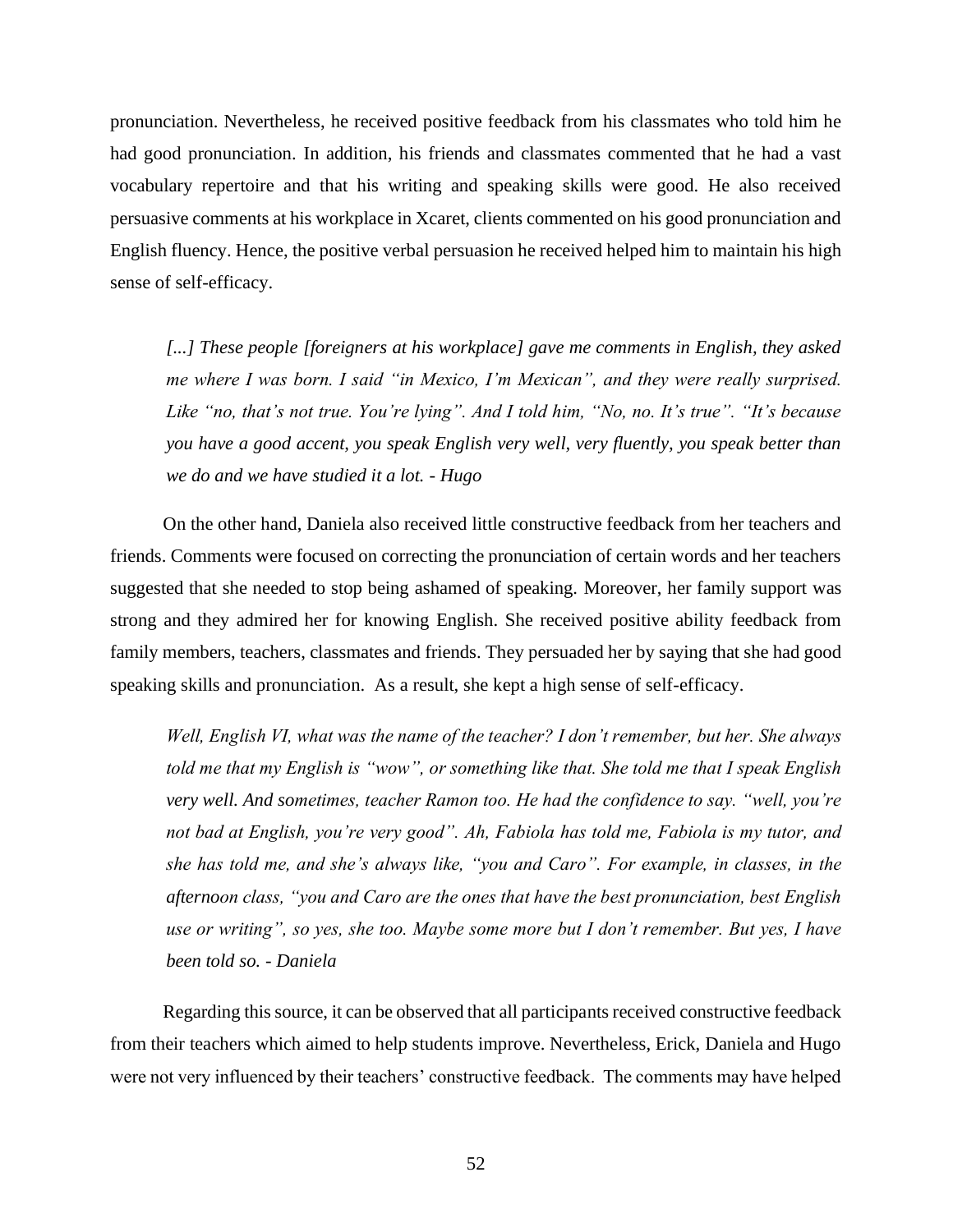them improve as they were told what they needed to improve, but that was not the case of Erick who needed more feedback as he was told what he needed to work on but not how to improve it.

Additionally, it is of interest to mention that Andrea was the participant most affected by her teachers' feedback. Although comments helped her improve, it also lowered her self-efficacy as she came to believe she did not have the capabilities to succeed in some tasks, such as passing her Certification of Advanced English (CAE).

[...] Then, I felt like no, I got depressed then, I thought about not passing the CAE. I need *a lot of preparation despite the fact that English VII and English VIII were CAE preparation courses, weren't they? [...]. -Andrea*

As stated by Bandura (1997), Andrea's self-efficacy was lowered because evaluative feedback can be given in ways that lower or boost someone's self-efficacy beliefs. Her teacher had judged her pronunciation and because she is a professional teacher in English, her comments had more credibility; therefore, she may have felt she did not have the capabilities to succeed in this task. This statement is supported by Bandura (1997) and the findings of Pool (2015), they mentioned that teachers have great influence on students. Teachers are supposed to master the skills that they judge.

Furthermore, she was the only participant who had received devaluative feedback from a classmate at the beginning of her studies at the university. As a result, she may have felt she did not have what it takes to finish her major and got depressed. Bandura (1997) establishes that devaluative feedback indeed lowers people's beliefs in themselves. Nevertheless, these comments also helped her to change her mindset and develop more resilience. Rodriguez (2018) and Sansores (2018) found similar results. Students with low sense of self-efficacy are the most affected by verbal persuasion.

Contrary to Andrea, Daniela and Hugo received mostly positive comments about their English level, pronunciation and fluency from their classmates, friends and teachers. As a result, these comments helped them to increase or maintain a good sense of self-efficacy beliefs. Bandura (1997) mentions in this regard that "persuasory efficacy attributions, therefore, have their greatest impact on people who have some reason to believe that they can produce effects through their actions" (p. 101).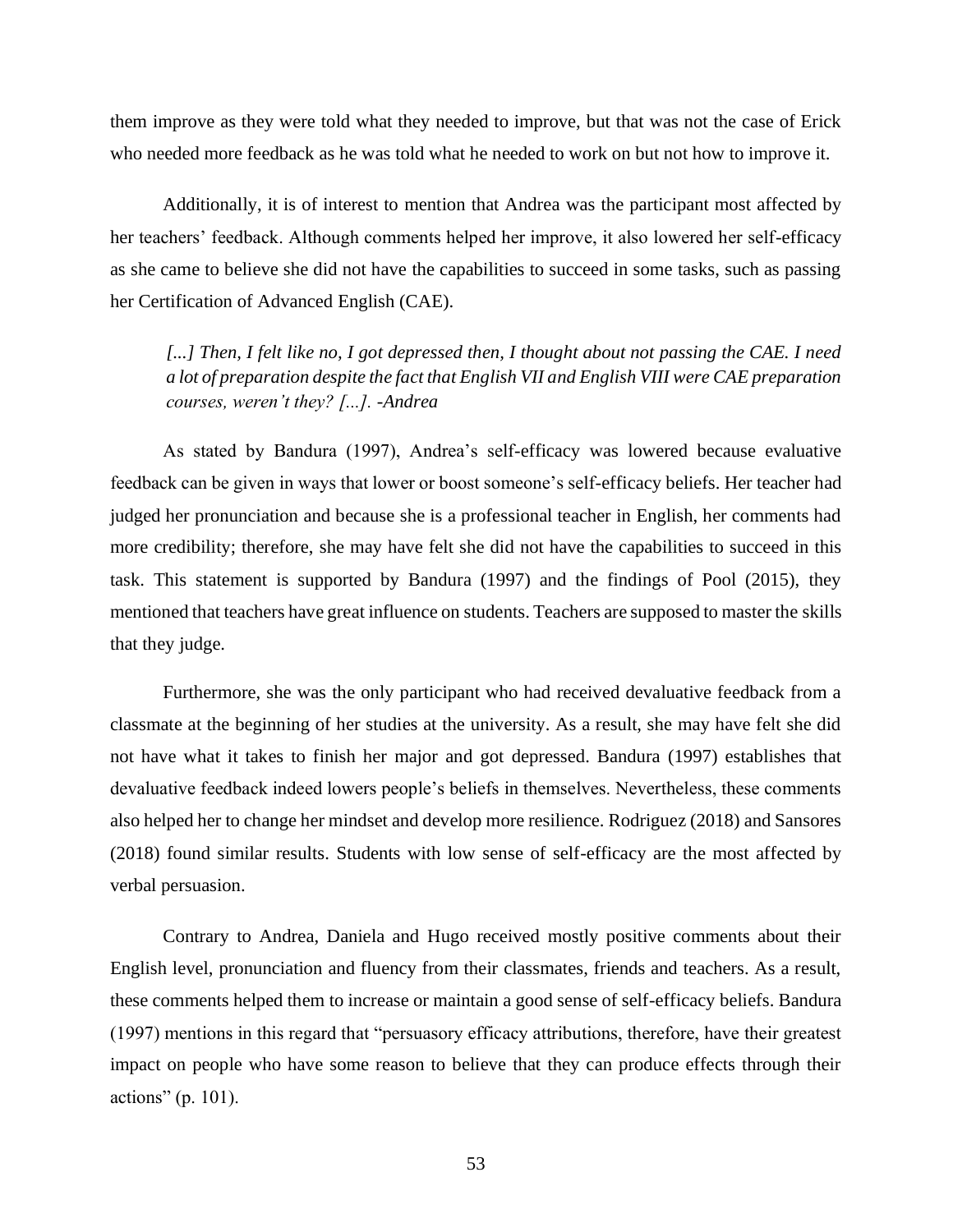Even though Erick received incomplete feedback, which refers to deficient feedback, from teachers and friends, he believed to have an adequate sense of self-efficacy because foreigners who speak English complimented him. It is relevant to draw attention to the fact that this participant did not receive much feedback from his teachers. He granted more credibility to foreigners' comments as they came from English speakers in informal settings. This goes in line with Bandura (1997) who establishes that self-appraisals are based on the opinions of others who seem to have competence in a given field due to their years of experience.

## *Emotional and physical state*

Along with mastery experience, verbal persuasion and vicarious experience, emotional and physical states also influence a person's self-efficacy beliefs; people might read them as possible indicators to succeed or be beset in a specific task thus it influences personal competency.

For the purpose of this study, feelings can be defined as a "sensation that has been checked against previous experiences and labeled" (Shouse as cited in Munezero, Montero, Sutinen, & Pajunen, 2014, p. 2). Feelings are personal because they are interpreted and labeled from a person's personal experiences. According to Shouse (2005), emotions are understood as the manifestation of feelings that can be recalled. Moreover, Dolan (2002) provides three characteristics of emotions: they are not just mental events but also full-body experiences, they are more difficult to control and they have a bigger impact on our behavior. Emotions are shaped by social and cultural norms. With regards to sentiments, they can be defined, as proposed by Cattell (2006), as emotionally, cognitively and cognitively emotional reactions towards an object or situation in a more stable way because we are aware of the object and our reactions. Similar to emotions, sentiments are constructed based on cultural and social patterns. Finally, mood is understood as a non-intentional and undirected emotion. They do not have a target; however, they can be triggered by particular situations, events or things. According to Trivedi (2017), moods involve pervasive affects and can be seen as "objectless" emotions.

As Bandura (1977) stated, "because high arousal usually debilitates performance, individuals are more likely to expect success when they are not beset by aversive arousal than if they are tense and viscerally agitated" (p. 198). Therefore, within this subheading, each participants' positive and negative emotional and physical states will be presented and discussed.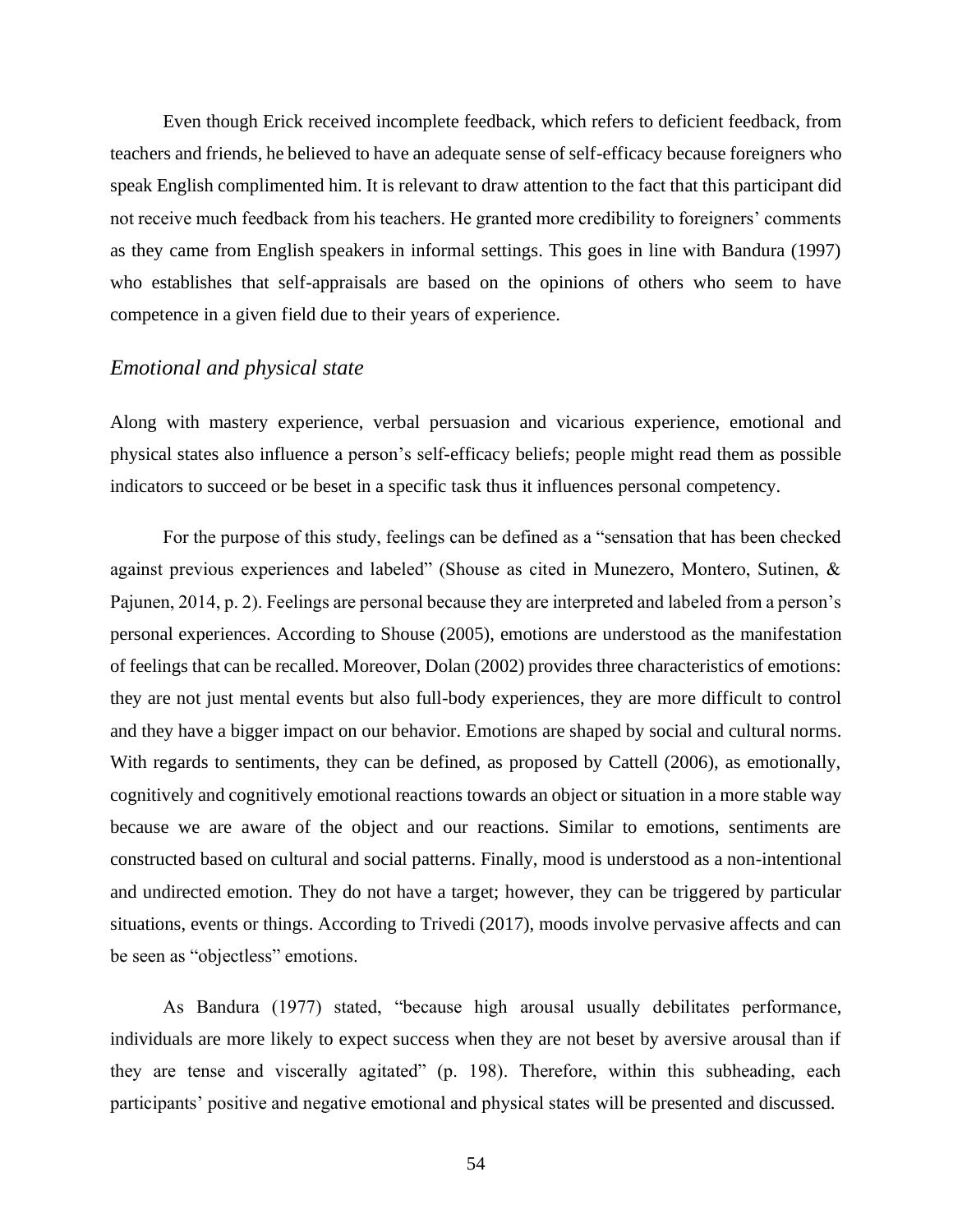### *Andrea*

Andrea reported to have some positive emotions such as excitement when a new semester started and empathy towards a particular classmate whose English had been criticized by Carolina, Andrea's friend. It is relevant to mention that Andrea received verbal persuasion from Carolina as she said that Andrea had a better project than one of her classmates, who wanted to participate in a forum. Nevertheless, Andrea felt empathy for this classmate as she said she could have been in his/her shoes. Taking into consideration Andrea's low sense of self-efficacy beliefs at the beginning of her major, it can be inferred that she must have seen herself reflected in this classmate.

*She [Carolina] told me, "you're doing a great project, you should present it. Such a person wants to present hers but she's got a poor project, she doesn't speak English well and she will just embarrass the teacher. I felt bad because of what she was saying about the other person, because I thought that I could be in the shoes of that person and receive those comments. I told her, "I feel that you are a bit cruel with what you're saying". - Andrea*

Furthermore, she experienced negative emotions such as sadness, nervousness, self-doubt, fear, anger, and frustration. For instance, Andrea experienced sadness when a teacher gave her feedback because this made her realize she lacked English level and proficiency in the language. Negative comments made her feel anger and frustration because she did not believe she had the English level she should. Due to this, she also experienced nervousness when doing exams and when she had to speak English in class or with native speakers. Moreover, at the beginning of her major, she experienced self-doubt during her English classes; she did not understand the topics and the classes were difficult. Before giving oral presentations, she experienced self-doubt as well as fear due to her low English level. Additionally, she experienced fear when a new semester started because she was afraid of the new teachers' demands. At the end of her university studies, she commented to keep feeling self-doubts about her English level as she did not think she could pass the CAE exam. In fact, despite her best efforts, she was not able to pass the exam.

In addition to this, Andrea experienced feelings of satisfaction and happiness. She reported feeling happy when she did well in exams and when she received positive verbal persuasion because they motivated her. They assured her that she was doing a good job. Moreover, she felt satisfaction when she did well in an oral presentation, which she did not want to give, because she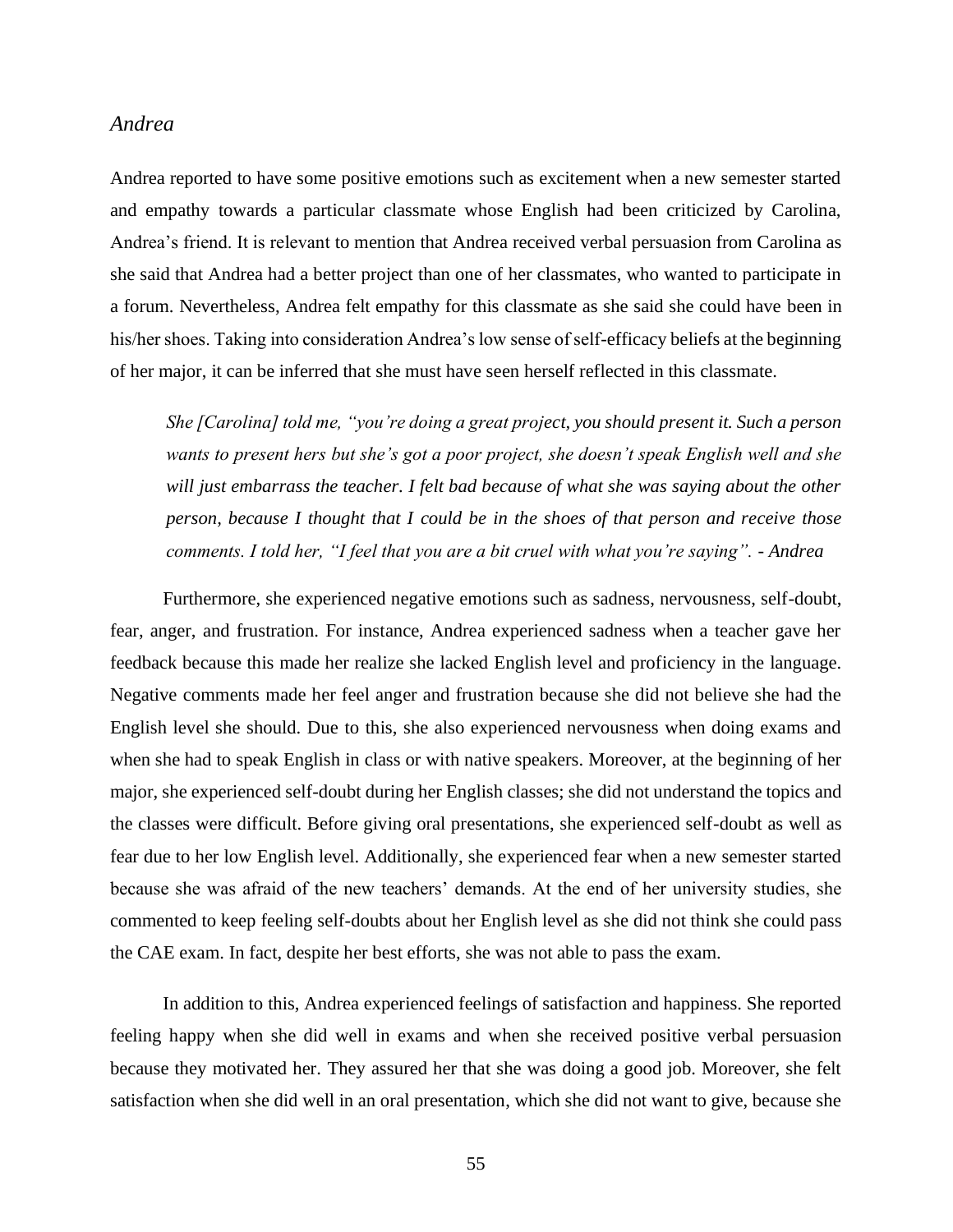had taken the risk and succeeded. Furthermore, she felt satisfaction when she was able to speak with native speakers. Even though she was nervous, she was able to understand them and handle the conversation.

*[...] so sometimes they [the clients] ask, where is this? and we gave directions and so on, and they [workmates] would just say [to the clients] "all straight" and that's it. They [the workmates] don't tell them, "all straight, turn and so on", but yes, I felt nervous before having an encounter with a native but once I had it, I noticed that I was able to understand him [the native client], he could understand me and that was pleasing to me. - Andrea*

Furthermore, Andrea mentioned that she had had negative moods through her university studies. First, she was in a bad mood when she did not do well in exams. After finishing exams, Andrea used to compare her answers with her classmates. If the answers matched, she felt happy, but if they were wrong, Andrea got stressed and had a bad mood. Moreover, she also felt depression in her first years of university. There were various external problems that affected her. For instance, she did not have the support she needed to overcome the challenges at the university, and she was not doing well in most English related subjects. As a result, her sense of self-efficacy beliefs was low, and she wanted to give up on her major. Nevertheless, her resilience and the support of friends helped her to overcome this stage of her life.

*And then, in that time I was going through other situations and I needed support. I got depressed and I felt that I needed support, in that time I felt that I had given up. "No, this is the end", I said to myself. I thought about getting back to my house, to have the life that people in little towns say you should have, but still I told myself "no, I cannot do it". It was difficult to decide whether to continue or not but after that, there were people who helped me, not the way I wanted to, but it was something. Because I felt I needed a lot of help but I didn't count on a lot of people, so there were a few that helped me and from there, I met other people who after all of this, helped me to carry on. -Andrea*

Regarding physical state, Andrea mentioned that at the beginning of her major, she felt stressed when giving oral presentations and oral exams. This was due to her low English level. She felt that she did not have the level that she should and thus she felt stressed.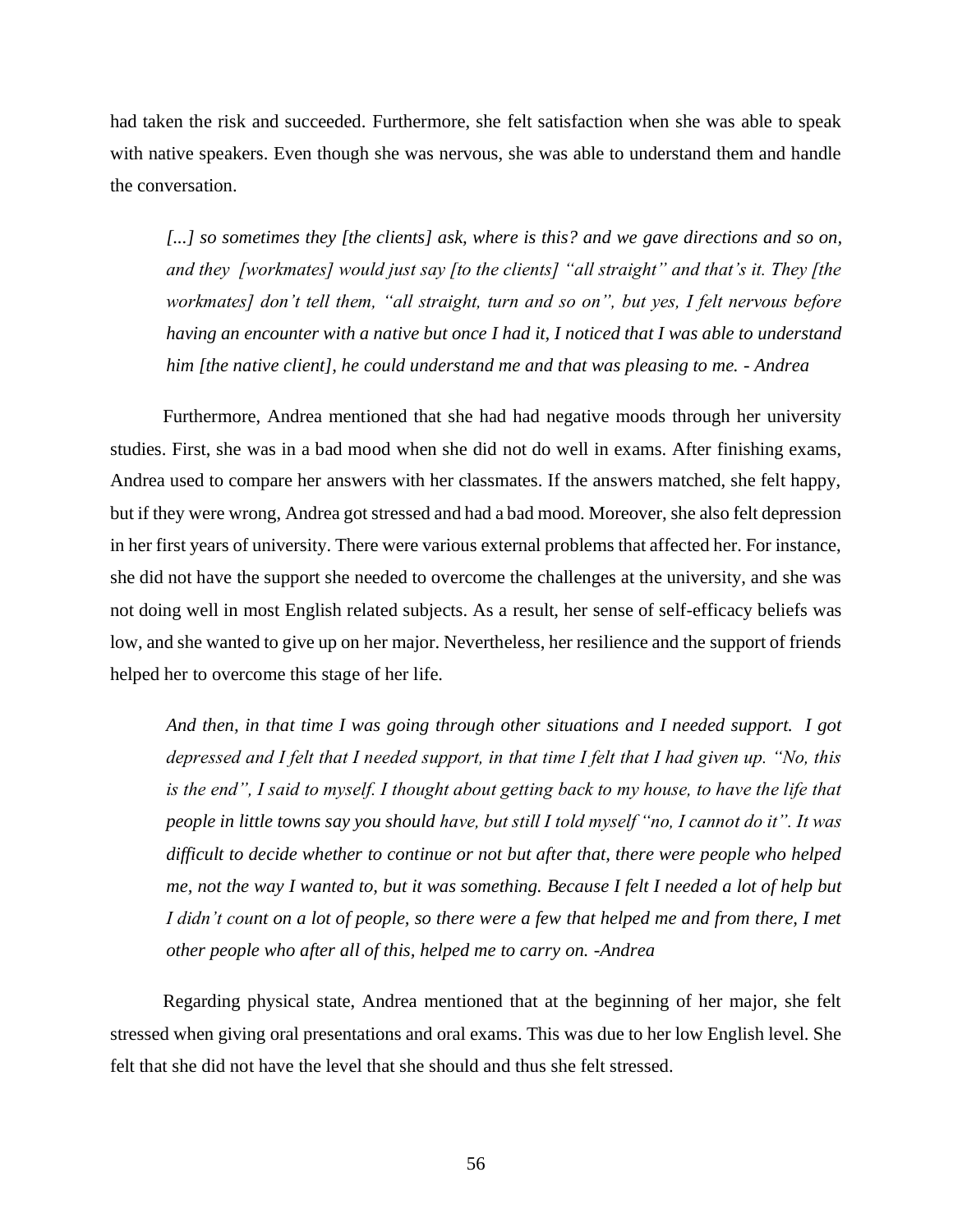Moreover, the fact that the exams and oral presentations were going to be evaluated affected her more. She felt that she was going to have a low grade. In addition to this, Andrea mentioned being sick before giving an oral presentation. Due to the stress, she thinks she got sick. She commented that she needed to make corrections to her work and that she felt stress and thus felt sick.

*Stress because, like I told you before, it is supposed that at a certain level, the student also has reached a certain level [level of competence in English], isn't it? So, it stressed me out that at a certain point, the student is supposed to have a certain level which I didn't have. It stressed me because I said, "I have let the time pass by, I haven't practiced it well, I am not doing well. I focus on other subjects but not in English as I should. - Andrea* 

# *Hugo*

Hugo experienced negative emotions such as nervousness, fear, shyness and positive ones such as joy and surprise. He commented to feel nervous before giving an oral presentation and speaking in front of a lot of people. In turn, his nervousness was caused by his fear of making mistakes when speaking English. He also had fear of being criticized by his classmates when making a mistake in speaking; they could identify his mistakes and mock him because of them. Moreover, he stated that he was shy, thus he did not participate frequently.

*In some presentations, in which I have felt like, "what am I going to say?" I feel very, very nervous when I am going to speak in front of a lot of people, well, my classmates. I feel very nervous. And I think it is because of the fear of making mistakes when I am speaking because… I think we have talked about this before, my classmates also speak English, and they know when you make a mistake because they are paying attention like at 100% listening to what you are saying. You are focused but sometimes one forgets, you have your mind somewhere else, and I think that's the cause, to all those thoughts. The nervousness to fail. -Hugo*

Nevertheless, he felt joy every time he spoke in English and this emotion did not decrease or disappear through his major. In addition, he felt surprised when he received comments from his classmates because he did not expect they had a positive view of him.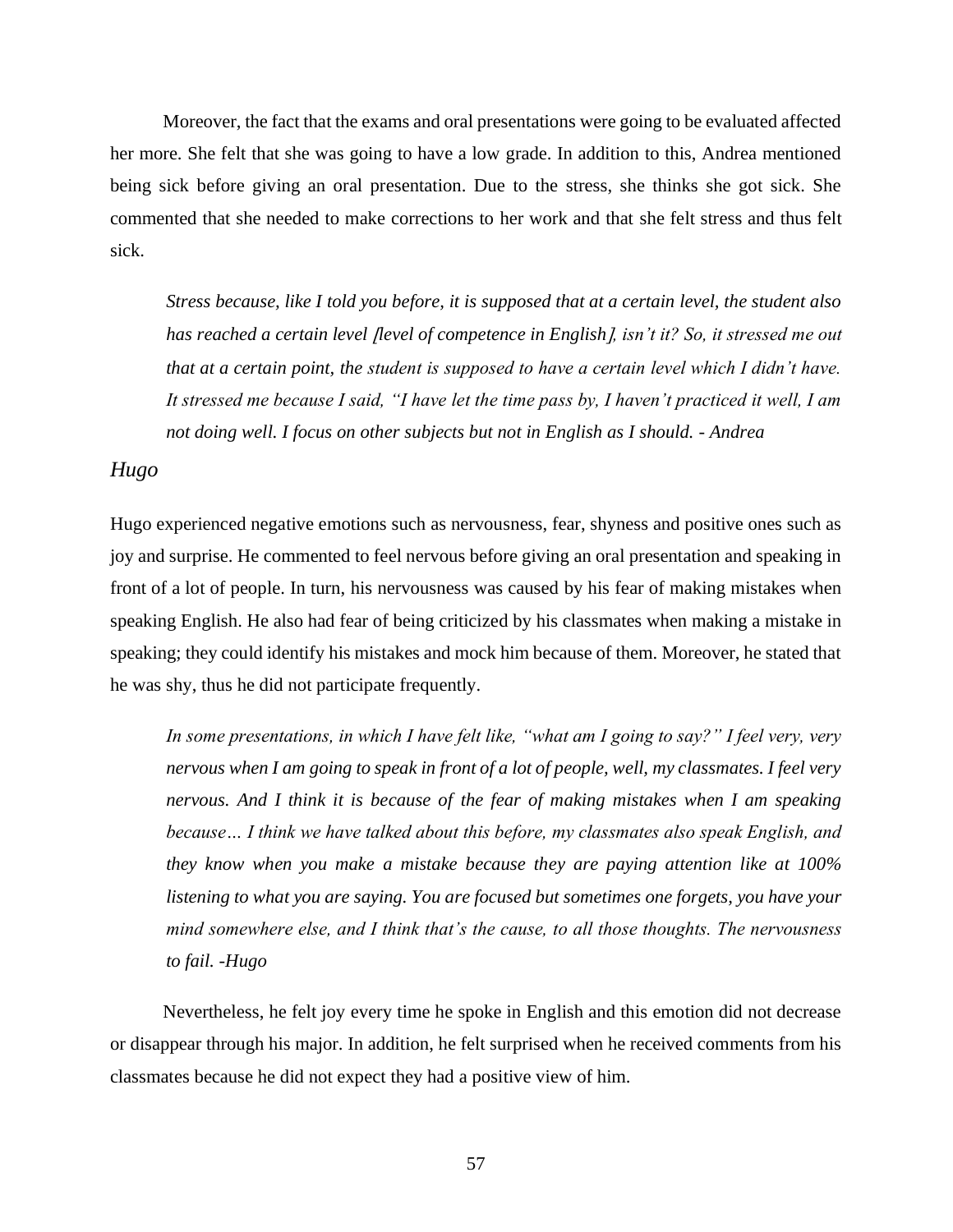Moreover, like Andrea, Hugo had feelings of satisfaction and happiness. In fact, he stated that he was especially happy during his third or fourth semester because classes were more focused on English. He was happy to speak in English and practice it in different activities.

*I think it was in the third or fourth semester that I felt really, really happy because now everything was in English and besides, we also had the English classes from the SAC. - Hugo*

He was happy when practicing English and he felt satisfied after oral presentations. He may have felt this way because he was a shy person and was nervous when speaking in front of people. He mentioned that he always had a smile on his face when he spoke in English even though he may have felt nervous and said things without sense. He also expressed happiness when he was able to speak English as a lingua franca with some clients at work.

Hugo also reported to have felt two main sentiments through his major. Since he started his basic education, he had a passion for learning English and such sentiment was kept through his university studies. He just wanted to study the language, but he realized that there were other core subjects that he needed to take. As a result, he was also disappointed because the major was not as he had expected it.

*First of all, I enrolled all excited. At the beginning of the semester, they gave us, I don't know if you remember, but they gave us the common base [courses], the subjects that are normal [general courses that are compulsory for every student at this university ]. I was a bit disappointed then, I thought that when I enrolled everything was going to be in English, just English, but it wasn't like that. - Hugo*

In regards to physical states, Hugo reported feeling stressed before giving oral presentations and when speaking English because he was afraid of failing and making grammar mistakes, and as a result being judged by his classmates.

*Not stressed to a high level but a little bit. Some, I can't say all, but some presentations in which I have felt like, "what am I going to say?" I feel very, very nervous when I am going to speak in front of a lot of people, well, my classmates. I feel very nervous. And I think it is because of the fear of making mistakes when I am speaking [...] -Hugo*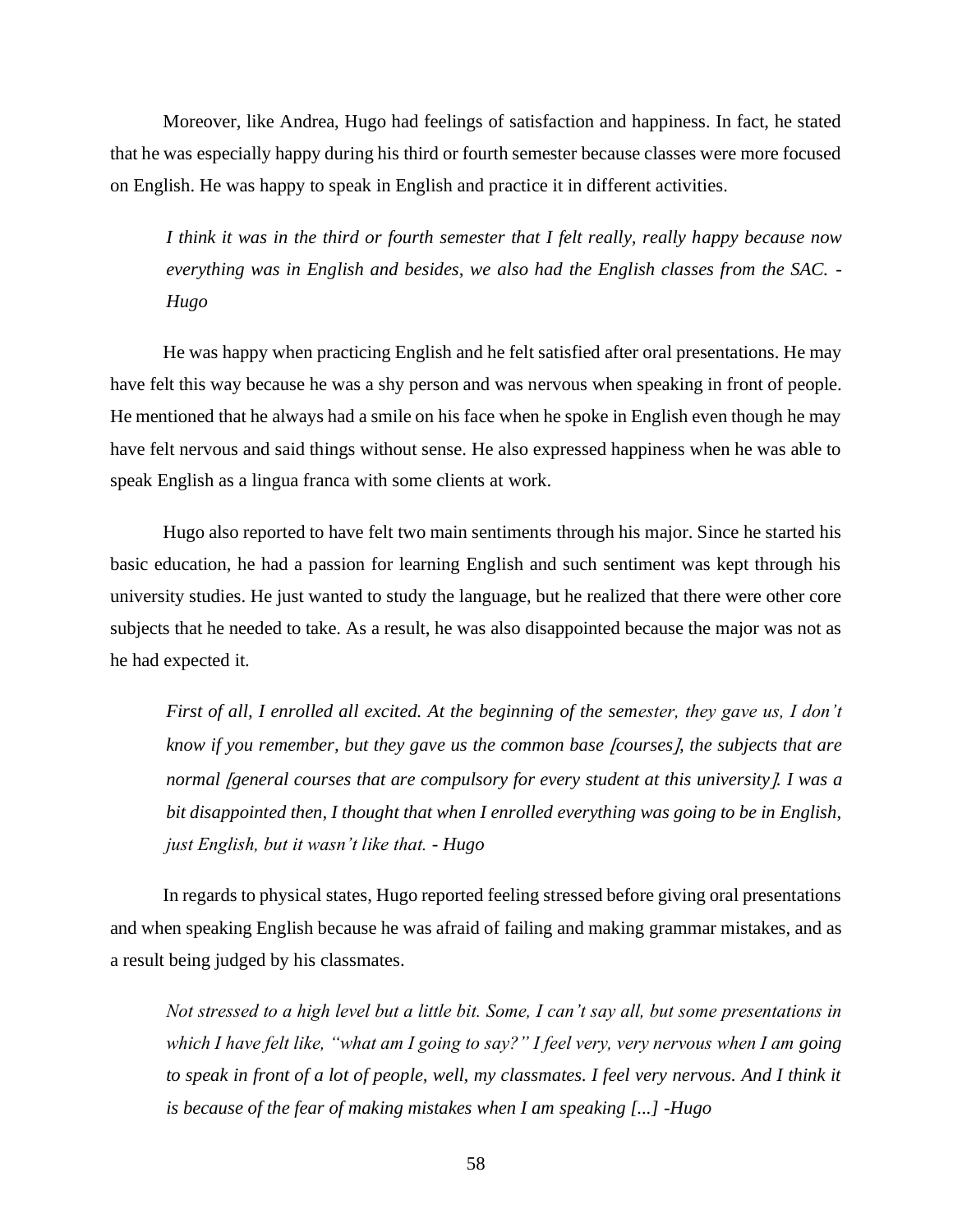#### *Erick*

In contrast to Andrea, Erick only had negative emotions such as nervousness, self-doubt, fear and shyness, but he also reported a lack of emotions such as indifference. He commented to have felt nervous and shy when he spoke in public. Because of his shyness, he did not use to participate as much at the beginning of his major. Additionally, he felt self-doubt when he spoke English, he was afraid of not being able to finish his ideas or sentences, or of mispronouncing a word. Nevertheless, he became indifferent to making mistakes because he was unable to correct the mistakes he had already made when speaking English. As a result, he started to participate more in class. At the end of his major, he recognized that he was not afraid of mispronouncing words anymore, but he was still afraid of forgetting his thoughts.

*Because I have left behind the fact that… I don't feel shy when speaking anymore. Before, I used to be shy when people told me, "No, it is wrong how you are pronouncing it". Now, I am more afraid of blanking out when I'm giving my opinion. - Erick*

Interestingly, unlike Andrea and Hugo, Erick only reported to have had one feeling. He said that he felt anguish because he was not improving. However, he realized that he did improve when he finished his major. He acknowledged if he had not improved, he would not have graduated. Moreover, he felt sentiments such as shame and disappointment. When he spoke English at the beginning of his major, he felt shame because he did not consider to have the same English level as his classmates. He thought they were better than him and he did not want them to notice his mistakes. In addition, he felt disappointment at the end of his major when he realized he did not take the opportunity he had at university to ask his teachers for advice on how to improve his English.

# *[...] I didn't get to take advantage of asking my teachers on how to improve those aspects [listening, speaking]. -Erick*

Regarding the source of physical state, Erick had a heartburn when speaking English which was caused by preoccupation when he had to speak in front of others.

*Like a mild heartburn and that's it, but it is like preoccupation [...] - Erick*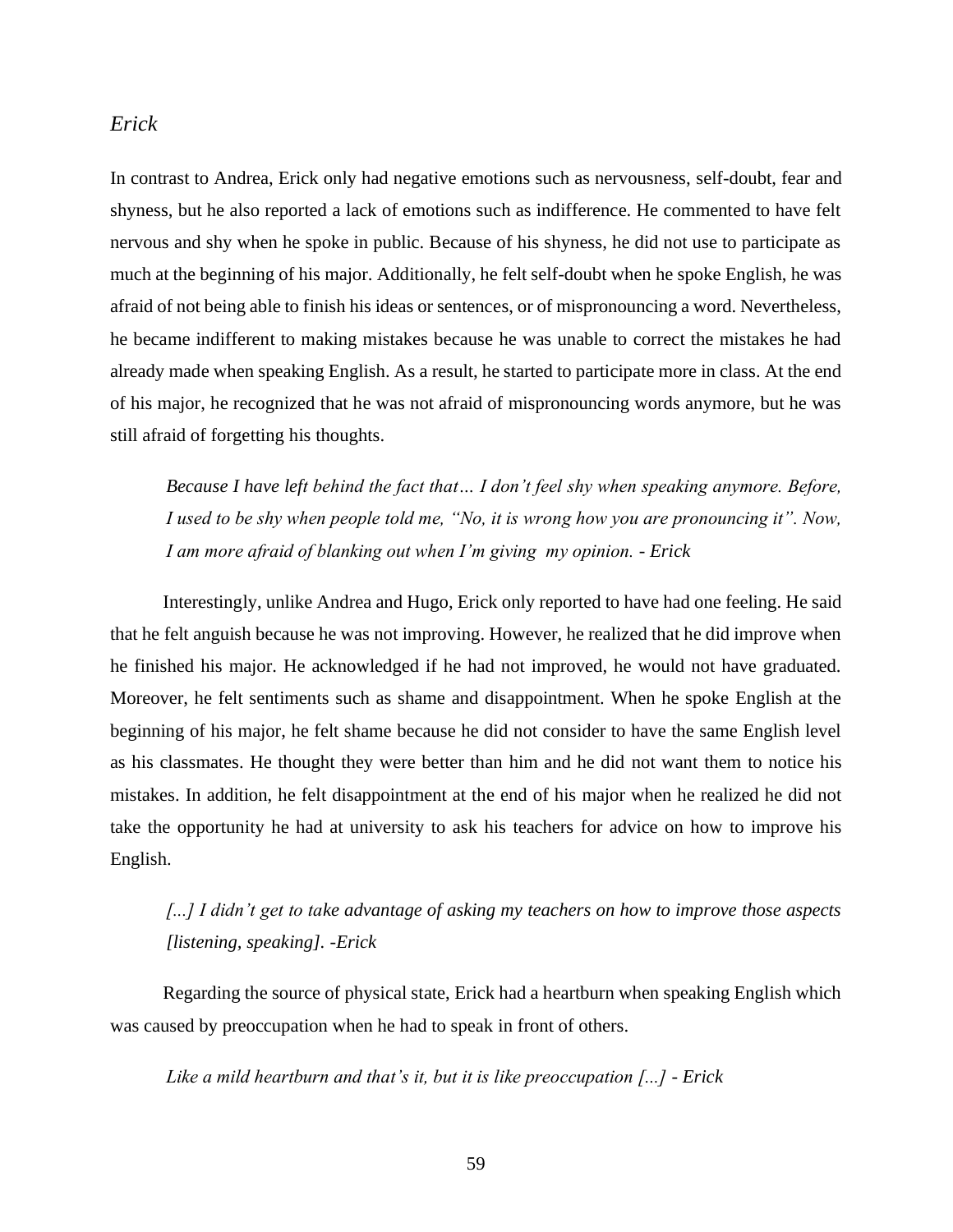#### *Daniela*

Daniela also experienced negative emotions such as nervousness, self-doubt and embarrassment. At the beginning of her university studies, Daniela felt nervous when speaking English and participating in class, this was due to her lack of confidence in her abilities and her knowledge of English. Moreover, she was ashamed when teachers corrected her. Even though she still felt nervous by the end of her major, it was not as before. She only felt a little nervous before speaking or when speaking at important events.

*[...]before I was a little more insecure. I mean, like confident on the outside and on the inside I was like "Oh, no!", but I did it [participate]. And now, I am confident on the inside and outside. I still feel a little nervous too, but not in classes. I mean, just when is, I don't know, something important.-Daniela*

Daniela also had feelings of satisfaction and happiness. She commented she felt satisfaction when speaking English as a lingua franca with her German friend because she was able to hold a conversation with her. Additionally, she felt happiness when receiving positive comments and when she spoke English, she had more confidence.

*It feels great [communicating in English], I mean, it's like "wow!" I mean, we could communicate because she spoke a little bit of Spanish, here is when she learned a lot. We could communicate[...] -Daniela*

Moreover, Daniela had sentiments of sheepishness and regret. For instance, she felt sheepishness whenever she received positive feedback or comments. She felt motivated when she received these comments, but she also felt ashamed because she did not think she was the best at English. Moreover, she also felt a bit of regret when she was asked to be a reference contact for a friend. She had to speak English in a phone call to talk about her friend; however, during the call she regretted accepting being a reference contact because she had to speak a lot of English on the phone.

*The interview was in Spanish first because the people from the program call you first and they ask you, "if the family would want to contact you for a few more questions, are you confident? [Confident to answer in English]". I said, "well, yes". "Do you feel comfortable*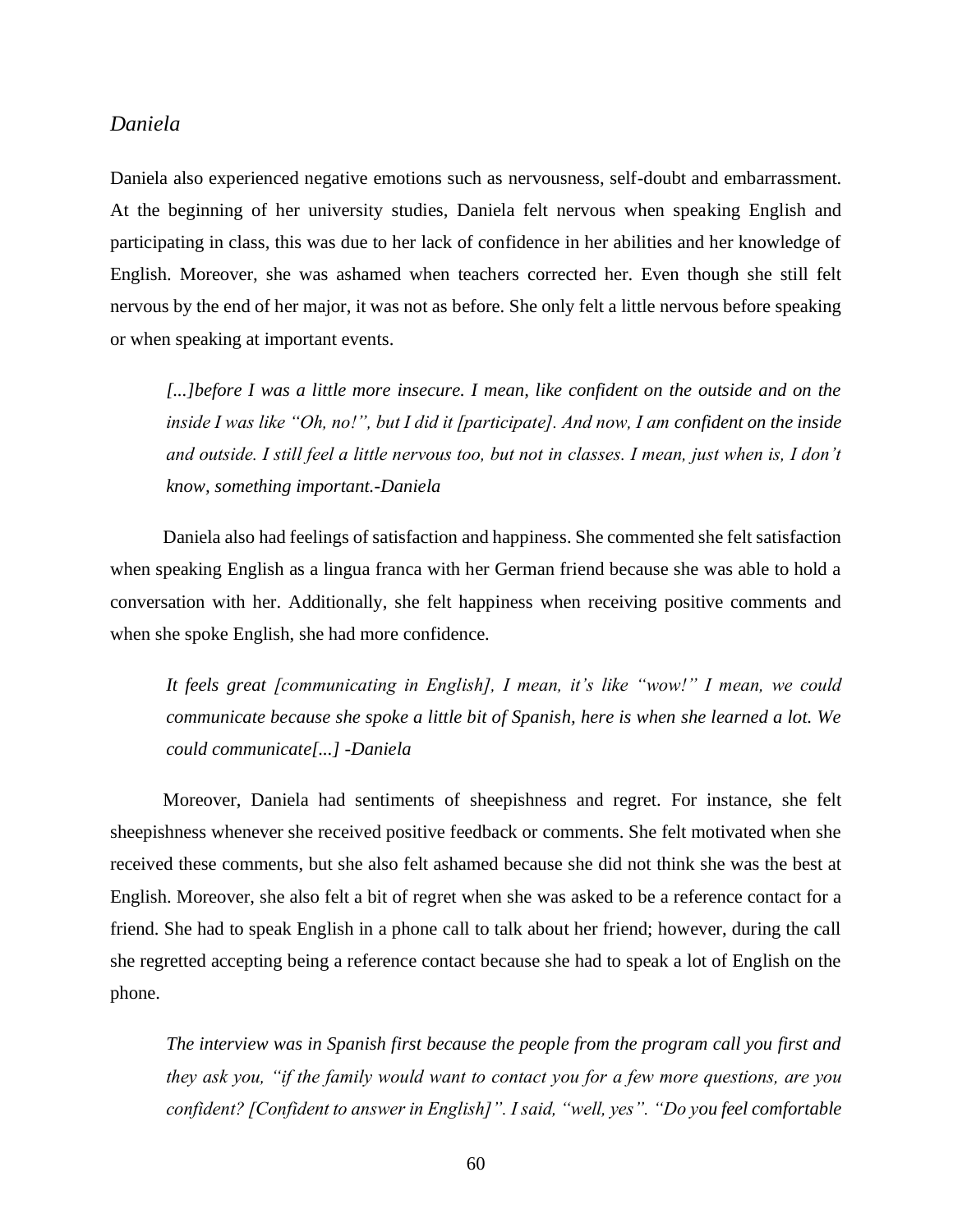*with your English [level]?" and I was like "yes, English language please." And in that Spanish interview I felt like I was applying for a job, like "how well do I know my friend?" I got tongue-tied and everything. Like "No, she is a girl...I have known her since…" that's when I said "Oh, no! Why did I say yes?" because in Spanish I still stuttered and felt like "Oh, no," but, anyways, they called me. -Daniela*

In relation to physical state, Daniela commented to feel tense when she was a reference contact. She felt tense because she was afraid to do something wrong that would affect her friend and to say something wrong in English. Interestingly, this was the only physical state she mentioned.

[...] they [the agency from the Au Pair program] asked me almost the same and at the *beginning I felt tense, like… even more because I was worried to mess up and that my friend was not accepted, but yes, I think I did it well. I mean, I was like "I can do it, I can do it" and that's it. I took the risk, I threw myself into the sea. -Daniela*

It is of interest to identify that all participants mostly experienced negative emotions. They outnumbered positive ones. Only two participants, Hugo and Andrea, mentioned a few positive emotions such as joy, excitement, surprise and empathy. The most frequent negative emotions were self-doubt, nervousness, fear and shyness, and these can be taken as indicators that the participants did not trust their own abilities, thus it can be inferred that their sense of self-efficacy beliefs were low.

Furthermore, participants held negative thoughts before their presentations that elevated their fears towards the task they were performing. For instance, Hugo, Erick and Andrea reported to have experienced nervousness, self-doubt and fear of making mistakes, forgetting something or speaking in front of others. Nevertheless, when participants finished their final project presentations in class or small events and after self-reflection, they realized their presentations were not as bad as they had initially thought thus they claimed to have had feelings of satisfaction. That was the case of Andrea and Hugo who felt satisfaction because they believed they had done a good presentation. This goes in line with Bandura (1977) who stated that "conjuring-up fear-provoking thoughts about their ineptitude, individuals can rouse themselves to elevated levels of anxiety that far exceed the fear experienced during the actual threatening situation" (p. 199).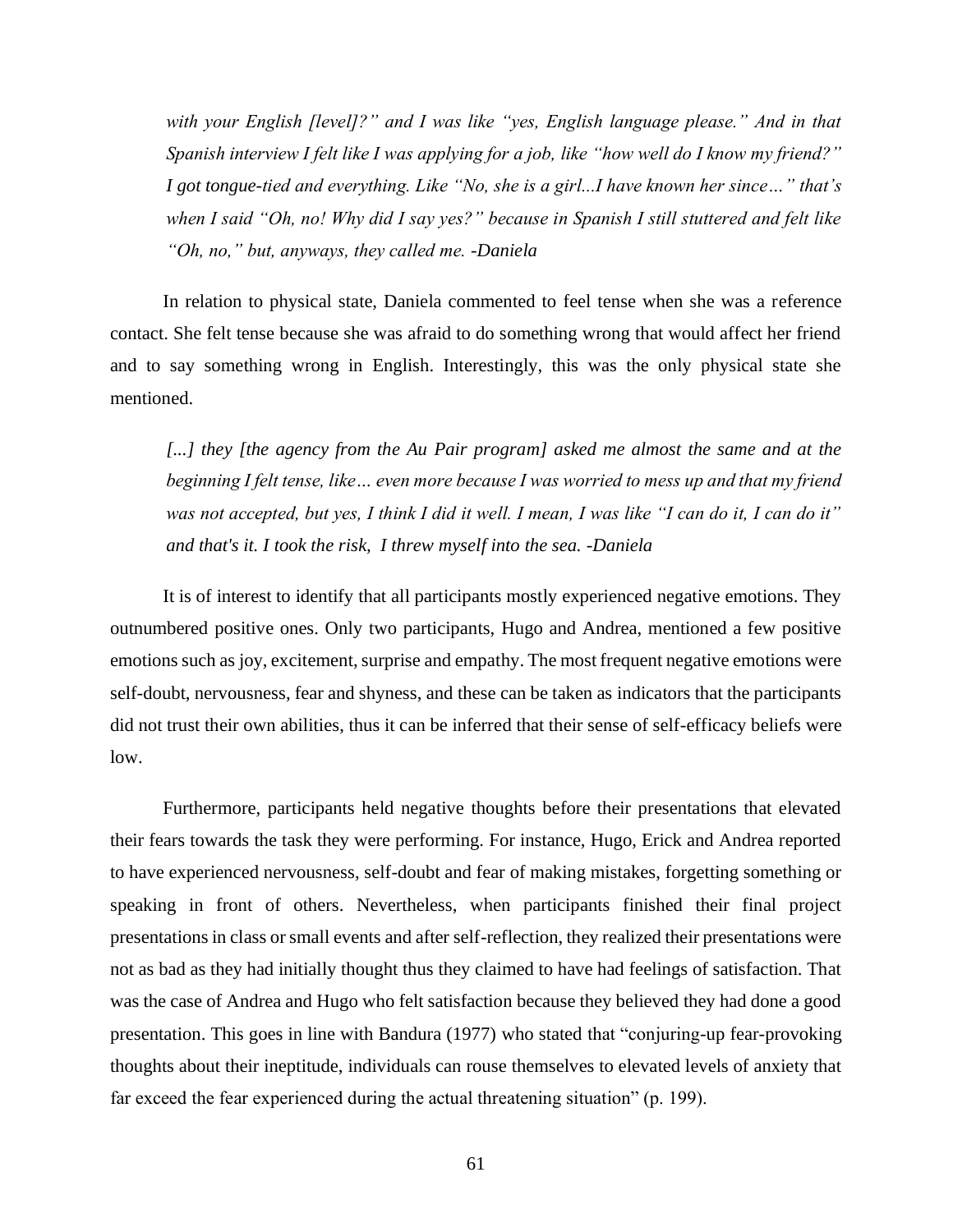Participants in this study experienced negative emotions such as shyness, nervousness and fear at the beginning of their university studies; however, as time passed, participants experienced these negative emotions to a lesser extent. Remarkably, their sense of self-efficacy was not affected but maintained. These emotions were also found in the study of Cruz (2015), and were mentioned in the study made by Al-Nakhalah (2016) in Indonesia who found that students face fear of speaking and being judged by peers, classmates or teachers. Al-Nakhalah's participants felt shy when speaking in English which may have been caused by the lack of involvement in speaking situations, such as participating in class. Therefore, it can be said that these negative emotions are common among English learners and the repercussion of these emotions varies among students.

Nevertheless, it is noteworthy that half of the participants experienced happiness when they had to speak English even though they may have felt negative emotions at the time. Moreover, they felt happy when receiving good comments. However, Erick did not feel the same way as he mentioned he felt a bit of anguish due to his English level. He felt he was not improving as he should, but by the end of his major, he realized that he was doing well as he was able to finish it. As Bandura states (1977), physiological states and reactions are not the only determinants of personal efficacy as other factors have to be taken into consideration such as intensity, circumstances, cognitive appraisals and construal biases. Therefore, feelings of happiness along with satisfaction and the positive verbal persuasion from the comments they received may have increased or maintained their self-efficacy beliefs and helped them not to dwell on negative thoughts only.

With regards to physical state, stress was frequent among the participants especially in Hugo and Andrea. Andrea reported that she felt stressed because she did not have the English level she should, and Hugo felt a bit of stress when giving presentations and he even felt nervous to speak in front of his classmates, he was afraid of making mistakes. Erick mentioned that he had a heartburn caused by preoccupation when speaking English, and Daniela felt tense because she did not want to fail as a reference contact and affect her friend. Thus, it can be said that stress and heartburn were caused by the participants' low self-efficacy beliefs in English in those specific situations. Even though these physical states had influence in the participants' self-efficacy beliefs, it did not last because their resilience surpassed these physical states, as was clearly seen in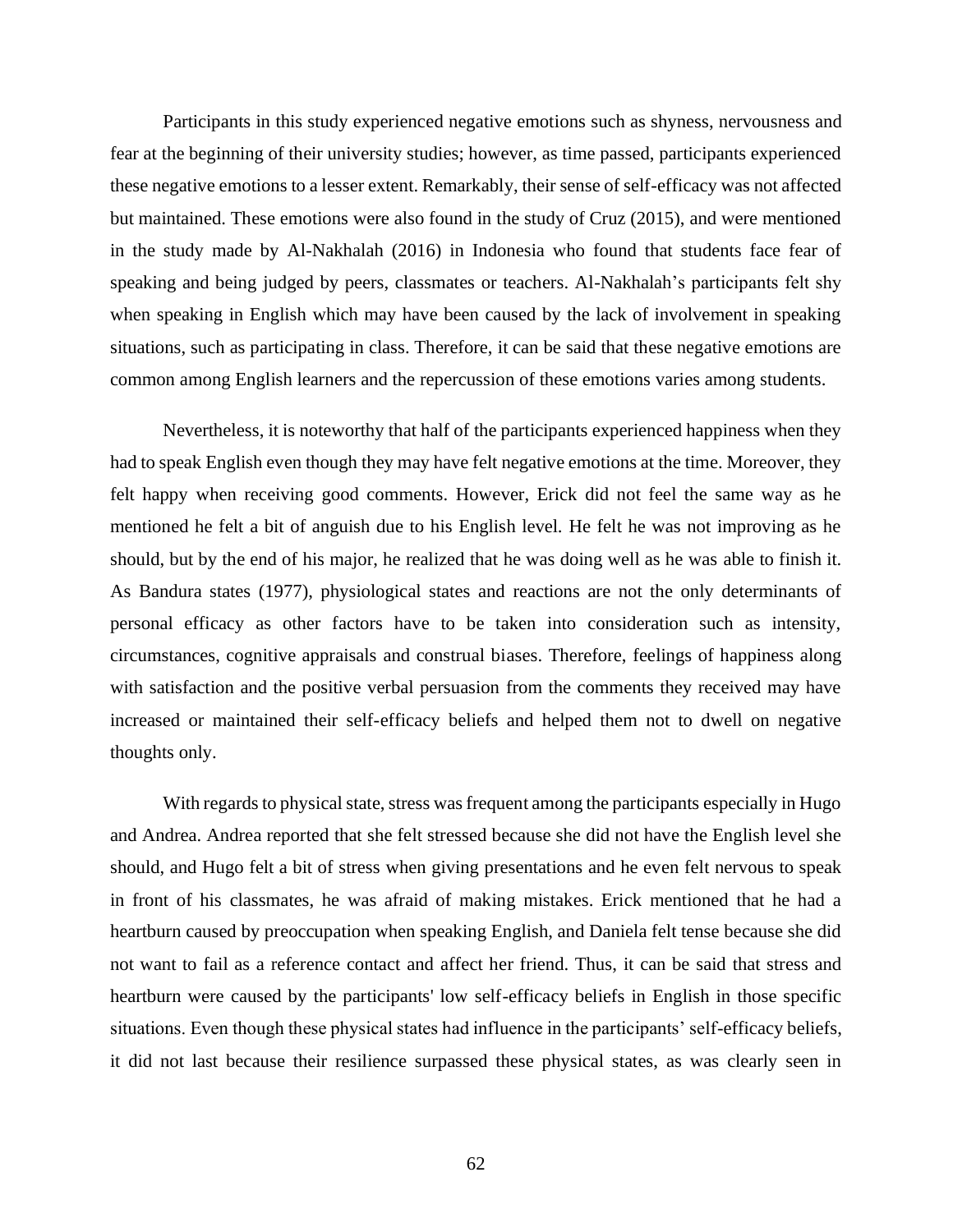Andrea's case. In fact, they did not report feeling affected by them in other episodes of their lives during the interview.

# *English classes and oral participation*

Oral participation during English classes was the most common way for students to speak English as they did not have enough mastery experiences outside the classroom. They participated with different frequency. For instance, Erick took all English levels in his major including the English classes from Centro de Enseñanza de Idiomas (known by its Spanish acronym, CEI). He reported not participating a lot at the beginning of his university studies due to his shyness. Nevertheless, he had to participate in some mandatory activities like attending tutoring sessions and speaking sessions.

It is relevant to state that his personality changed as time went by and he started to take risks. Thus, he participated more in classes, stopped being reserved, asked questions and developed an adequate sense of self-efficacy. At the end of his major, he said that he voluntarily participated. For instance, he participated voluntarily by asking questions or sharing his point of view in class and in the Foro de Estudios en Lenguas *Internacional* (FEL), an international forum whose main objective is the interchange of knowledge in teaching, learning and related fields.

*A little bit at the beginning of my major. Almost at the end, I stopped being reserved and when I had questions I asked.- Erick*

Likewise, Andrea took all CEI English classes as well as the mandatory English levels from the major. At the beginning of her major, she felt that her Introductory English class was too difficult. She participated with less frequency or was reluctant to participate at the beginning due to the fact that she considered herself to have a low English level in comparison to her classmates. As a result, her sense of self-efficacy when participating was low as well. As she started new semesters, she participated if she was prepared and knew about the topic being discussed in class. Moreover, her participation was determined by the dynamism in her teachers' classes and their interest in their students' opinions. At the end of her major she started to take more risks and had more spontaneous participation because she felt she was about to be a teacher and that these were the only opportunities she had to speak in English.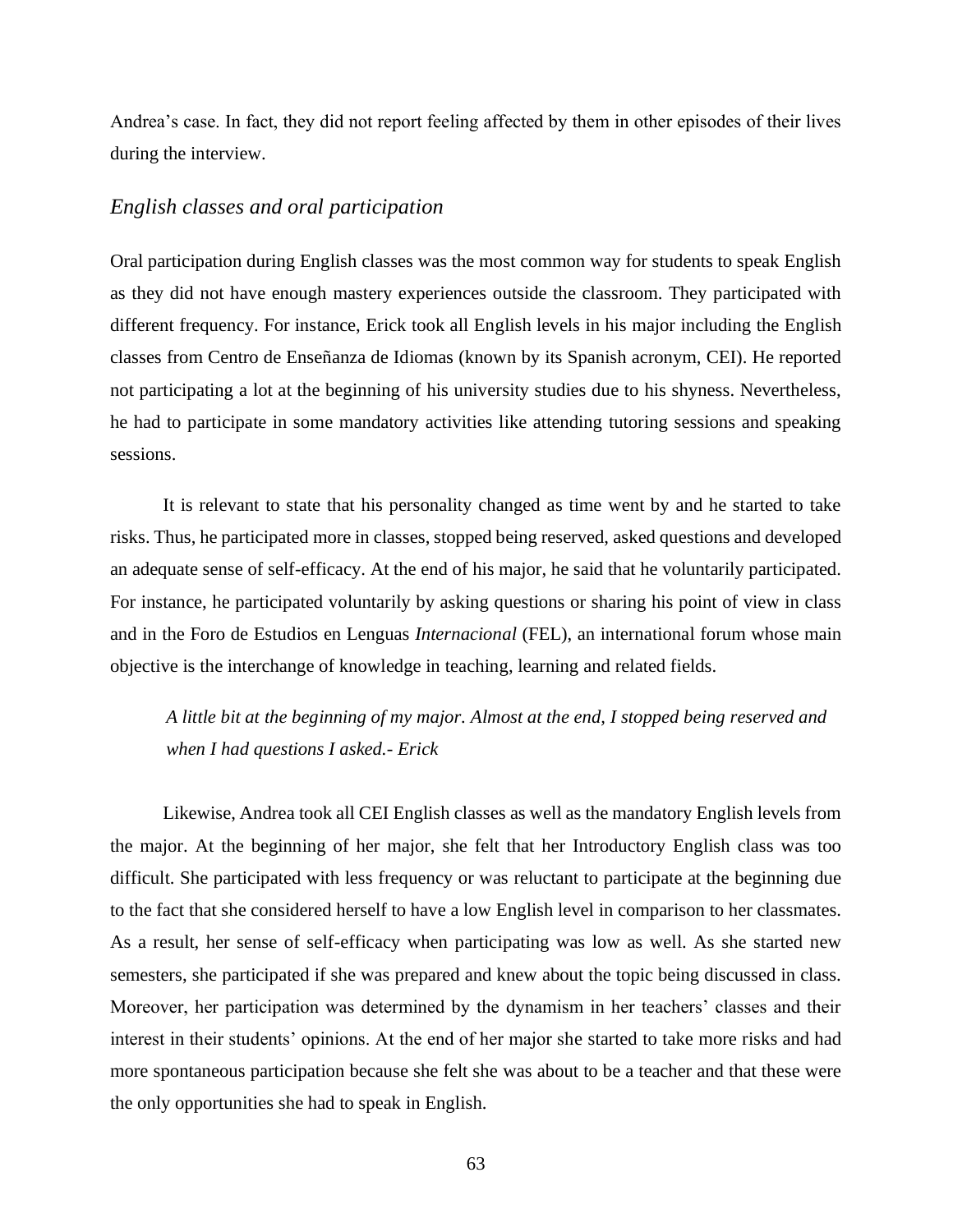*[...]I also think that if we are at a higher level, we're going to be teachers, so we have to be conscious about respecting teachers by participating and not pretend like we are paying attention in class. When I have the chance, I participate, something that I didn't do before because I said "Well, my English isn't good" and now I know that I lack a lot of things, but I try to participate, to talk a lot in class because it's the only place where we can talk, there aren't any other opportunities. -Andrea*

Interestingly, Daniela revalidated five English levels from the major and she did not take the CEI English classes because she had an international certification. Therefore, she started her English classes in level VI. She was a participant who expressed to have participated with more frequency because her teachers had good rapport with her, and they were motivating. In English VII, she felt she was learning because the teacher assigned to her groups was motivating, thus she developed a high sense of self-efficacy and liked participating. However, it is of interest to mention that she started to participate less frequently in English VIII due to the fact that she took it in the afternoon shift. Even though she was lazy and only participated when the teacher requested it, her sense of self efficacy did not decrease.

*In English VI and VII [she refers to the names of the English subjects], I participated a lot because I felt like it. In English VIII, my pace changed completely. In English VIII I moved to the evening shift. I went from 8 to 10. I was really lazy and I got along well with a friend named Dana, you must know her, and we were a disaster. I mean, I think the teacher hated us. Not really, but yes, we only talked between us and we only participated when the teacher asked us, but if she didn't then we didn't participate. No one participated in class, though. It was just the teacher or, you know, the people who always participate and that's it. I left it to them. -Daniela*

Lastly, Hugo stated to have taken all English levels from his major and CEI English classes. He reported that English classes in 3rd, 4th and 5th semesters were dynamic. Nevertheless, he also reported that he was not given enough presentation assignments.

He participated in classes not as much as he would have wanted to. At the beginning of university, he participated with less frequency because he was shy. He also mentioned that he had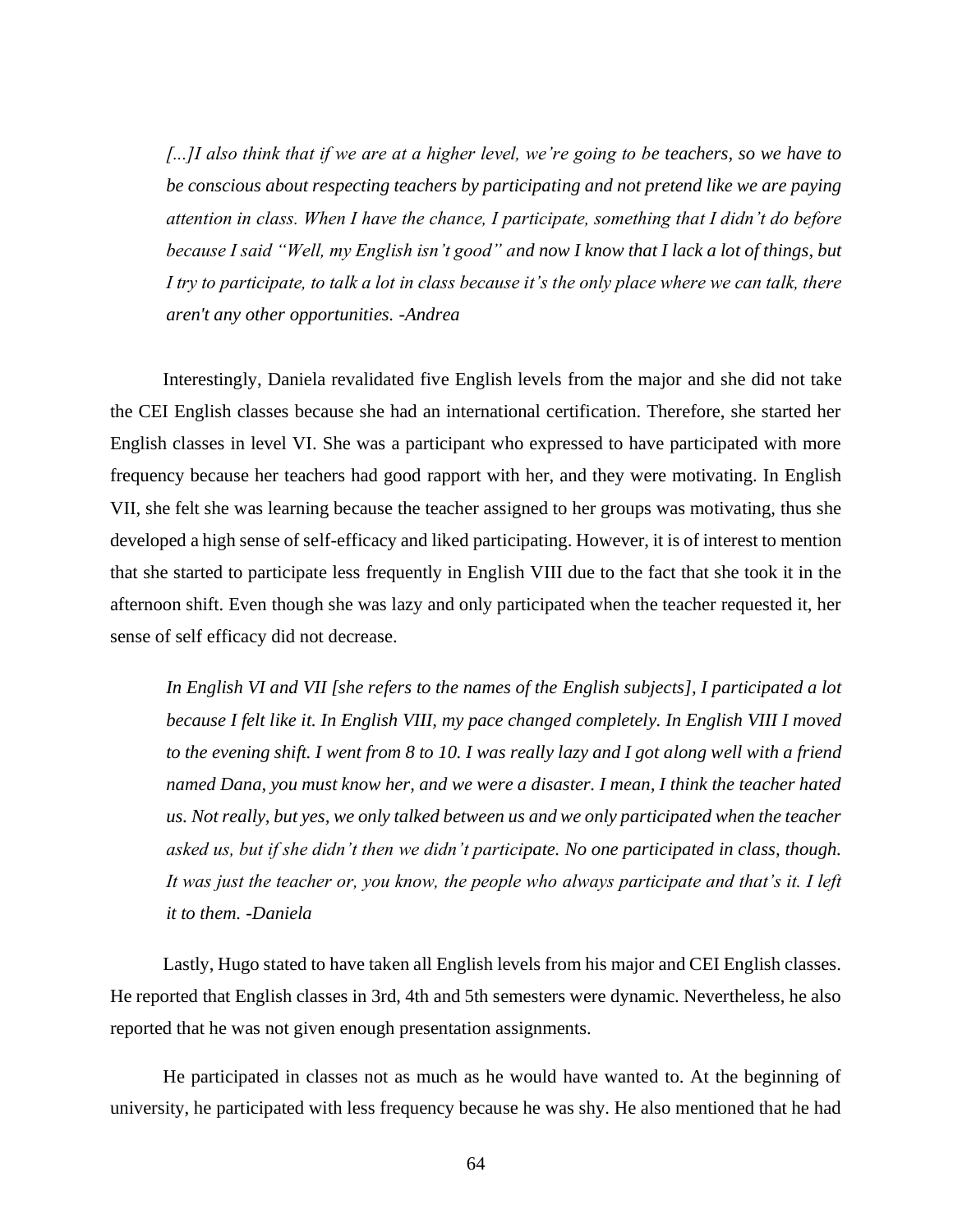a growing fear of participating because he needed to think about the grammar structure of the sentence he wanted to say. Interestingly, despite his fear, his sense of self-efficacy was high. Similar to Andrea, Hugo also felt that being prepared and knowing about the topic was important when participating.

*I'd say not as much as I expected [ the frequency of participation], but yes. [...] Because I've always been shy to participate. In my undergraduate studies, I'd say that it was good, just the part of participation. But the times that I've participated I've done it pretty well. Sometimes I have the idea and I'm shy to say it but I know it is correct. My fear of participating has grown a little bit [...] For example, if I have to say a sentence I have to think it a lot. I have to organize my thoughts. I feel desperate, but when I have participated I have done it well. I don't know why it keeps happening to me. -Hugo*

As can be seen, all participants reported to have participated to a different degree. Interestingly, Erick and Andrea had little participation at the beginning of their university studies. Taking into consideration Andrea's background in basic education, she had little contact with English. Therefore, she believed she had a lower English level in comparison to her classmates and kept a low sense of self-efficacy, which in turn hindered her participation. As suggested by Bandura (1997), people tend to compare themselves and see how others fare in similar pursuits.

In the case of Erick, he had had some contact in basic education but because of his shyness he preferred not to participate. This goes in line with the findings of Nazara (2011), who reported in his study that psychological barriers also hinder people's speaking mastery. For his Indonesian respondents, psychological barriers were being shy to speak English, being laughed at by classmates, and being afraid of their lecturers.

However, they both improved, took risks and started to participate more in classes. Additionally, during their university studies they had mastery experiences that helped them increase their self-efficacy beliefs. As a result, they finished their major feeling they were able to participate spontaneously.

On the contrary, Hugo and Daniela had a high sense of self-efficacy when participating. This may be due to their background as they had had previous contact with English before starting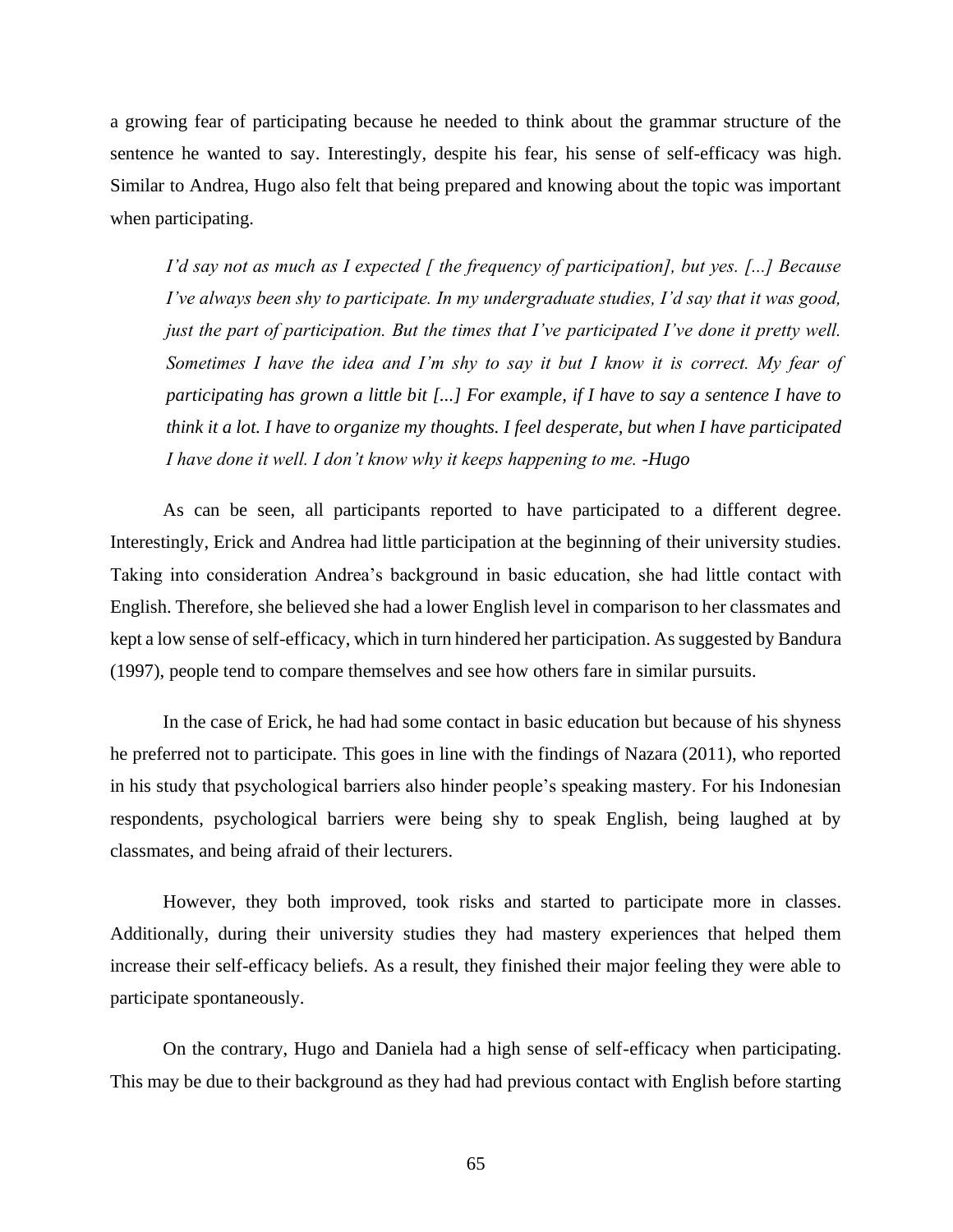the university. Daniela had English certifications and a good English level, thus she felt capable to participate in class. Moreover, the rapport she had with their teachers helped her to have confidence when giving her opinion. As for Hugo, he often spoke in English with his brother since elementary school and used to practice English with his friends at university. Hence, he kept a good sense of self-efficacy even though he was shy and nervous at times.

Thus, it can be said that participation was the most common form to develop the participants' speaking skill. Consequently, participation in classes along with personal backgrounds and mastery experiences played a major role in developing or keeping the participants' self-efficacy beliefs when participating in classes. This goes in line with the findings of Castrillón (2010) in which participants shared the same pattern of participation. At the beginning of the course, they had little participation; however, almost at the end, they participated more because they realized that their English classes were one of the few opportunities to practice their English.

## *English experiences in the BA in English Language*

As explained in this section, participants experienced few enactive mastery experiences; however, they had controlled English experiences at university that helped them improve their speaking skill and that influenced their self-efficacy beliefs in positive or negative ways.

Hugo had diverse English experiences within university. For instance, at the beginning of university, he had to interview a native English speaker for homework. He felt a high sense of selfefficacy because he was able to handle a basic conversation with her. Moreover, he had diverse oral presentations. He commented that he felt nervous and afraid of being judged by his classmates when speaking in public.

One of these presentations was a project for the English for Business subject in which he had to present a product to some judges. During this presentation, he felt nervous because people and judges were paying close attention and he did not want to make mistakes. Nevertheless, he kept an adequate sense of self-efficacy as he felt he had done a good presentation even though he was a bit nervous.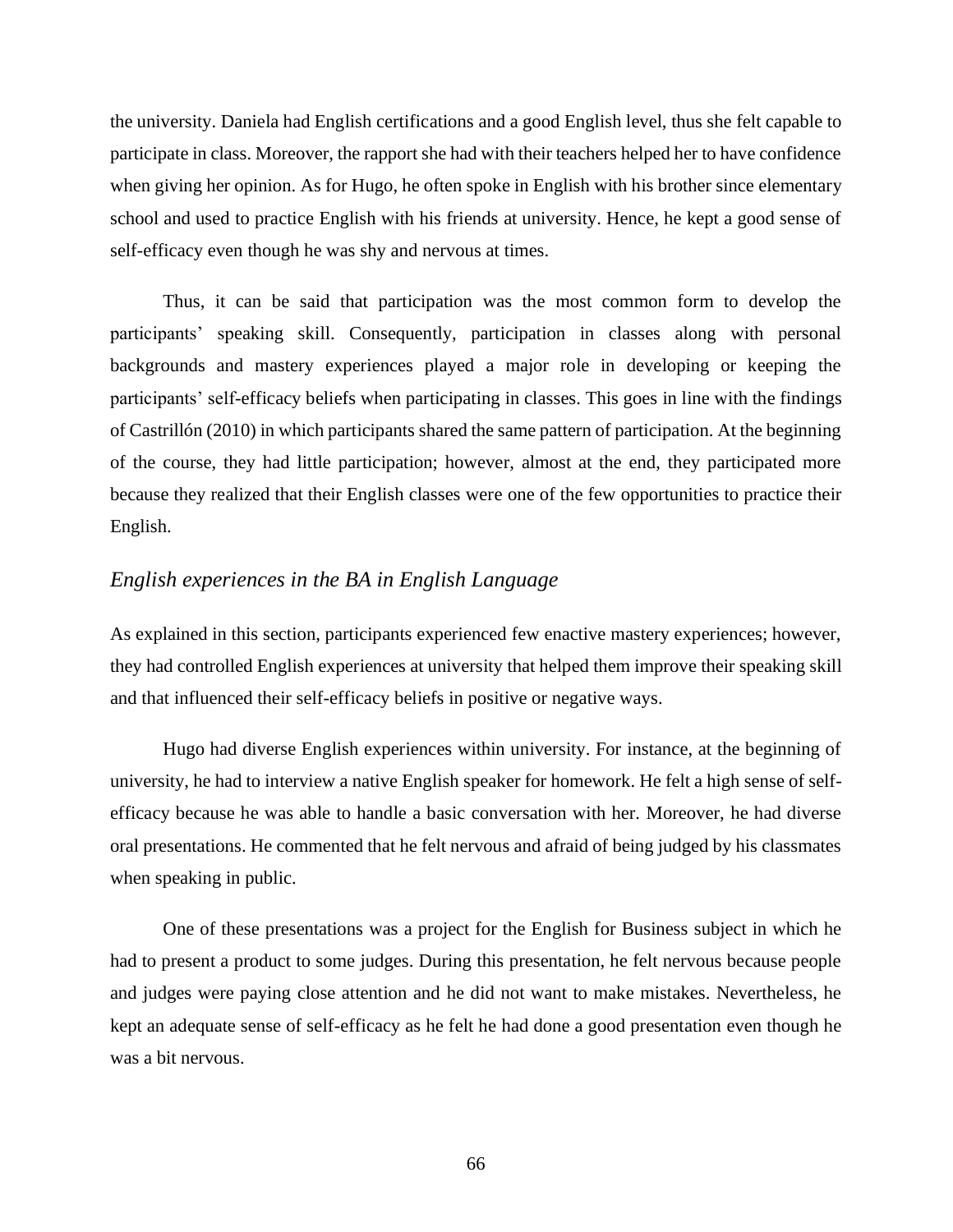*I mean, even though I was nervous, I did it well. I would say I did it well. It ended well. It ended pretty well. - Hugo*

In addition to this, at university, he used to tutor friends and speak with them in English. Almost at the end of his major he did his teaching practices in a middle and university school. He felt excited and wanted to work immediately because he felt prepared, with a good English level and a high sense of self-efficacy.

*As I told my classmate Natanael once, I told him "I feel annoyed, I'm ready to work, I already want to work, I feel desperate to work" because I already taught in university and now in middle school and I have good classroom management. When I teach, I have good classroom management, I use a lot of English when speaking. One of the techniques that I use the most is saying everything in English and then in Spanish to engage them.-Hugo* 

Andrea was another participant who had English experiences that provided the opportunities for her to practice her speaking skill. She reported to have had two relevant English experiences almost at the end of her university studies. She had to participate in a forum where she presented her thesis project. In order to practice this presentation, she had received help from a teacher who corrected her pronunciation a lot, as a result she doubted about her capabilities and lowered her sense of self-efficacy.

*Something that she told me that made me feel worse and to doubt about my capabilities was that [...] I went one day to her house, she invited me to help me prepare for the presentation with my slides, then she told me "try to present it to me". I tried to do it and she corrected me a lot of words and the pronunciation and she said that I needed to emphasize those words because they were important for the presentation that I was going to give. It left me thinking and that was it and I told myself that yes, I need help. -Andrea*

Nevertheless, she gave her presentation and felt good because she had had the courage to do it even though she had felt really nervous. As a consequence, she realized she had to work on herself and relieve herself of that fear.

*Then I took my time to speak, but I felt very nervous. At the end, I felt good and I told myself, when they gave me the diploma and everything, that I could do it and that I didn't do it too*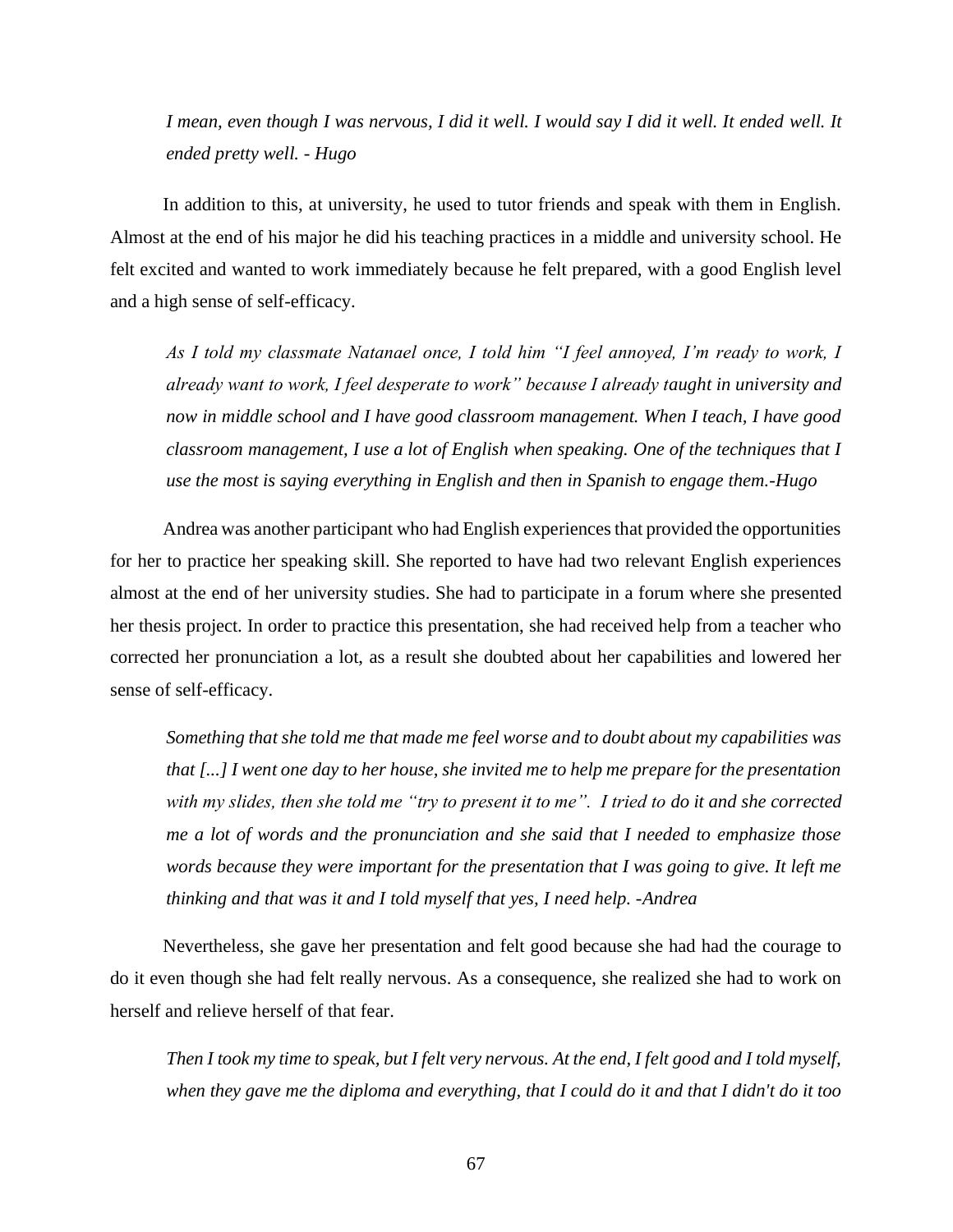*badly, but I did it. I took the risk [...] So I had to start working in that part of me, right? To let go of that fear and to not be scared of exposing myself, to how the language is and how I would have to produce it and so on. But yes, It was a great experience.- Andrea*

It is of interest that Andrea reported to feel efficacious in her teaching practices because her students were at a basic level. However, when asked how efficacious she would feel teaching a higher level, she reported that it would be more difficult, but it would just require more preparation.

*I think that it will cost me a little bit more [teaching higher levels], but mostly, I think is a matter of, I don't know, the topic that you are going to teach and prepare yourself, study the vocabulary…- Andrea*

Daniela had fewer English experiences at university in comparison to Andrea. She used to practice and speak English with her friends whenever possible. She claimed that she felt natural speaking in English. Even when she tutored two girls, she had trouble teaching some grammar points because English came natural to her.

*I tutor two girls that take intermediate [English class at an intermediate level] and there are topics that I say "how do I explain this to them? sometimes it's complicated even for me, I feel we do it naturally when we speak or answer something, right? So how do you explain that or make them understand? but yes, we are doing well with the tutoring lessons. -Daniela*

Like the other participants, she also did her teaching practices almost at the end of her major; however, she had some problems when teaching the correct pronunciation of certain words due to being nervous. Nevertheless, these English experiences did not undermine her self-efficacy as she reported feeling efficacious now.

*[...] "What are we going to do? and in my mind, you know that it is not 'swim suit [incorrect English pronunciation] is 'swim sut [correct English pronunciation]. I know that is like that, but I said 'swim suit, something like that and I told myself "No, I have to say it correctly" or something like that, but when I am nervous, it's like uh [...] now I feel more confident when I speak, I mean, I am more confident, I feel more capable.- Daniela*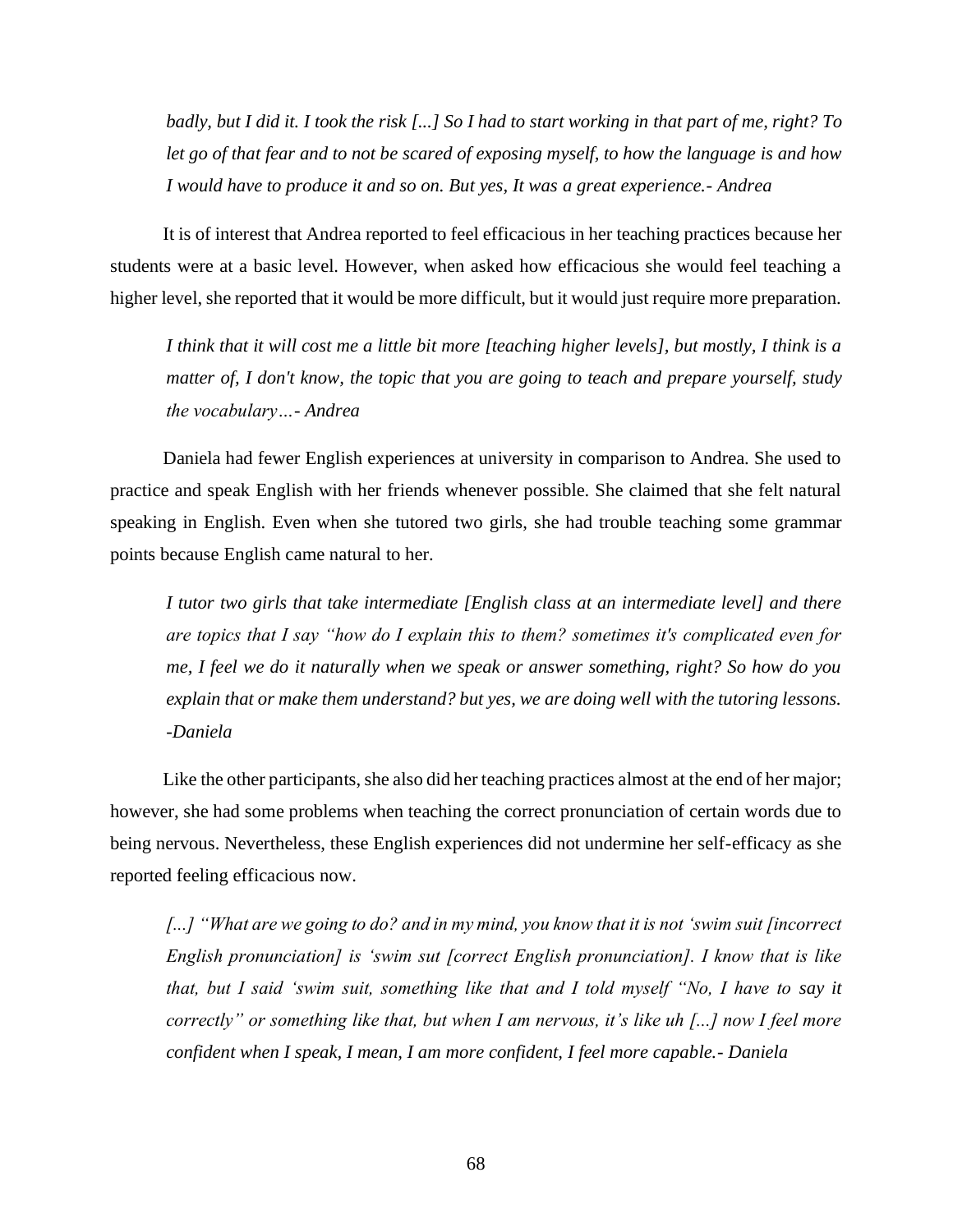Interestingly, the last participant, Erick, did not report any English experience besides his teaching practices. Based on what the other participants reported and our own experience, English language major provides students with activities and events to speak English as they are to become proficient in the language. Nevertheless, these speaking activities in class or events may not have been recalled or of any relevance from the participant's point of view. Thus, he did not report the activities performed in class for practicing the speaking skill nor did he claim to have participated in any event.

Regarding his teaching practices, Erick stated that he needed training to teach. He added that he would not like to teach higher levels because they might know more English than him. This speaks of his low sense of self-efficacy.

*Well, like intro level, basic and maybe intermediate level, because starting from intermediate and post-intermediate I would say that no, because I'd say like "Ah, no. Perhaps they'll know more than me. So, let's not. -Erick*

Furthermore, he mentioned to have a fear of losing his principal idea or pronouncing wrong words when speaking. Hence, his strategy to overcome these difficulties is to use different words or continue without giving relevance to the pronunciation.

*Well, I just ignore it [the mistake] and I carry on with my stuff. I mean, for example, in my classes I make [mistakes]. I said "Ah, doesn't matter." Then, I keep talking and use a different word and I keep speaking like nothing, and I'd say I do the same with my teaching practices. -Erick*

It is relevant to say that Andrea and Hugo had significant English experiences that helped them to increase their sense of self-efficacy. Andrea participated in a forum that made her realize she needed to work on her fears, whereas Hugo participated in an event where he felt nervous to make mistakes during his presentation. This goes in line with the findings of Castrillón (2010), students are afraid of making mistakes such as wrongly pronouncing certain words or forgetting grammar structures in front of their classmates during oral activities. Nevertheless, Hugo felt efficacious once it was over as he had done a good presentation. As Bandura (1997) stated,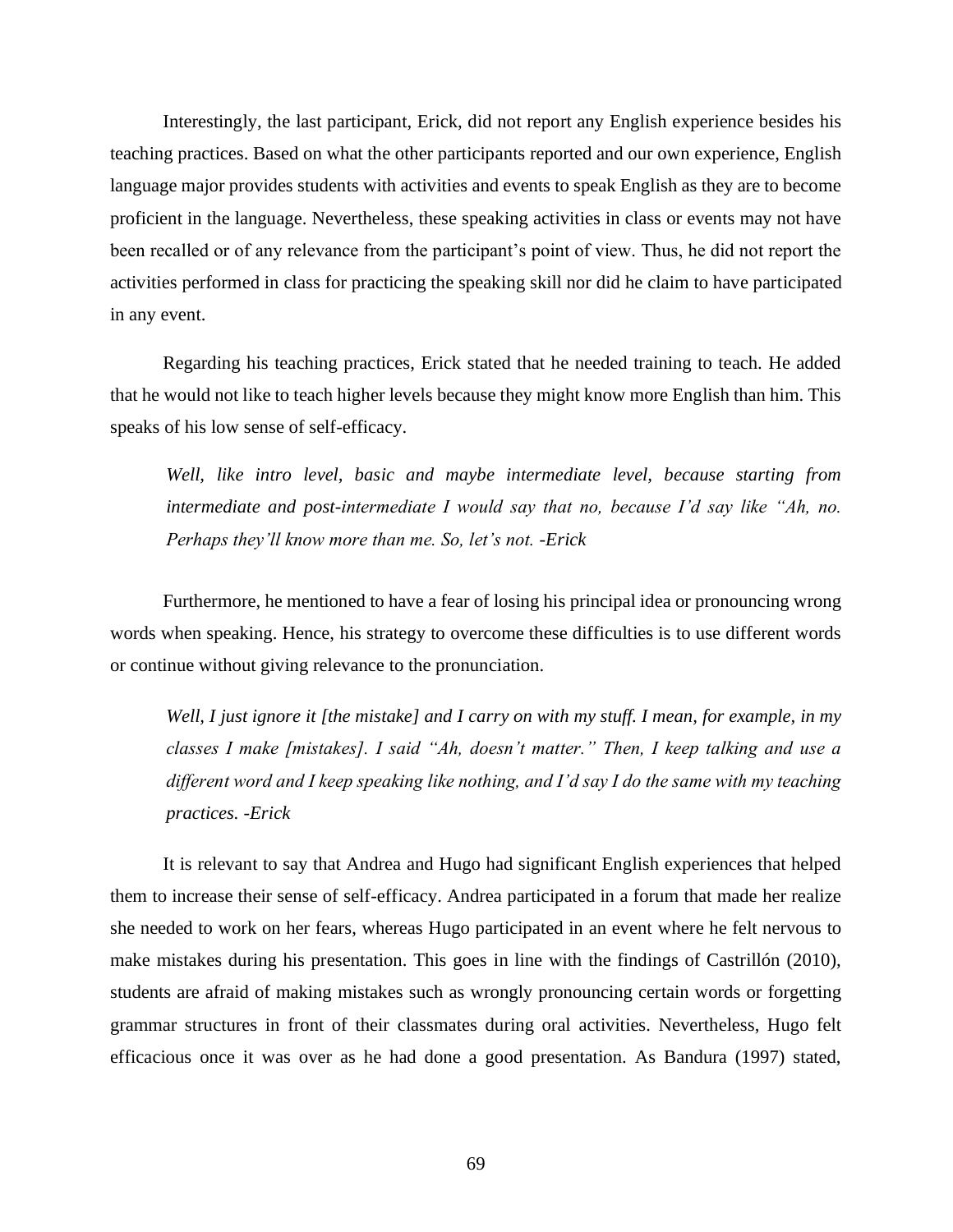mastering tasks that people view as difficult gives new efficacy information that can help increase a person's self-efficacy beliefs.

Moreover, all students reported to have done their teaching practices, which is a mandatory requirement that allows students to have a close real experience. It is of interest to notice that Andrea and Erick felt more efficacious when teaching basic levels, but when asked how they would do when teaching higher levels, they did not feel the same way. Andrea explained that she would need more preparation beforehand.

Interestingly, Erick stated that he would not like to teach higher levels because he was afraid that students would know more than he did. Erick may feel this way because people try to avoid getting involved in encounters with threats that they doubt they can control, as Bandura (1997) mentioned. In a sense, Erick's statement speaks about his low self-efficacy as he does not feel he could teach advanced levels.

On the contrary, Daniela felt that English comes natural to her and had a high sense of selfefficacy in her teaching practices as she did not allow mistakes to undermine her sense of selfefficacy. She has even tutored students from a higher level even though she may have difficulties explaining some grammar points. Similarly, Hugo felt efficacious when teaching because he had a good level and control over the groups. He was eager to teach due to his high sense of self-efficacy. He taught from basic to advanced levels. These findings are supported by the results of Cruz (2015), who also found that the educational level and level of English that pre-service would teach has a great impact on their sense of self-efficacy.

Therefore, it can be observed that English experiences were a complement to the source of Enactive mastery experiences. Taking into consideration that participants live in a non-English speaking country, their experiences were mostly at the university. Additionally, as shown in the subheading of mastery experience, some participants had few mastery experiences, thus English activities, projects done in class and their teaching practices were a way to practice their speaking skill and a source of information to know the participants' sense of self-efficacy beliefs.

It can be noticed that the four sources of self-efficacy as well as the diverse factors mentioned before, such as English classes, oral participation and English experiences, influenced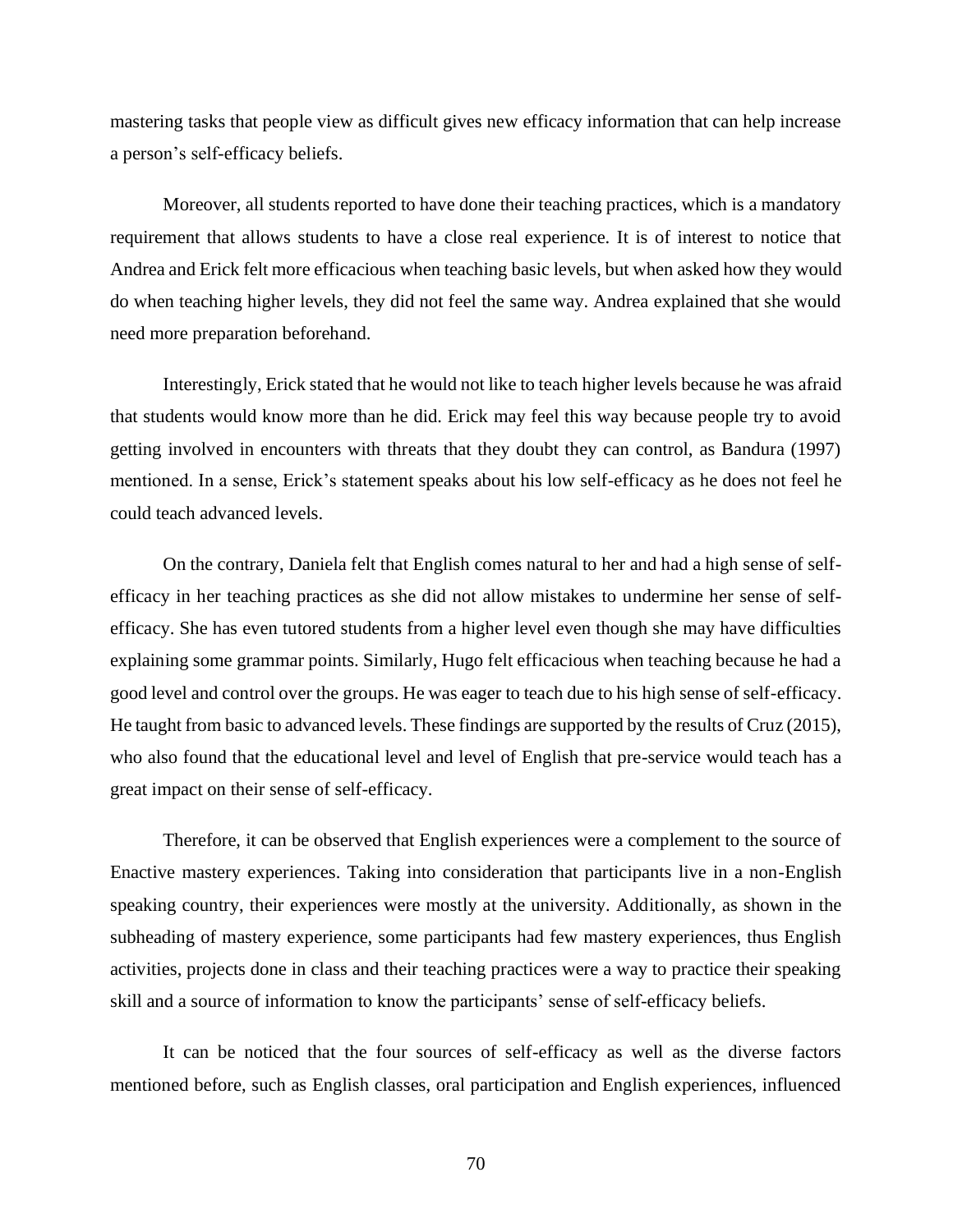pre-service English teacher's self-efficacy beliefs towards their speaking skills to a different extent depending on the participants' backgrounds, motivations, confidence and resilience. These motivations differed among participants and their confidence varied depending on the task they performed. Thus, a generalization of which sources and factors influenced the participants' selfefficacy beliefs were made only for the purpose of this work. However, these are not the only determining factors that could have influenced the participants' self-efficacy beliefs, and it is important to highlight that these factors and sources do not influence every pre-service teacher in Mexico in the same way.

# **How students' English speaking self-efficacy beliefs changed through their English language major?**

Students' self-efficacy beliefs towards their speaking skill varied through university. Bandura (1997) states that self-efficacy is not linear, that there are different factors that can hinder or boost someone's self-efficacy. Therefore, in this section it will be discussed the findings of the four participants based on the researcher's perspective. It will be explained what their self-efficacy beliefs were and how it was developed through their university.

# *Andrea*

Andrea started her university studies with a low sense of self-efficacy. At the beginning of university, she did not feel efficacious enough to speak English. She lacked confidence and felt that she had a low English level in comparison to her classmates.

*[I] participated a few times, sometimes I didn't participate, in the exams I had bad grades, in the oral exams I felt very, very nervous because I had never had that experience of speaking English with a teacher, right? and then, well, I realized that no, in reality I didn't know English when I entered [university]. -Andrea*

Nevertheless, after enrolling in an English course, her self-efficacy increased. This was because she was placed in a classroom that was according to her English level. She even felt confident participating in that course. However, in her university classes, she still kept a low sense of self-efficacy. She believed that her classmates had a higher English level than her. Since she was not doing well in all her English subjects at the university, she suffered from depression during her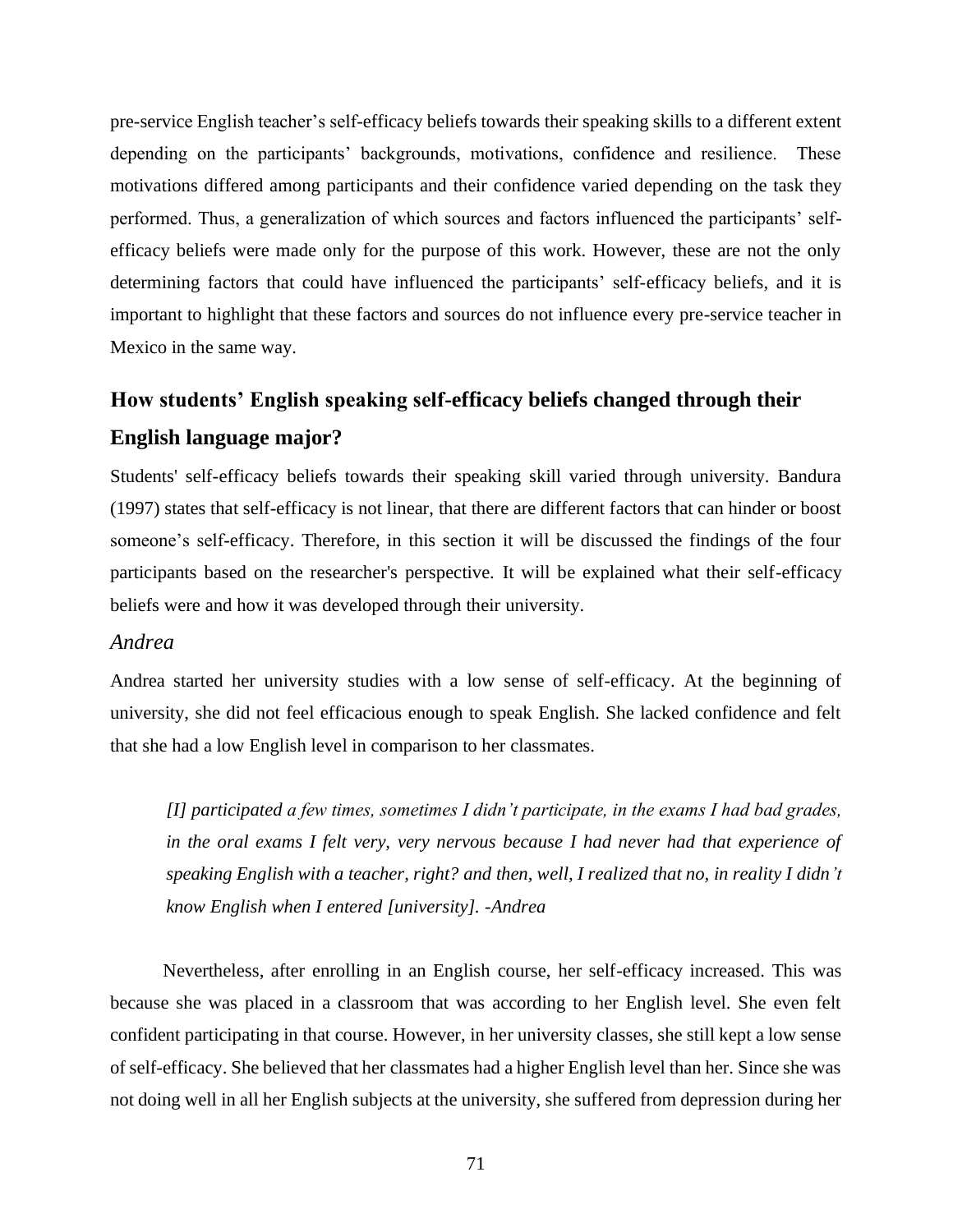first years. Additionally, she received devaluative feedback from a particular friend. As a result, her sense of self-efficacy may have decreased but she overcame this episode due to her strong resilience and the support of friends.

*[...] then, there were three subjects related to English in which I had bad grades because in the other ones I was doing great. But the subjects related to English I always did badly. Then, he told me "You are good at other subjects, aren't you? But in English you know that we can't," he said, "then, why don't you change to another major that you like? You are in time, we aren't that further down, we lack English. Honestly, I will change [major] because this is not my thing" he told me. And then, in that time I was going through other situations and I needed support. I got depressed and I felt that I needed support, in that time I felt that I had given up. No, this is the end. I thought about getting back to my house, to have the life that people in little towns say you should have, but still I said to myself "no, I can't do it. -Andrea*

During her intermediate years at university, she started working in touristic places and having more contact with English. She received positive verbal persuasion from workmates and talked to foreigners in English. Thus, her sense of self-efficacy increased. As she felt more efficacious, she started participating more spontaneously in classes. Nevertheless, she felt a low sense of self-efficacy before giving a presentation at the end of her major due to being nervous and doubting her abilities. When she finished her presentation, her self-efficacy beliefs increased because she realized she had not done a bad job, she had taken the risk and did it. It is important to mention that Bandura (1997) stated that "the range of perceived capability for a given person is measured against levels of task demands that represent varying degrees of challenge or impediment to successful performance" (p. 42).

At the end of her major she started having more confidence in her oral participations and giving her opinions in classes. Therefore, it can be said that her self-efficacy beliefs increased, and she ended her studies at the university with an adequate sense of self-efficacy in speaking English; she participated more in classes, had more confidence and spoke more spontaneously. Moreover, she had had enactive mastery experiences that boosted her sense of self-efficacy. Nevertheless, it is relevant to mention that she ended with a low sense of self-efficacy belief towards her English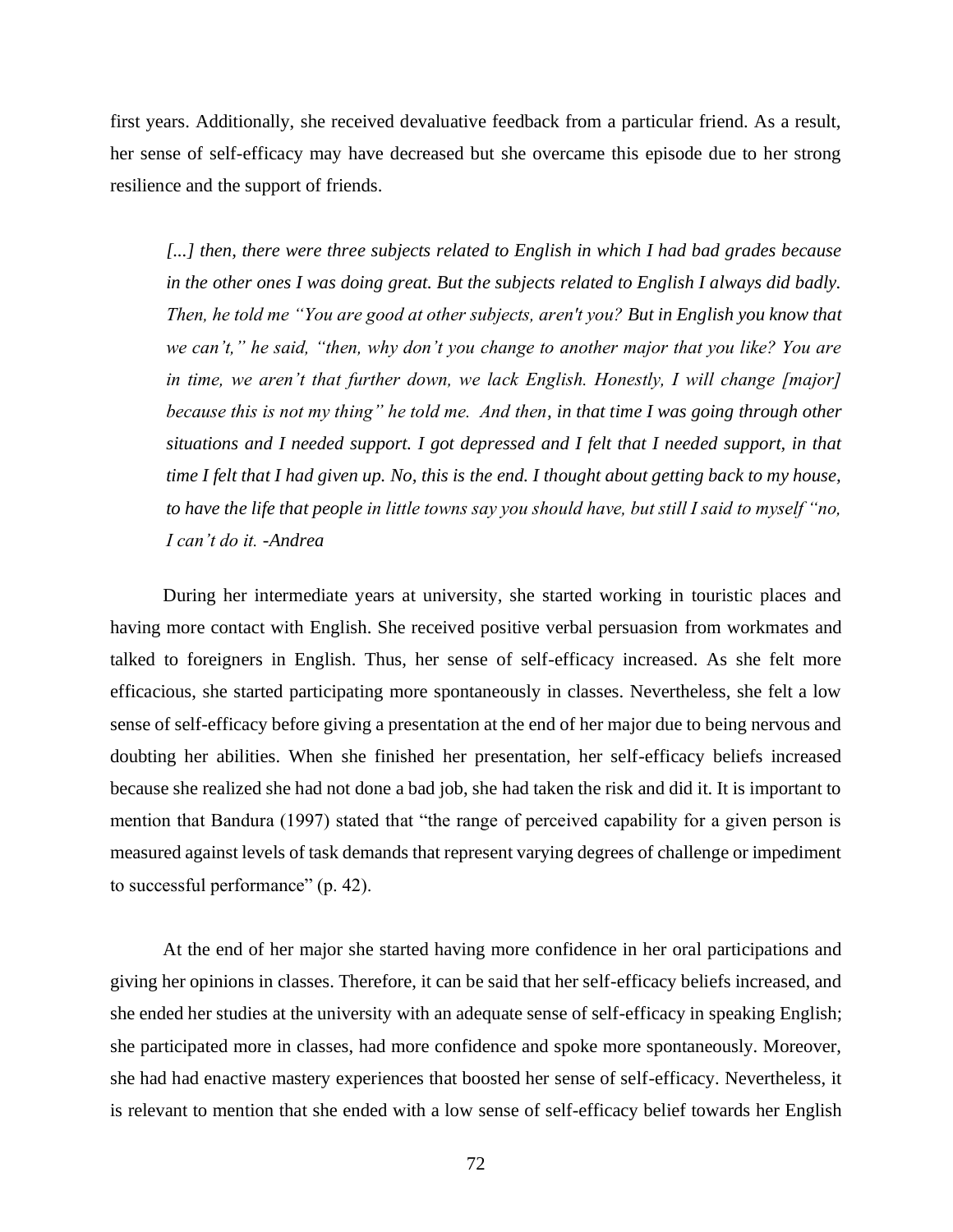level in comparison to her classmates, as she mentioned. She felt that her level was not according to the level that is expected from someone who has studied English for 5 years, the advanced level she should have by the end of her major. Additionally, she did not feel that she would pass the CAE certification, which unfortunately she did not pass, and she stated that she would need more preparation to teach advanced English levels.

[...] I consider it [English level] is not at the level we should have because a lot of my *classmates had the level when they started the major, now, at this level, 5 more years of preparation is more to refine the language, isn't it?-Andrea*

*[...] Then, I felt like no, I got depressed then, I thought about not passing the CAE, I need a lot of preparation [...] -Andrea*

# *Erick*

Erick started university having some English knowledge. He had an adequate sense of self-efficacy because he had taken private classes before university. He went to an English school named CETEC and took a sabbatical year where he attended English private sessions with a teacher specialist in English. Even though he had some knowledge of English, he was shy to participate in class.

Nevertheless, during his intermediate years at university, he lost his shyness and spoke in classes to give his opinion or asked the teacher whenever he had doubts. He had kept his adequate sense of self-efficacy. Remarkably, whenever he spoke English, he was nervous and afraid to forget his idea and not to be able to finish his sentence, but he reached a point in which he did not care if he did it right or not, he just wanted to express his opinion, which speaks of his efficacy and determination.

*More than having confidence, I dare to do it. I don't let my fears tear me down and I speak with bravery without caring if I do it right or not. -Erick*

In addition to this, the few enactive mastery experiences that he had and the verbal persuasion he received helped him maintain his adequate sense of self-efficacy beliefs in speaking English. Since verbal persuasion had come from foreigners, it may have had a greater impact on his self-efficacy as he gave it more credibility.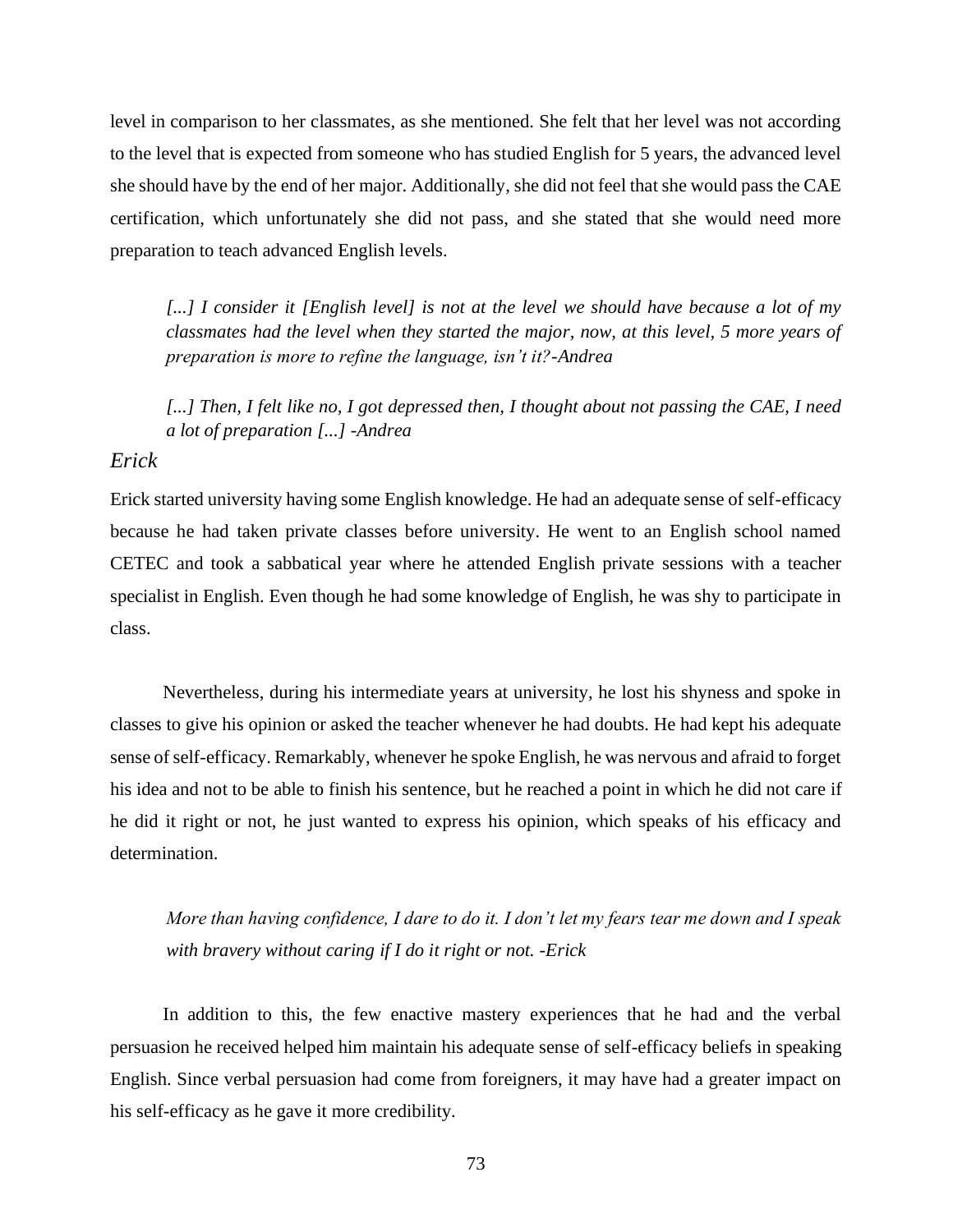*I work in a grocery store that is close to the center, there has been more than one occasion in which I have had to speak to foreigners. Mostly foreigners who speak English and the majority of them have recognized that I have a pretty good... good pronunciation and English mastery. Not always obviously, but most of the time. - Erick*

As Bandura (1997) proposed, "the impact of persuasive opinions on efficacy beliefs is apt to be only as strong as the recipient's confidence in the person who issues them. This confidence is mediated through the perceived credibility and expertness of the persuaders" (p. 105).

It is of interest to determine that he believed to have an adequate sense of self-efficacy in speaking English, in other words, an acceptable speaking level of English given the feedback he received from foreigners and the fact that he graduated from an English major. However, when he was asked about his teaching practices, he reported to have felt capable to teach only lower English levels. He did not want to teach higher levels because he believed that the students might know more than him. This goes in line with Bandura's (1997) statement that people tend to avoid tasks they believe they are not able to perform since they may struggle during the process.

*Well, like intro level, basic and maybe intermediate because starting from intermediate and post-intermediate I would say that no, because I'd say like "Ah, no. Perhaps they'll know more than me. So, let's not. -Erick*

Therefore, it can be concluded that Erick's sense of self-efficacy beliefs towards his speaking is adequate based on his background, personal experiences and schooling. As mentioned throughout this paper, he studied English since elementary school and received some positive feedback. At the end of his major, he was also able to speak spontaneously, express his opinions without giving much importance to the emotions or feelings he might experience, and he was able to handle basic conversations with foreigners. However, his speaking skill can also be regarded as regular or average. He keeps forgetting words and he does not consider having advanced knowledge in English to teach higher levels.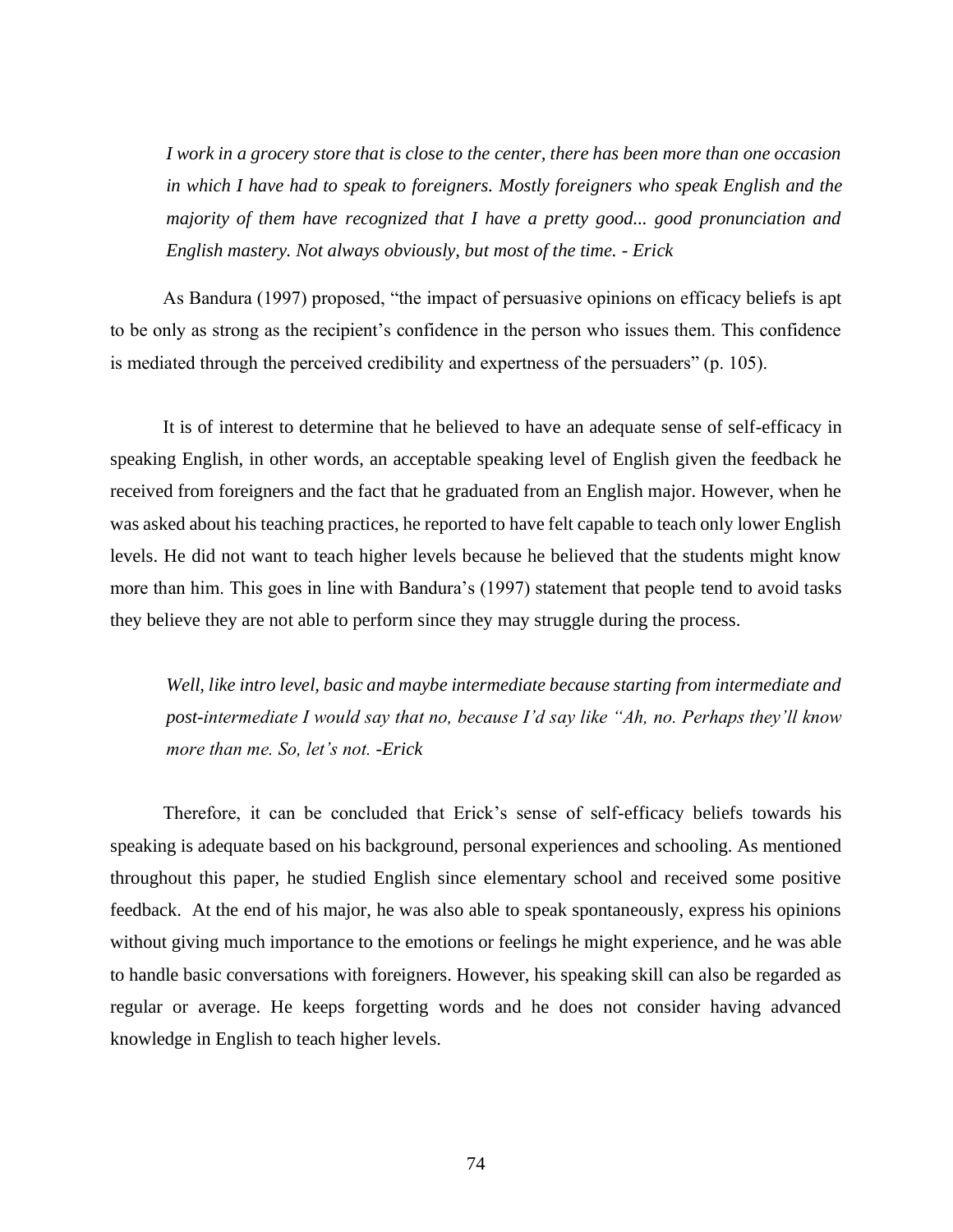*No, not really. [confidence in speaking English] I'd say that average or regular because there are times when I keep forgetting words, this happens to me even in Spanish, I forget a word I want to say and that I already know, but I forget it in the moment and this also happens a lot to me in English. -Erick*

### *Hugo*

Hugo started university with a high level of self-efficacy beliefs. He felt able to have basic conversations in English with natives and in social contexts, he considered his English level as good. This may be due to his schooling and background. Hugo had had English classes at high school and he spoke in English with his brother whom he admired.

*My brother, in fact. He was the one who inspired me because he spoke it very well and he was a person who grew up without having lessons nor having conversations or communicating. He just stayed home like me and played movies, music and he learned from them little by little. So up to now, the person who inspires me, my role model is my brother. I don't know anyone better who speaks English as he does because of how he expresses himself and all of that.- Hugo*

Additionally, Hugo had positive English experiences at the beginning of his university studies that boosted his sense of self-efficacy. For instance, to do an assignment, he had to interview a foreigner for homework and he felt he could handle it as it was a basic conversation.

*Well, that time we did the project, it wasn't that difficult. I felt it was easy because it was basic questions, I mean, it was asking her how she felt speaking Spanish, her age, her name, where she comes from. -Hugo*

Furthermore, he had a positive experience at the middle of his university studies when giving an oral presentation for the English for business class that gave him a high sense of selfefficacy. Even though he was nervous, and the judges gave him some comments on some mistakes regarding his speaking skill, he concluded that he had done a good job.

*I mean, even though I was nervous, I did it well. I would say I did it well. It ended well. It ended pretty well. -Hugo*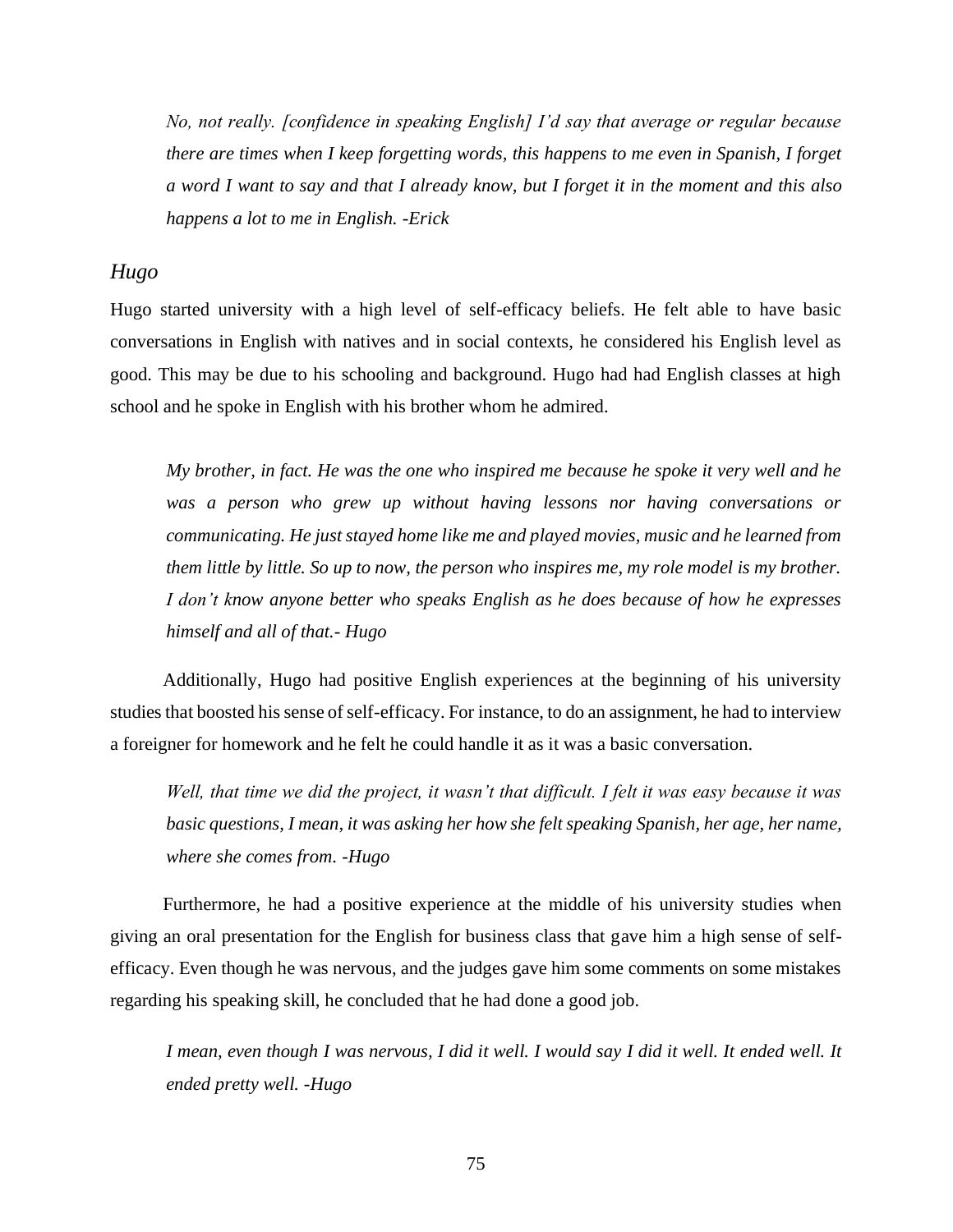Hugo may have felt this way because as Bandura (1997) mentioned, "the range of perceived capability for a given person is measured against levels of task demands that represent varying degrees of challenge or impediment to successful performance" (p. 42).

He may have also been influenced by the positive verbal persuasion from friends and classmates since he had received positive comments about his speaking.

*[...] in university I received comments from some classmates that didn't know English and they told me that I was good at speaking and writing English so I supported them and I received good comments.-English*

As a result, he may have come to have a high sense of self-efficacy to speak English which may also have influenced his sense of self-efficacy to teach English. He felt ready to work and to teach because he had good experiences in his teaching practices. He also commented on having good strategies and group control.

*As I told my classmate Natanael once, I told him "I feel annoyed, I'm ready to work, I already want to work, I feel desperate to work" because I already taught in university and now in middle school and I have good classroom management. When I teach, I have a lot of classroom management, I use a lot of English when speaking. One of the techniques that I use the most is saying everything in English and then in Spanish to engage them. Hugo* 

Moreover, he had relevant mastery experiences in his jobs since he worked in tourist places where he constantly used English. He realized he was able to handle conversations with foreigners. These experiences may have increased his sense of self-efficacy.

*Once I worked,, I realized that I can do it, I am capable of having conversations with foreigners. -Hugo*

He even reported to have confidence to speak English in different contexts even though he may make mistakes at times.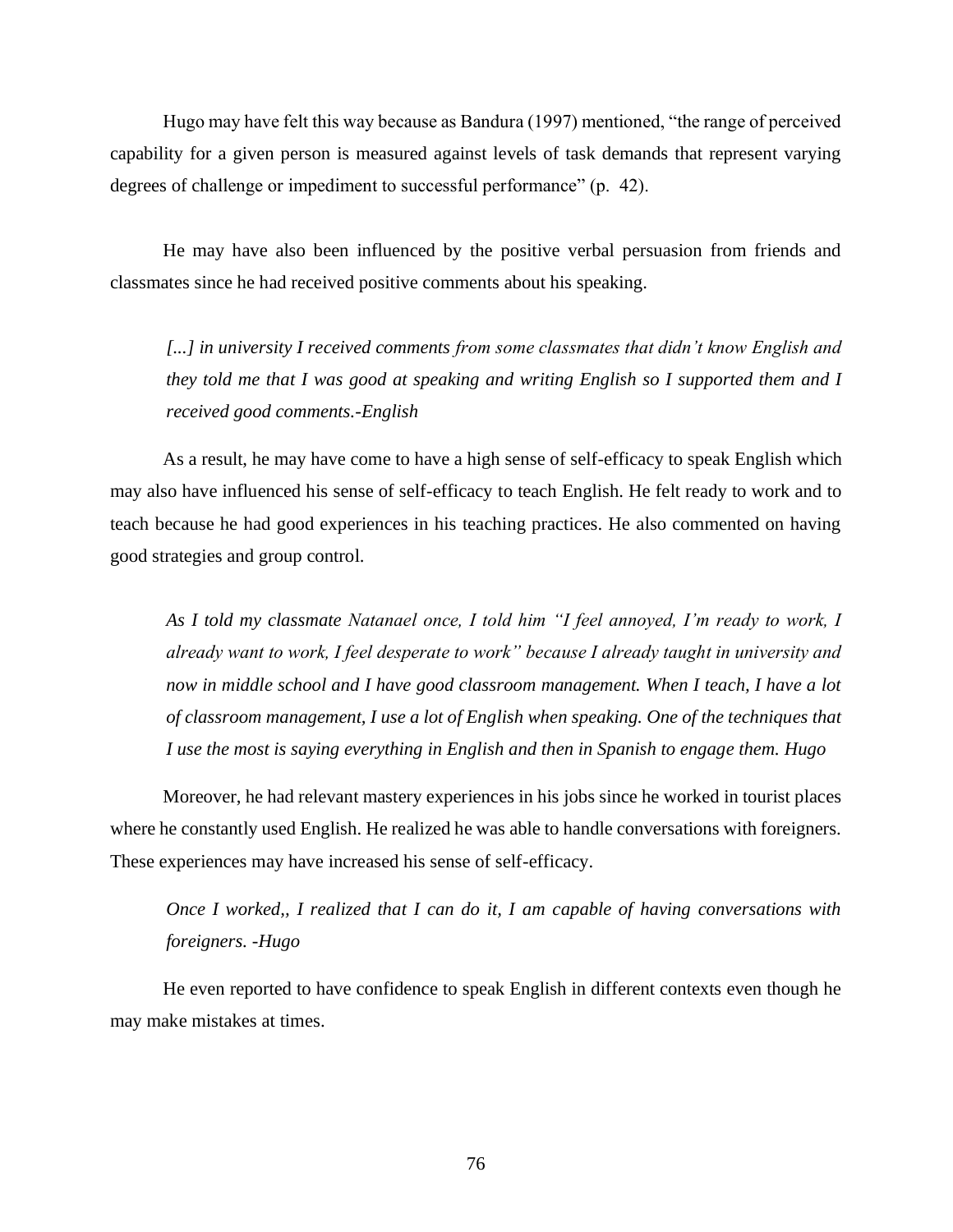*Now, I'd say that I feel pretty capable. Sometimes, I make one or two mistakes of pronunciation, but in general I'd say that I'm doing well speaking English. I feel capable of having any type of conversation. -Hugo*

Therefore, it can be suggested that Hugo ended his major with a high sense of self-efficacy beliefs in speaking English. He did not consider having the best speaking abilities, but he considered that he had a high level enough to handle conversations in different contexts.

*On a scale from one to 100, I consider myself an 80 % or a little less. Like a 76%. I have a good level, I can speak, I can write pretty well. -Hugo*

#### *Daniela*

At the beginning of her university studies, Daniela thought she had an adequate sense of selfefficacy. She did not take all English classes because she already had an English proficiency certificate that allowed her to revalidate five classes of English. Thus, she just took three English levels. Moreover, through her schooling, she has received positive verbal persuasion from friends and the support of her family to learn English.

*My dad is like that, he is super in love with me, like "Ah, you are the greatest" and I'm like "Ah, yes, thanks, dad, If you knew that I know nothing." Ah, it's not true, but he always told me "you can do it." I mean, for example, he knows that I know English, right? a little bit, so he tells me "Ah, go on, speak, speak to me in English even though I don't understand." He knows a little bit [of English] and I'm like "Ay, dad." And he's always telling me "ok, how do I say this?" or "translate this to me, translate this to me, please" or "you're good at this." I mean, he is always telling me "you can do it, you can do it." My dad has always been the one who motivates me like "you can do this, you can do that," and my mom did too. All my family, like I was saying, are really supportive. -Daniela*

In the middle of her major, she had a high sense of self-efficacy because she felt she was learning. As a result, she felt comfortable with the English teacher and participated with more frequency in classes.

*I took it [the class] with Ramón, and we were like 10 and I did participate a lot there because it is teacher Ramon and because I felt very good, in confidence to participate. And*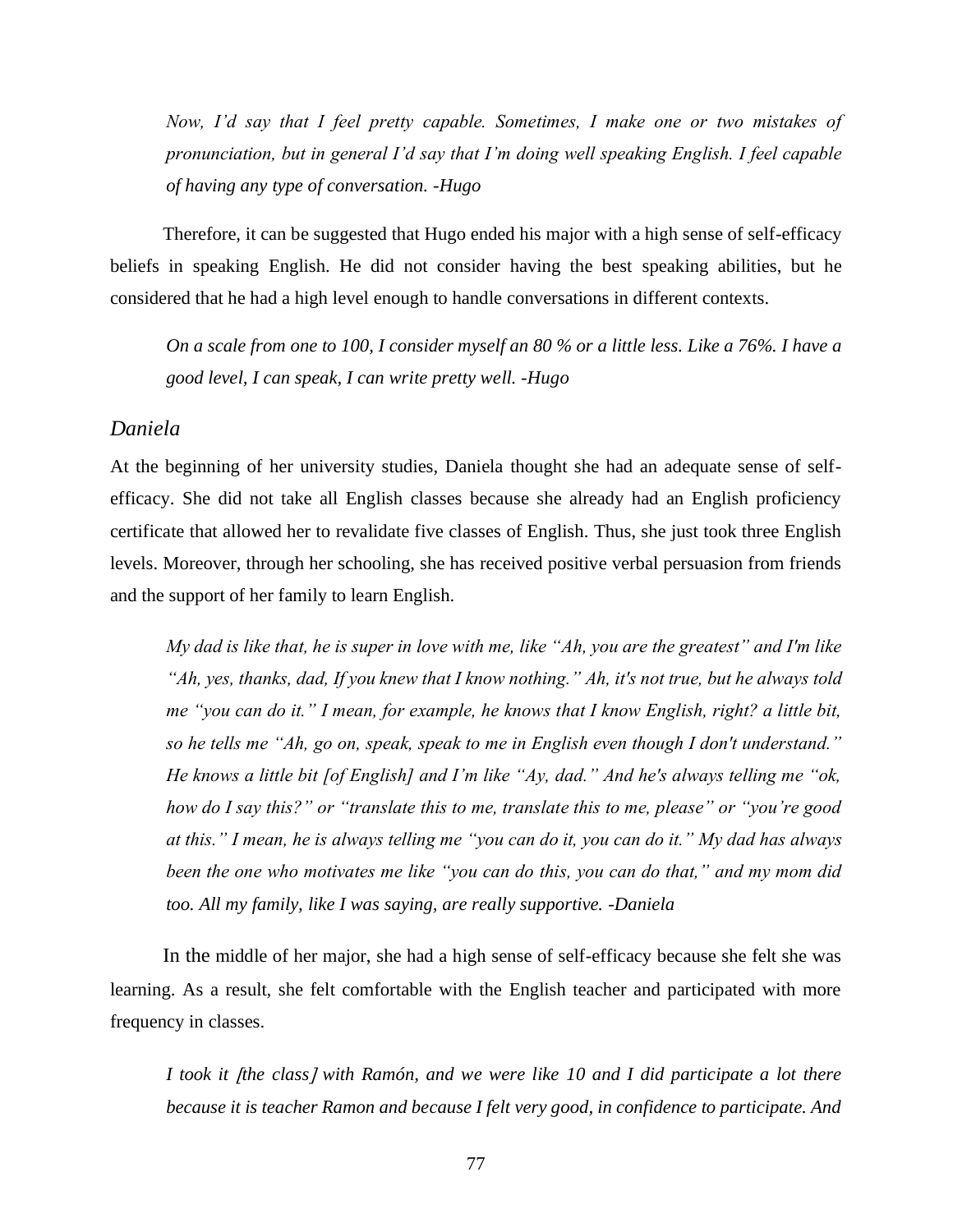*in fact, it was in that summer course that I felt like "Wow, English VII is my level," because I participated and I felt that I learned and because I felt that I was learning, I participated. I felt good participating, in fact. - Daniela*

She also participated more in other classes, such as History. She felt English came natural to her. Such feeling speaks of her high sense of self-efficacy in speaking as she regarded her speaking participation as something easy or common for her.

*And well, yes, I participate. I mean, I feel it's really easy or super normal or common, it could be said. Not like the nervousness for participating, no. I mean, I feel it's cool. - Daniela*

Moreover, another evidence of Daniela's high sense of self-efficacy regarding speaking is that she mentioned feeling good with her speaking skill and even felt that her pronunciation was better than her classmates'.

*Yes, I have taken a lot of classes with my classmates, like Methods something. Everything we took, and I feel good with my level, honestly. I don't like being like that [thinking that she was better], but I feel that in comparison, maybe it can be noticed, more than anything in pronunciation. -Daniela*

In this period, she experienced diverse mastery experiences too. She spoke English with a German friend and was a reference contact for a friend. These enactive mastery experiences helped her to maintain her high sense of self-efficacy.

*Well, then a 15-year-old exchange-german student came to learn Spanish, to practice it and everything, then, since the first...Well, but she didn't speak a lot of Spanish, but obviously she spoke English and I helped her, and my uncles too because they know English, but very little and since she came it was like "If you need anything, ask Dani." I spoke with her in English. That same day she came, we went to have dinner and it was like that, in English and with time [...] -Daniela*

It can be concluded that Daniela finished her major with a high sense of self-efficacy. She spoke English naturally and she also had the confidence to speak with natives and non-natives, and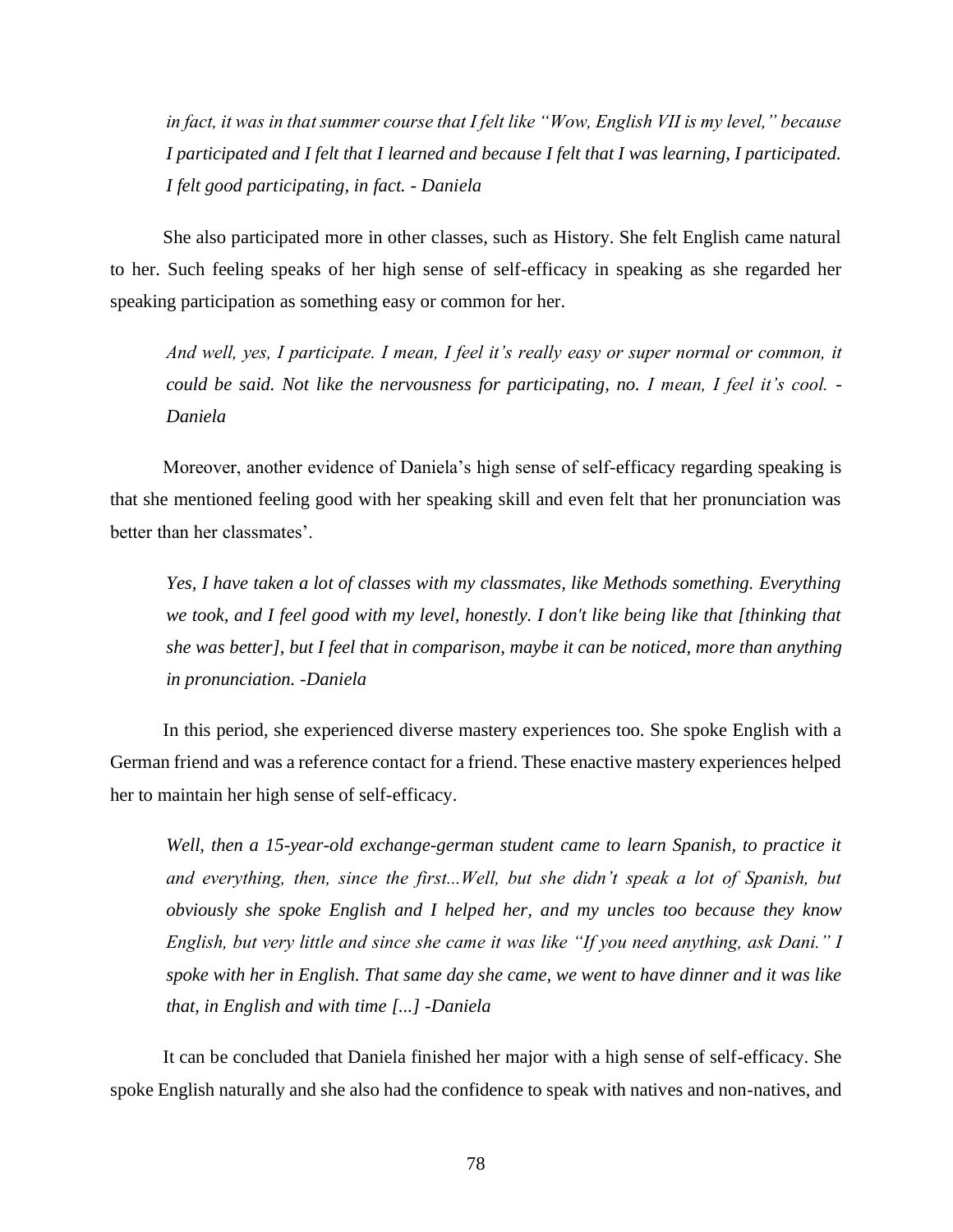to speak in different contexts. She also felt more confident speaking English rather than Spanish in the final project at the university.

[...] if sometimes it's complicated even for me because I feel we do it naturally when we *speak or answer something, right? [..] -Daniela*

*[...] I didn't know if it was in Spanish or in English because I didn't know who would be my judge, the jury, anything, and I was like "uy" because in truth I had more confidence in English because we did all the work in English. Then, it was in Spanish, but I still did great. -Daniela*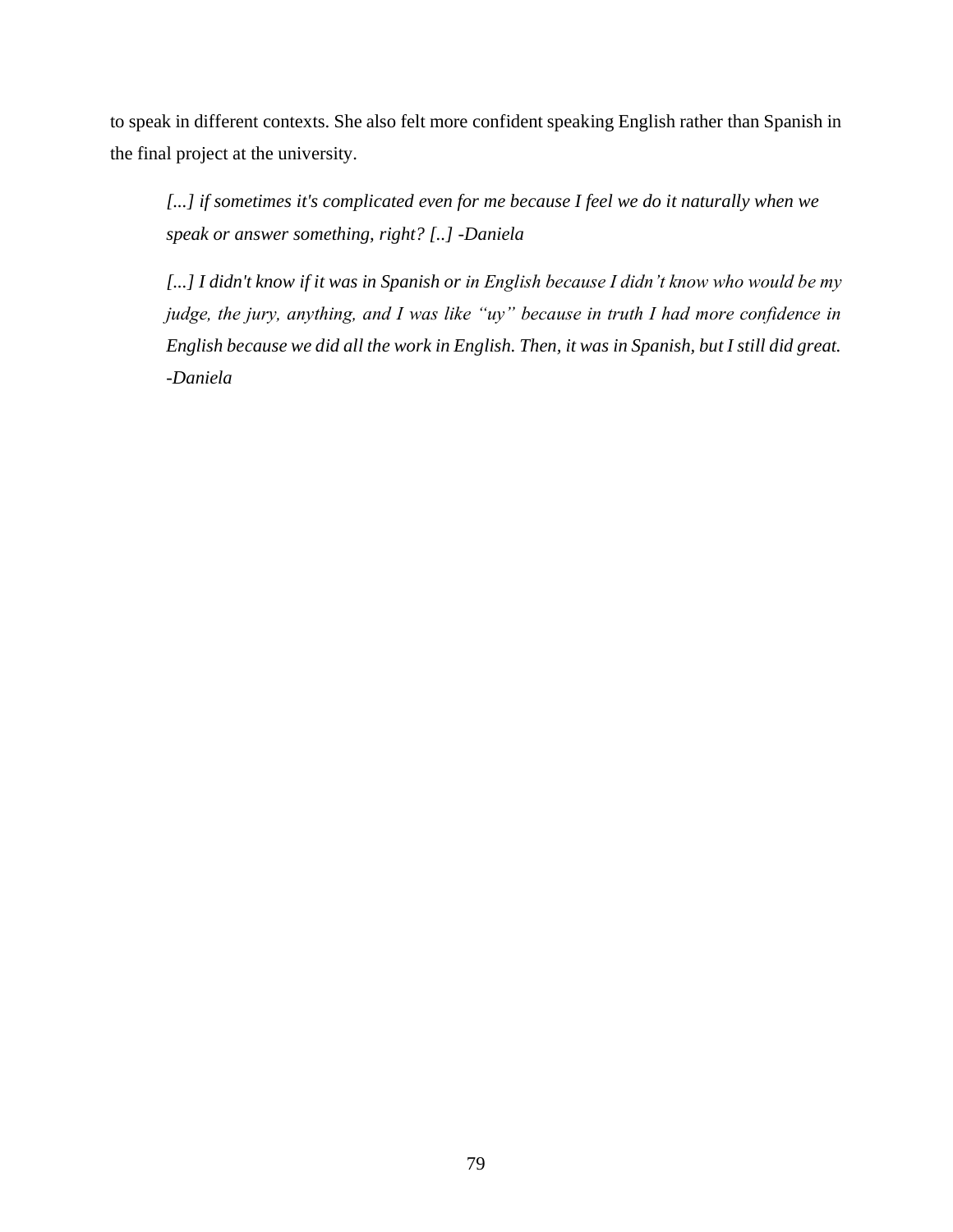## **CHAPTER V: CONCLUSION**

This study aimed to explore the personal and contextual characteristics of four students of the English Language major at the University of Quintana Roo and to analyze the factors and sources of self-efficacy that hindered or encouraged their sense of self-efficacy in the speaking skill. Finally, to examine how their sense of self-efficacy changed during the major.

Regarding participants' personal and contextual characteristics, it is concluded that their backgrounds had an impact on the students' self-efficacy beliefs at the beginning and end of the students' major. Their backgrounds served participants to judge their speaking skill and motivated them to study English. For instance, Erick started to study English language major because he had good experiences with a private teacher and it was due to these classes that he thought, at the end of his major, that he should have been better at English than one of her classmates who did not study English before university. In Andrea's case, her background motivated her to be resilient and continue studying, she wanted to prove to her family that she did not need to live a typical life that a person has in a village and that education was important. As per Daniela and Hugo, they had had contact with English since elementary school and it helped them to enjoy speaking English and have some confidence when participating at university.

Additionally, among the most relevant findings, it was discovered that the source of selfefficacy that hindered or encouraged pre-service teachers' self-efficacy beliefs the most was enactive mastery experience. Even though these experiences were scarce, they did have a great impact on participants' self-efficacy beliefs. For instance, Hugo and Daniela had the most mastery experiences, such as speaking or having advanced conversations with foreigners or native speakers in diverse settings. However, Andrea and Erick did not have a lot of experiences except from basic conversations at work. It is important to point out that according to Bandura (1997), the source of enactive mastery experience is the most influential one.

The second most influential source was verbal persuasion since it was related to mastery experiences. Participants received positive comments after their mastery experiences and they boosted their sense of self-efficacy beliefs towards their speaking skill. Verbal persuasion especially from foreigners, teachers, friends, and classmates. In Andrea's case, she respected and admired her teachers and as a result their comments and feedback had a great influence in her sense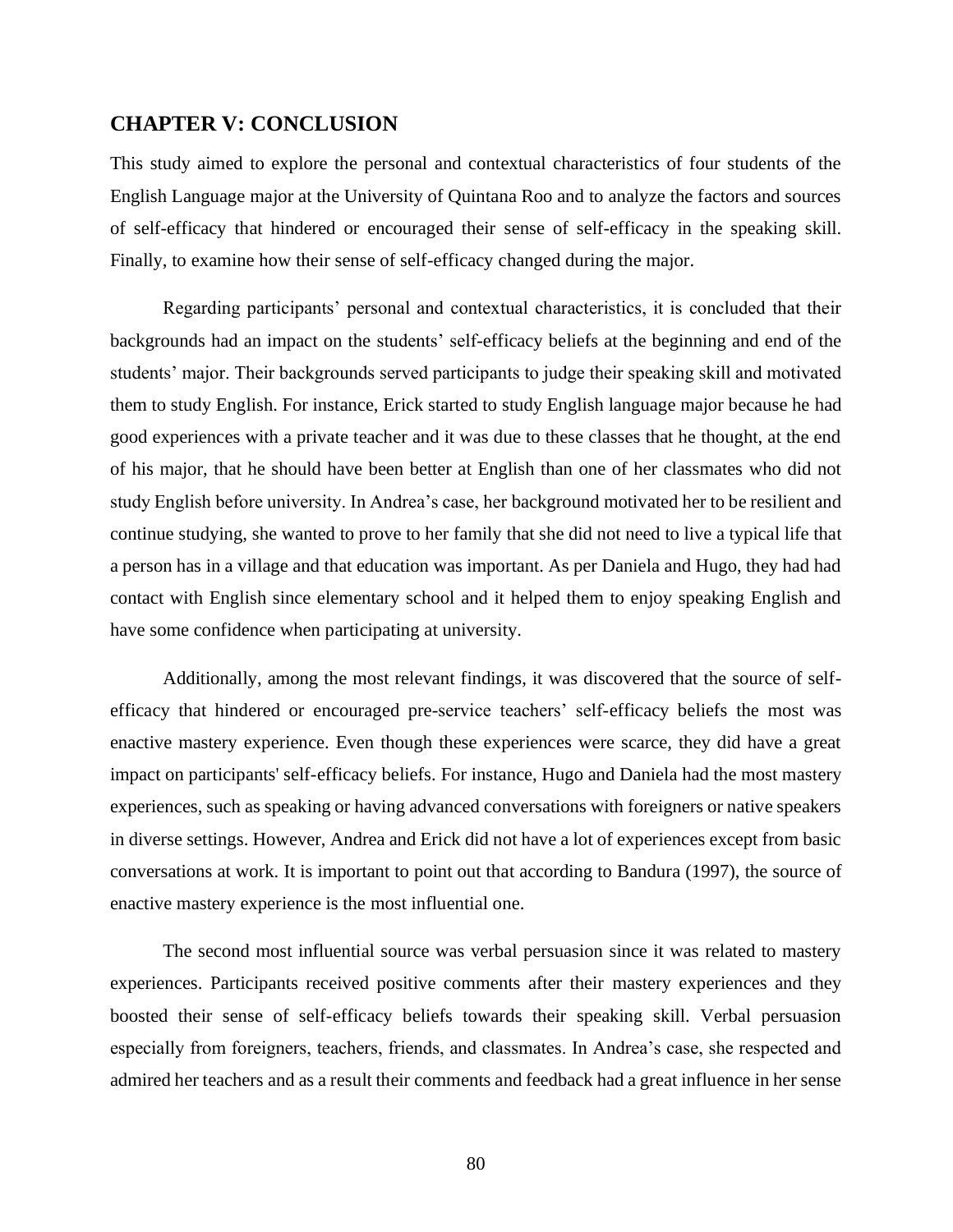of self-efficacy. Furthermore, Hugo and Daniela had diverse comments from friends and classmates. As for Erick, he did not receive much feedback from teachers, but he was told by foreigners that his English was good, and these comments increased his self-efficacy beliefs.

The third source of self-efficacy that influenced the participants' self-efficacy was vicarious experience as models played a significant role. Models, whom participants admired, motivated them to become better and to determine how they could improve. Moreover, participants tended to compare themselves with other classmates to determine how their speaking level was. For instance, Erick compared himself with a classmate and came to the conclusion that he should have been better at English than his classmate because he already knew some English when he started the major, whereas his classmate did not. Also, Daniela saw how her classmates may not have been the best at speaking English, but they had the confidence to participate and speak in class. Therefore, she realized that she should be more confident.

The less influential source of self-efficacy was emotional and physical state. It is noteworthy to mention that the emotions participants felt were mostly negative. Among the negative emotions that were mostly highlighted were fear, shyness, self-doubt and nervousness. Nevertheless, these emotions changed during the participants' major. At the beginning of their major, it was common for them to feel these emotions strongly before speaking, doing an exam or doing a presentation; however, as they advanced in the major, they experienced them during important events as stated by Daniela, or mildly as expressed by Hugo, Erick and Andrea. The physical states that participants experienced were scarce. The most common was stress but it did not have a great impact on them.

Moreover, there were three factors that hindered or encouraged participants' sense of selfefficacy. These factors were participation, English experiences and English classes. It was found that these factors tied together and did influence participants' sense of self-efficacy. For instance, participation was the primary means to practice the speaking skill and as a result, it had the strongest influence in the participants' self-efficacy beliefs. The higher their sense of self-efficacy was, the more frequent their participation in classes was. In addition, participation and English experiences were mostly experienced in a controlled environment; in other words, in classes, because participants lived in a non-English speaking country.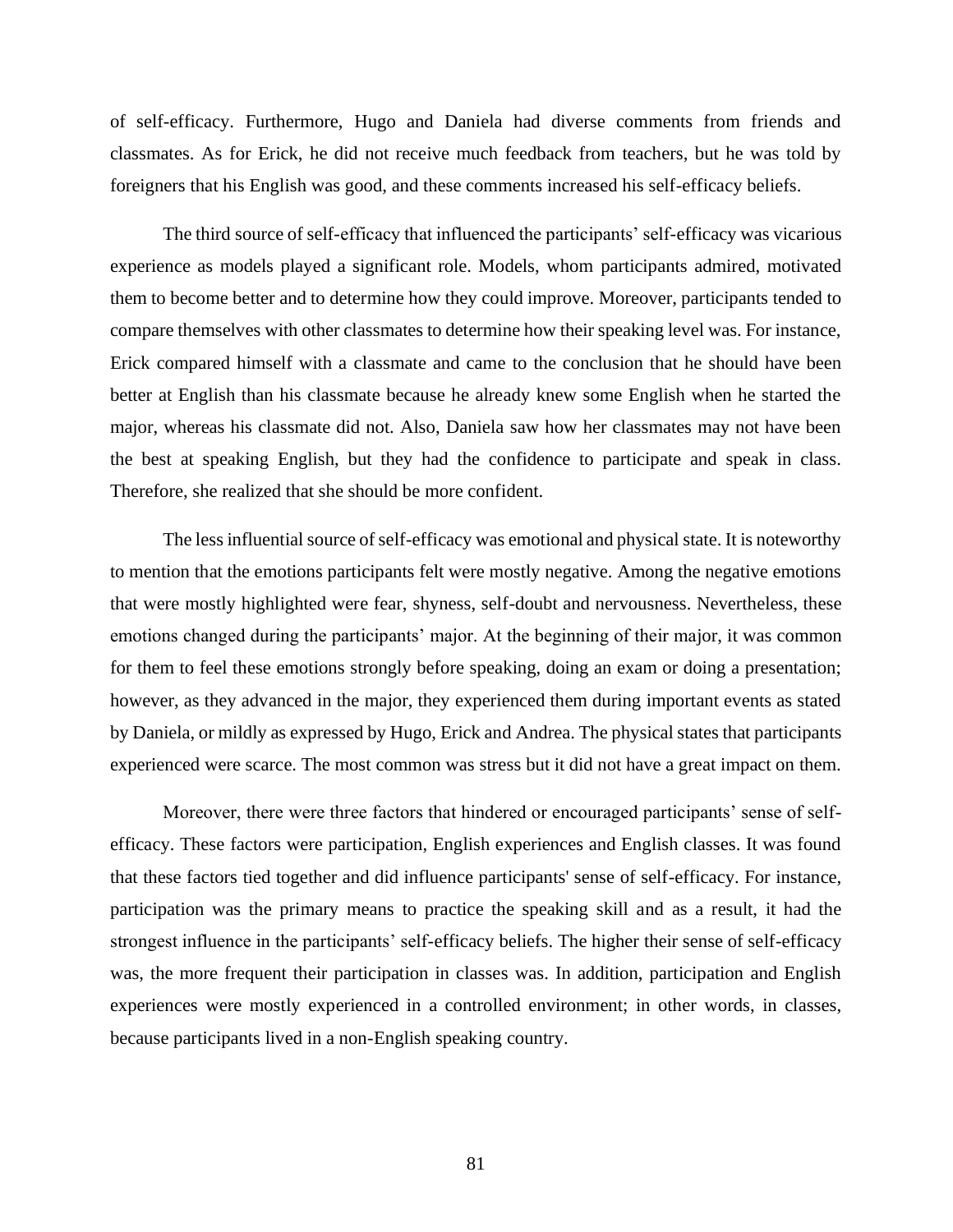Finally, regarding the findings about the participants' self-efficacy beliefs through their major, it was found that their self-efficacy beliefs depended on diverse factors such as gender, socioeconomic status, motivation, family or friends support and resilience as well as the four sources of self-efficacy proposed by Bandura. For instance, Andrea started her major with a low sense of self efficacy in speaking, but as she advanced in her major, her self-efficacy beliefs increased; she believed that due to her enactive mastery experiences, she was more spontaneous when speaking, which helped her to believe she can establish English conversations. As she did not have the support of her family to study, her resilience was a key factor in her self-efficacy beliefs' development.

In Erick's case, he started with an adequate sense of self-efficacy he had built thanks to the private classes he had taken with an English teacher and at CETEC. Hence, he ended his major with an adequate sense of self-efficacy in speaking because of his personal experiences. Erick was able to establish basic conversations with foreign people and speak comfortably without caring much about the mistakes he could make.

As per Hugo, he started the major with a high sense of self-efficacy in speaking as he had been influenced by his brother who spoke English and Hugo had also taken classes in elementary school. As time went by, he worked in touristic places where he had conversations with foreigners and received positive feedback from friends and foreigners. Therefore, he ended his university studies with a high sense of self-efficacy. He considered himself to have a high level of English to establish conversations with foreign people and he was already eager to work.

Finally, Daniela started the major with an adequate sense of self-efficacy in speaking. She took private lessons, had certificates and revalidated some English classes. In addition, she had the support of her family and received positive verbal persuasion from friends and teachers. She ended with a high sense of self-efficacy in the speaking skill as she felt more comfortable speaking in different contexts from basic to advanced conversations.

### **Limitations**

Among the limitations of this study, one of them was that the results were based on the participants' beliefs only, but they were not confirmed with their actual grades, performance or CAE mock exams, which some of them had not taken. Additionally, a second limitation was the time. The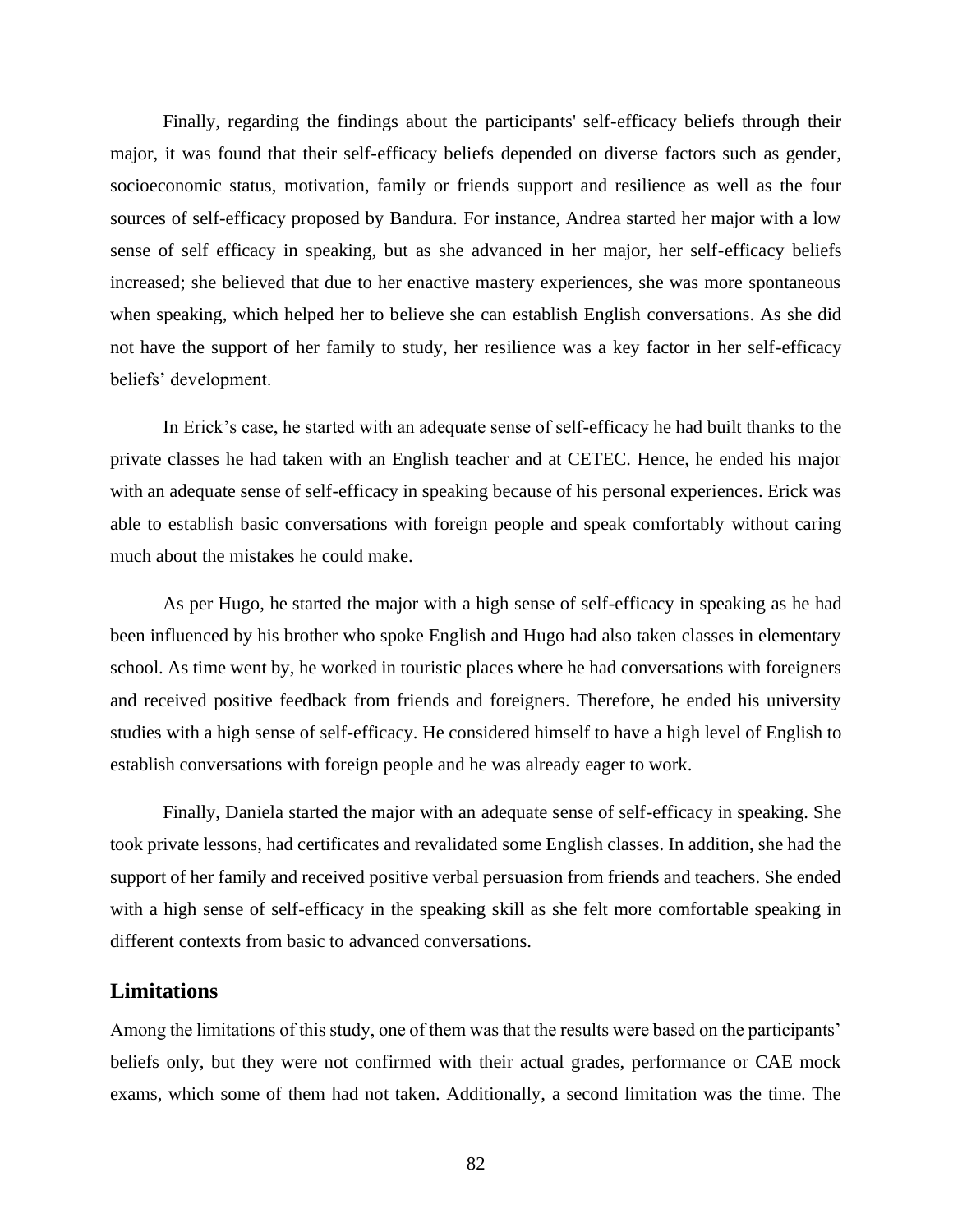study could have been done with more than four participants to get a wider view of pre-service English teachers' self-efficacy towards their speaking skill, but then more than a year would have been required to complete it. A third limitation was the COVID-19 pandemic. Due to this, participants were not interviewed face to face, interviews had to be done via online on Skype and there were internet problems which interfered with the communication.

## **Recommendations**

In this study, the self-efficacy beliefs of four participants regarding their speaking ability was addressed. It is important to take into consideration the lack of studies that address the speaking skill in a Mexican context for further studies. In the Mexican context, there were studies that only focused on all abilities, but none focused on the speaking skill in isolation. Moreover, as stated in the limitations section, the real performance of the participants was not studied nor evaluated; thus, there may have been diverse factors that influenced their sense of self-efficacy beliefs besides motivation, environment, participation and English experiences inside the classroom. As a consequence, it is recommended to research more about the diverse factors that could influence participants' self-efficacy as well as to study, compare and analyze the beliefs and real performance of pre-service teachers to obtain more valuable information about their sense of self-efficacy beliefs.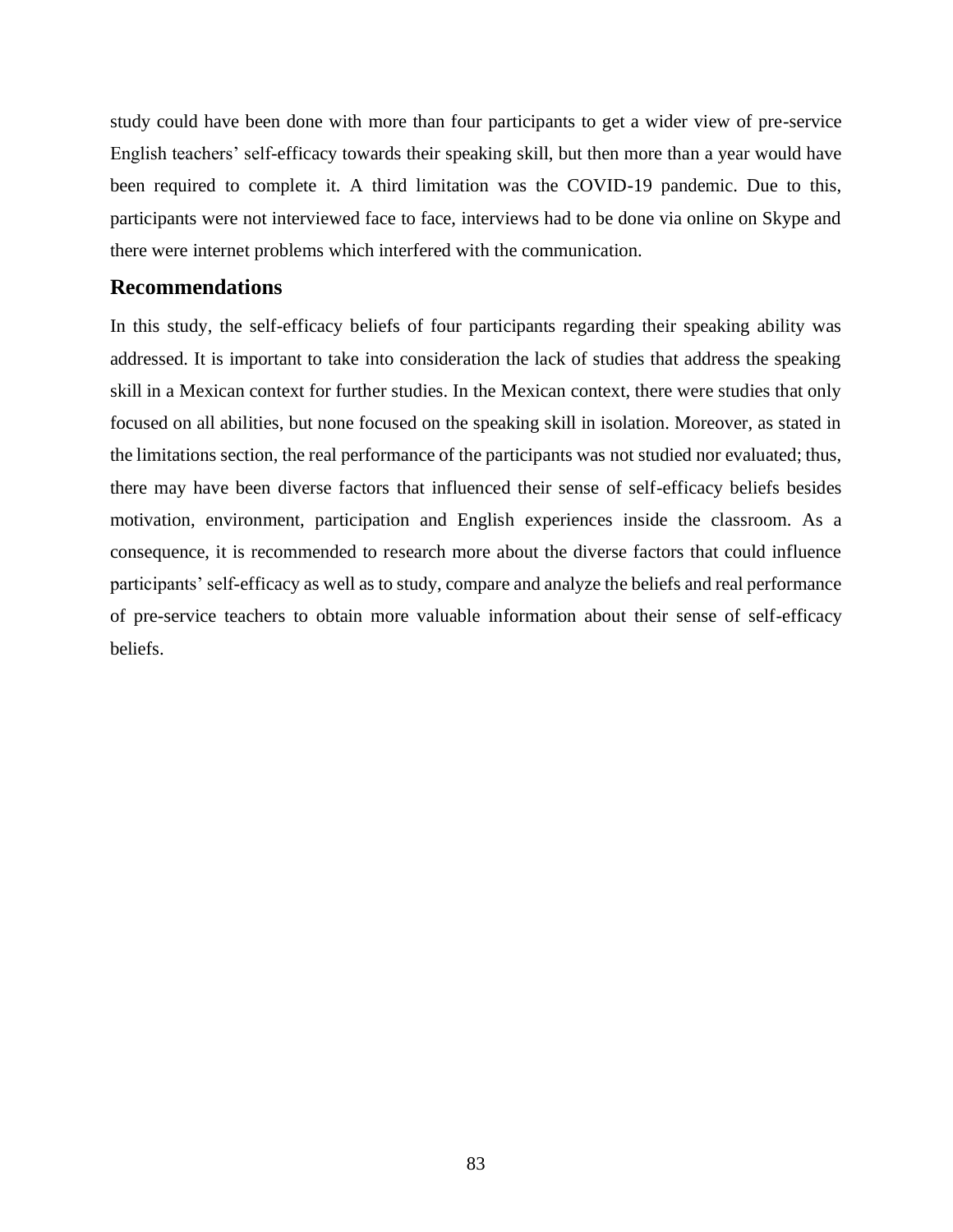# **References**

Alawiyah, T. (2018). Speaking self-efficacy and EFL student teachers' speaking achievement. *Jurnal Pendidikan Dan Pengajaran, 5*(1), 87-96. Retrieved from https://www.researchgate.net/publication/324900056 Speaking Self-Efficacy and EFL Student Teachers' Speaking Achievement

Alyan, A. (2013). Oral communication problems encountering English major students: Perspectives of learners and teachers in Palestinian EFL university context. *Aran World English Journal, 4*(3), 226-238. Retrieved from https://www.awej.org/index.php/volume-4-2013/42-awejvolume-4-number-3-2013/331-abedrabu-abu-alyan

Al-Nakhalah, A. M. (2016). Problems and difficulties of speaking that encounter English language students at Al Quds Open University. *International Journal of Humanities and Social Science Invention, 5*(12), 96-101. Retrieved from http://www.ijhssi.org/papers/v5(12)/version-3/O5120396101.pdf

Arias-Sais, G. (2014). Addressing attitudes of anxiety and inferiority among english language learners in Mexico. Master of Arts by advanced study in Education. (Master's dissertation, University of St Mark and St John).

Asakereh, A., Dehghannezhad, M. (2015). Student satisfaction with EFL speaking classes: Relating speaking self-efficacy and skill achievement. *Issues in educational research, 25*(4), 345- 363. Retrieved from http://www.iier.org.au/iier25/asakereh.pdf

Bandura, A. (1977). Self-efficacy: Toward a unifying theory of behavioral change. *Psychological Review, 84*(2), 191-215.

Bandura, A. (1994). Self-efficacy. In V. S. Ramachaudran (Ed.), *Encyclopedia of human behavior* (Vol. 4, pp. 71-81). New York: Academic Press. (Reprinted in H. Friedman[Ed.], *Encyclopedia of mental health*. San Diego: Academic Press, 1998).

Bandura, A. (1997). *Self-Efficacy: The Exercise of Control*. Sd: W.H Freeman & Co.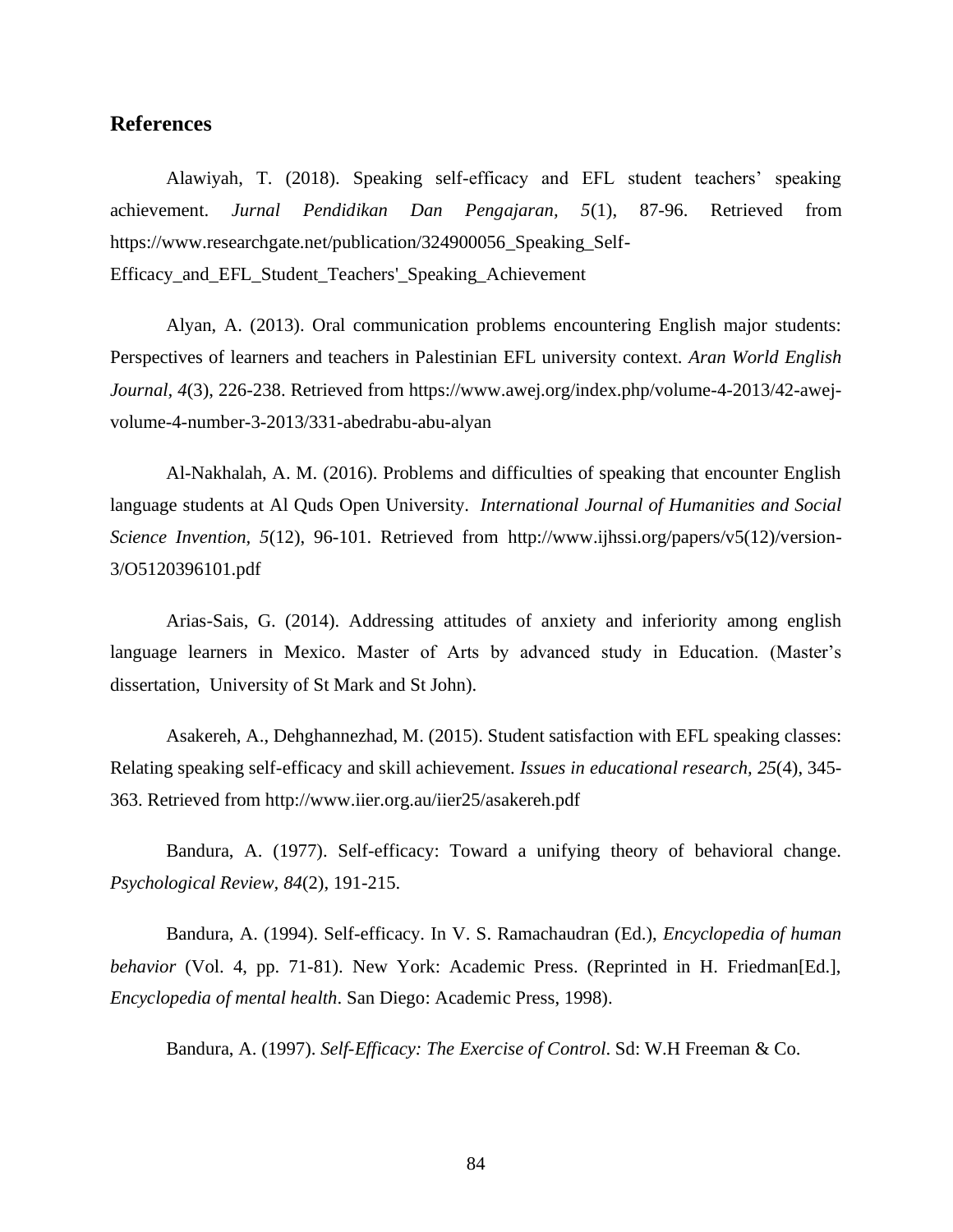Bandura, A. (1999). Social cognitive theory: An agentic perspective. *Asian Journal of Social Psychology,* 2(1), 21-41. Retrieved from https://www.researchgate.net/publication/227705777\_Social\_Cognitive\_Theory\_An\_Agentic\_Pe rspective

Borjian, A. (2017). Learning English in Mexico: Perspectives from Mexican teachers of English. *The Catesol Journal, 27*(1), 163-173. Retrieved from https://eric.ed.gov/?id=EJ1111752

Castillo, R. & Sansores, A. (2015). *Novice English teachers' beliefs about the teaching*learning process of English as a foreign language in public elementary schools. (Undergraduate dissertation, University of Quintana Roo, Chetumal, Mexico).

Castrillon, V. A. (2010). *Students perceptions about the development of their oral Skills in an english as a foreign language teacher training program* (Unpublished doctoral dissertation). Universidad Tecnologica de Pereira. Facultad de Bellas Artes y Humanidades. Licenciatura en Ensenanza de la Lengua Inglesa.

Creswell, J. W. (2007). *Qualitative inquiry and research design choosing among five approaches*. London: Sage.

Cruz, E. (2015). *The self-efficacy's beliefs about teaching English in pre-service teachers. (*Undergraduate dissertation, University of Quintana Roo, Chetumal, Mexico).

Crystal, D. (2003). *English as a global language* (2nd Ed.). New York, United States of America: Cambridge University Press.

Desmaliza, T., (2017) Student's self- efficacy and their speaking skill at lower secondary school. In Rahiem, M., Zuhdi, M., Ratnaningsih, S., Dewi, R., Maryati, T., Fahriany, Dwinanto, Azkiyah, S., Agung, S., Ramli, M. & Noor, M. (Eds.), *Advances in Social Science, Education and Humanities Research.* Proceedings of the International Conference on Education in Muslim Society (ICEMS 2017). Retrieved from https://www.atlantispress.com/proceedings/icems-17/25895137

García, N. (2016). *Measuring the self-efficacy beliefs of university students learning French. (*Undergraduate dissertation, University of Quintana Roo, Chetumal, Mexico).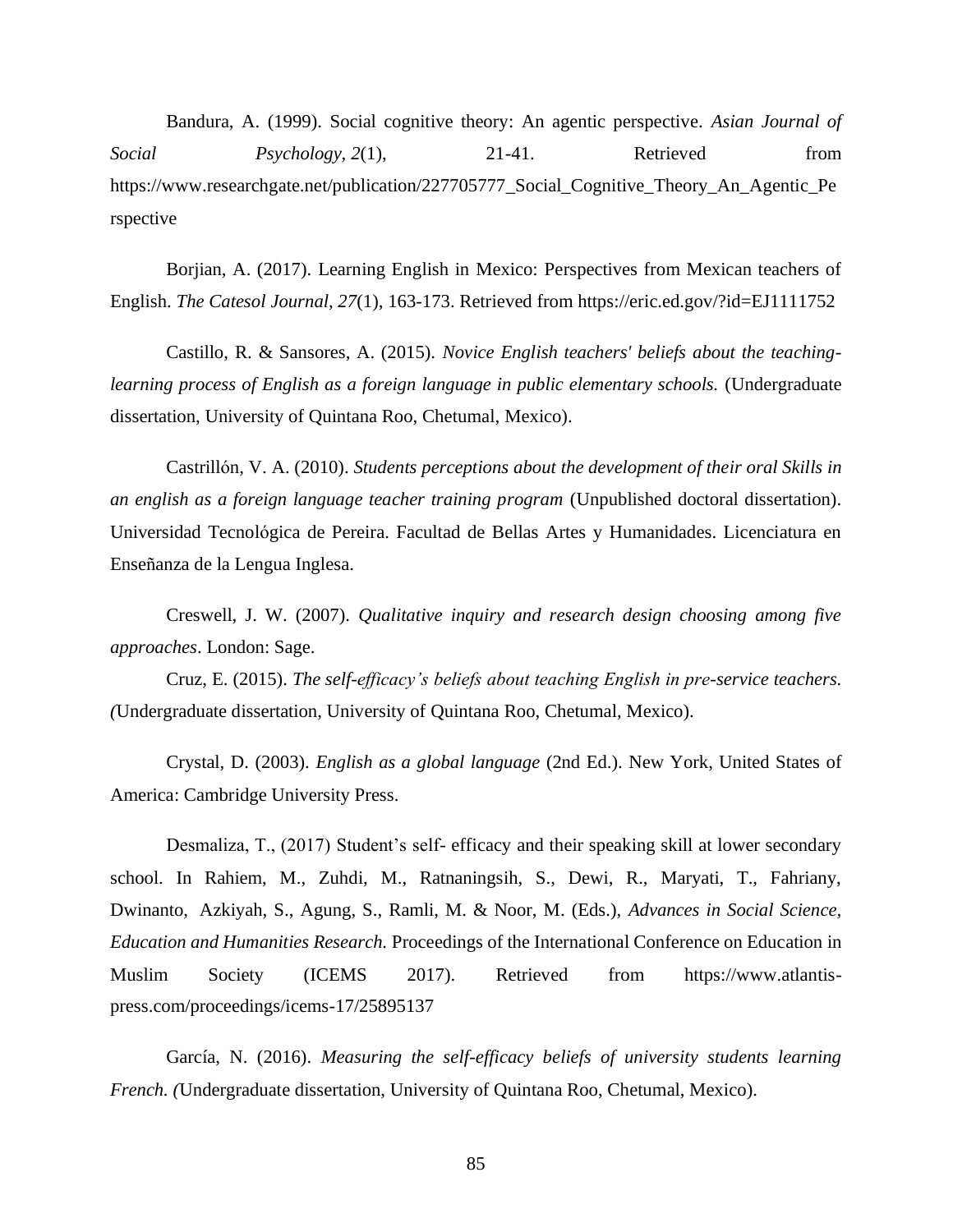Genç, G., Kuluşaklı, E., & Aydın, S. (2016). Exploring EFL learners' perceived selfefficacy and beliefs on English language learning. *Australian Journal of Teacher Education, 41*(2), 53-68. From Retrieved Retrieved https://www.researchgate.net/publication/295830557\_Exploring\_EFL\_Learners'\_Perceived\_Self -efficacy\_and\_Beliefs\_on\_English\_Language\_Learning

Gutiérrez, J. M. (2014). *The development of research self-efficacy in students from the Master in Education.* (Undergraduate dissertation, University of Quintana Roo, Chetumal, Mexico).

Herrera, L. E., & González, D. (2017). Developing the oral skill in online English courses framed by the community of inquiry. *PROFILE Issues in Teachers' Professional Development, 19*(1), 73-88. Retrieved from http://dx.doi.org/10.15446/profile.v19n1.55957.

Kolar, K., Ahmad, F., Chan, L., & Erickson, P. G. (2015). Timeline Mapping in Qualitative Interviews: A Study of Resilience with Marginalized Groups. *International Journal of Qualitative Methods*, *14*(3), 13–32. doi: 10.1177/160940691501400302

Kvale, Steinar (1996). *Interviews: An Introduction to Qualitative Research Interviewing.*  London. SAGE, Chapter 7: The Interviewing Situation, pp. 124-135; Chapter 8: The Quality of the Interview, pp. 144-159.

Maxwell, J. A. (2012). *Qualitative research design*. London: Sage.

Munezero, M., Montero, C. S., Sutinen, E., & Pajunen, J. (2014). Are They Different? Affect, Feeling, Emotion, Sentiment, and Opinion Detection in Text. *IEEE Transactions on Affective Computing, 5*(2), 101-111. doi:10.1109/taffc.2014.2317187

Nazara, S. (2011). Students' Perception on EFL Speaking Skill DevelopmentStudents' Perception on EFL Speaking Skill Development. *Journal of English Teaching, 1*(1), 28-43. doi:10.13140/RG.2.2.13145.98401

Pool, D. A. (2015). *The sense of self-efficacy in EFL pre-service teachers at the University of Quintana Roo.* (Undergraduate dissertation, University of Quintana Roo, Chetumal, Mexico).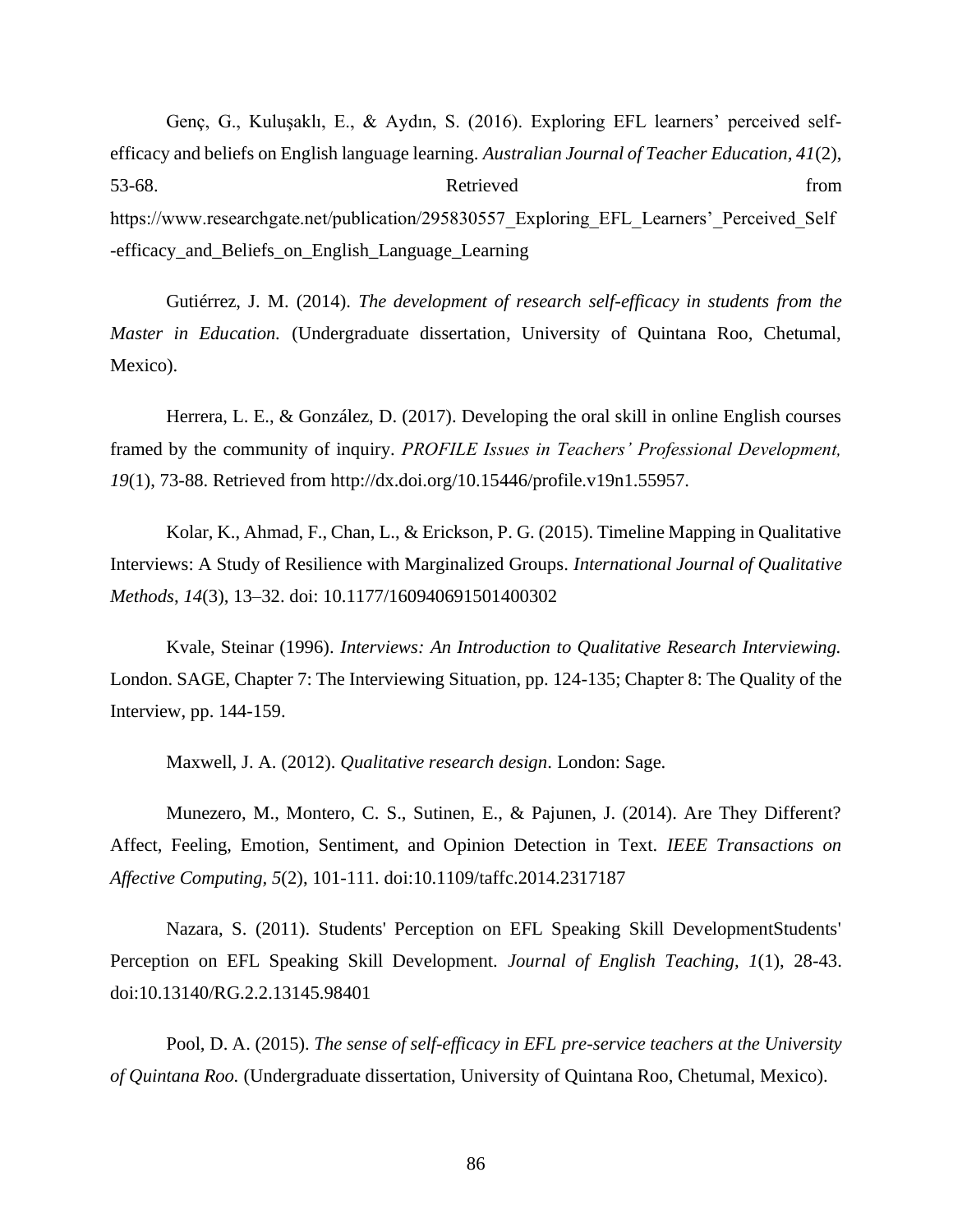Puspita, Y., Kusumaningputri, R., Supriono, H. (2014). Level and sources of self-efficacy in speaking skills of academic year 2012/2013 English department students faculty of letter, Jember University. *Publika Budaya, 3*(2), 50-59. Retrieved from https://media.neliti.com/media/publications/191322-EN-none.pdf

Reyes-Cruz, M., & Murrieta-Loyo, G. (2017). Los futuros profesores de inglés: Experiencia previa y sentido de auto eficacia. *MEXTESOL Journal*, *41*(2), 1–17. Retrieved from http://www.mextesol.net/journal/index.php?page=journal&id\_article=2085&resalta=reyes-cruz

Richards, K. (2015). Qualitative research. In J. D. Brown & C. Coombe (Eds.), *The Cambridge guide to research in language teaching and learning* (1st ed., pp. 61-66). Cambridge, United Kingdom: Cambridge University Press.

Rodriguez, J. (2018). *The sense of self-efficacy to learn English of secondary school Mexican students* (Undergraduate dissertation, University of Quintana Roo, Chetumal, Mexico).

Rojas, C. E. (2008). *Beliefs about language learning of students learning English at the University of Quintana Roo* (Undergraduate dissertation, University of Quintana Roo, Chetumal, Mexico). Retrieved from http://risisbi.uqroo.mx/bitstream/handle/20.500.12249/554/PE1128.R64.2008- 59550.pdf?sequence=1&isAllowed=y

Sansores, A. (2018). *El sentido de autoeficacia en el aprendizaje del inglés de estudiantes de secundaria pública.* (Master's dissertation, University of Quintana Roo, Chetumal, Mexico).

Trivedi, S. (2017). *Imagination, Music, and the Emotions. A Philosophical Study.* Albany, N.Y.: State University of New York.

Tuguis, A. (2017). *Exploring students' problem in applying full English speaking area at English study program of Khairun University* (Undergraduate dissertation, Khairun University, North Maluku, Indonesia). Retrieved from https://www.academia.edu/30802973/\_THESIS\_PDF\_EXPLORING\_STUDENTS\_PROBLEM\_ IN\_APPLYING\_FULL\_ENGLISH\_SPEAKING\_AREA\_AT\_ENGLISH\_STUDY\_PROGRAM \_OF\_KHAIRUN\_UNIVERSITY